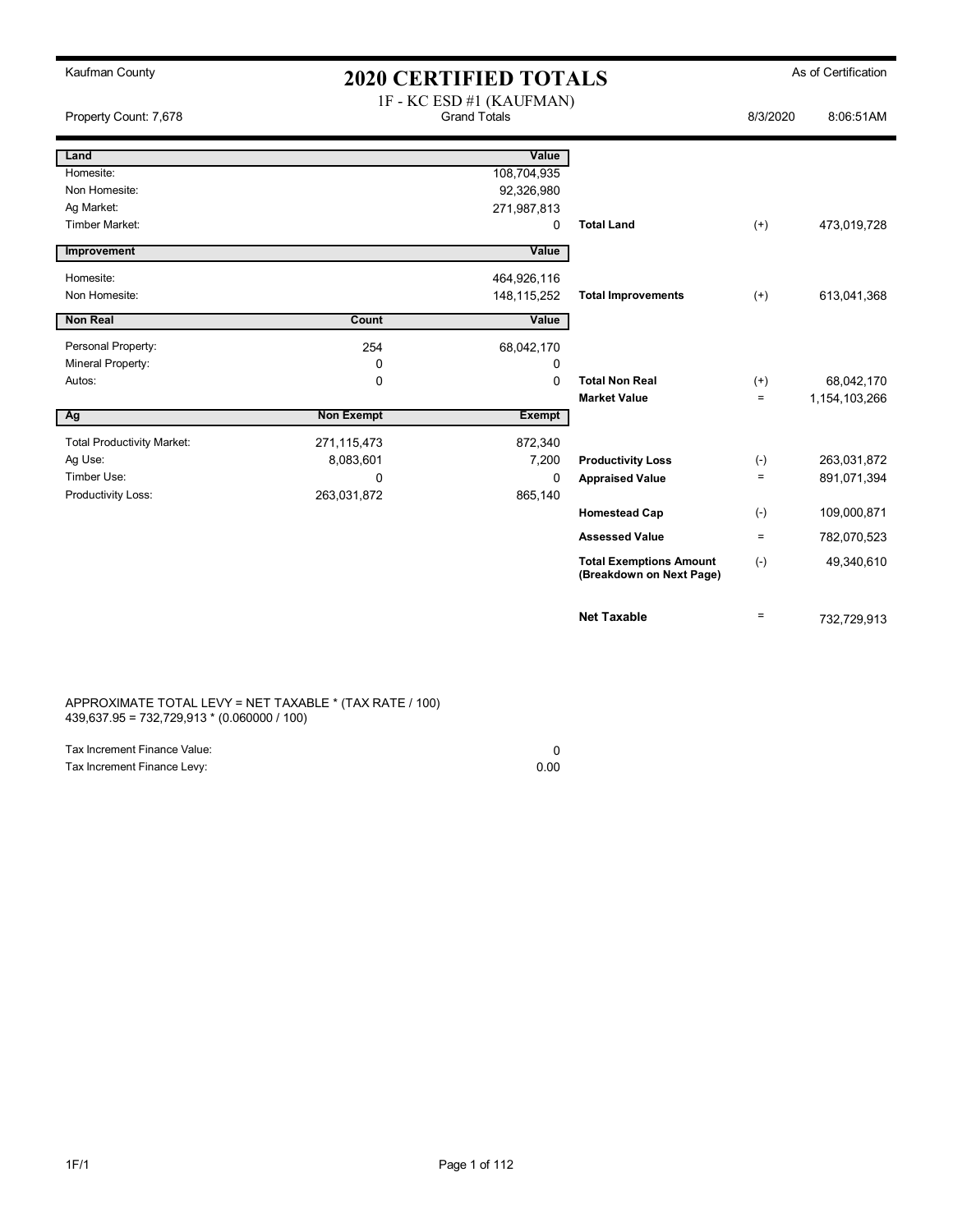#### 1F - KC ESD #1 (KAUFMAN) Property Count: 7,678 Grand Totals 8/3/2020 8:06:55AM

| <b>Exemption</b> | Count          | Local    | <b>State</b> | Total      |
|------------------|----------------|----------|--------------|------------|
| DV <sub>1</sub>  | 10             | 0        | 45,000       | 45,000     |
| DV <sub>2</sub>  | 8              | 0        | 57,984       | 57,984     |
| DV2S             |                | 0        | 7,500        | 7,500      |
| DV3              | 10             | 0        | 90,000       | 90,000     |
| DV <sub>4</sub>  | 92             | 0        | 606,195      | 606,195    |
| DV4S             | 9              | 0        | 83,320       | 83,320     |
| <b>DVHS</b>      | 43             | 0        | 8,783,161    | 8,783,161  |
| <b>DVHSS</b>     | 3              | 0        | 171,746      | 171,746    |
| EX-XL            | 2              | 0        | 807,120      | 807,120    |
| EX-XV            | 91             | 0        | 38,636,390   | 38,636,390 |
| EX366            | 6              | $\Omega$ | 1,020        | 1,020      |
| PC               | $\overline{2}$ | 51,174   | 0            | 51,174     |
|                  | <b>Totals</b>  | 51,174   | 49,289,436   | 49,340,610 |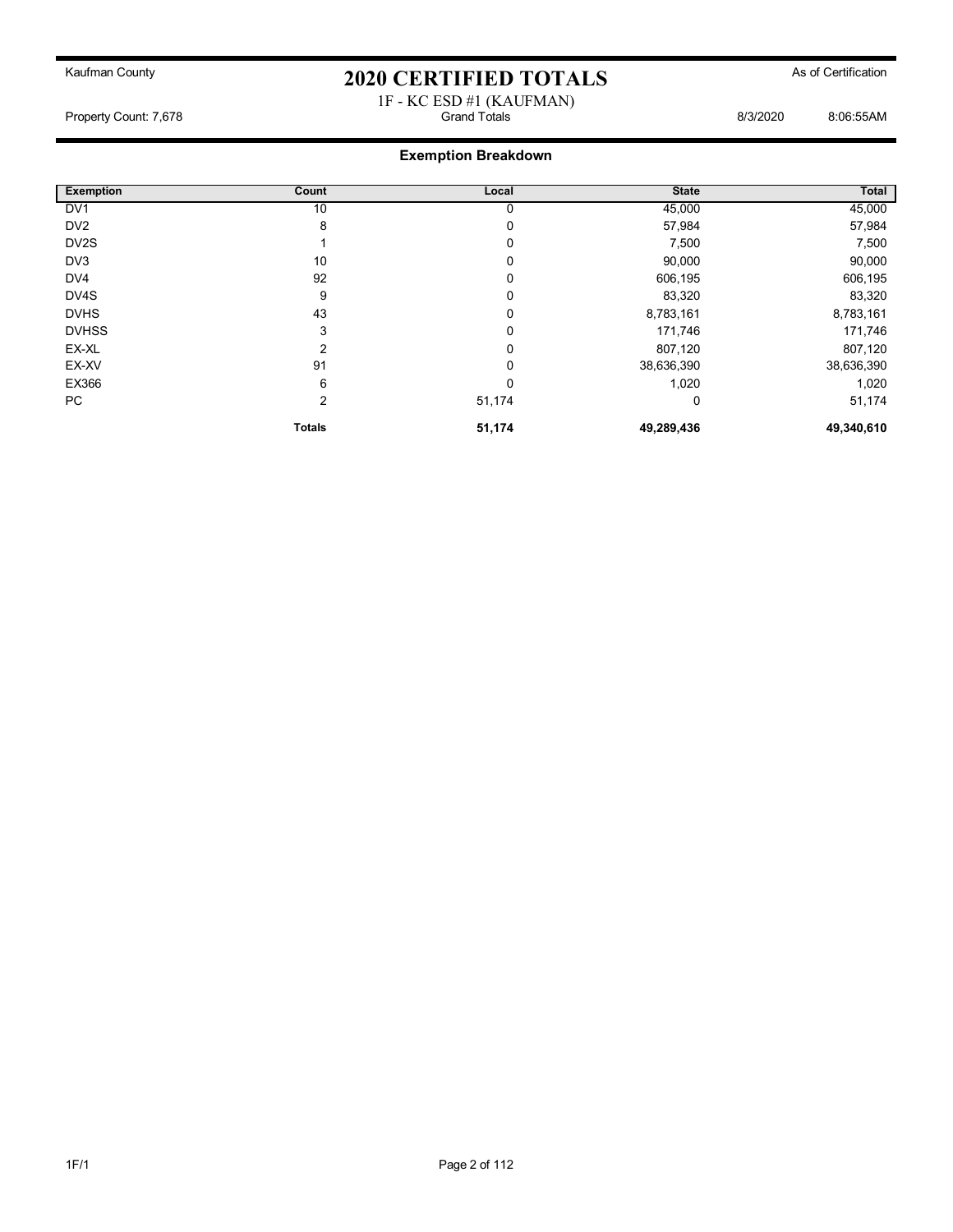| Kaufman County                      | <b>2020 CERTIFIED TOTALS</b> |                                                |                                                            |          | As of Certification |
|-------------------------------------|------------------------------|------------------------------------------------|------------------------------------------------------------|----------|---------------------|
| Property Count: 1,900               |                              | 2F - KC ESD #2 (MABANK)<br><b>Grand Totals</b> |                                                            | 8/3/2020 | 8:06:51AM           |
| Land                                |                              | Value                                          |                                                            |          |                     |
| Homesite:                           |                              | 36,411,761                                     |                                                            |          |                     |
| Non Homesite:                       |                              | 28,886,129                                     |                                                            |          |                     |
| Ag Market:<br><b>Timber Market:</b> |                              | 74,550,555<br>$\Omega$                         | <b>Total Land</b>                                          | $(+)$    | 139,848,445         |
|                                     |                              |                                                |                                                            |          |                     |
| Improvement                         |                              | Value                                          |                                                            |          |                     |
| Homesite:                           |                              | 118,032,806                                    |                                                            |          |                     |
| Non Homesite:                       |                              | 28,903,665                                     | <b>Total Improvements</b>                                  | $(+)$    | 146,936,471         |
| <b>Non Real</b>                     | Count                        | Value                                          |                                                            |          |                     |
| Personal Property:                  | 46                           | 6,627,100                                      |                                                            |          |                     |
| Mineral Property:                   | 160                          | 1,829,185                                      |                                                            |          |                     |
| Autos:                              | $\Omega$                     | 0                                              | <b>Total Non Real</b>                                      | $^{(+)}$ | 8,456,285           |
|                                     |                              |                                                | <b>Market Value</b>                                        | $\equiv$ | 295,241,201         |
| Ag                                  | <b>Non Exempt</b>            | <b>Exempt</b>                                  |                                                            |          |                     |
| <b>Total Productivity Market:</b>   | 74,550,555                   | 0                                              |                                                            |          |                     |
| Ag Use:                             | 1,947,870                    | 0                                              | <b>Productivity Loss</b>                                   | $(-)$    | 72,602,685          |
| Timber Use:                         | 0                            | 0                                              | <b>Appraised Value</b>                                     | $=$      | 222,638,516         |
| Productivity Loss:                  | 72,602,685                   | 0                                              |                                                            |          |                     |
|                                     |                              |                                                | <b>Homestead Cap</b>                                       | $(-)$    | 21,986,369          |
|                                     |                              |                                                | <b>Assessed Value</b>                                      | $\equiv$ | 200,652,147         |
|                                     |                              |                                                | <b>Total Exemptions Amount</b><br>(Breakdown on Next Page) | $(-)$    | 7,595,501           |
|                                     |                              |                                                | <b>Net Taxable</b>                                         | $\equiv$ | 193,056,646         |

APPROXIMATE TOTAL LEVY = NET TAXABLE \* (TAX RATE / 100) 115,833.99 = 193,056,646 \* (0.060000 / 100)

| Tax Increment Finance Value: |      |
|------------------------------|------|
| Tax Increment Finance Levy:  | 0.00 |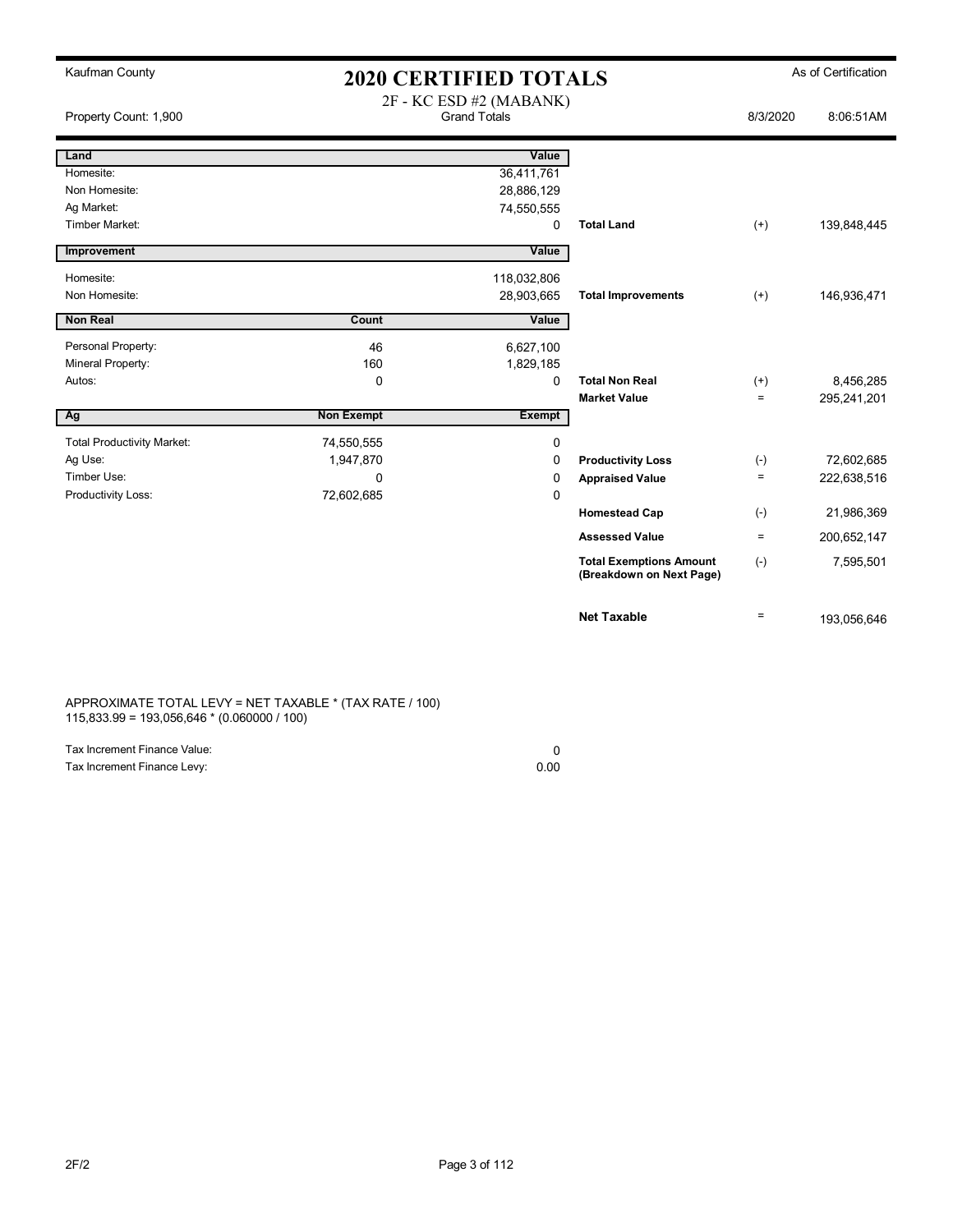#### 2F - KC ESD #2 (MABANK) Property Count: 1,900 Grand Totals 8/3/2020 8:06:55AM

| <b>Exemption</b> | Count         | Local | <b>State</b> | <b>Total</b> |
|------------------|---------------|-------|--------------|--------------|
| DV <sub>1</sub>  | 4             | 0     | 20,000       | 20,000       |
| DV <sub>2</sub>  | っ             | 0     | 19,500       | 19,500       |
| DV3              | 2             | 0     | 20,000       | 20,000       |
| DV <sub>4</sub>  | 14            | 0     | 142,820      | 142,820      |
| DV4S             | 3             | 0     | 12,000       | 12,000       |
| <b>DVHS</b>      | 6             | 0     | 707,637      | 707,637      |
| <b>DVHSS</b>     |               | 0     | 146,487      | 146,487      |
| EX-XV            | 29            | 0     | 6,514,410    | 6,514,410    |
| EX366            | 47            | 0     | 10,039       | 10,039       |
| PC               |               | 2,608 | 0            | 2,608        |
|                  | <b>Totals</b> | 2,608 | 7,592,893    | 7,595,501    |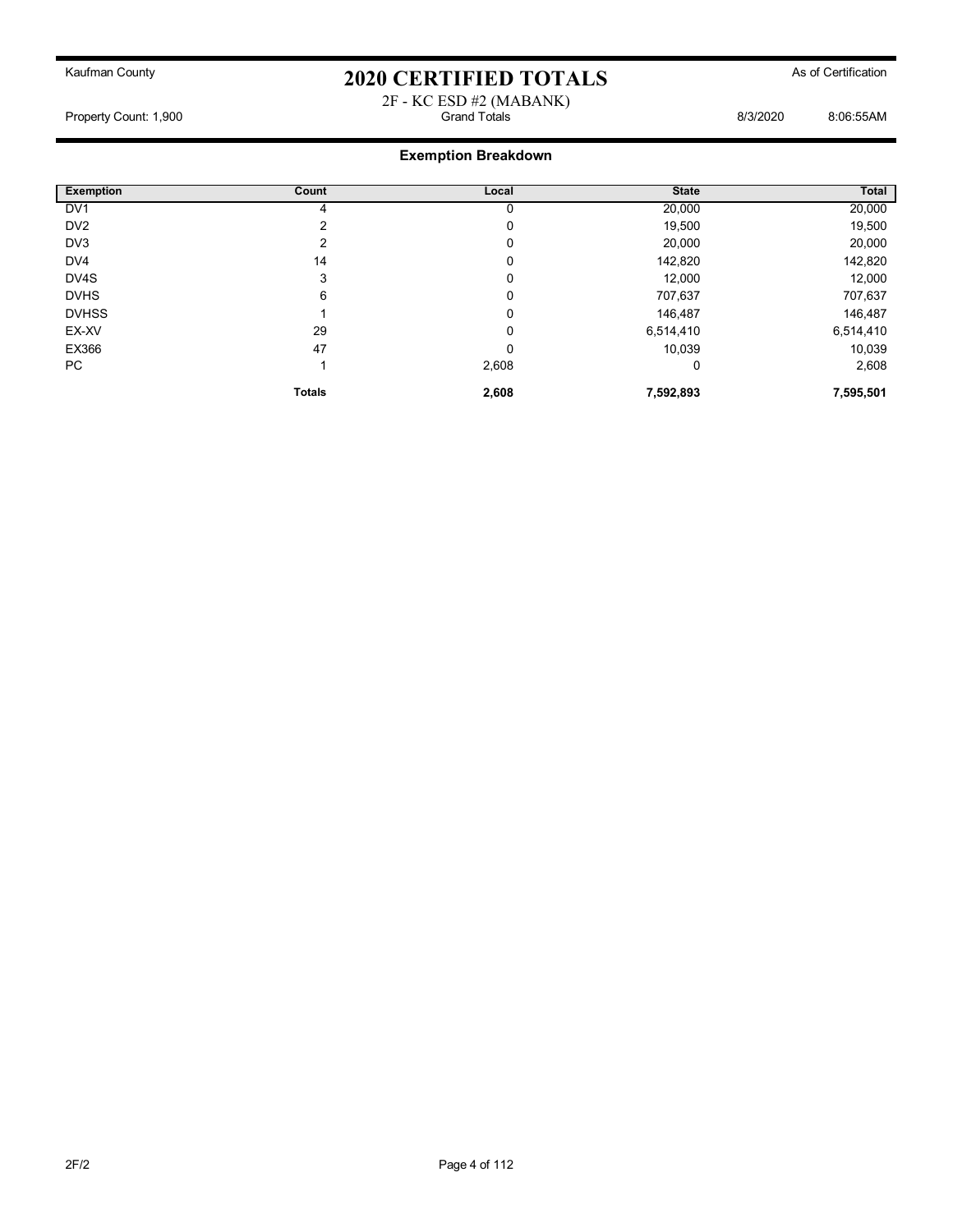| Kaufman County                    | <b>2020 CERTIFIED TOTALS</b> |                                                 |                                                            |          | As of Certification |
|-----------------------------------|------------------------------|-------------------------------------------------|------------------------------------------------------------|----------|---------------------|
| Property Count: 9,648             |                              | 3F - KC ESD #3 (TERRELL)<br><b>Grand Totals</b> |                                                            | 8/3/2020 | 8:06:51AM           |
| Land                              |                              | Value                                           |                                                            |          |                     |
| Homesite:                         |                              | 145,034,773                                     |                                                            |          |                     |
| Non Homesite:                     |                              | 157,011,406                                     |                                                            |          |                     |
| Ag Market:                        |                              | 452,666,205                                     |                                                            |          |                     |
| <b>Timber Market:</b>             |                              | 0                                               | <b>Total Land</b>                                          | $(+)$    | 754,712,384         |
| Improvement                       |                              | Value                                           |                                                            |          |                     |
| Homesite:                         |                              | 534,138,299                                     |                                                            |          |                     |
| Non Homesite:                     |                              | 208,515,720                                     | <b>Total Improvements</b>                                  | $(+)$    | 742,654,019         |
| <b>Non Real</b>                   | Count                        | Value                                           |                                                            |          |                     |
|                                   |                              |                                                 |                                                            |          |                     |
| Personal Property:                | 398                          | 77,256,560                                      |                                                            |          |                     |
| Mineral Property:                 | 50                           | 400,445                                         |                                                            |          |                     |
| Autos:                            | 0                            | $\Omega$                                        | <b>Total Non Real</b>                                      | $^{(+)}$ | 77,657,005          |
|                                   |                              |                                                 | <b>Market Value</b>                                        | $=$      | 1,575,023,408       |
| Ag                                | <b>Non Exempt</b>            | <b>Exempt</b>                                   |                                                            |          |                     |
| <b>Total Productivity Market:</b> | 452,263,705                  | 402,500                                         |                                                            |          |                     |
| Ag Use:                           | 10,230,351                   | 5,860                                           | <b>Productivity Loss</b>                                   | $(-)$    | 442,033,354         |
| Timber Use:                       | $\Omega$                     | 0                                               | <b>Appraised Value</b>                                     | $\equiv$ | 1,132,990,054       |
| Productivity Loss:                | 442,033,354                  | 396,640                                         |                                                            |          |                     |
|                                   |                              |                                                 | <b>Homestead Cap</b>                                       | $(-)$    | 120,973,646         |
|                                   |                              |                                                 | <b>Assessed Value</b>                                      | $\equiv$ | 1,012,016,408       |
|                                   |                              |                                                 | <b>Total Exemptions Amount</b><br>(Breakdown on Next Page) | $(-)$    | 71,808,309          |
|                                   |                              |                                                 | <b>Net Taxable</b>                                         | $\equiv$ | 940,208,099         |

APPROXIMATE TOTAL LEVY = NET TAXABLE \* (TAX RATE / 100) 940,208.10 = 940,208,099 \* (0.100000 / 100)

| Tax Increment Finance Value: |      |
|------------------------------|------|
| Tax Increment Finance Levy:  | 0.00 |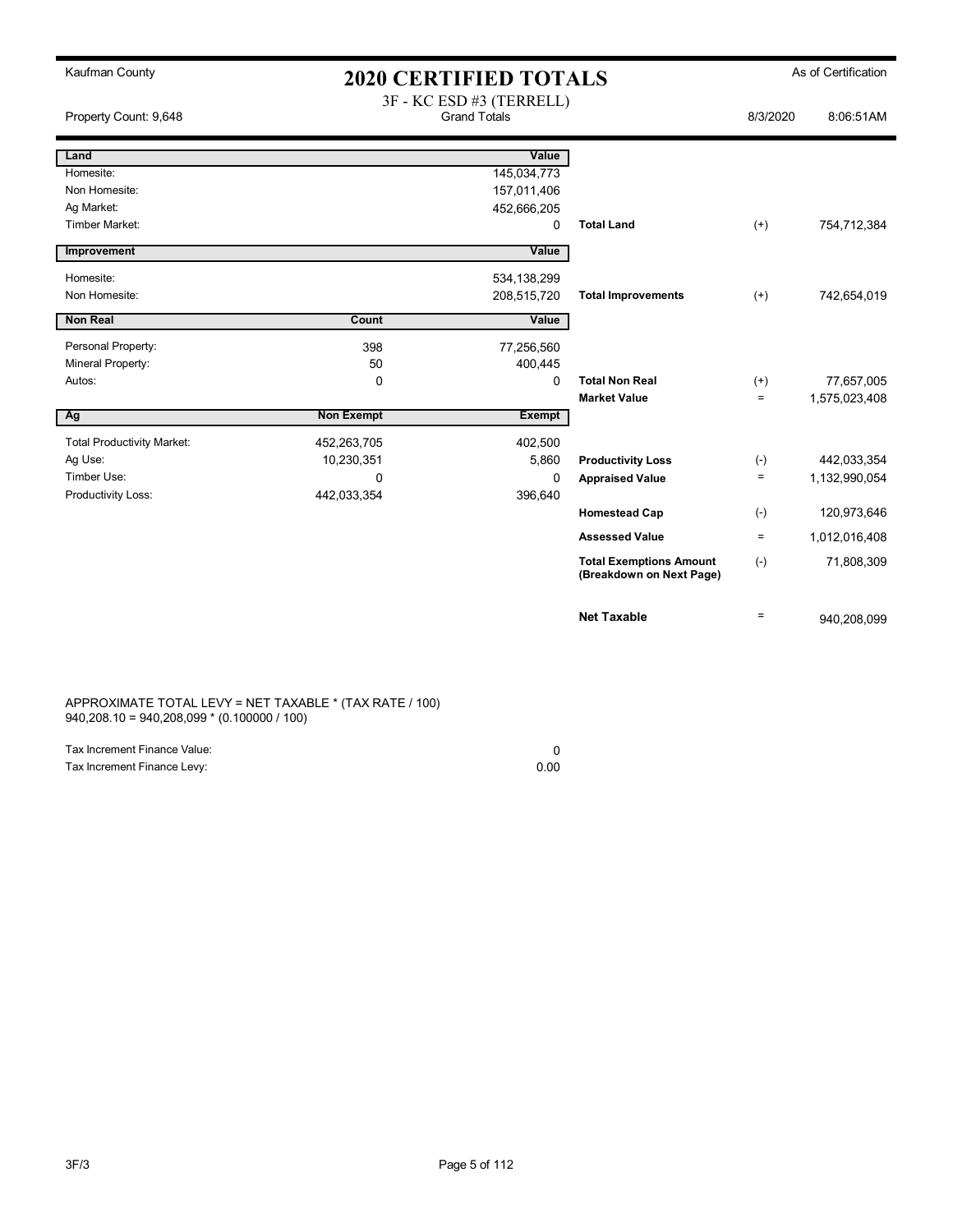#### 3F - KC ESD #3 (TERRELL) Property Count: 9,648 Grand Totals 8/3/2020 8:06:55AM

| <b>Exemption</b> | Count           | Local       | <b>State</b> | Total      |
|------------------|-----------------|-------------|--------------|------------|
| DV <sub>1</sub>  | $\overline{18}$ | 0           | 102,358      | 102,358    |
| DV <sub>2</sub>  | 11              | 0           | 82,500       | 82,500     |
| DV3              | 15              | $\mathbf 0$ | 142,000      | 142,000    |
| DV3S             | 2               | 0           | 20,000       | 20,000     |
| DV4              | 107             | $\mathbf 0$ | 806,750      | 806,750    |
| DV4S             | 9               | 0           | 72,000       | 72,000     |
| <b>DVHS</b>      | 51              | 0           | 9,097,691    | 9,097,691  |
| <b>DVHSS</b>     | 5               | $\mathbf 0$ | 546,982      | 546,982    |
| EX-XG            | 3               | $\mathbf 0$ | 418,550      | 418,550    |
| EX-XJ            |                 | $\mathbf 0$ | 80,890       | 80,890     |
| EX-XL            |                 | $\mathbf 0$ | 50,000       | 50,000     |
| EX-XV            | 264             | $\mathbf 0$ | 60,220,819   | 60,220,819 |
| EX-XV (Prorated) |                 | 0           | 66,803       | 66,803     |
| EX366            | 41              | $\mathbf 0$ | 7,591        | 7,591      |
| PC               | 5               | 77,385      | 0            | 77,385     |
| <b>SO</b>        |                 | 15,990      | 0            | 15,990     |
|                  | <b>Totals</b>   | 93,375      | 71,714,934   | 71,808,309 |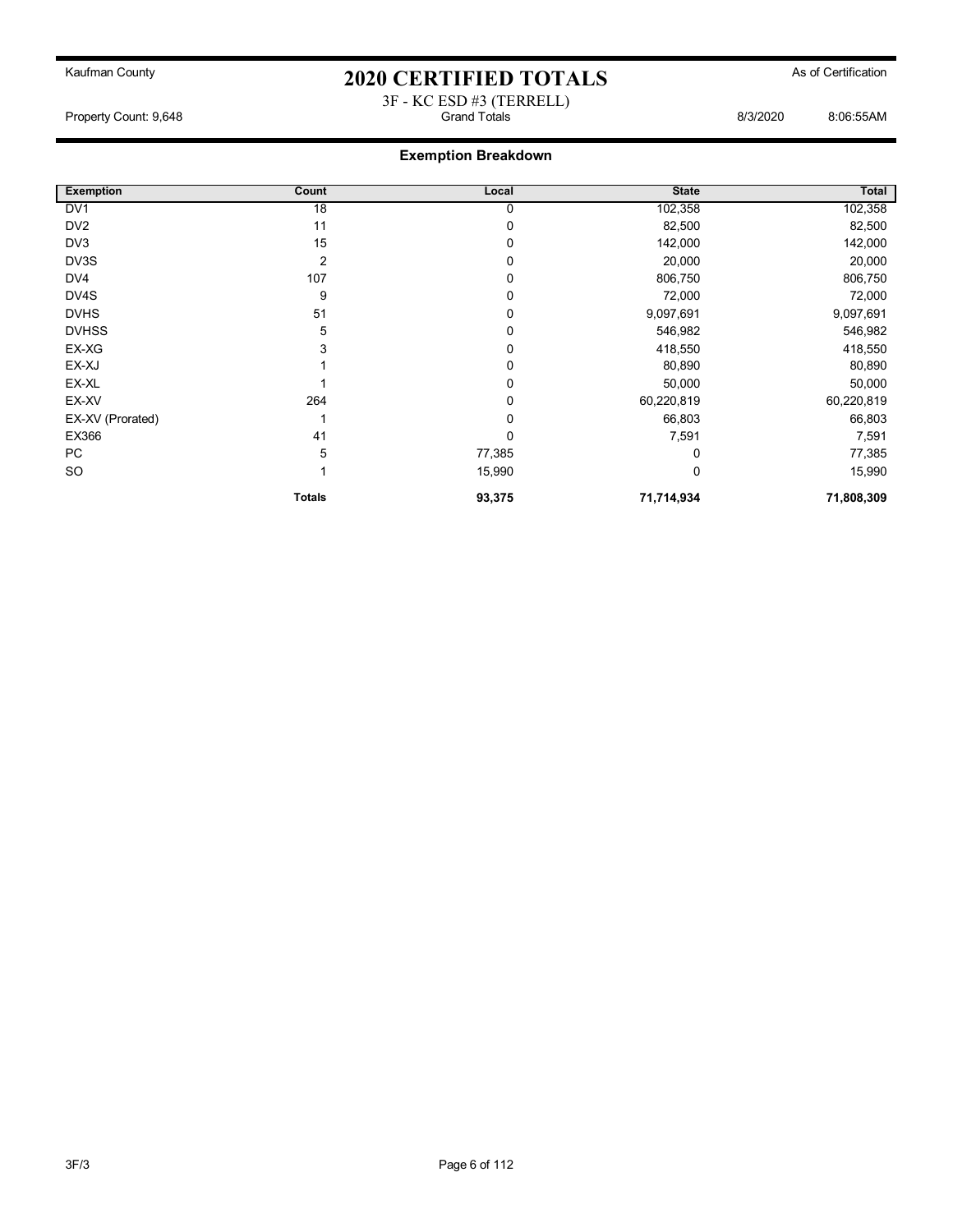| Kaufman County                    | <b>2020 CERTIFIED TOTALS</b> |                                              |                                                            |                               | As of Certification       |
|-----------------------------------|------------------------------|----------------------------------------------|------------------------------------------------------------|-------------------------------|---------------------------|
| Property Count: 5,060             |                              | 4F - KC ESD #4 (KEMP)<br><b>Grand Totals</b> |                                                            | 8/3/2020                      | 8:06:51AM                 |
|                                   |                              |                                              |                                                            |                               |                           |
| Land                              |                              | Value                                        |                                                            |                               |                           |
| Homesite:                         |                              | 54,747,204                                   |                                                            |                               |                           |
| Non Homesite:                     |                              | 106,788,139                                  |                                                            |                               |                           |
| Ag Market:                        |                              | 190,262,425                                  |                                                            |                               |                           |
| Timber Market:                    |                              | 0                                            | <b>Total Land</b>                                          | $^{(+)}$                      | 351,797,768               |
| Improvement                       |                              | Value                                        |                                                            |                               |                           |
| Homesite:                         |                              | 182,903,686                                  |                                                            |                               |                           |
| Non Homesite:                     |                              | 86,494,434                                   | <b>Total Improvements</b>                                  | $(+)$                         | 269,398,120               |
| Non Real                          | Count                        | Value                                        |                                                            |                               |                           |
|                                   |                              |                                              |                                                            |                               |                           |
| Personal Property:                | 146<br>171                   | 27,417,831                                   |                                                            |                               |                           |
| Mineral Property:<br>Autos:       | 0                            | 242,763<br>0                                 | <b>Total Non Real</b>                                      |                               |                           |
|                                   |                              |                                              | <b>Market Value</b>                                        | $^{(+)}$<br>$\qquad \qquad =$ | 27,660,594<br>648,856,482 |
| Ag                                | <b>Non Exempt</b>            | <b>Exempt</b>                                |                                                            |                               |                           |
|                                   |                              |                                              |                                                            |                               |                           |
| <b>Total Productivity Market:</b> | 190,262,425                  | 0                                            |                                                            |                               |                           |
| Ag Use:                           | 5,030,960                    | 0                                            | <b>Productivity Loss</b>                                   | $(-)$                         | 185,231,465               |
| Timber Use:                       | 0                            | 0                                            | <b>Appraised Value</b>                                     | $\qquad \qquad =$             | 463,625,017               |
| Productivity Loss:                | 185,231,465                  | 0                                            |                                                            |                               |                           |
|                                   |                              |                                              | <b>Homestead Cap</b>                                       | $(\textnormal{-})$            | 46,981,029                |
|                                   |                              |                                              | <b>Assessed Value</b>                                      | $\equiv$                      | 416,643,988               |
|                                   |                              |                                              | <b>Total Exemptions Amount</b><br>(Breakdown on Next Page) | $(-)$                         | 36,572,971                |
|                                   |                              |                                              | <b>Net Taxable</b>                                         | $\equiv$                      | 380,071,017               |

APPROXIMATE TOTAL LEVY = NET TAXABLE \* (TAX RATE / 100) 380,071.02 = 380,071,017 \* (0.100000 / 100)

| Tax Increment Finance Value: |      |
|------------------------------|------|
| Tax Increment Finance Levy:  | 0.00 |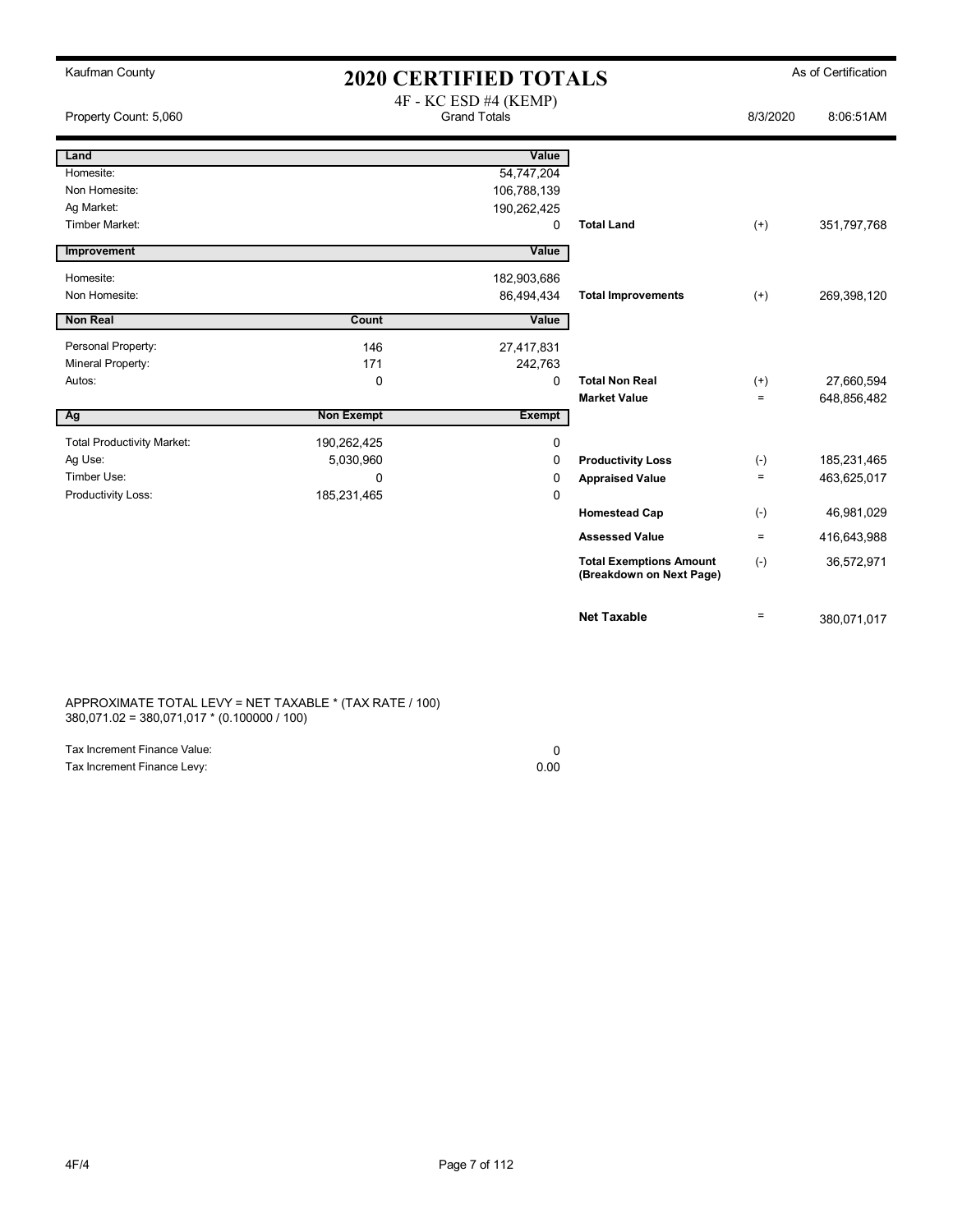#### 4F - KC ESD #4 (KEMP) Property Count: 5,060 Grand Totals 8/3/2020 8:06:55AM

| <b>Exemption</b> | Count         | Local  | <b>State</b> | Total      |
|------------------|---------------|--------|--------------|------------|
| DV <sub>1</sub>  |               |        | 35,000       | 35,000     |
| DV <sub>2</sub>  |               | 0      | 48,750       | 48,750     |
| DV3              | 5             | 0      | 52,000       | 52,000     |
| DV <sub>4</sub>  | 41            | 0      | 292,286      | 292,286    |
| DV4S             | 4             | 0      | 20,960       | 20,960     |
| <b>DVHS</b>      | 23            | 0      | 3,476,554    | 3,476,554  |
| <b>DVHSS</b>     | 4             | 0      | 420,442      | 420,442    |
| EX-XV            | 72            | 0      | 32,174,930   | 32,174,930 |
| EX366            | 83            | 0      | 9,959        | 9,959      |
| <b>SO</b>        |               | 42,090 | 0            | 42,090     |
|                  | <b>Totals</b> | 42,090 | 36,530,881   | 36,572,971 |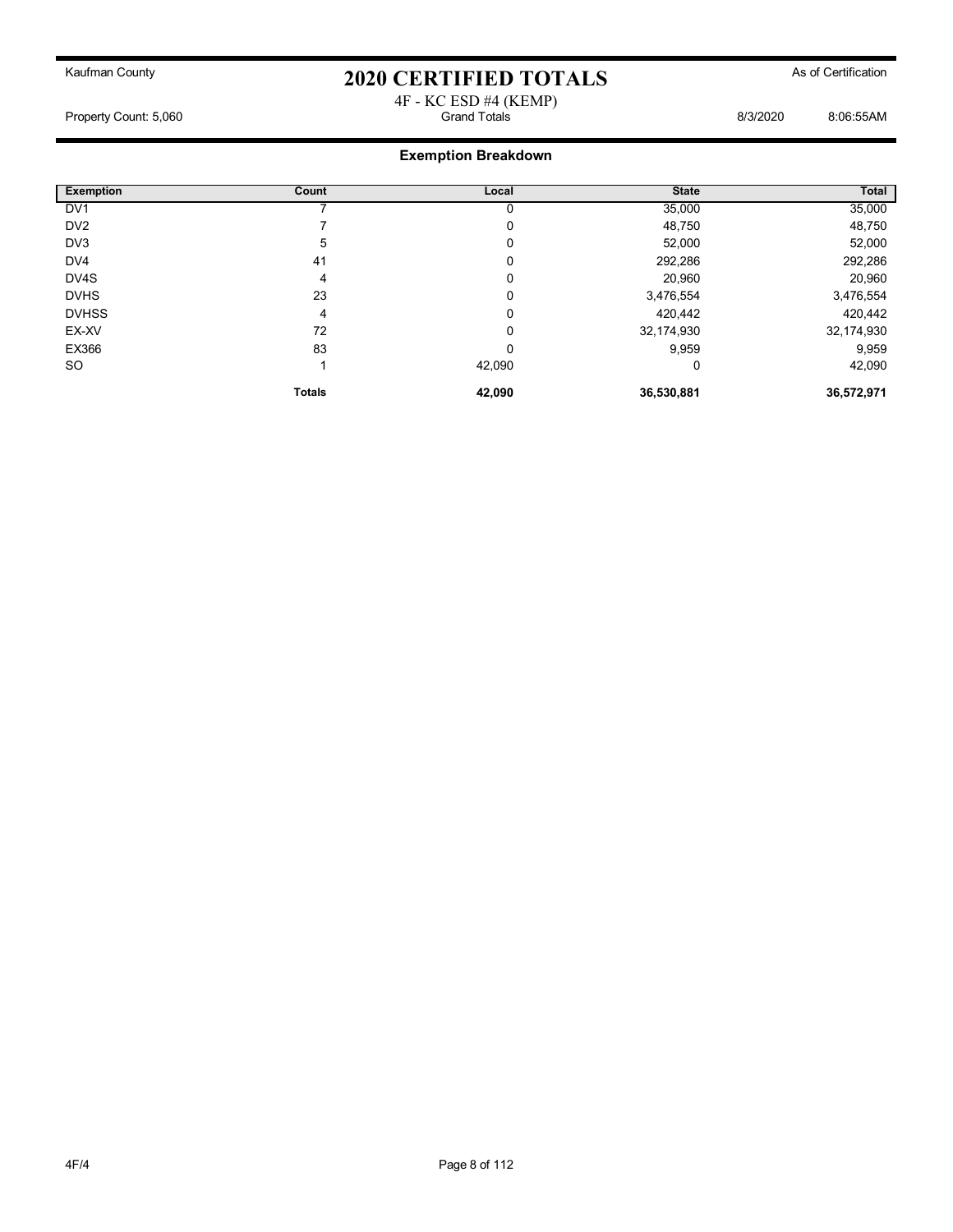| Kaufman County                    | <b>2020 CERTIFIED TOTALS</b> |                                                |                                                            | As of Certification |             |
|-----------------------------------|------------------------------|------------------------------------------------|------------------------------------------------------------|---------------------|-------------|
| Property Count: 4,176             |                              | 5F - KC ESD #5 (SCURRY)<br><b>Grand Totals</b> |                                                            | 8/3/2020            | 8:06:51AM   |
| Land                              |                              | Value                                          |                                                            |                     |             |
| Homesite:                         |                              | 72,192,362                                     |                                                            |                     |             |
| Non Homesite:                     |                              | 46,633,715                                     |                                                            |                     |             |
| Ag Market:                        |                              | 169,246,447                                    |                                                            |                     |             |
| <b>Timber Market:</b>             |                              | $\Omega$                                       | <b>Total Land</b>                                          | $(+)$               | 288,072,524 |
| Improvement                       |                              | Value                                          |                                                            |                     |             |
| Homesite:                         |                              | 265,956,372                                    |                                                            |                     |             |
| Non Homesite:                     |                              | 80,893,922                                     | <b>Total Improvements</b>                                  | $(+)$               | 346,850,294 |
| <b>Non Real</b>                   | Count                        | Value                                          |                                                            |                     |             |
|                                   |                              |                                                |                                                            |                     |             |
| Personal Property:                | 145                          | 34,515,690                                     |                                                            |                     |             |
| Mineral Property:                 | 0                            | 0                                              |                                                            |                     |             |
| Autos:                            | $\mathbf 0$                  | $\mathbf{0}$                                   | <b>Total Non Real</b>                                      | $^{(+)}$            | 34,515,690  |
|                                   |                              |                                                | <b>Market Value</b>                                        | $=$                 | 669,438,508 |
| Ag                                | <b>Non Exempt</b>            | <b>Exempt</b>                                  |                                                            |                     |             |
| <b>Total Productivity Market:</b> | 168,807,177                  | 439,270                                        |                                                            |                     |             |
| Ag Use:                           | 5,464,740                    | 9,450                                          | <b>Productivity Loss</b>                                   | $(-)$               | 163,342,437 |
| Timber Use:                       | $\mathbf 0$                  | 0                                              | <b>Appraised Value</b>                                     | $=$                 | 506,096,071 |
| Productivity Loss:                | 163,342,437                  | 429,820                                        |                                                            |                     |             |
|                                   |                              |                                                | <b>Homestead Cap</b>                                       | $(-)$               | 49,394,168  |
|                                   |                              |                                                | <b>Assessed Value</b>                                      | $\equiv$            | 456,701,903 |
|                                   |                              |                                                | <b>Total Exemptions Amount</b><br>(Breakdown on Next Page) | $(-)$               | 31,378,717  |
|                                   |                              |                                                | <b>Net Taxable</b>                                         | $\equiv$            | 425,323,186 |

APPROXIMATE TOTAL LEVY = NET TAXABLE \* (TAX RATE / 100) 212,661.59 = 425,323,186 \* (0.050000 / 100)

| Tax Increment Finance Value: |      |
|------------------------------|------|
| Tax Increment Finance Levy:  | 0.00 |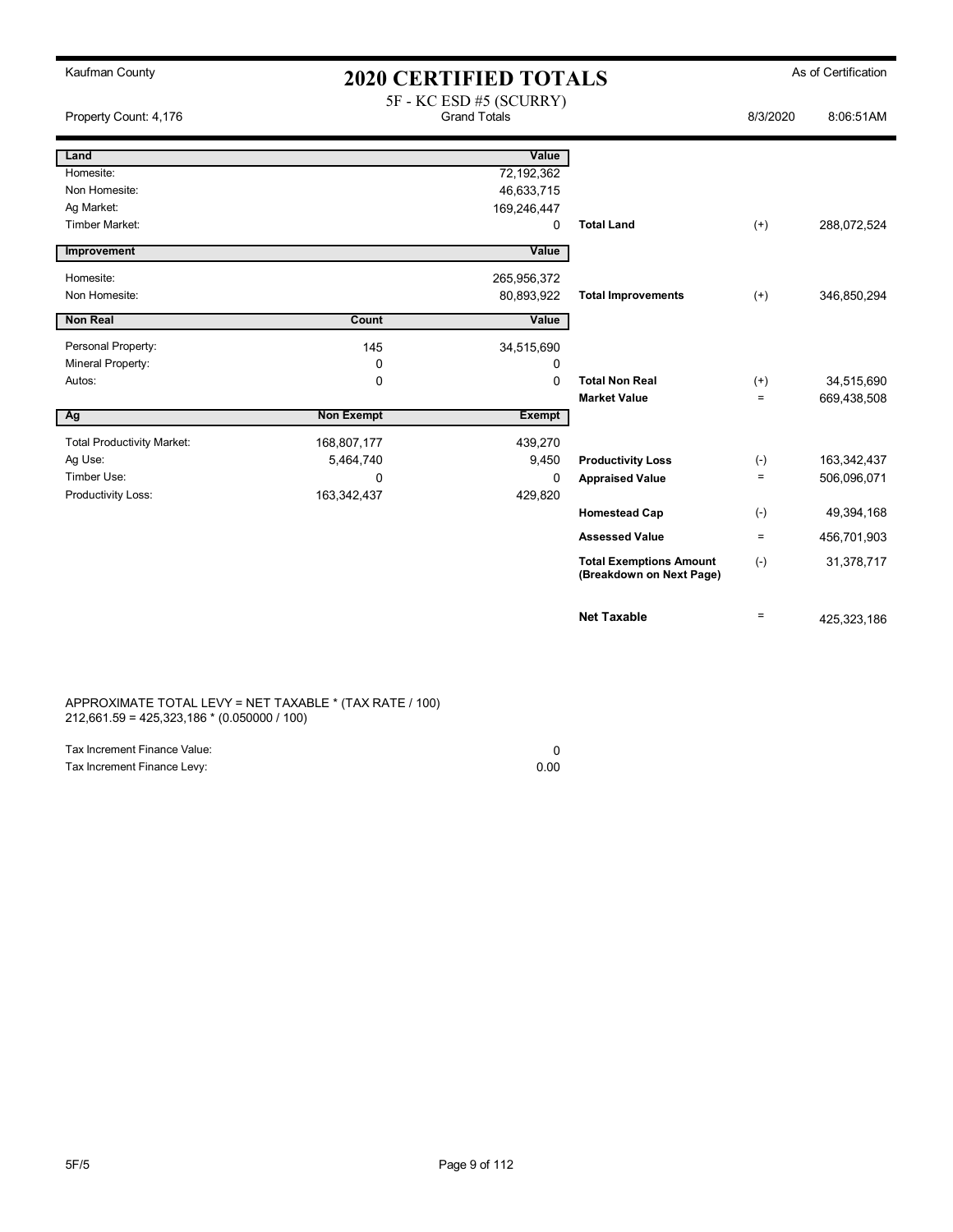#### 5F - KC ESD #5 (SCURRY) Property Count: 4,176 Grand Totals 8/3/2020 8:06:55AM

| <b>Exemption</b> | Count         | Local | <b>State</b> | Total      |
|------------------|---------------|-------|--------------|------------|
| DV <sub>1</sub>  | 6             |       | 30,000       | 30,000     |
| DV <sub>2</sub>  | 5             | 0     | 37,500       | 37,500     |
| DV3              | 4             | 0     | 40,000       | 40,000     |
| DV <sub>4</sub>  | 51            | 0     | 334,377      | 334,377    |
| DV4S             | 6             | 0     | 65,170       | 65,170     |
| <b>DVHS</b>      | 27            | 0     | 5,448,220    | 5,448,220  |
| EX-XV            | 67            | 0     | 25,413,720   | 25,413,720 |
| EX366            | 11            | 0     | 2,660        | 2,660      |
| PC               |               | 7,070 | 0            | 7,070      |
|                  | <b>Totals</b> | 7,070 | 31,371,647   | 31,378,717 |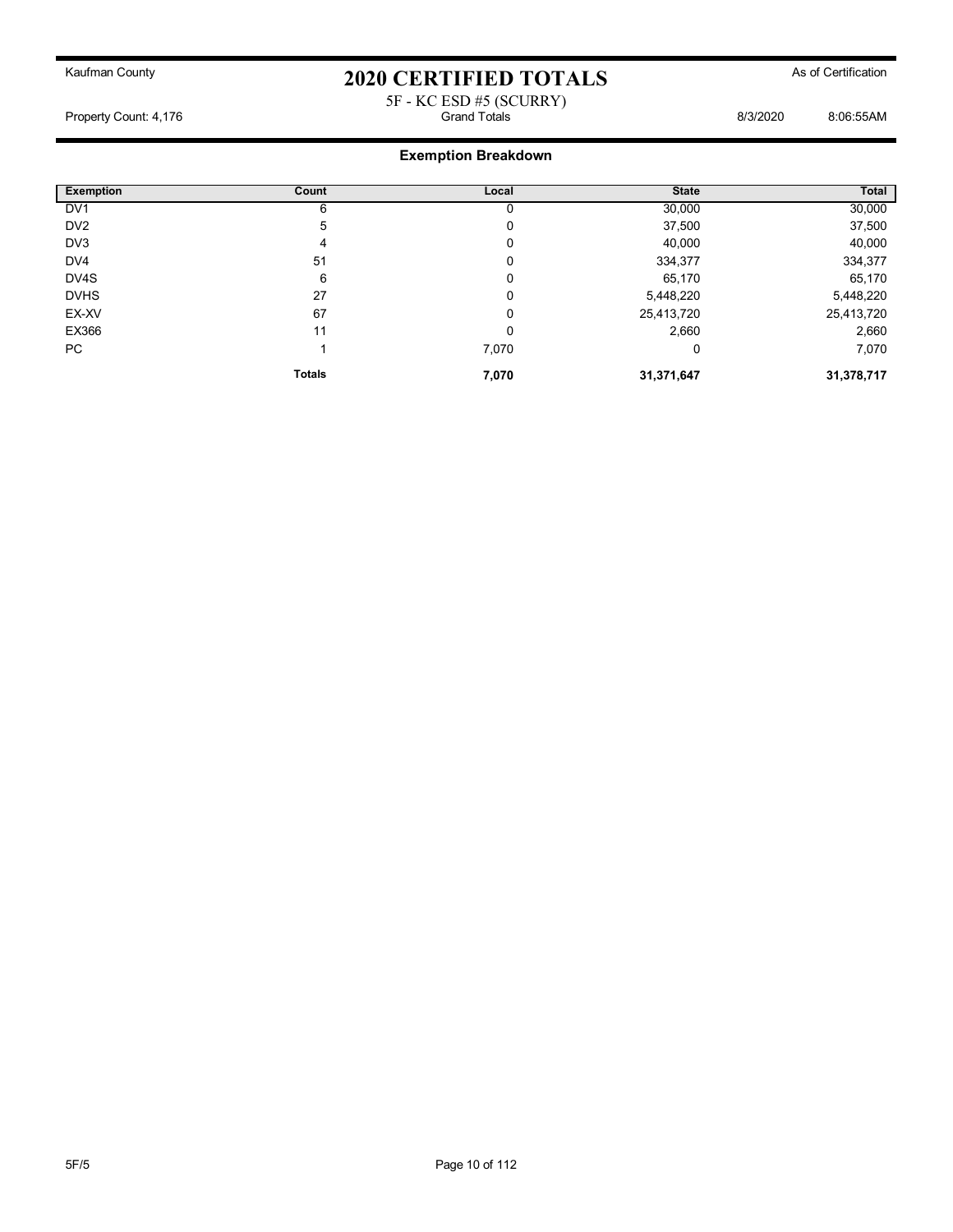| Kaufman County                    | <b>2020 CERTIFIED TOTALS</b> |                                                |                                                            | As of Certification |               |
|-----------------------------------|------------------------------|------------------------------------------------|------------------------------------------------------------|---------------------|---------------|
| Property Count: 14,789            |                              | 6F - KC ESD #6 (FORNEY)<br><b>Grand Totals</b> |                                                            | 8/3/2020            | 8:06:51AM     |
| Land                              |                              | Value                                          |                                                            |                     |               |
| Homesite:                         |                              | 520,209,684                                    |                                                            |                     |               |
| Non Homesite:                     |                              | 331,303,704                                    |                                                            |                     |               |
| Ag Market:                        |                              | 259,851,995                                    |                                                            |                     |               |
| Timber Market:                    |                              | 0                                              | <b>Total Land</b>                                          | $^{(+)}$            | 1,111,365,383 |
| Improvement                       |                              | Value                                          |                                                            |                     |               |
| Homesite:                         |                              | 1,825,323,344                                  |                                                            |                     |               |
| Non Homesite:                     |                              | 1,160,113,579                                  | <b>Total Improvements</b>                                  | $(+)$               | 2,985,436,923 |
| <b>Non Real</b>                   | Count                        | Value                                          |                                                            |                     |               |
| Personal Property:                | 480                          | 98,862,887                                     |                                                            |                     |               |
| Mineral Property:                 | 0                            | 0                                              |                                                            |                     |               |
| Autos:                            | 0                            | 0                                              | <b>Total Non Real</b>                                      | $^{(+)}$            | 98,862,887    |
|                                   |                              |                                                | <b>Market Value</b>                                        | $\equiv$            | 4,195,665,193 |
| Ag                                | <b>Non Exempt</b>            | <b>Exempt</b>                                  |                                                            |                     |               |
| <b>Total Productivity Market:</b> | 259,851,995                  | 0                                              |                                                            |                     |               |
| Ag Use:                           | 2,795,294                    | 0                                              | <b>Productivity Loss</b>                                   | $(-)$               | 257,056,701   |
| Timber Use:                       | 0                            | 0                                              | <b>Appraised Value</b>                                     | $\equiv$            | 3,938,608,492 |
| Productivity Loss:                | 257,056,701                  | 0                                              |                                                            |                     |               |
|                                   |                              |                                                | <b>Homestead Cap</b>                                       | $(-)$               | 80,804,171    |
|                                   |                              |                                                | <b>Assessed Value</b>                                      | $\equiv$            | 3,857,804,321 |
|                                   |                              |                                                | <b>Total Exemptions Amount</b><br>(Breakdown on Next Page) | $(-)$               | 302,011,790   |
|                                   |                              |                                                | <b>Net Taxable</b>                                         | $\equiv$            | 3,555,792,531 |

APPROXIMATE TOTAL LEVY = NET TAXABLE \* (TAX RATE / 100) 1,066,737.76 = 3,555,792,531 \* (0.030000 / 100)

| Tax Increment Finance Value: |      |
|------------------------------|------|
| Tax Increment Finance Levy:  | 0.00 |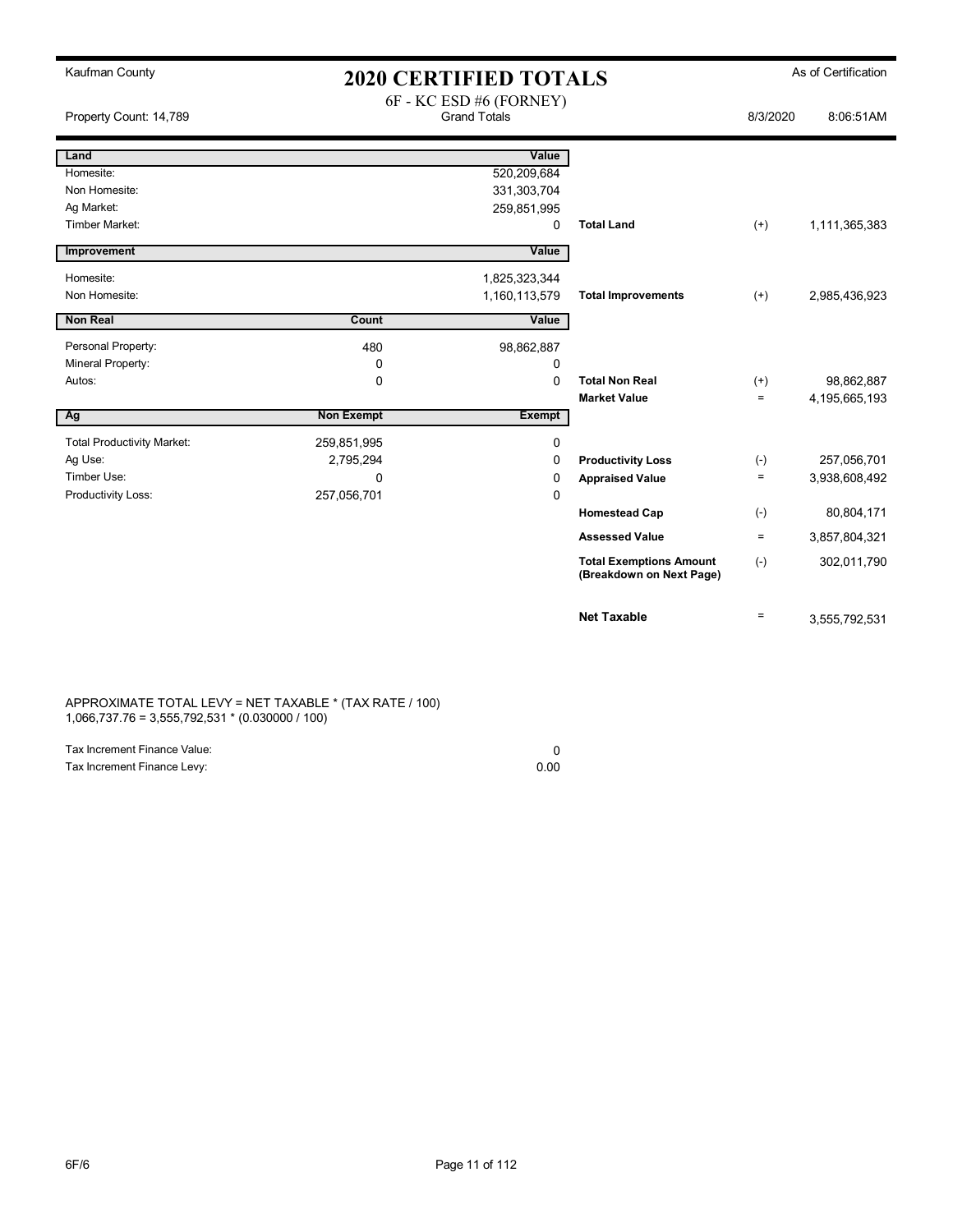6F - KC ESD #6 (FORNEY)

Property Count: 14,789 Grand Totals 8/3/2020 8:06:55AM

| <b>Exemption</b>  | Count         | Local        | <b>State</b> | Total       |
|-------------------|---------------|--------------|--------------|-------------|
| DV <sub>1</sub>   | 41            | 0            | 209,500      | 209,500     |
| DV <sub>1</sub> S |               | 0            | 5,000        | 5,000       |
| DV <sub>2</sub>   | 41            | 0            | 308,250      | 308,250     |
| DV3               | 50            | 0            | 502,000      | 502,000     |
| DV3S              |               | 0            | 10,000       | 10,000      |
| DV4               | 275           | 0            | 1,752,000    | 1,752,000   |
| DV4S              | 12            | 0            | 85,496       | 85,496      |
| <b>DVHS</b>       | 162           | 0            | 45,471,460   | 45,471,460  |
| <b>DVHSS</b>      | 5             | 0            | 1,056,125    | 1,056,125   |
| EX                |               | 0            | 1,000        | 1,000       |
| EX-XV             | 151           | 0            | 132,703,580  | 132,703,580 |
| EX366             | 12            | 0            | 3,460        | 3,460       |
| <b>FRSS</b>       |               | $\mathbf{0}$ | 356,378      | 356,378     |
| PC                | 5             | 119,547,541  | 0            | 119,547,541 |
|                   | <b>Totals</b> | 119,547,541  | 182,464,249  | 302,011,790 |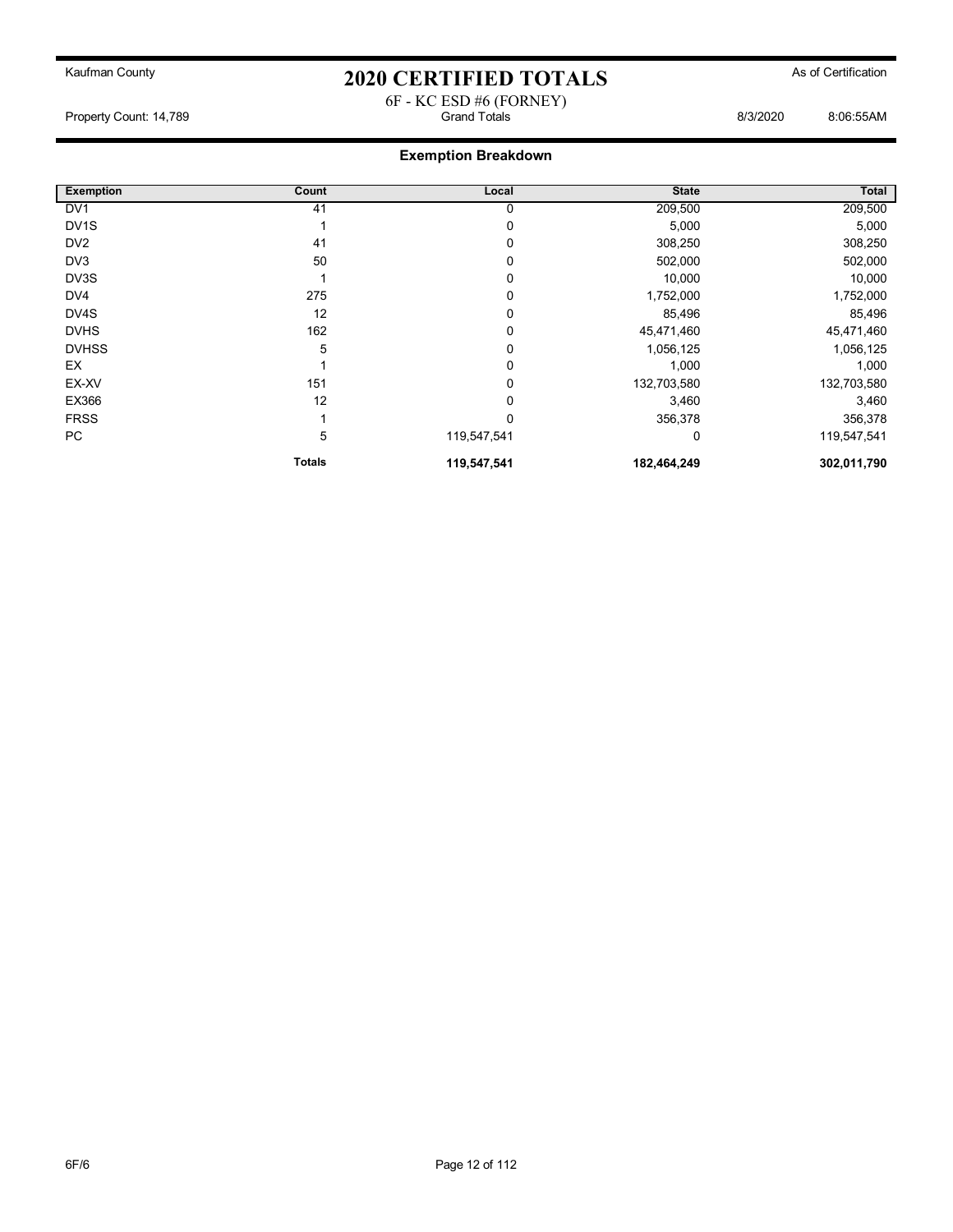| Kaufman County                    | <b>2020 CERTIFIED TOTALS</b> |                           |                                                            |          | As of Certification |
|-----------------------------------|------------------------------|---------------------------|------------------------------------------------------------|----------|---------------------|
|                                   |                              | 7F - KC ESD #7 (CRANDALL) |                                                            |          |                     |
| Property Count: 6,000             |                              | <b>Grand Totals</b>       |                                                            | 8/3/2020 | 8:06:51AM           |
| Land                              |                              | Value                     |                                                            |          |                     |
| Homesite:                         |                              | 152,764,170               |                                                            |          |                     |
| Non Homesite:                     |                              | 126,946,930               |                                                            |          |                     |
| Ag Market:                        |                              | 125, 167, 330             |                                                            |          |                     |
| Timber Market:                    |                              | $\Omega$                  | <b>Total Land</b>                                          | $(+)$    | 404,878,430         |
| Improvement                       |                              | Value                     |                                                            |          |                     |
| Homesite:                         |                              | 464,380,122               |                                                            |          |                     |
| Non Homesite:                     |                              | 154,454,821               | <b>Total Improvements</b>                                  | $(+)$    | 618,834,943         |
| Non Real                          | Count                        | Value                     |                                                            |          |                     |
| Personal Property:                | 87                           | 8,445,400                 |                                                            |          |                     |
| Mineral Property:                 | 0                            | 0                         |                                                            |          |                     |
| Autos:                            | 0                            | $\Omega$                  | <b>Total Non Real</b>                                      | $^{(+)}$ | 8,445,400           |
|                                   |                              |                           | <b>Market Value</b>                                        | $\equiv$ | 1,032,158,773       |
| Ag                                | <b>Non Exempt</b>            | <b>Exempt</b>             |                                                            |          |                     |
| <b>Total Productivity Market:</b> | 125, 167, 330                | 0                         |                                                            |          |                     |
| Ag Use:                           | 1,948,270                    | 0                         | <b>Productivity Loss</b>                                   | $(-)$    | 123,219,060         |
| Timber Use:                       | $\mathbf 0$                  | 0                         | <b>Appraised Value</b>                                     | $\equiv$ | 908,939,713         |
| Productivity Loss:                | 123,219,060                  | 0                         |                                                            |          |                     |
|                                   |                              |                           | <b>Homestead Cap</b>                                       | $(-)$    | 24,018,350          |
|                                   |                              |                           | <b>Assessed Value</b>                                      | $\equiv$ | 884,921,363         |
|                                   |                              |                           | <b>Total Exemptions Amount</b><br>(Breakdown on Next Page) | $(-)$    | 43,792,404          |
|                                   |                              |                           | <b>Net Taxable</b>                                         | $\equiv$ | 841,128,959         |

APPROXIMATE TOTAL LEVY = NET TAXABLE \* (TAX RATE / 100) 624,958.82 = 841,128,959 \* (0.074300 / 100)

| Tax Increment Finance Value: |      |
|------------------------------|------|
| Tax Increment Finance Levy:  | 0.00 |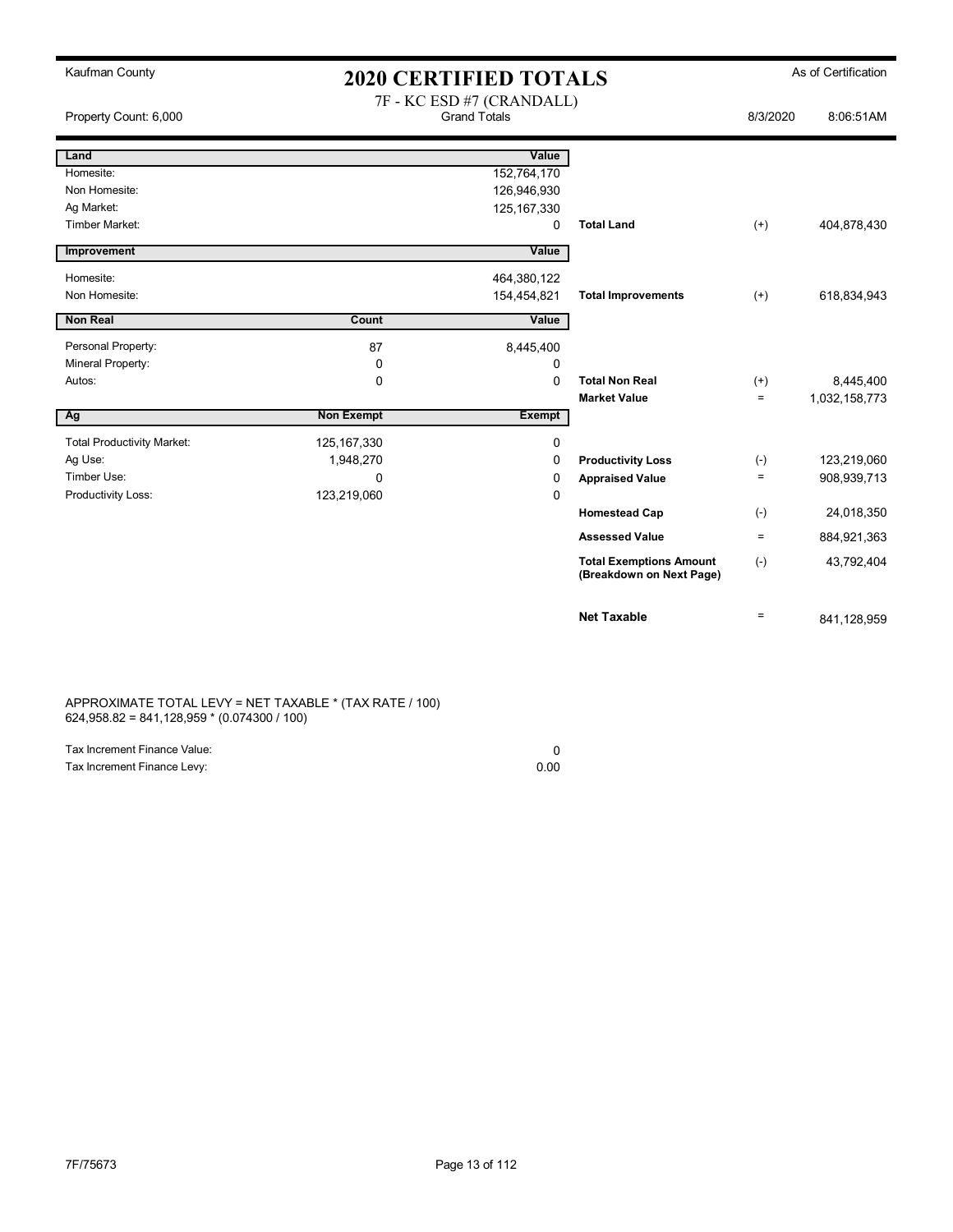#### 7F - KC ESD #7 (CRANDALL) Property Count: 6,000 Grand Totals 8/3/2020 8:06:55AM

| <b>Exemption</b> | Count         | Local | <b>State</b> | Total      |
|------------------|---------------|-------|--------------|------------|
| DV <sub>1</sub>  | 12            |       | 60,000       | 60,000     |
| DV <sub>2</sub>  | 13            | 0     | 97,500       | 97,500     |
| DV3              | 13            | 0     | 130,000      | 130,000    |
| DV4              | 92            | 0     | 624,000      | 624,000    |
| DV4S             | 4             | 0     | 24,000       | 24,000     |
| <b>DVHS</b>      | 52            | 0     | 11,361,808   | 11,361,808 |
| <b>DVHSS</b>     | 3             | 0     | 534,092      | 534,092    |
| EX-XV            | 22            | 0     | 30,957,680   | 30,957,680 |
| EX-XV (Prorated) |               | 0     | 1,544        | 1,544      |
| EX366            |               | 0     | 1,780        | 1,780      |
|                  | <b>Totals</b> | 0     | 43,792,404   | 43,792,404 |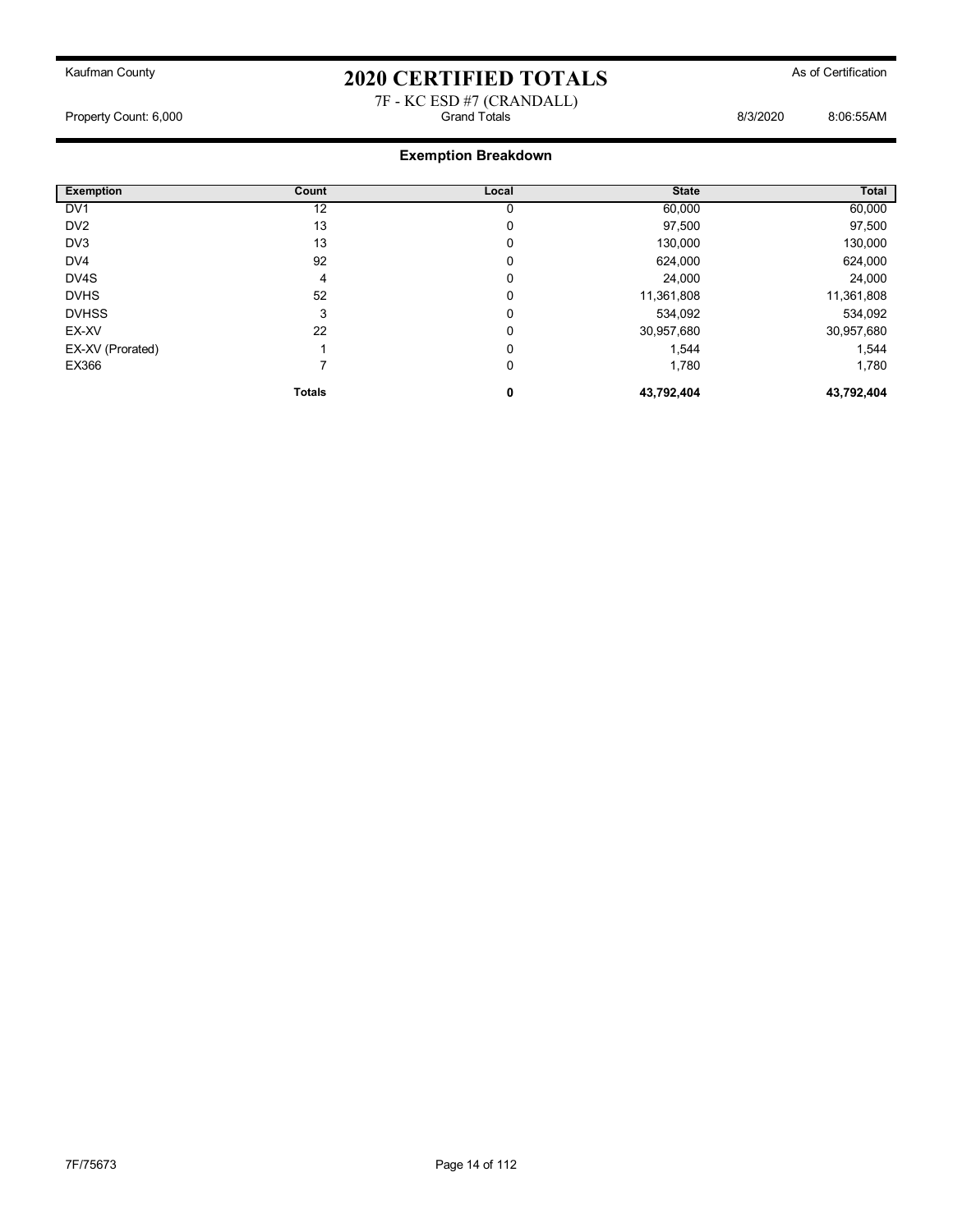| Kaufman County                  |                                                              |                |                                                                              | <b>2020 CERTIFIED TOTALS</b>                 |               |                                                            |                    | As of Certification |
|---------------------------------|--------------------------------------------------------------|----------------|------------------------------------------------------------------------------|----------------------------------------------|---------------|------------------------------------------------------------|--------------------|---------------------|
| Property Count: 1,694           |                                                              |                |                                                                              | CC - CITY OF CRANDALL<br><b>Grand Totals</b> |               |                                                            | 8/3/2020           | 8:06:51AM           |
| Land                            |                                                              |                |                                                                              |                                              | Value         |                                                            |                    |                     |
| Homesite:                       |                                                              |                |                                                                              | 53,986,050                                   |               |                                                            |                    |                     |
| Non Homesite:                   |                                                              |                |                                                                              | 27,975,940                                   |               |                                                            |                    |                     |
| Ag Market:                      |                                                              |                |                                                                              | 7,888,210                                    |               |                                                            |                    |                     |
| Timber Market:                  |                                                              |                |                                                                              |                                              | 0             | <b>Total Land</b>                                          | $^{(+)}$           | 89,850,200          |
| Improvement                     |                                                              |                |                                                                              |                                              | Value         |                                                            |                    |                     |
| Homesite:                       |                                                              |                |                                                                              | 171,725,791                                  |               |                                                            |                    |                     |
| Non Homesite:                   |                                                              |                |                                                                              | 112,281,041                                  |               | <b>Total Improvements</b>                                  | $^{(+)}$           | 284,006,832         |
| <b>Non Real</b>                 |                                                              |                | Count                                                                        |                                              | Value         |                                                            |                    |                     |
| Personal Property:              |                                                              |                | 151                                                                          | 10,697,320                                   |               |                                                            |                    |                     |
| Mineral Property:               |                                                              |                | 0                                                                            |                                              | 0             |                                                            |                    |                     |
| Autos:                          |                                                              |                | 0                                                                            |                                              | $\mathbf 0$   | <b>Total Non Real</b>                                      | $^{(+)}$           | 10,697,320          |
|                                 |                                                              |                |                                                                              |                                              |               | <b>Market Value</b>                                        | $\qquad \qquad =$  | 384,554,352         |
| Ag                              |                                                              |                | <b>Non Exempt</b>                                                            |                                              | <b>Exempt</b> |                                                            |                    |                     |
|                                 | <b>Total Productivity Market:</b>                            |                | 7,888,210                                                                    |                                              | 0             |                                                            |                    |                     |
| Ag Use:                         |                                                              |                | 182,520                                                                      |                                              | 0             | <b>Productivity Loss</b>                                   | $(-)$              | 7,705,690           |
| Timber Use:                     |                                                              |                | 0                                                                            |                                              | 0             | <b>Appraised Value</b>                                     | $\equiv$           | 376,848,662         |
| Productivity Loss:              |                                                              |                | 7,705,690                                                                    |                                              | 0             |                                                            |                    |                     |
|                                 |                                                              |                |                                                                              |                                              |               | <b>Homestead Cap</b>                                       | $(\textnormal{-})$ | 25, 158, 473        |
|                                 |                                                              |                |                                                                              |                                              |               | <b>Assessed Value</b>                                      | $\equiv$           | 351,690,189         |
|                                 |                                                              |                |                                                                              |                                              |               | <b>Total Exemptions Amount</b><br>(Breakdown on Next Page) | $(\text{-})$       | 78,340,298          |
|                                 |                                                              |                |                                                                              |                                              |               | <b>Net Taxable</b>                                         | $\qquad \qquad =$  | 273,349,891         |
| Freeze                          | <b>Assessed</b>                                              | <b>Taxable</b> | <b>Actual Tax</b>                                                            | <b>Ceiling</b>                               | Count         |                                                            |                    |                     |
| <b>DP</b>                       | 4,092,137                                                    | 3,785,137      | 20,191.30                                                                    | 20,191.30                                    | 29            |                                                            |                    |                     |
| <b>OV65</b>                     | 32,437,721                                                   | 28,399,348     | 150,904.44                                                                   | 154,449.27                                   | 194           |                                                            |                    |                     |
| <b>Total</b><br><b>Tax Rate</b> | 36,529,858<br>0.760000                                       | 32,184,485     | 171,095.74                                                                   | 174,640.57                                   |               | 223 Freeze Taxable                                         | $(-)$              | 32,184,485          |
|                                 |                                                              |                |                                                                              |                                              |               | <b>Freeze Adjusted Taxable</b>                             | $\qquad \qquad =$  | 241,165,406         |
|                                 | $2,003,952.83 = 241,165,406 * (0.760000 / 100) + 171,095.74$ |                | APPROXIMATE LEVY = (FREEZE ADJUSTED TAXABLE * (TAX RATE / 100)) + ACTUAL TAX |                                              |               |                                                            |                    |                     |

Tax Increment Finance Value: 0

Tax Increment Finance Levy: 0.00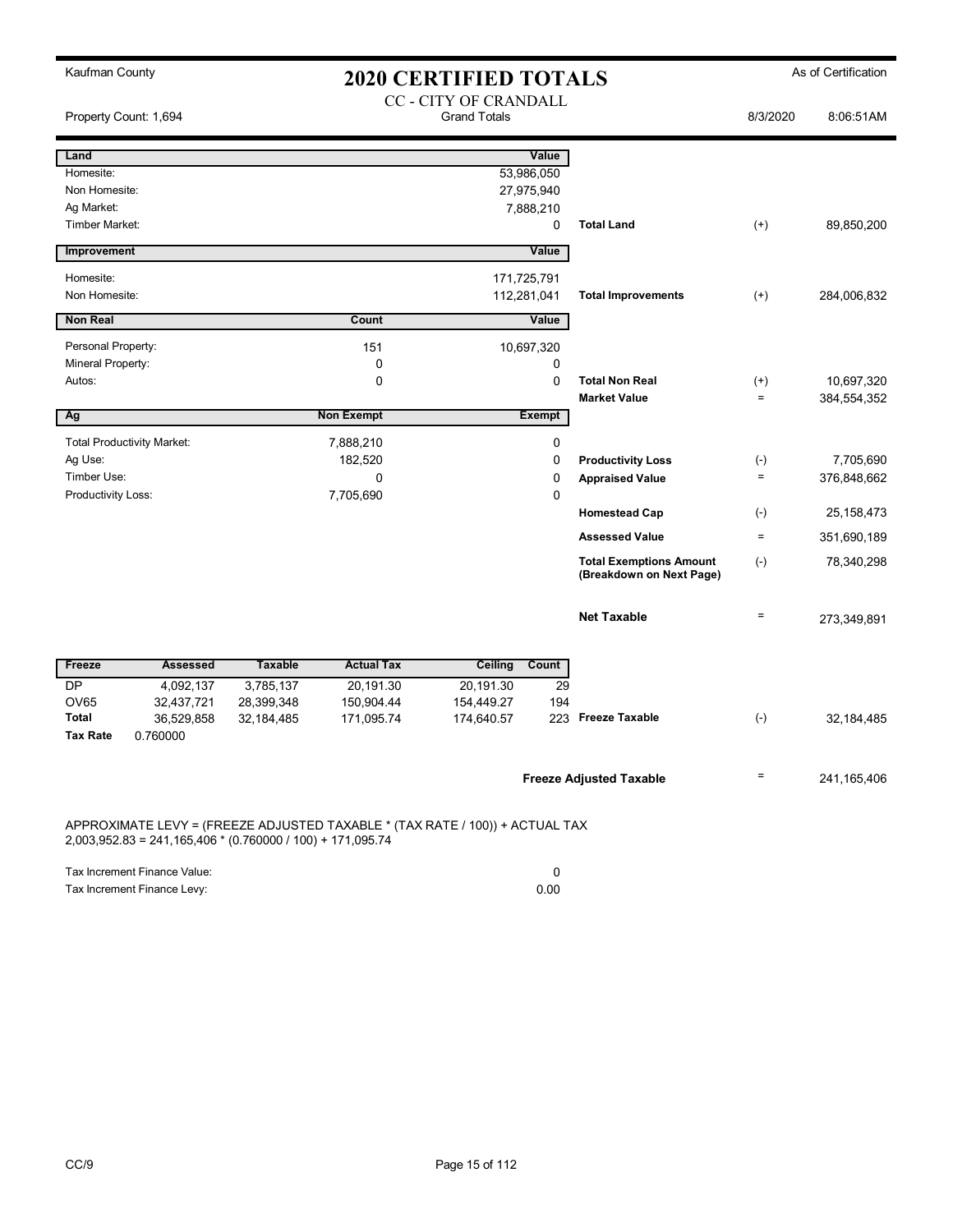CC - CITY OF CRANDALL

Property Count: 1,694 Grand Totals 8/3/2020 8:06:55AM

| <b>Exemption</b> | Count         | Local     | <b>State</b> | <b>Total</b> |
|------------------|---------------|-----------|--------------|--------------|
| DP               | 31            | 310,000   |              | 310,000      |
| DV <sub>1</sub>  | 8             | 0         | 47,000       | 47,000       |
| DV <sub>2</sub>  | 3             | 0         | 22,500       | 22,500       |
| DV3              | 6             | 0         | 60,000       | 60,000       |
| DV4              | 19            | 0         | 168,000      | 168,000      |
| DV4S             |               | 0         | 0            | 0            |
| <b>DVHS</b>      | 8             | C         | 1,581,174    | 1,581,174    |
| <b>DVHSS</b>     | 2             | 0         | 256,674      | 256,674      |
| EX-XG            |               | 0         | 827,500      | 827,500      |
| EX-XL            | 5             | 0         | 249,130      | 249,130      |
| EX-XV            | 52            | 0         | 71,573,240   | 71,573,240   |
| EX366            | 12            | 0         | 2,980        | 2,980        |
| OV65             | 225           | 3,242,100 | 0            | 3,242,100    |
|                  | <b>Totals</b> | 3,552,100 | 74,788,198   | 78,340,298   |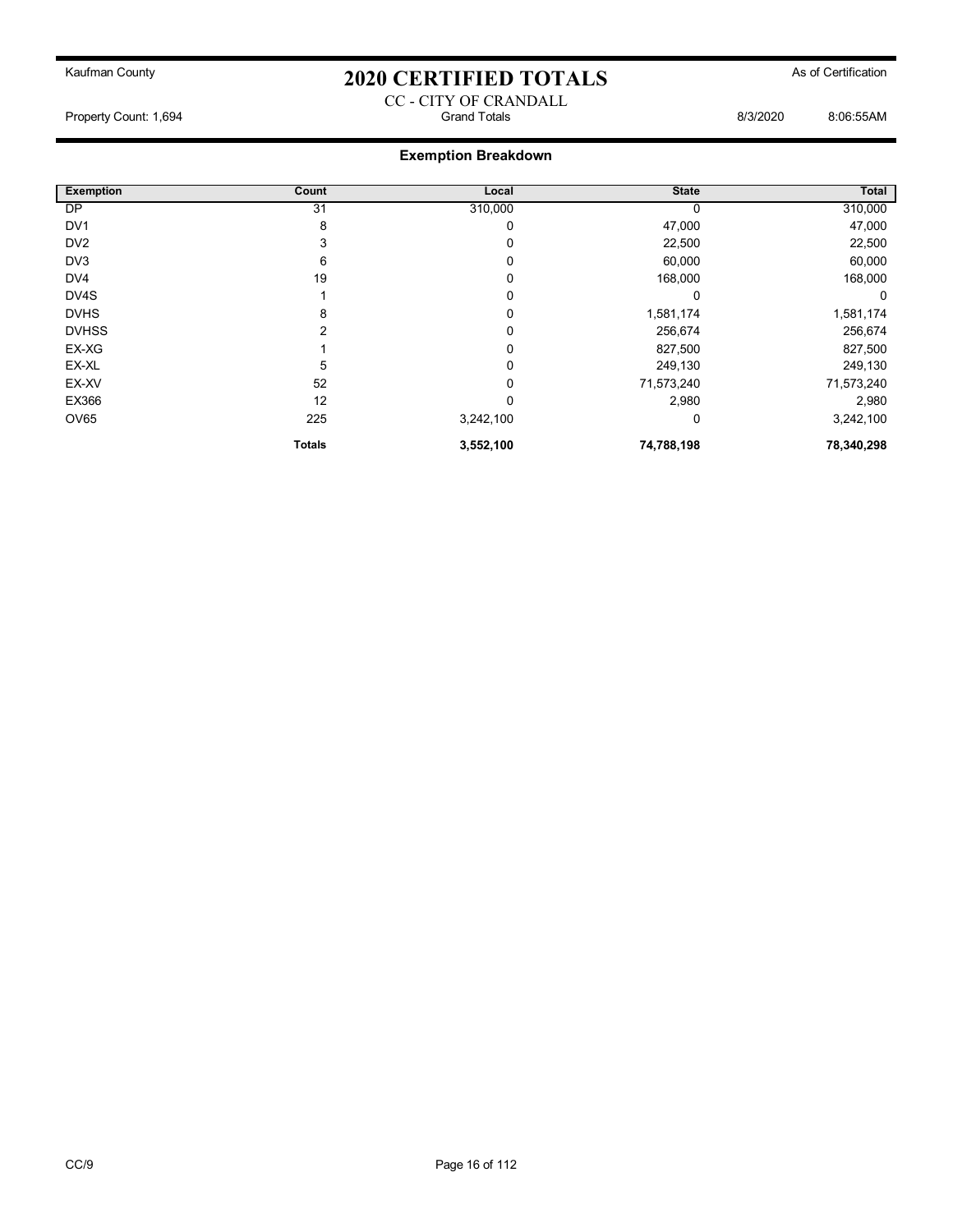| Kaufman County                    | <b>2020 CERTIFIED TOTALS</b>                              |            |                                                            | As of Certification |            |
|-----------------------------------|-----------------------------------------------------------|------------|------------------------------------------------------------|---------------------|------------|
| Property Count: 19                | CCPID - CROSSROADS PUBLIC IMP DIST<br><b>Grand Totals</b> |            | 8/3/2020                                                   | 8:06:51AM           |            |
| Land                              |                                                           | Value      |                                                            |                     |            |
| Homesite:                         |                                                           | $\Omega$   |                                                            |                     |            |
| Non Homesite:                     |                                                           | 24,919,940 |                                                            |                     |            |
| Ag Market:                        |                                                           | 0          |                                                            |                     |            |
| <b>Timber Market:</b>             |                                                           | 0          | <b>Total Land</b>                                          | $^{(+)}$            | 24,919,940 |
| Improvement                       |                                                           | Value      |                                                            |                     |            |
| Homesite:                         |                                                           | 0          |                                                            |                     |            |
| Non Homesite:                     |                                                           | 38,361,640 | <b>Total Improvements</b>                                  | $(+)$               | 38,361,640 |
| <b>Non Real</b>                   | Count                                                     | Value      |                                                            |                     |            |
| Personal Property:                | $\mathbf 0$                                               | 0          |                                                            |                     |            |
| Mineral Property:                 | 0                                                         | 0          |                                                            |                     |            |
| Autos:                            | $\Omega$                                                  | $\Omega$   | <b>Total Non Real</b>                                      | $^{(+)}$            | 0          |
|                                   |                                                           |            | <b>Market Value</b>                                        | $\qquad \qquad =$   | 63,281,580 |
| Ag                                | <b>Non Exempt</b>                                         | Exempt     |                                                            |                     |            |
| <b>Total Productivity Market:</b> | $\mathbf 0$                                               | 0          |                                                            |                     |            |
| Ag Use:                           | 0                                                         | 0          | <b>Productivity Loss</b>                                   | $(-)$               | 0          |
| Timber Use:                       | 0                                                         | 0          | <b>Appraised Value</b>                                     | $\equiv$            | 63,281,580 |
| Productivity Loss:                | 0                                                         | 0          |                                                            |                     |            |
|                                   |                                                           |            | <b>Homestead Cap</b>                                       | $(-)$               | 0          |
|                                   |                                                           |            | <b>Assessed Value</b>                                      | $\equiv$            | 63,281,580 |
|                                   |                                                           |            | <b>Total Exemptions Amount</b><br>(Breakdown on Next Page) | $(-)$               | 1,935,170  |
|                                   |                                                           |            | <b>Net Taxable</b>                                         | $\equiv$            | 61,346,410 |

APPROXIMATE TOTAL LEVY = NET TAXABLE \* (TAX RATE / 100) 0.00 = 61,346,410 \* (0.000000 / 100)

| Tax Increment Finance Value: |      |
|------------------------------|------|
| Tax Increment Finance Levy:  | 0.00 |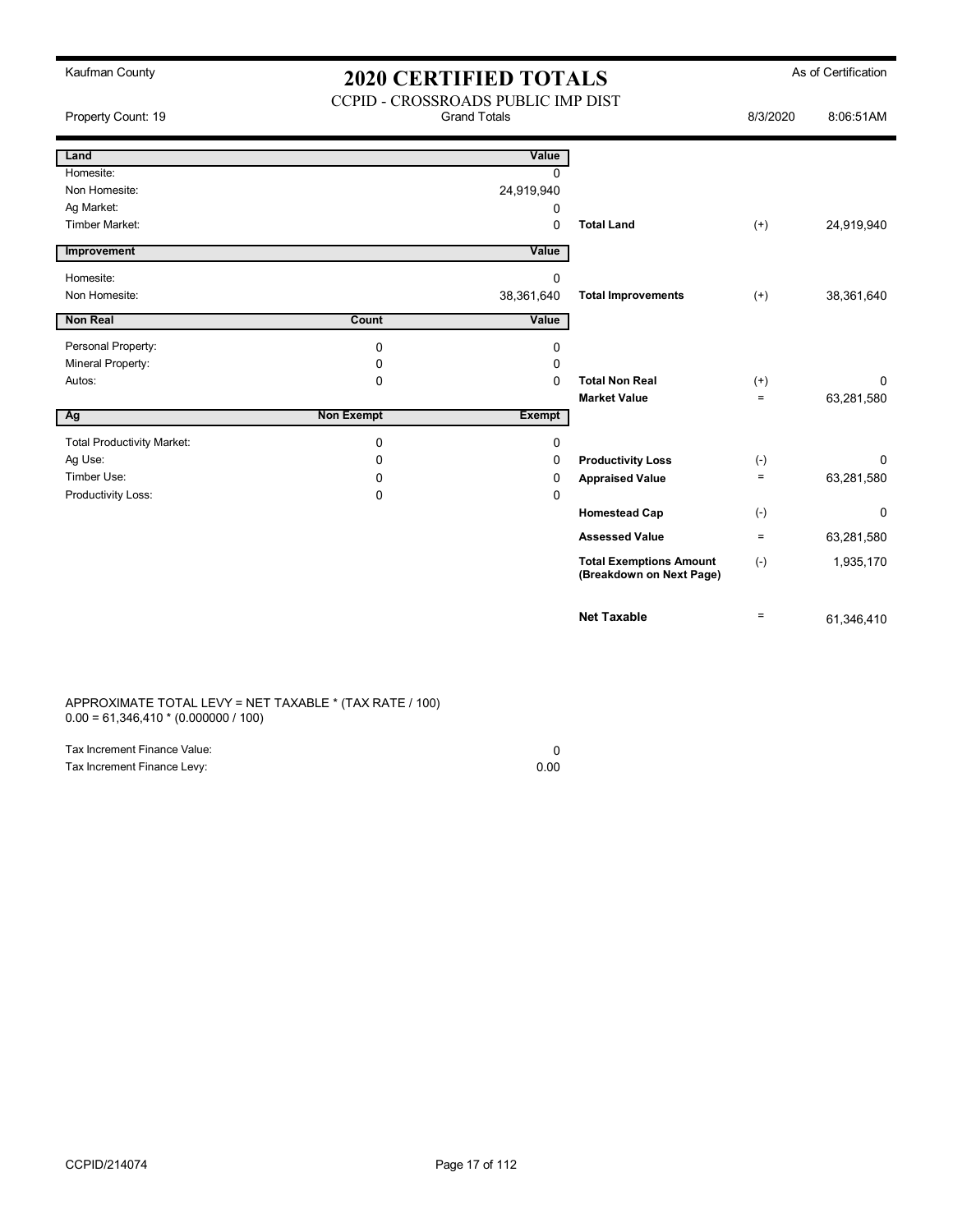#### CCPID - CROSSROADS PUBLIC IMP DIST Property Count: 19 **Billion** Botals **Count: 19** Grand Totals **8/3/2020** 8:06:55AM

| Exemption | Count  | Local | <b>State</b> | <b>Total</b> |
|-----------|--------|-------|--------------|--------------|
| EX-XV     |        |       | .935,170     | .935,170     |
|           | Totals |       | 1,935,170    | 1,935,170    |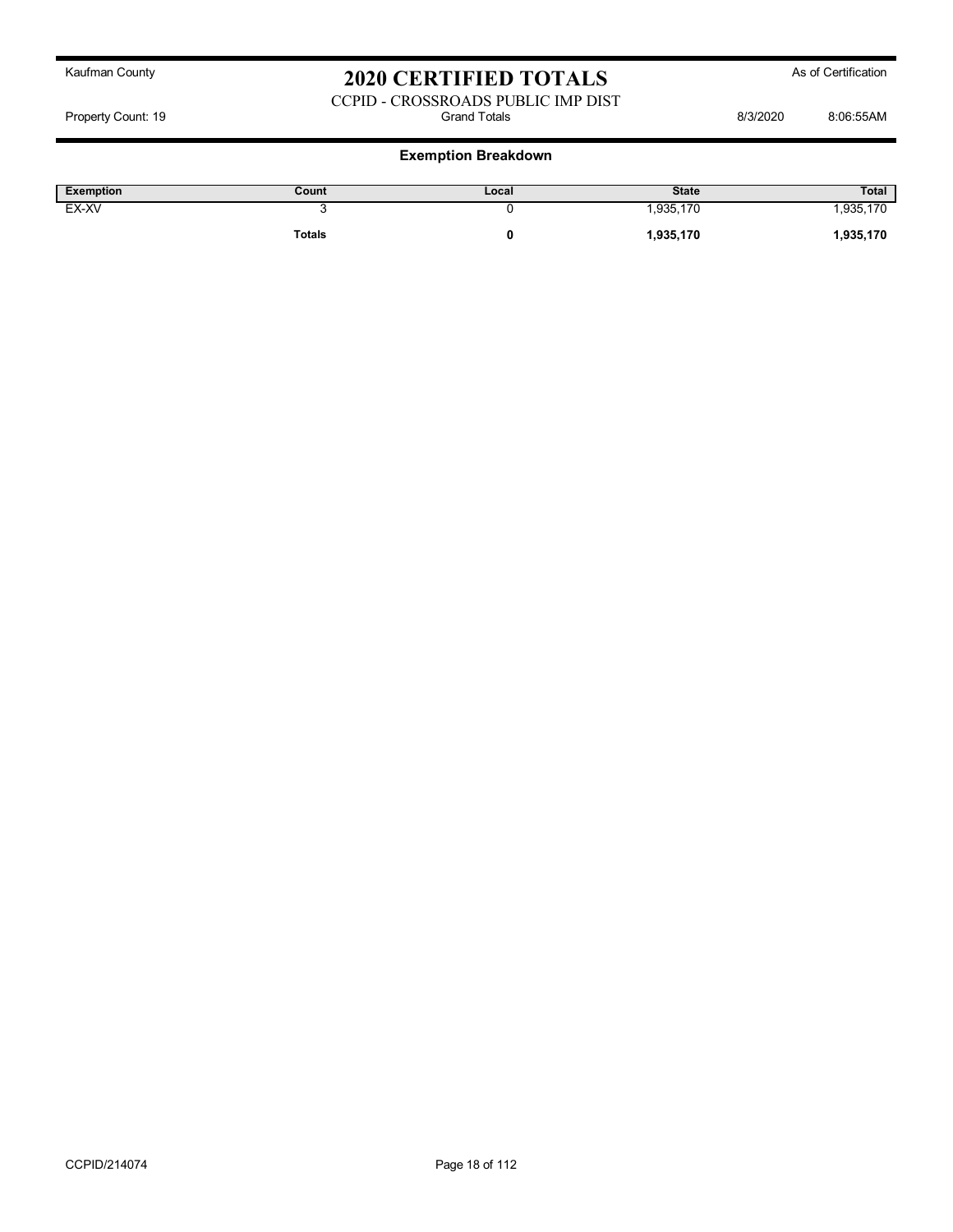| Kaufman County<br><b>2020 CERTIFIED TOTALS</b> |                                   |                |                   |                                            | As of Certification |                                                            |                   |               |
|------------------------------------------------|-----------------------------------|----------------|-------------------|--------------------------------------------|---------------------|------------------------------------------------------------|-------------------|---------------|
|                                                | Property Count: 9,692             |                |                   | CF - CITY OF FORNEY<br><b>Grand Totals</b> |                     |                                                            | 8/3/2020          | 8:06:51AM     |
| Land                                           |                                   |                |                   |                                            | Value               |                                                            |                   |               |
| Homesite:                                      |                                   |                |                   | 314,019,811                                |                     |                                                            |                   |               |
| Non Homesite:                                  |                                   |                |                   | 343,611,026                                |                     |                                                            |                   |               |
| Ag Market:<br>Timber Market:                   |                                   |                |                   | 74,479,406                                 | $\mathbf 0$         | <b>Total Land</b>                                          | $(+)$             | 732,110,243   |
|                                                |                                   |                |                   |                                            |                     |                                                            |                   |               |
| Improvement                                    |                                   |                |                   |                                            | Value               |                                                            |                   |               |
| Homesite:                                      |                                   |                |                   | 1,013,307,243                              |                     |                                                            |                   |               |
| Non Homesite:                                  |                                   |                |                   | 702,457,474                                |                     | <b>Total Improvements</b>                                  | $(+)$             | 1,715,764,717 |
| Non Real                                       |                                   |                | Count             |                                            | Value               |                                                            |                   |               |
| Personal Property:                             |                                   |                | 777               | 224,679,318                                |                     |                                                            |                   |               |
| Mineral Property:                              |                                   |                | 0                 |                                            | 0                   |                                                            |                   |               |
| Autos:                                         |                                   |                | $\mathbf 0$       |                                            | $\mathbf 0$         | <b>Total Non Real</b>                                      | $^{(+)}$          | 224,679,318   |
|                                                |                                   |                |                   |                                            |                     | <b>Market Value</b>                                        | $=$               | 2,672,554,278 |
| Ag                                             |                                   |                | <b>Non Exempt</b> |                                            | <b>Exempt</b>       |                                                            |                   |               |
|                                                | <b>Total Productivity Market:</b> |                | 74,292,896        |                                            | 186,510             |                                                            |                   |               |
| Ag Use:                                        |                                   |                | 483,720           |                                            | 1,570               | <b>Productivity Loss</b>                                   | $(-)$             | 73,809,176    |
| Timber Use:                                    |                                   |                | $\mathbf 0$       |                                            | $\mathbf 0$         | <b>Appraised Value</b>                                     | $=$               | 2,598,745,102 |
| Productivity Loss:                             |                                   |                | 73,809,176        |                                            | 184,940             |                                                            |                   |               |
|                                                |                                   |                |                   |                                            |                     | <b>Homestead Cap</b>                                       | $(-)$             | 42,189,390    |
|                                                |                                   |                |                   |                                            |                     | <b>Assessed Value</b>                                      | $\equiv$          | 2,556,555,712 |
|                                                |                                   |                |                   |                                            |                     | <b>Total Exemptions Amount</b><br>(Breakdown on Next Page) | $(-)$             | 248,001,880   |
|                                                |                                   |                |                   |                                            |                     | <b>Net Taxable</b>                                         | $\qquad \qquad =$ | 2,308,553,832 |
| Freeze                                         | <b>Assessed</b>                   | <b>Taxable</b> | <b>Actual Tax</b> | Ceiling                                    | Count               |                                                            |                   |               |
| <b>DP</b>                                      | 20,320,074                        | 19,182,110     | 92,135.14         | 96,414.92                                  | 96                  |                                                            |                   |               |
| <b>OV65</b>                                    | 164,855,265                       | 157, 144, 894  | 738,109.56        | 754,693.83                                 | 796                 |                                                            |                   |               |
| <b>Total</b>                                   | 185, 175, 339                     | 176,327,004    | 830,244.70        | 851,108.75                                 |                     | 892 Freeze Taxable                                         | $(-)$             | 176,327,004   |
| <b>Tax Rate</b>                                | 0.580000                          |                |                   |                                            |                     |                                                            |                   |               |
|                                                |                                   |                |                   |                                            |                     | <b>Freeze Adjusted Taxable</b>                             | $\equiv$          | 2,132,226,828 |

APPROXIMATE LEVY = (FREEZE ADJUSTED TAXABLE \* (TAX RATE / 100)) + ACTUAL TAX 13,197,160.30 = 2,132,226,828 \* (0.580000 / 100) + 830,244.70

| <b>Tif Zone Code</b>         | <b>Tax Increment Loss</b> |
|------------------------------|---------------------------|
| TIF2TRZ2                     | 260.403.556               |
| Tax Increment Finance Value: | 260.403.556               |
| Tax Increment Finance Levy:  | 1,510,340.62              |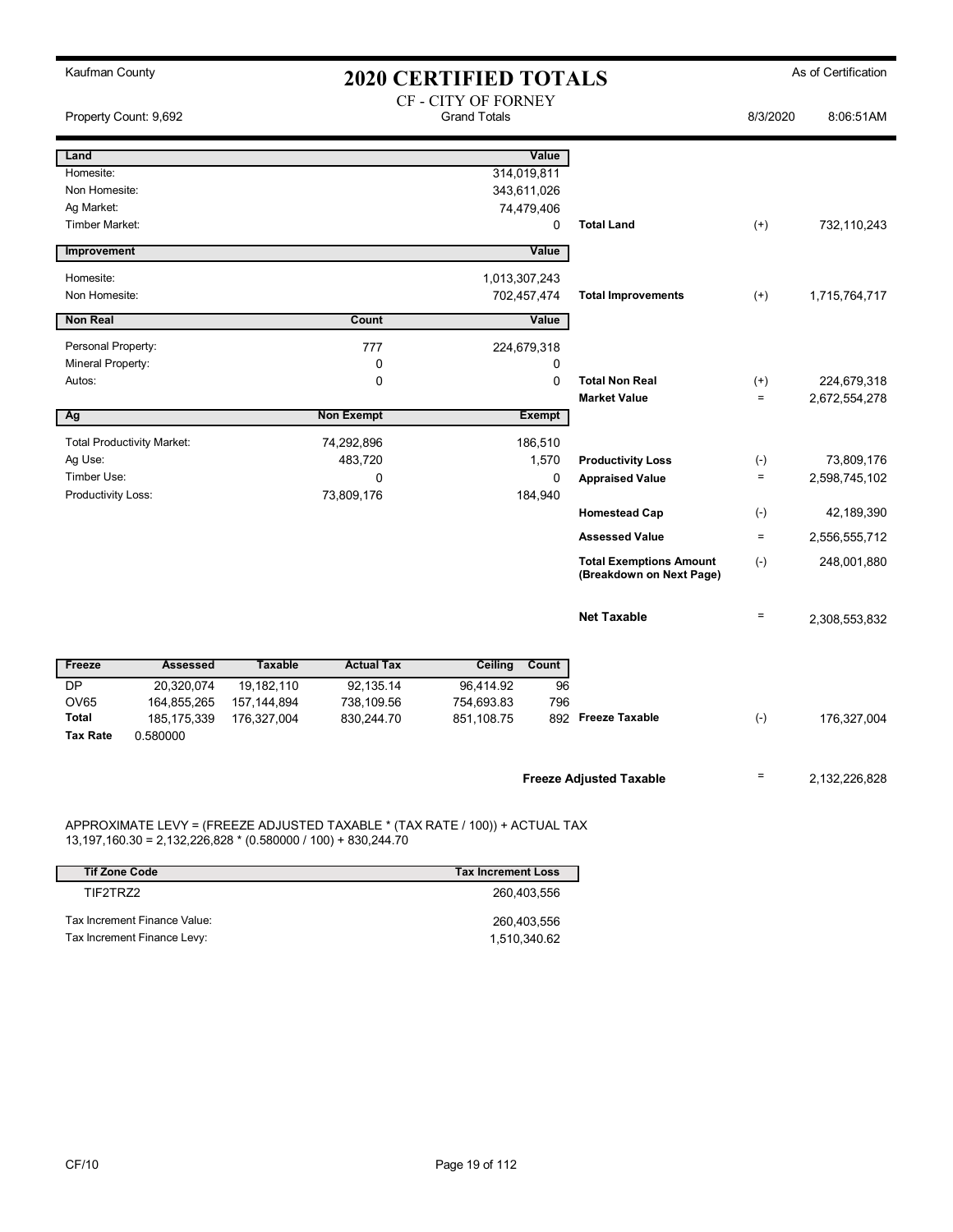### Kaufman County **As of Certification 2020 CERTIFIED TOTALS** As of Certification CF - CITY OF FORNEY

Property Count: 9,692 Grand Totals 8/3/2020 8:06:55AM

| <b>Exemption</b> | Count          | Local      | <b>State</b> | Total       |
|------------------|----------------|------------|--------------|-------------|
| <b>DP</b>        | 107            | 0          | 0            |             |
| DV <sub>1</sub>  | 28             | 0          | 149,000      | 149,000     |
| DV <sub>2</sub>  | 14             | 0          | 105,000      | 105,000     |
| DV <sub>3</sub>  | 26             | 0          | 240,000      | 240,000     |
| DV4              | 192            | 0          | 1,198,400    | 1,198,400   |
| DV4S             | 12             | 0          | 96,000       | 96,000      |
| <b>DVHS</b>      | 106            | 0          | 30,218,379   | 30,218,379  |
| <b>DVHSS</b>     | 5              | 0          | 1,220,577    | 1,220,577   |
| EX               | 2              | 0          | 324,830      | 324,830     |
| EX-XG            |                | 0          | 581,180      | 581,180     |
| EX-XL            |                | 0          | 507,890      | 507,890     |
| EX-XU            |                | 0          | 10,000       | 10,000      |
| EX-XV            | 116            | 0          | 179,227,990  | 179,227,990 |
| EX-XV (Prorated) | $\overline{2}$ | 0          | 6,967        | 6,967       |
| EX366            | 18             | 0          | 3,610        | 3,610       |
| <b>FR</b>        | 5              | 26,031,953 | 0            | 26,031,953  |
| <b>OV65</b>      | 966            | 0          | 0            | 0           |
| <b>OV65S</b>     |                | 0          | 0            | O           |
| <b>PC</b>        | 3              | 8,055,854  | 0            | 8,055,854   |
| SO               |                | 24,250     | $\Omega$     | 24,250      |
|                  | <b>Totals</b>  | 34,112,057 | 213,889,823  | 248,001,880 |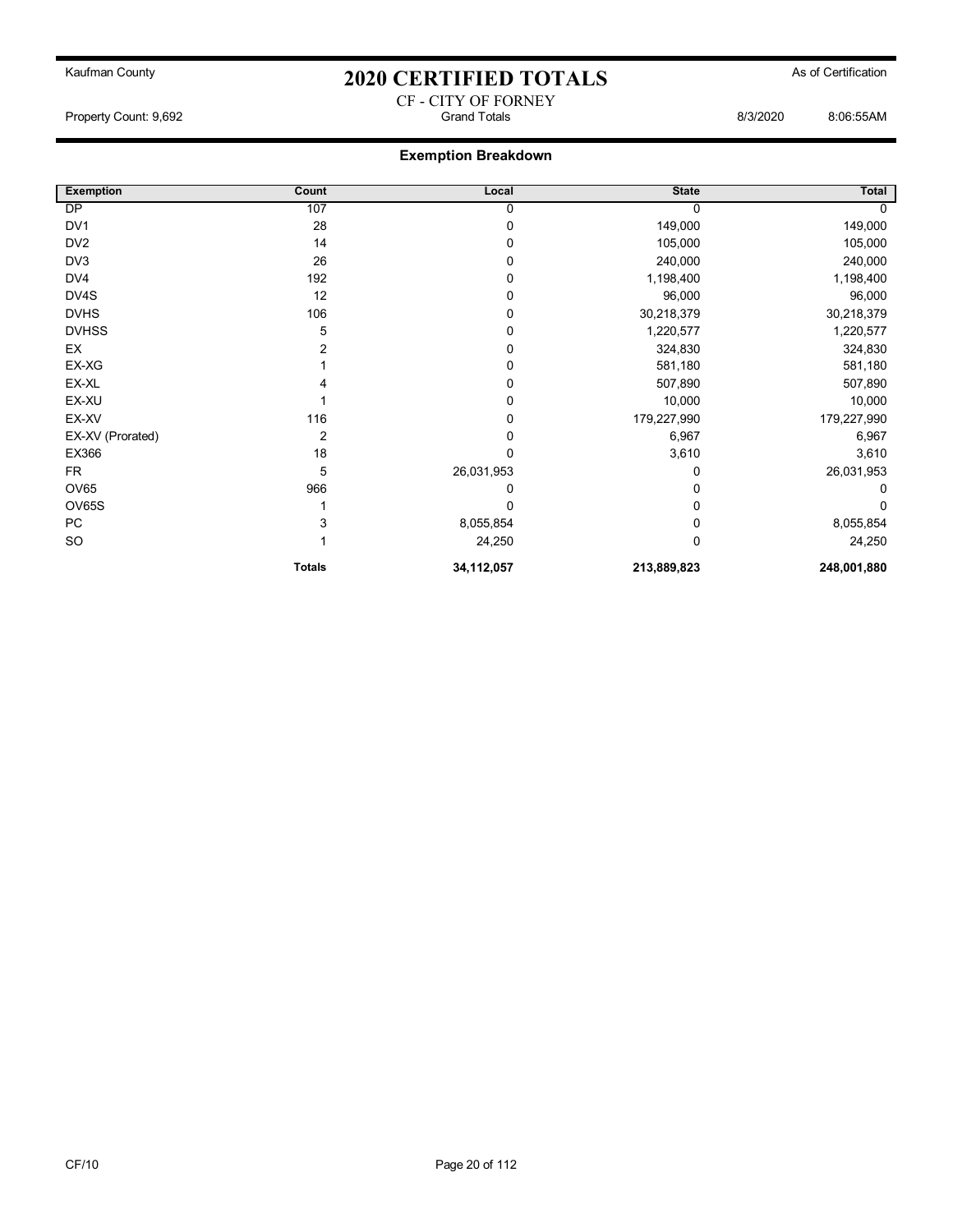| Kaufman County                    |                                                       | <b>2020 CERTIFIED TOTALS</b> |                                                            |           | As of Certification |
|-----------------------------------|-------------------------------------------------------|------------------------------|------------------------------------------------------------|-----------|---------------------|
| Property Count: 63                | <b>CG - CITY OF SEAGOVILLE</b><br><b>Grand Totals</b> |                              | 8/3/2020                                                   | 8:06:51AM |                     |
| Land                              |                                                       | Value                        |                                                            |           |                     |
| Homesite:                         |                                                       | 218,729                      |                                                            |           |                     |
| Non Homesite:                     |                                                       | 1,501,380                    |                                                            |           |                     |
| Ag Market:                        |                                                       | 6,687,081                    |                                                            |           |                     |
| Timber Market:                    |                                                       | 0                            | <b>Total Land</b>                                          | $(+)$     | 8,407,190           |
| Improvement                       |                                                       | Value                        |                                                            |           |                     |
| Homesite:                         |                                                       | 863,850                      |                                                            |           |                     |
| Non Homesite:                     |                                                       | 3,708,170                    | <b>Total Improvements</b>                                  | $(+)$     | 4,572,020           |
| <b>Non Real</b>                   | Count                                                 | Value                        |                                                            |           |                     |
| Personal Property:                | 15                                                    | 1,543,540                    |                                                            |           |                     |
| Mineral Property:                 | 0                                                     | 0                            |                                                            |           |                     |
| Autos:                            | $\mathbf 0$                                           | 0                            | <b>Total Non Real</b>                                      | $(+)$     | 1,543,540           |
|                                   |                                                       |                              | <b>Market Value</b>                                        | $\equiv$  | 14,522,750          |
| Ag                                | <b>Non Exempt</b>                                     | <b>Exempt</b>                |                                                            |           |                     |
| <b>Total Productivity Market:</b> | 6,687,081                                             | 0                            |                                                            |           |                     |
| Ag Use:                           | 124,320                                               | 0                            | <b>Productivity Loss</b>                                   | $(-)$     | 6,562,761           |
| Timber Use:                       | $\Omega$                                              | 0                            | <b>Appraised Value</b>                                     | $\equiv$  | 7,959,989           |
| Productivity Loss:                | 6,562,761                                             | 0                            |                                                            |           |                     |
|                                   |                                                       |                              | <b>Homestead Cap</b>                                       | $(-)$     | 207,983             |
|                                   |                                                       |                              | <b>Assessed Value</b>                                      | $\equiv$  | 7,752,006           |
|                                   |                                                       |                              | <b>Total Exemptions Amount</b><br>(Breakdown on Next Page) | $(-)$     | 2,732,383           |
|                                   |                                                       |                              | <b>Net Taxable</b>                                         | $=$       | 5,019,623           |

APPROXIMATE TOTAL LEVY = NET TAXABLE \* (TAX RATE / 100) 39,594.79 = 5,019,623 \* (0.788800 / 100)

| Tax Increment Finance Value: |      |
|------------------------------|------|
| Tax Increment Finance Levy:  | 0.00 |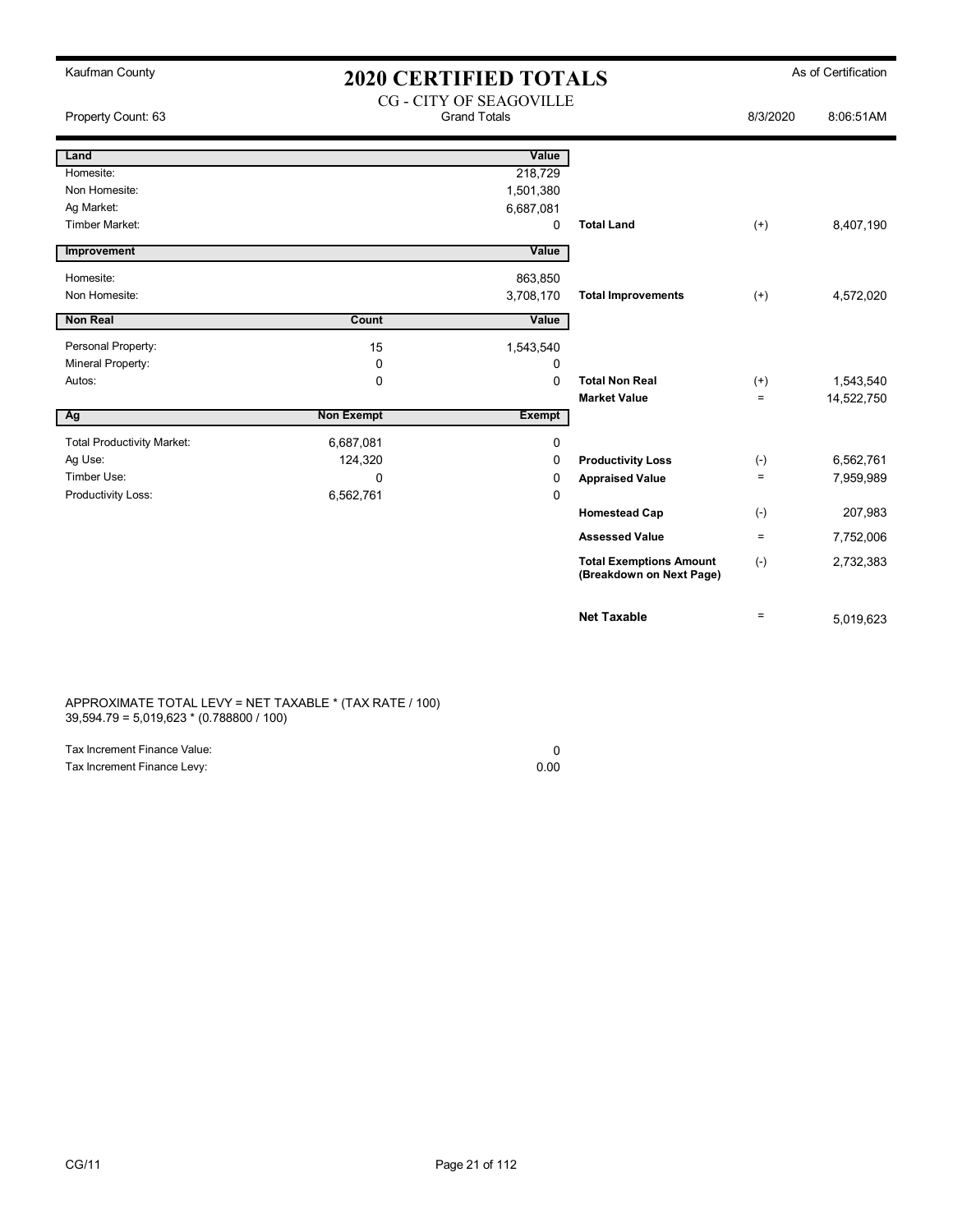#### CG - CITY OF SEAGOVILLE Property Count: 63 Grand Totals 8/3/2020 8:06:55AM

| <b>Exemption</b> | Count         | Local   | <b>State</b> | <b>Total</b> |
|------------------|---------------|---------|--------------|--------------|
| EX-XV            | o             |         | 2,612,120    | 2,612,120    |
| HS               | 4             | 88,735  |              | 88,735       |
| <b>OV65</b>      |               | 30,000  |              | 30,000       |
| <b>PC</b>        |               | 1,528   |              | 1,528        |
|                  | <b>Totals</b> | 120,263 | 2,612,120    | 2,732,383    |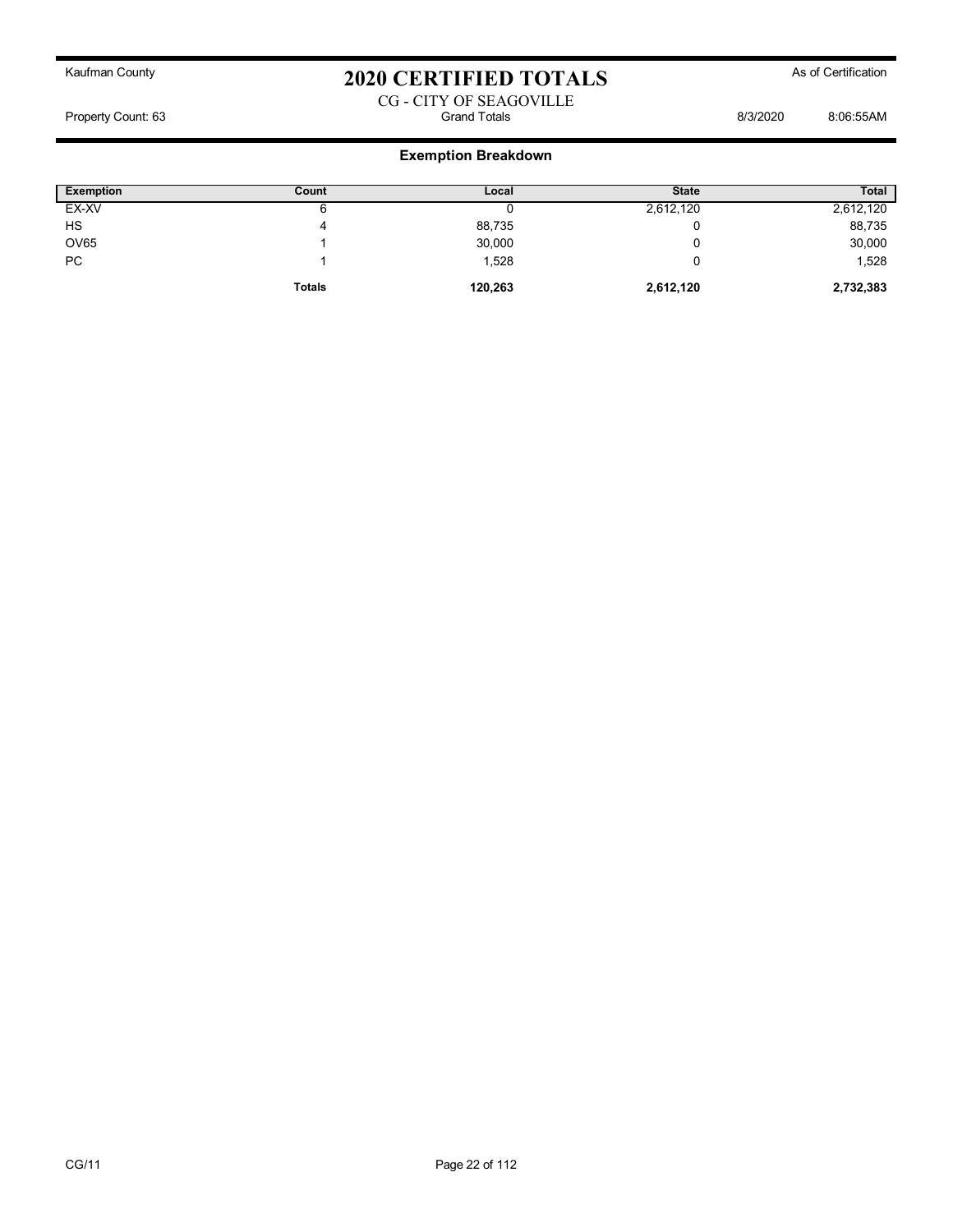| Kaufman County                    |                   | <b>2020 CERTIFIED TOTALS</b>              |                                                            |          | As of Certification |
|-----------------------------------|-------------------|-------------------------------------------|------------------------------------------------------------|----------|---------------------|
| Property Count: 117               |                   | CH - CITY OF HEATH<br><b>Grand Totals</b> |                                                            | 8/3/2020 | 8:06:51AM           |
| Land                              |                   | Value                                     |                                                            |          |                     |
| Homesite:                         |                   | 431,380                                   |                                                            |          |                     |
| Non Homesite:                     |                   | 15,430,730                                |                                                            |          |                     |
| Ag Market:                        |                   | 333,480                                   |                                                            |          |                     |
| Timber Market:                    |                   | 0                                         | <b>Total Land</b>                                          | $(+)$    | 16,195,590          |
| Improvement                       |                   | Value                                     |                                                            |          |                     |
| Homesite:                         |                   | 2,549,720                                 |                                                            |          |                     |
| Non Homesite:                     |                   | 21,277,490                                | <b>Total Improvements</b>                                  | $(+)$    | 23,827,210          |
| <b>Non Real</b>                   | Count             | Value                                     |                                                            |          |                     |
| Personal Property:                | 10                | 236,920                                   |                                                            |          |                     |
| Mineral Property:                 | 0                 | 0                                         |                                                            |          |                     |
| Autos:                            | 0                 | 0                                         | <b>Total Non Real</b>                                      | $^{(+)}$ | 236,920             |
|                                   |                   |                                           | <b>Market Value</b>                                        | $\equiv$ | 40,259,720          |
| Ag                                | <b>Non Exempt</b> | <b>Exempt</b>                             |                                                            |          |                     |
| <b>Total Productivity Market:</b> | 333,480           | 0                                         |                                                            |          |                     |
| Ag Use:                           | 2,600             | 0                                         | <b>Productivity Loss</b>                                   | $(-)$    | 330,880             |
| Timber Use:                       | $\Omega$          | 0                                         | <b>Appraised Value</b>                                     | $\equiv$ | 39,928,840          |
| Productivity Loss:                | 330,880           | 0                                         |                                                            |          |                     |
|                                   |                   |                                           | <b>Homestead Cap</b>                                       | $(-)$    | $\mathbf 0$         |
|                                   |                   |                                           | <b>Assessed Value</b>                                      | $=$      | 39,928,840          |
|                                   |                   |                                           | <b>Total Exemptions Amount</b><br>(Breakdown on Next Page) | $(-)$    | 20,653,080          |
|                                   |                   |                                           | <b>Net Taxable</b>                                         | $\equiv$ | 19,275,760          |

APPROXIMATE TOTAL LEVY = NET TAXABLE \* (TAX RATE / 100) 73,117.78 = 19,275,760 \* (0.379325 / 100)

| Tax Increment Finance Value: |      |
|------------------------------|------|
| Tax Increment Finance Levy:  | 0.00 |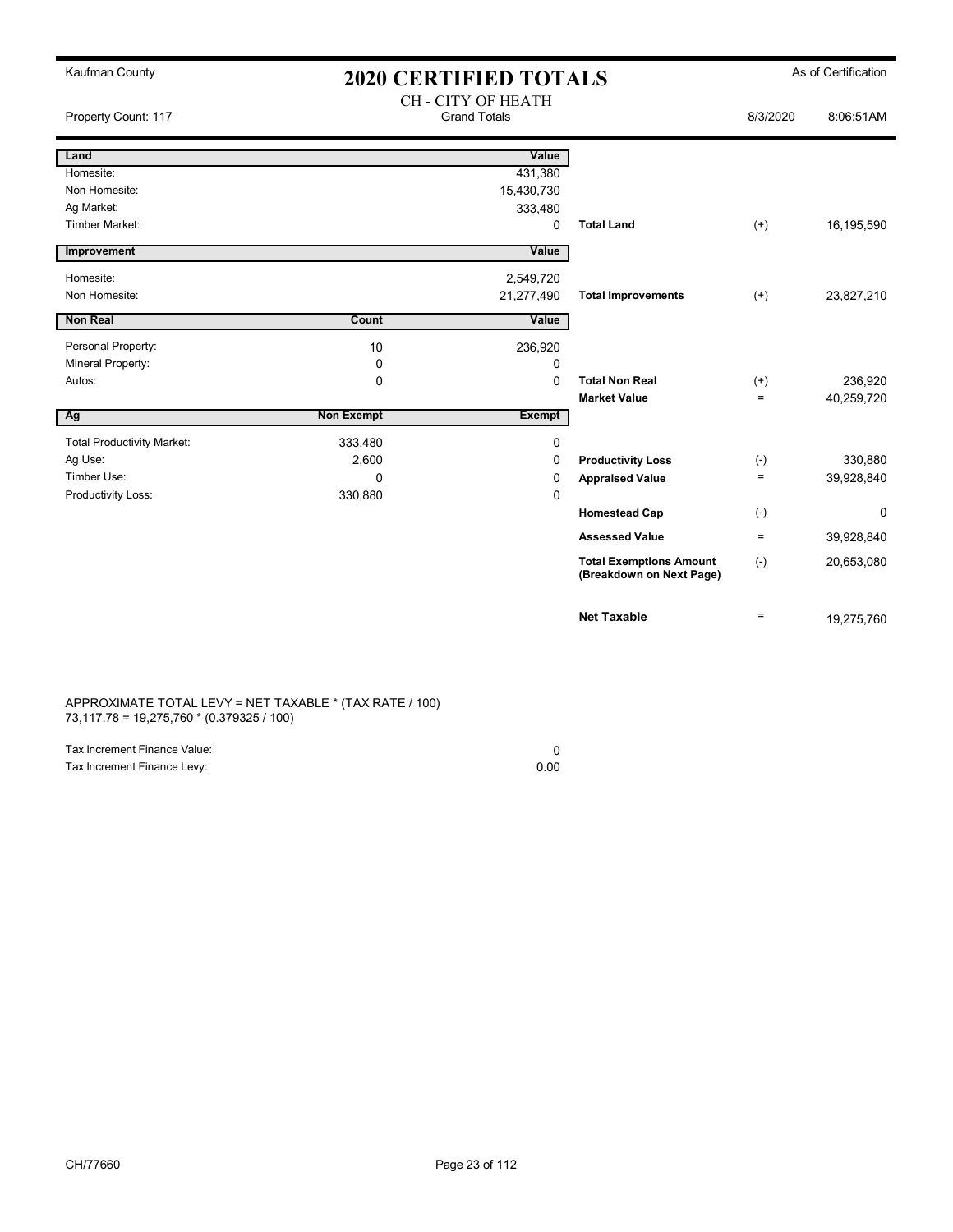CH - CITY OF HEATH Property Count: 117 Grand Totals 8/3/2020 8:06:55AM

| Exemption   | Count         | Local | <b>State</b> | <b>Total</b> |
|-------------|---------------|-------|--------------|--------------|
| EX-XV       |               |       | 20,647,080   | 20,647,080   |
| <b>OV65</b> |               | 6,000 |              | 6,000        |
|             | <b>Totals</b> | 6,000 | 20,647,080   | 20,653,080   |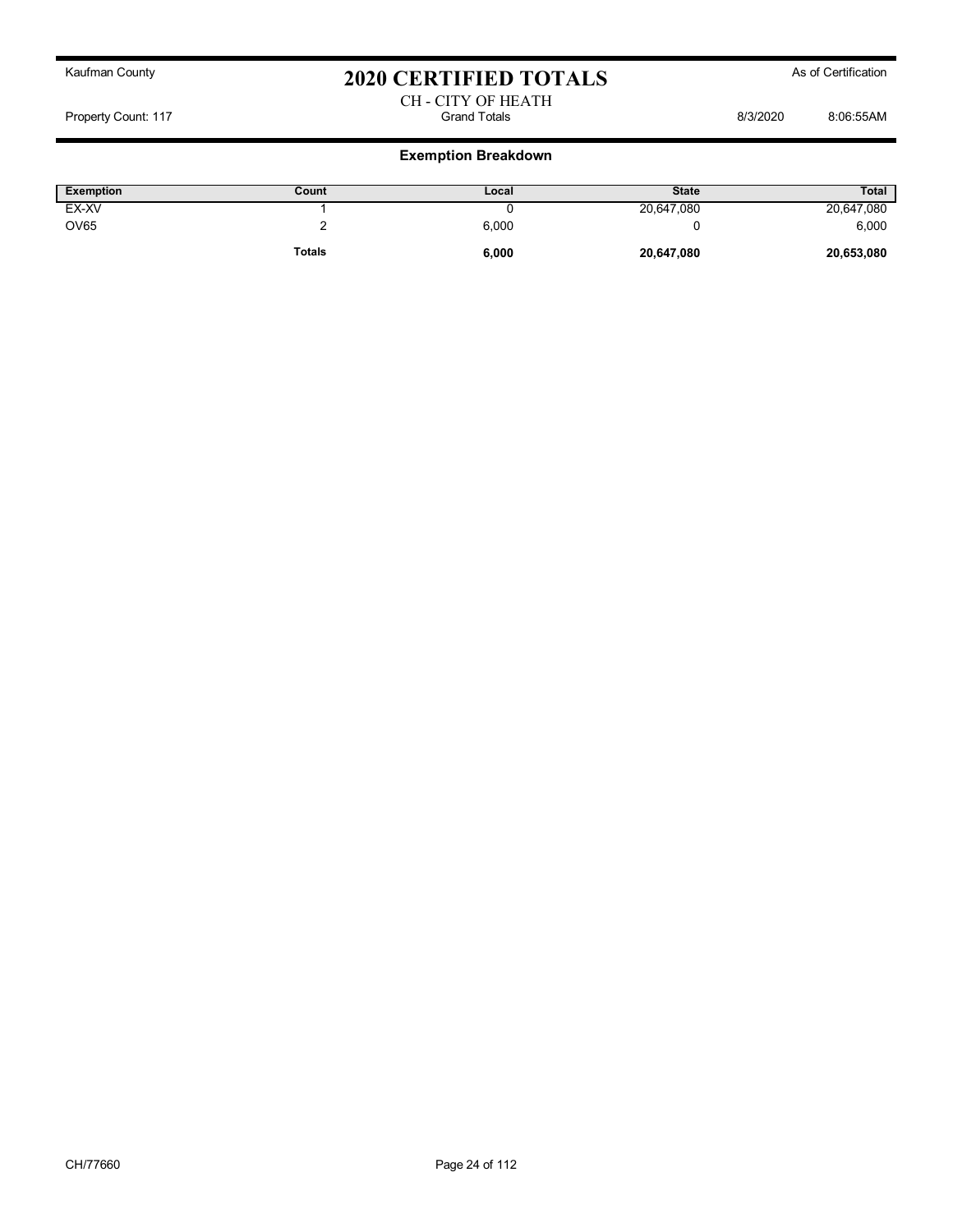| Kaufman County<br><b>2020 CERTIFIED TOTALS</b> |                |                   |                                             | As of Certification |                                                            |              |             |
|------------------------------------------------|----------------|-------------------|---------------------------------------------|---------------------|------------------------------------------------------------|--------------|-------------|
| Property Count: 3,545                          |                |                   | CK - CITY OF KAUFMAN<br><b>Grand Totals</b> |                     |                                                            | 8/3/2020     | 8:06:51AM   |
| Land                                           |                |                   |                                             | Value               |                                                            |              |             |
| Homesite:                                      |                |                   | 48,637,750                                  |                     |                                                            |              |             |
| Non Homesite:                                  |                |                   | 116,652,951                                 |                     |                                                            |              |             |
| Ag Market:                                     |                |                   | 13,147,390                                  |                     |                                                            |              |             |
| Timber Market:                                 |                |                   |                                             | 0                   | <b>Total Land</b>                                          | $(+)$        | 178,438,091 |
| Improvement                                    |                |                   |                                             | Value               |                                                            |              |             |
| Homesite:                                      |                |                   | 180,627,551                                 |                     |                                                            |              |             |
| Non Homesite:                                  |                |                   | 276,918,409                                 |                     | <b>Total Improvements</b>                                  | $(+)$        | 457,545,960 |
| <b>Non Real</b>                                |                | Count             |                                             | Value               |                                                            |              |             |
| Personal Property:                             |                | 508               | 78,909,920                                  |                     |                                                            |              |             |
| Mineral Property:                              |                | 0                 |                                             | 0                   |                                                            |              |             |
| Autos:                                         |                | $\mathbf 0$       |                                             | $\mathbf 0$         | <b>Total Non Real</b>                                      | $^{(+)}$     | 78,909,920  |
|                                                |                |                   |                                             |                     | <b>Market Value</b>                                        | $\equiv$     | 714,893,971 |
| Ag                                             |                | <b>Non Exempt</b> |                                             | <b>Exempt</b>       |                                                            |              |             |
| <b>Total Productivity Market:</b>              |                | 13,147,390        |                                             | 0                   |                                                            |              |             |
| Ag Use:                                        |                | 216,300           |                                             | $\mathbf 0$         | <b>Productivity Loss</b>                                   | $(-)$        | 12,931,090  |
| Timber Use:                                    |                | $\Omega$          |                                             | 0                   | <b>Appraised Value</b>                                     | $\equiv$     | 701,962,881 |
| <b>Productivity Loss:</b>                      |                | 12,931,090        |                                             | 0                   |                                                            |              |             |
|                                                |                |                   |                                             |                     | <b>Homestead Cap</b>                                       | $(\cdot)$    | 45,150,018  |
|                                                |                |                   |                                             |                     | <b>Assessed Value</b>                                      | $\equiv$     | 656,812,863 |
|                                                |                |                   |                                             |                     | <b>Total Exemptions Amount</b><br>(Breakdown on Next Page) | $(\text{-})$ | 158,895,949 |
|                                                |                |                   |                                             |                     | <b>Net Taxable</b>                                         | $\equiv$     | 497,916,914 |
| Freeze<br><b>Assessed</b>                      | <b>Taxable</b> | <b>Actual Tax</b> | Ceiling                                     | Count               |                                                            |              |             |
| <b>DP</b><br>5,239,819                         | 5,239,819      | 39.168.98         | 39,168.98                                   | 62                  |                                                            |              |             |
| <b>OV65</b><br>43,354,349                      | 36,629,405     | 270,099.41        | 271,387.20                                  | 356                 |                                                            |              |             |
| <b>Total</b><br>48,594,168                     | 41,869,224     | 309,268.39        | 310,556.18                                  |                     | 418 Freeze Taxable                                         | $(-)$        | 41,869,224  |
| <b>Tax Rate</b><br>0.848650                    |                |                   |                                             |                     |                                                            |              |             |
|                                                |                |                   |                                             |                     | <b>Freeze Adjusted Taxable</b>                             | $=$          | 456,047,690 |

APPROXIMATE LEVY = (FREEZE ADJUSTED TAXABLE \* (TAX RATE / 100)) + ACTUAL TAX 4,179,517.11 = 456,047,690 \* (0.848650 / 100) + 309,268.39

| <b>Tif Zone Code</b>         | <b>Tax Increment Loss</b> |
|------------------------------|---------------------------|
| TRZ3                         | 29,842,656                |
| TRZ3A                        | 7,963,375                 |
| Tax Increment Finance Value: | 37,806,031                |
| Tax Increment Finance Levy:  | 320,840.88                |

 $\overline{\phantom{a}}$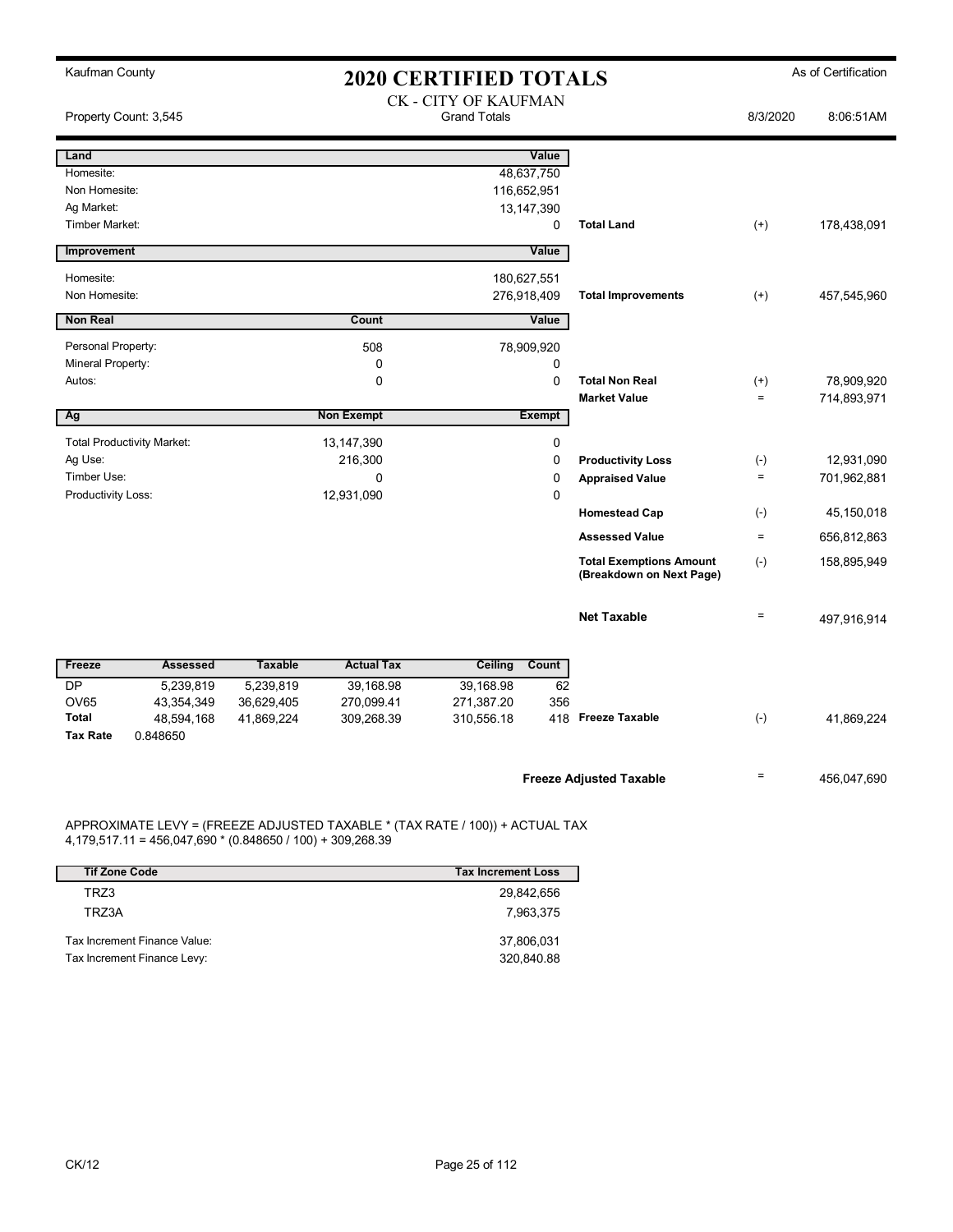### Kaufman County **As of Certification 2020 CERTIFIED TOTALS** As of Certification CK - CITY OF KAUFMAN

Property Count: 3,545 Grand Totals 8/3/2020 8:06:55AM

| <b>Exemption</b> | Count          | Local     | <b>State</b> | Total       |
|------------------|----------------|-----------|--------------|-------------|
| AB               | 2              | 617,518   | 0            | 617,518     |
| CHODO            | 2              | 1,433,160 |              | 1,433,160   |
| <b>DP</b>        | 63             | 0         | U            | 0           |
| DV <sub>1</sub>  | 5              | 0         | 32,000       | 32,000      |
| DV <sub>2</sub>  | 2              | 0         | 19,500       | 19,500      |
| DV3              | 4              | 0         | 40,000       | 40,000      |
| DV4              | 28             | 0         | 204,000      | 204,000     |
| DV4S             |                | 0         | 48,000       | 48,000      |
| <b>DVHS</b>      | 14             | $\Omega$  | 1,658,900    | 1,658,900   |
| <b>DVHSS</b>     | 3              | 0         | 467,691      | 467,691     |
| EX-XG            | 4              | 0         | 411,580      | 411,580     |
| EX-XL            | 18             | 0         | 2,890,950    | 2,890,950   |
| EX-XU            | $\overline{2}$ | 0         | 280,740      | 280,740     |
| EX-XV            | 177            | 0         | 144,878,140  | 144,878,140 |
| EX366            | 25             | 0         | 5,530        | 5,530       |
| <b>OV65</b>      | 409            | 5,892,701 | 0            | 5,892,701   |
| <b>OV65S</b>     |                | 15,000    |              | 15,000      |
| PC               |                | 539       | 0            | 539         |
|                  | <b>Totals</b>  | 7,958,918 | 150,937,031  | 158,895,949 |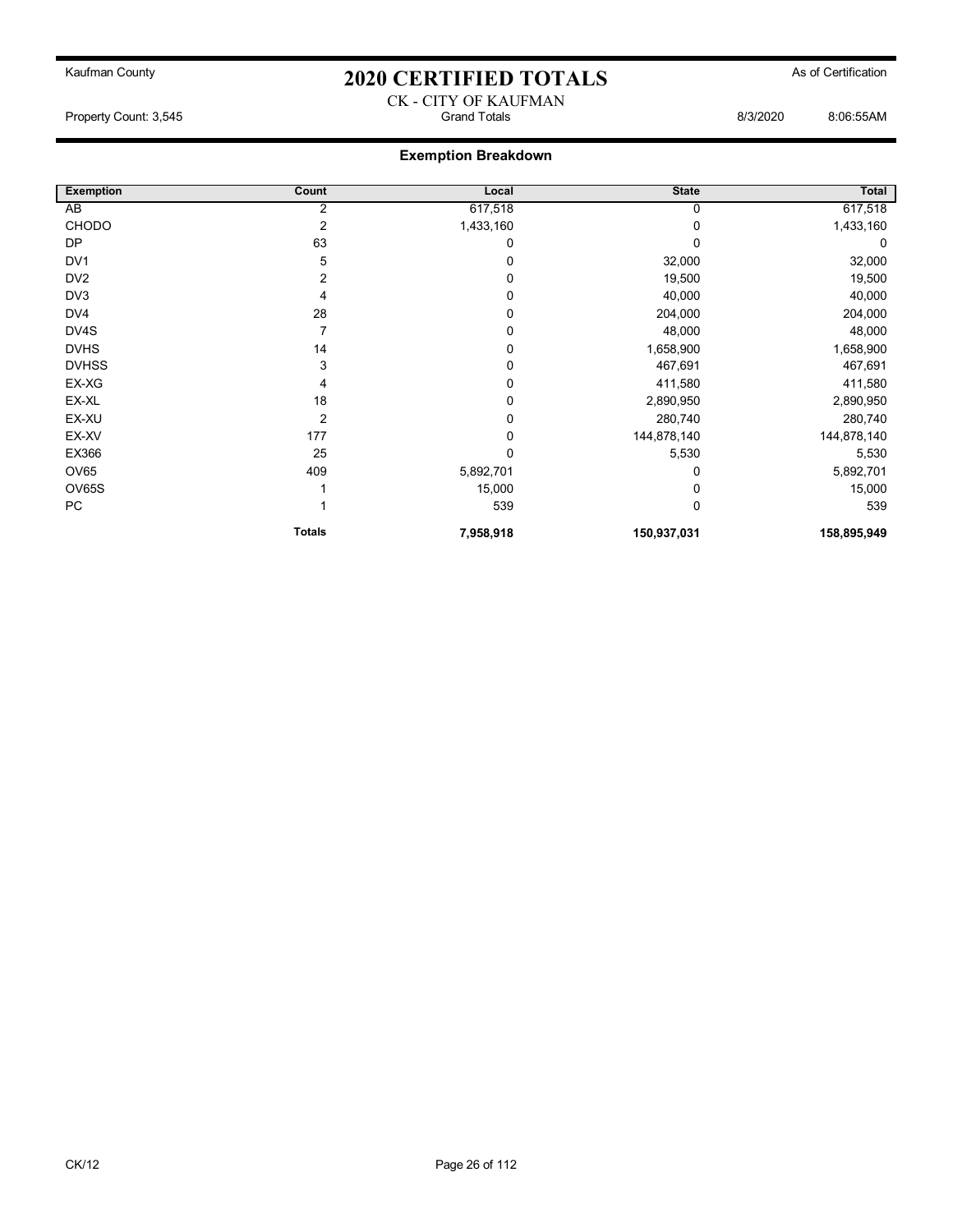| Kaufman County                  |                                                           |                |                                                                              | <b>2020 CERTIFIED TOTALS</b> |                          |                                                            |                   | As of Certification |
|---------------------------------|-----------------------------------------------------------|----------------|------------------------------------------------------------------------------|------------------------------|--------------------------|------------------------------------------------------------|-------------------|---------------------|
|                                 |                                                           |                |                                                                              | <b>CM - CITY OF MABANK</b>   |                          |                                                            |                   |                     |
| Property Count: 2,084           |                                                           |                |                                                                              | <b>Grand Totals</b>          |                          |                                                            | 8/3/2020          | 8:06:51AM           |
| Land                            |                                                           |                |                                                                              |                              | Value                    |                                                            |                   |                     |
| Homesite:                       |                                                           |                |                                                                              | 17,446,091                   |                          |                                                            |                   |                     |
| Non Homesite:                   |                                                           |                |                                                                              | 55,925,417                   |                          |                                                            |                   |                     |
| Ag Market:                      |                                                           |                |                                                                              |                              | 6,533,160                |                                                            |                   |                     |
| Timber Market:                  |                                                           |                |                                                                              |                              | 0                        | <b>Total Land</b>                                          | $^{(+)}$          | 79,904,668          |
| Improvement                     |                                                           |                |                                                                              |                              | Value                    |                                                            |                   |                     |
| Homesite:                       |                                                           |                |                                                                              | 84,316,247                   |                          |                                                            |                   |                     |
| Non Homesite:                   |                                                           |                |                                                                              | 196,759,271                  |                          | <b>Total Improvements</b>                                  | $^{(+)}$          | 281,075,518         |
| <b>Non Real</b>                 |                                                           |                | Count                                                                        |                              | Value                    |                                                            |                   |                     |
| Personal Property:              |                                                           |                | 192                                                                          | 50,079,990                   |                          |                                                            |                   |                     |
| Mineral Property:               |                                                           |                | 0                                                                            |                              | 0                        |                                                            |                   |                     |
| Autos:                          |                                                           |                | 0                                                                            |                              | $\mathbf 0$              | <b>Total Non Real</b>                                      | $^{(+)}$          | 50,079,990          |
| Ag                              |                                                           |                | <b>Non Exempt</b>                                                            |                              | <b>Exempt</b>            | <b>Market Value</b>                                        | $\equiv$          | 411,060,176         |
|                                 |                                                           |                |                                                                              |                              |                          |                                                            |                   |                     |
| Ag Use:                         | <b>Total Productivity Market:</b>                         |                | 6,533,160<br>109,370                                                         |                              | $\pmb{0}$<br>$\mathbf 0$ | <b>Productivity Loss</b>                                   | $(\text{-})$      | 6,423,790           |
| Timber Use:                     |                                                           |                | 0                                                                            |                              | $\pmb{0}$                | <b>Appraised Value</b>                                     | $\equiv$          | 404,636,386         |
| Productivity Loss:              |                                                           |                | 6,423,790                                                                    |                              | $\mathbf 0$              |                                                            |                   |                     |
|                                 |                                                           |                |                                                                              |                              |                          | <b>Homestead Cap</b>                                       | $(-)$             | 12,096,377          |
|                                 |                                                           |                |                                                                              |                              |                          | <b>Assessed Value</b>                                      | $\equiv$          | 392,540,009         |
|                                 |                                                           |                |                                                                              |                              |                          | <b>Total Exemptions Amount</b><br>(Breakdown on Next Page) | $(\text{-})$      | 135, 108, 751       |
|                                 |                                                           |                |                                                                              |                              |                          | <b>Net Taxable</b>                                         | $\equiv$          | 257,431,258         |
| Freeze                          | <b>Assessed</b>                                           | <b>Taxable</b> | <b>Actual Tax</b>                                                            | <b>Ceiling</b>               | Count                    |                                                            |                   |                     |
| <b>DP</b>                       | 1,335,971                                                 | 1,335,971      | 4,680.95                                                                     | 4,700.94                     | 20                       |                                                            |                   |                     |
| <b>OV65</b>                     | 22,413,013                                                | 20,526,076     | 66,007.59                                                                    | 66,935.23                    | 164                      |                                                            |                   |                     |
| <b>Total</b><br><b>Tax Rate</b> | 23,748,984<br>0.425440                                    | 21,862,047     | 70,688.54                                                                    | 71,636.17                    |                          | 184 Freeze Taxable                                         | $(-)$             | 21,862,047          |
|                                 |                                                           |                |                                                                              |                              |                          |                                                            |                   |                     |
|                                 |                                                           |                |                                                                              |                              |                          | <b>Freeze Adjusted Taxable</b>                             | $\qquad \qquad =$ | 235,569,211         |
|                                 | 1,072,894.19 = 235,569,211 * (0.425440 / 100) + 70,688.54 |                | APPROXIMATE LEVY = (FREEZE ADJUSTED TAXABLE * (TAX RATE / 100)) + ACTUAL TAX |                              |                          |                                                            |                   |                     |

| Tax Increment Finance Value: |      |
|------------------------------|------|
| Tax Increment Finance Levy:  | 0.00 |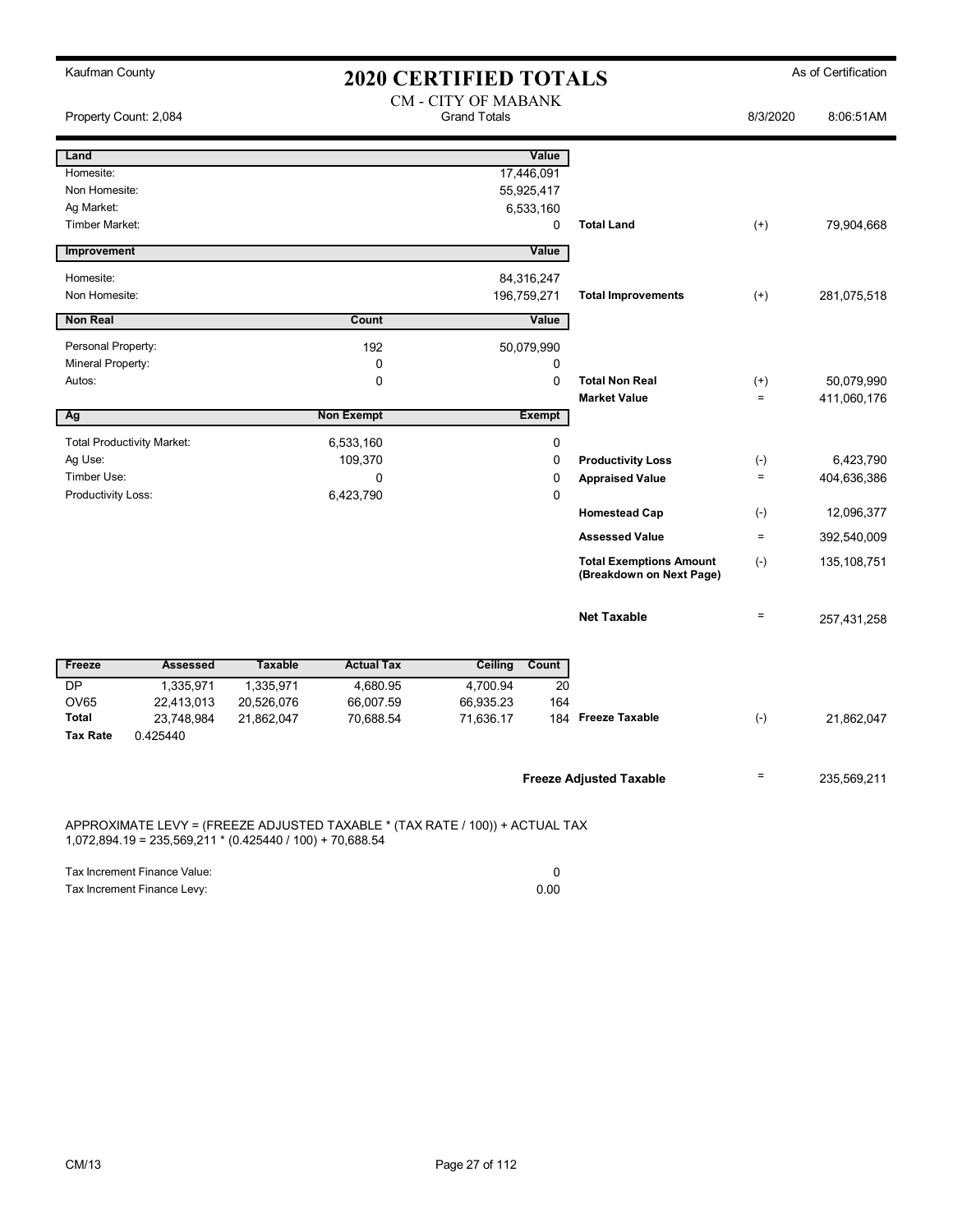#### CM - CITY OF MABANK Property Count: 2,084 Grand Totals 8/3/2020 8:06:55AM

| <b>Exemption</b> | Count         | Local       | <b>State</b> | Total       |
|------------------|---------------|-------------|--------------|-------------|
| $\overline{C}$   |               | 25,880      |              | 25,880      |
| <b>DP</b>        | 24            | 0           |              | 0           |
| DV <sub>1</sub>  | 3             | 0           | 10,000       | 10,000      |
| DV3              |               | 0           | 10,000       | 10,000      |
| DV4              | 13            | 0           | 96,000       | 96,000      |
| DV4S             | 3             | 0           | 24,000       | 24,000      |
| <b>DVHS</b>      | 8             | 0           | 1,873,180    | 1,873,180   |
| <b>DVHSS</b>     |               | 0           | 24,517       | 24,517      |
| <b>EX</b>        |               | 0           | 8,710        | 8,710       |
| EX-XG            | 2             | $\mathbf 0$ | 90,260       | 90,260      |
| EX-XL            | 18            | 0           | 2,423,770    | 2,423,770   |
| EX-XU            |               | 0           | 8,630        | 8,630       |
| EX-XV            | 140           | 0           | 129,402,780  | 129,402,780 |
| EX-XV (Prorated) | 2             | 0           | 4,564        | 4,564       |
| EX366            | 13            | 0           | 2,320        | 2,320       |
| <b>FRSS</b>      |               | 0           | 557,140      | 557,140     |
| <b>OV65</b>      | 196           | 547,000     | 0            | 547,000     |
|                  | <b>Totals</b> | 572,880     | 134,535,871  | 135,108,751 |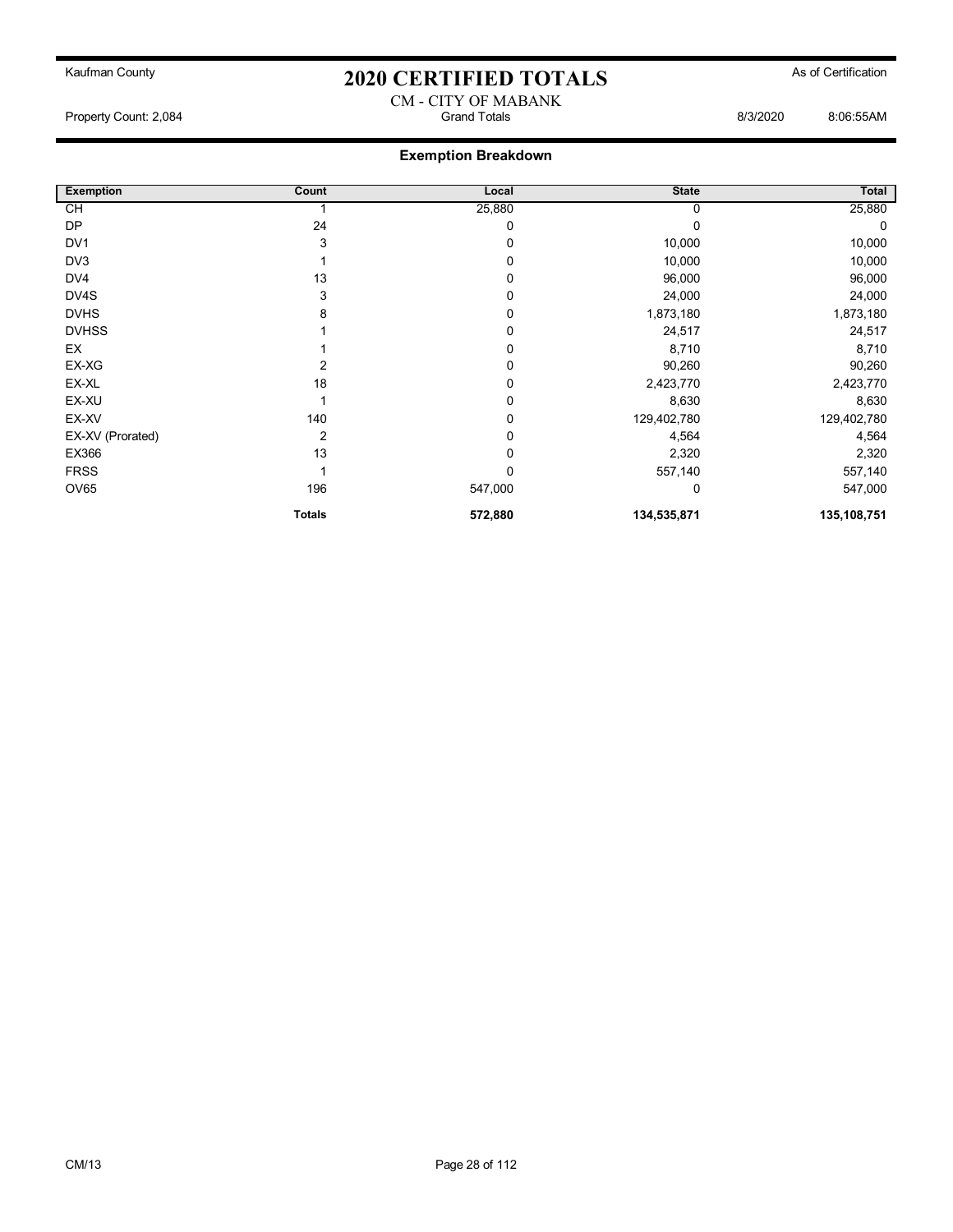| Kaufman County                    | <b>2020 CERTIFIED TOTALS</b><br><b>CO - CITY OF OAK RIDGE</b><br><b>Grand Totals</b> |               |                                                            |          | As of Certification |
|-----------------------------------|--------------------------------------------------------------------------------------|---------------|------------------------------------------------------------|----------|---------------------|
| Property Count: 410               |                                                                                      |               |                                                            | 8/3/2020 | 8:06:51AM           |
| Land                              |                                                                                      | Value         |                                                            |          |                     |
| Homesite:                         |                                                                                      | 10,505,986    |                                                            |          |                     |
| Non Homesite:                     |                                                                                      | 4,346,950     |                                                            |          |                     |
| Ag Market:                        |                                                                                      | 7,180,021     |                                                            |          |                     |
| Timber Market:                    |                                                                                      | 0             | <b>Total Land</b>                                          | $(+)$    | 22,032,957          |
| Improvement                       |                                                                                      | Value         |                                                            |          |                     |
| Homesite:                         |                                                                                      | 46,810,851    |                                                            |          |                     |
| Non Homesite:                     |                                                                                      | 6,714,244     | <b>Total Improvements</b>                                  | $(+)$    | 53,525,095          |
| <b>Non Real</b>                   | Count                                                                                | Value         |                                                            |          |                     |
| Personal Property:                | 8                                                                                    | 564,000       |                                                            |          |                     |
| Mineral Property:                 | $\mathbf 0$                                                                          | 0             |                                                            |          |                     |
| Autos:                            | $\Omega$                                                                             | $\mathbf 0$   | <b>Total Non Real</b>                                      | $(+)$    | 564,000             |
|                                   |                                                                                      |               | <b>Market Value</b>                                        | $=$      | 76,122,052          |
| Ag                                | <b>Non Exempt</b>                                                                    | <b>Exempt</b> |                                                            |          |                     |
| <b>Total Productivity Market:</b> | 7,180,021                                                                            | 0             |                                                            |          |                     |
| Ag Use:                           | 148,912                                                                              | 0             | <b>Productivity Loss</b>                                   | $(-)$    | 7,031,109           |
| Timber Use:                       | 0                                                                                    | 0             | <b>Appraised Value</b>                                     | $=$      | 69,090,943          |
| Productivity Loss:                | 7,031,109                                                                            | 0             |                                                            |          |                     |
|                                   |                                                                                      |               | <b>Homestead Cap</b>                                       | $(-)$    | 6,703,566           |
|                                   |                                                                                      |               | <b>Assessed Value</b>                                      | $=$      | 62,387,377          |
|                                   |                                                                                      |               | <b>Total Exemptions Amount</b><br>(Breakdown on Next Page) | $(-)$    | 2,057,395           |
|                                   |                                                                                      |               | <b>Net Taxable</b>                                         | $=$      | 60,329,982          |

APPROXIMATE TOTAL LEVY = NET TAXABLE \* (TAX RATE / 100) 78,428.98 = 60,329,982 \* (0.130000 / 100)

| Tax Increment Finance Value: |      |
|------------------------------|------|
| Tax Increment Finance Levy:  | 0.00 |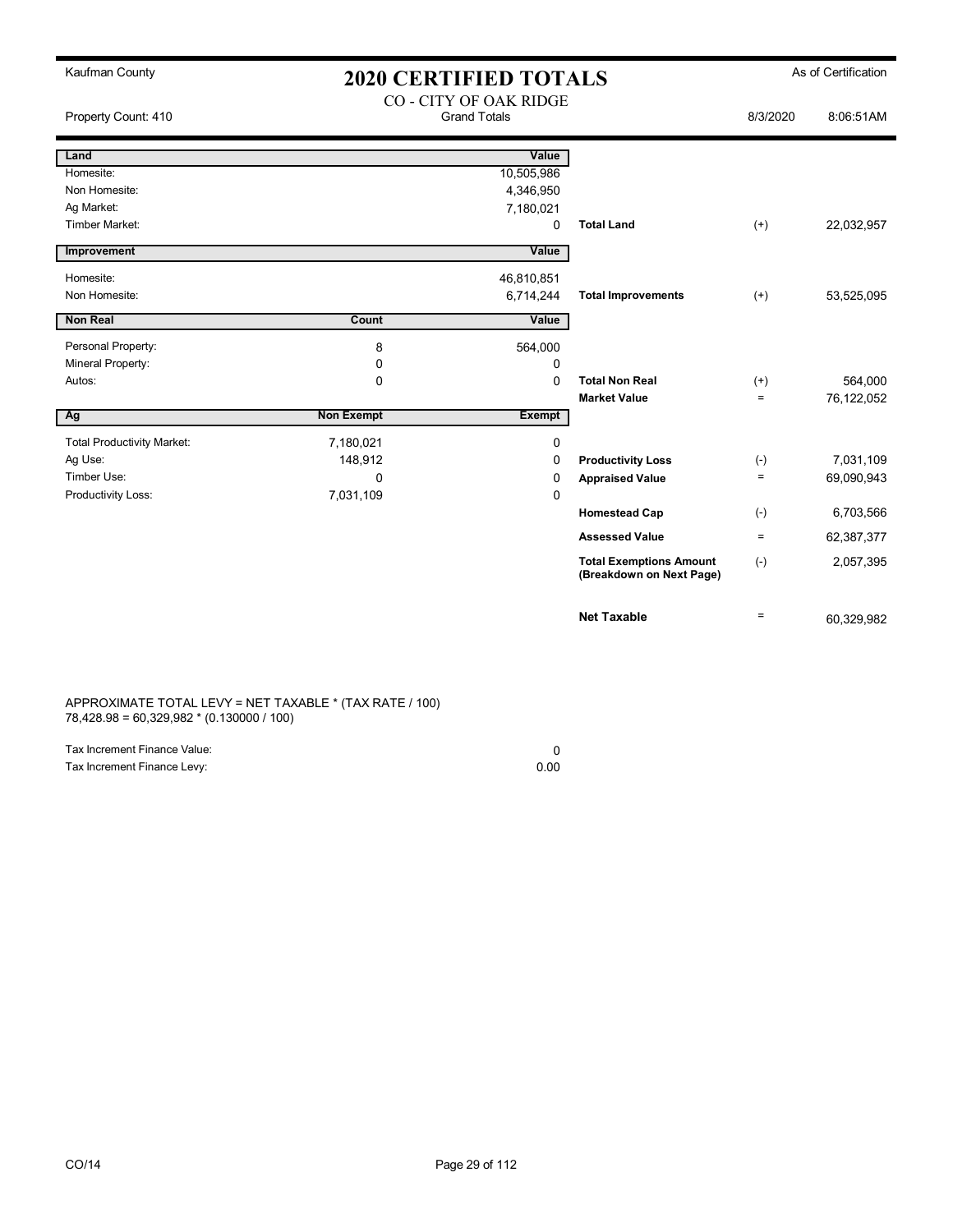#### CO - CITY OF OAK RIDGE Property Count: 410 Grand Totals 8/3/2020 8:06:55AM

| <b>Exemption</b> | Count         | Local | <b>State</b> | Total     |
|------------------|---------------|-------|--------------|-----------|
| DV <sub>1</sub>  |               |       | 10,000       | 10,000    |
| DV3              |               | 0     | 10,000       | 10,000    |
| DV4              | 13            | 0     | 89,000       | 89,000    |
| DV4S             |               | 0     | υ            | 0         |
| <b>DVHS</b>      | 6             | 0     | 1,200,105    | 1,200,105 |
| <b>DVHSS</b>     |               | 0     | 203,700      | 203,700   |
| EX-XV            | 6             | 0     | 544,360      | 544,360   |
| EX366            |               | 0     | 230          | 230       |
|                  | <b>Totals</b> | 0     | 2,057,395    | 2,057,395 |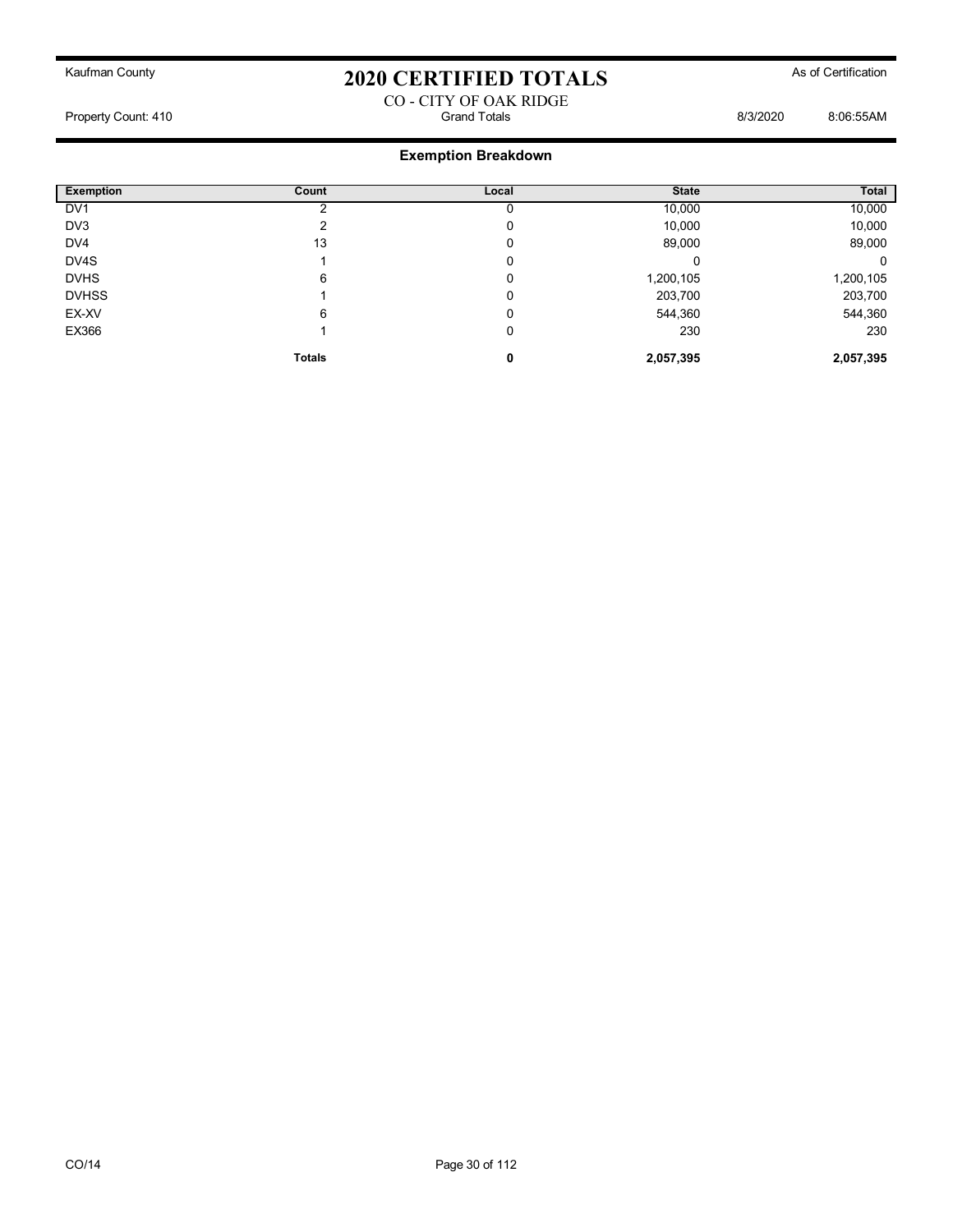| Kaufman County                    | <b>2020 CERTIFIED TOTALS</b>                   |               |                                                            |          | As of Certification |
|-----------------------------------|------------------------------------------------|---------------|------------------------------------------------------------|----------|---------------------|
| Property Count: 353               | COG - CITY OF OAK GROVE<br><b>Grand Totals</b> |               |                                                            | 8/3/2020 | 8:06:51AM           |
| Land                              |                                                | Value         |                                                            |          |                     |
| Homesite:                         |                                                | 7,493,370     |                                                            |          |                     |
| Non Homesite:                     |                                                | 1,460,025     |                                                            |          |                     |
| Ag Market:                        |                                                | 3,816,580     |                                                            |          |                     |
| <b>Timber Market:</b>             |                                                | 0             | <b>Total Land</b>                                          | $(+)$    | 12,769,975          |
| Improvement                       |                                                | Value         |                                                            |          |                     |
| Homesite:                         |                                                | 43,771,829    |                                                            |          |                     |
| Non Homesite:                     |                                                | 6,479,390     | <b>Total Improvements</b>                                  | $(+)$    | 50,251,219          |
| <b>Non Real</b>                   | Count                                          | Value         |                                                            |          |                     |
| Personal Property:                | 1                                              | 4,000         |                                                            |          |                     |
| Mineral Property:                 | 0                                              | $\Omega$      |                                                            |          |                     |
| Autos:                            | $\mathbf 0$                                    | $\Omega$      | <b>Total Non Real</b>                                      | $(+)$    | 4.000               |
|                                   |                                                |               | <b>Market Value</b>                                        | $=$      | 63,025,194          |
| Ag                                | <b>Non Exempt</b>                              | <b>Exempt</b> |                                                            |          |                     |
| <b>Total Productivity Market:</b> | 3,816,580                                      | 0             |                                                            |          |                     |
| Ag Use:                           | 72,290                                         | 0             | <b>Productivity Loss</b>                                   | $(-)$    | 3,744,290           |
| Timber Use:                       | 0                                              | 0             | <b>Appraised Value</b>                                     | $\equiv$ | 59,280,904          |
| Productivity Loss:                | 3,744,290                                      | 0             |                                                            |          |                     |
|                                   |                                                |               | <b>Homestead Cap</b>                                       | $(-)$    | 8,855,894           |
|                                   |                                                |               | <b>Assessed Value</b>                                      | $\equiv$ | 50,425,010          |
|                                   |                                                |               | <b>Total Exemptions Amount</b><br>(Breakdown on Next Page) | $(-)$    | 3,868,058           |
|                                   |                                                |               | <b>Net Taxable</b>                                         | $\equiv$ | 46,556,952          |

APPROXIMATE TOTAL LEVY = NET TAXABLE \* (TAX RATE / 100) 32,589.87 = 46,556,952 \* (0.070000 / 100)

| Tax Increment Finance Value: |      |
|------------------------------|------|
| Tax Increment Finance Levy:  | 0.00 |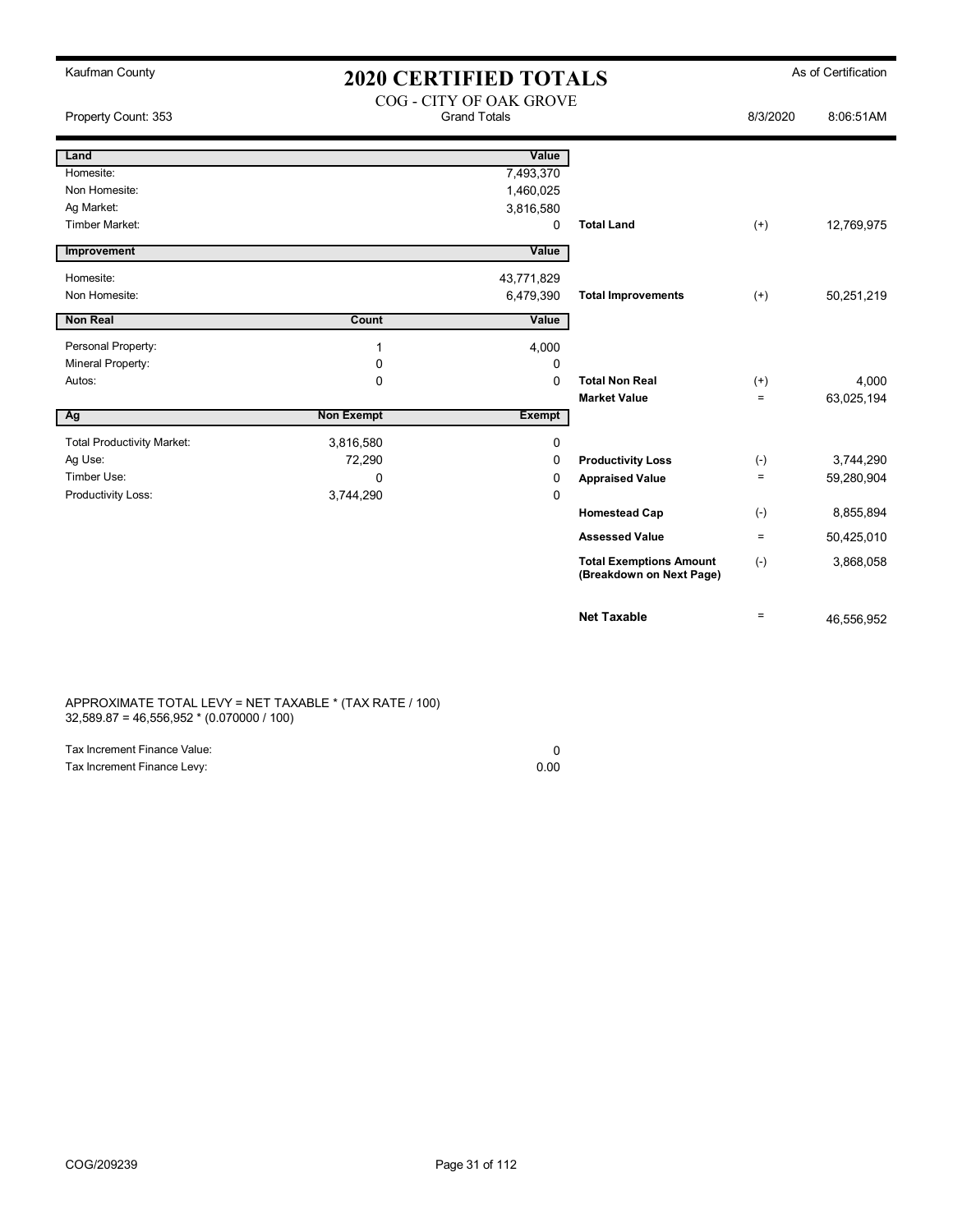### COG - CITY OF OAK GROVE Property Count: 353 **Bisecond Totals** Grand Totals **B**/3/2020 8:06:55AM

| <b>Exemption</b> | Count         | Local | <b>State</b> | Total     |
|------------------|---------------|-------|--------------|-----------|
| DV <sub>1</sub>  |               |       | 5,000        | 5,000     |
| DV3              |               | 0     | 10,000       | 10,000    |
| DV <sub>4</sub>  | 8             | 0     | 48,000       | 48,000    |
| DV4S             |               | 0     | 12,000       | 12,000    |
| <b>DVHS</b>      | 4             | 0     | 845,938      | 845,938   |
| EX-XV            | 5             | 0     | 2,947,120    | 2,947,120 |
|                  | <b>Totals</b> | 0     | 3,868,058    | 3,868,058 |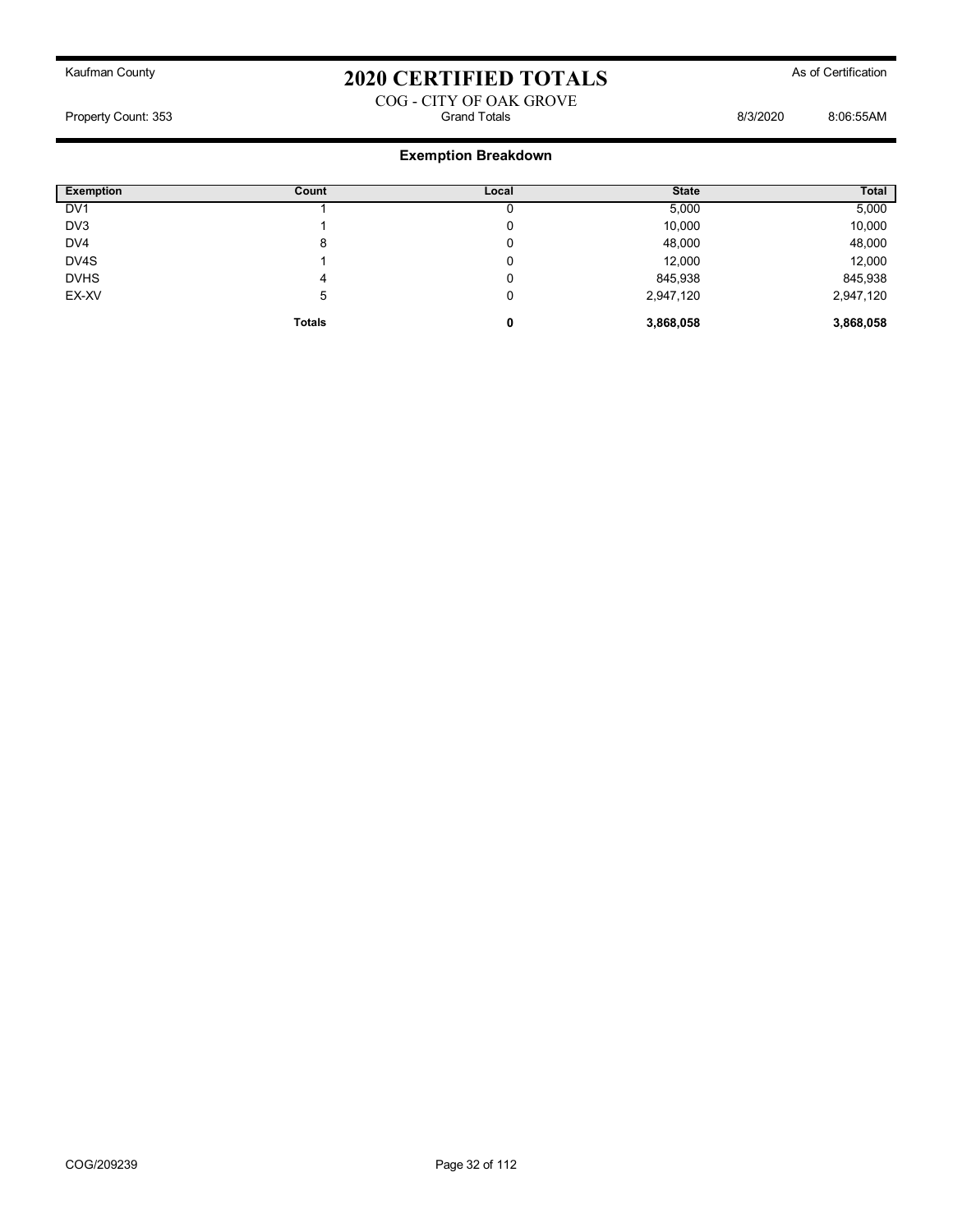| Kaufman County                    | <b>2020 CERTIFIED TOTALS</b>                 |             |                                                            |           | As of Certification |
|-----------------------------------|----------------------------------------------|-------------|------------------------------------------------------------|-----------|---------------------|
| Property Count: 715               | COM - CITY OF COMBINE<br><b>Grand Totals</b> |             | 8/3/2020                                                   | 8:06:51AM |                     |
| Land                              |                                              | Value       |                                                            |           |                     |
| Homesite:                         |                                              | 28,932,395  |                                                            |           |                     |
| Non Homesite:                     |                                              | 8,204,704   |                                                            |           |                     |
| Ag Market:                        |                                              | 11,593,430  |                                                            |           |                     |
| Timber Market:                    |                                              | $\Omega$    | <b>Total Land</b>                                          | $(+)$     | 48,730,529          |
| Improvement                       |                                              | Value       |                                                            |           |                     |
| Homesite:                         |                                              | 99,587,904  |                                                            |           |                     |
| Non Homesite:                     |                                              | 14,228,914  | <b>Total Improvements</b>                                  | $(+)$     | 113,816,818         |
| Non Real                          | Count                                        | Value       |                                                            |           |                     |
| Personal Property:                | 35                                           | 2,000,150   |                                                            |           |                     |
| Mineral Property:                 | 0                                            | 0           |                                                            |           |                     |
| Autos:                            | $\mathbf 0$                                  | $\mathbf 0$ | <b>Total Non Real</b>                                      | $^{(+)}$  | 2,000,150           |
|                                   |                                              |             | <b>Market Value</b>                                        | $\equiv$  | 164,547,497         |
| Ag                                | <b>Non Exempt</b>                            | Exempt      |                                                            |           |                     |
| <b>Total Productivity Market:</b> | 11,593,430                                   | $\mathbf 0$ |                                                            |           |                     |
| Ag Use:                           | 157,710                                      | $\Omega$    | <b>Productivity Loss</b>                                   | $(-)$     | 11,435,720          |
| Timber Use:                       | $\Omega$                                     | $\Omega$    | <b>Appraised Value</b>                                     | $\equiv$  | 153,111,777         |
| Productivity Loss:                | 11,435,720                                   | $\mathbf 0$ |                                                            |           |                     |
|                                   |                                              |             | <b>Homestead Cap</b>                                       | $(-)$     | 19,647,037          |
|                                   |                                              |             | <b>Assessed Value</b>                                      | $\equiv$  | 133,464,740         |
|                                   |                                              |             | <b>Total Exemptions Amount</b><br>(Breakdown on Next Page) | $(-)$     | 10,155,335          |
|                                   |                                              |             | <b>Net Taxable</b>                                         | $\equiv$  | 123,309,405         |

APPROXIMATE TOTAL LEVY = NET TAXABLE \* (TAX RATE / 100) 431,582.92 = 123,309,405 \* (0.350000 / 100)

| Tax Increment Finance Value: |      |
|------------------------------|------|
| Tax Increment Finance Levy:  | 0.00 |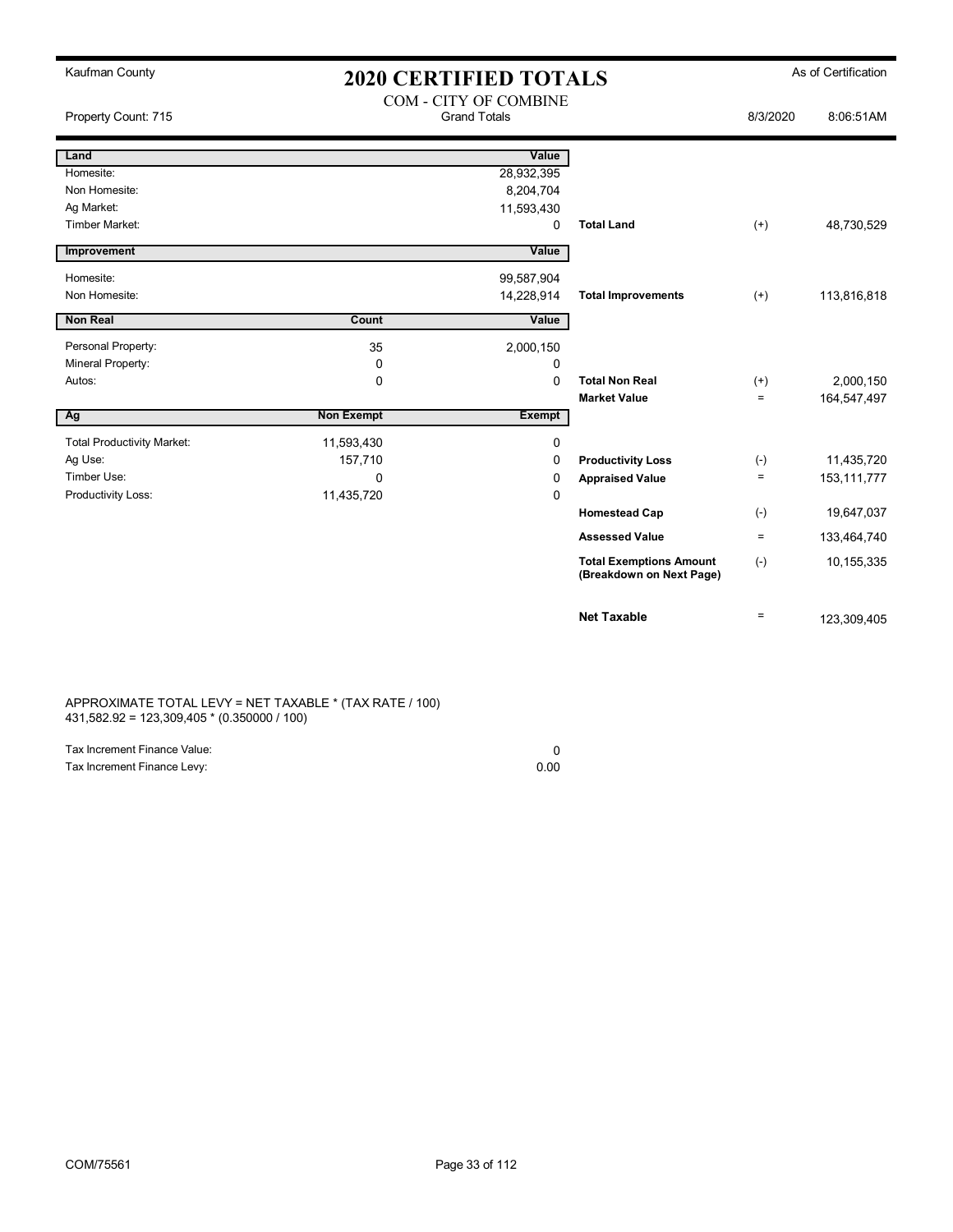# Kaufman County **As of Certification 2020 CERTIFIED TOTALS** As of Certification COM - CITY OF COMBINE

Property Count: 715 Count: 715 Crand Totals Grand Totals Canad Totals B/3/2020 8:06:55AM

| <b>Exemption</b> | Count         | Local     | <b>State</b> | Total      |
|------------------|---------------|-----------|--------------|------------|
| DP               | 11            | 385,000   | 0            | 385,000    |
| <b>DPS</b>       |               | 35,000    | 0            | 35,000     |
| DV <sub>1</sub>  | 3             | 0         | 5,000        | 5,000      |
| DV4              | 5             | 0         | 36,000       | 36,000     |
| DV4S             |               | 0         | 12,000       | 12,000     |
| <b>DVHS</b>      | 3             | 0         | 1,138,216    | 1,138,216  |
| <b>DVHSS</b>     |               | 0         | 189,159      | 189,159    |
| EX-XV            |               | 0         | 2,682,820    | 2,682,820  |
| EX366            | 3             | 0         | 670          | 670        |
| OV65             | 168           | 5,636,470 | 0            | 5,636,470  |
| OV65S            |               | 35,000    | 0            | 35,000     |
|                  | <b>Totals</b> | 6,091,470 | 4,063,865    | 10,155,335 |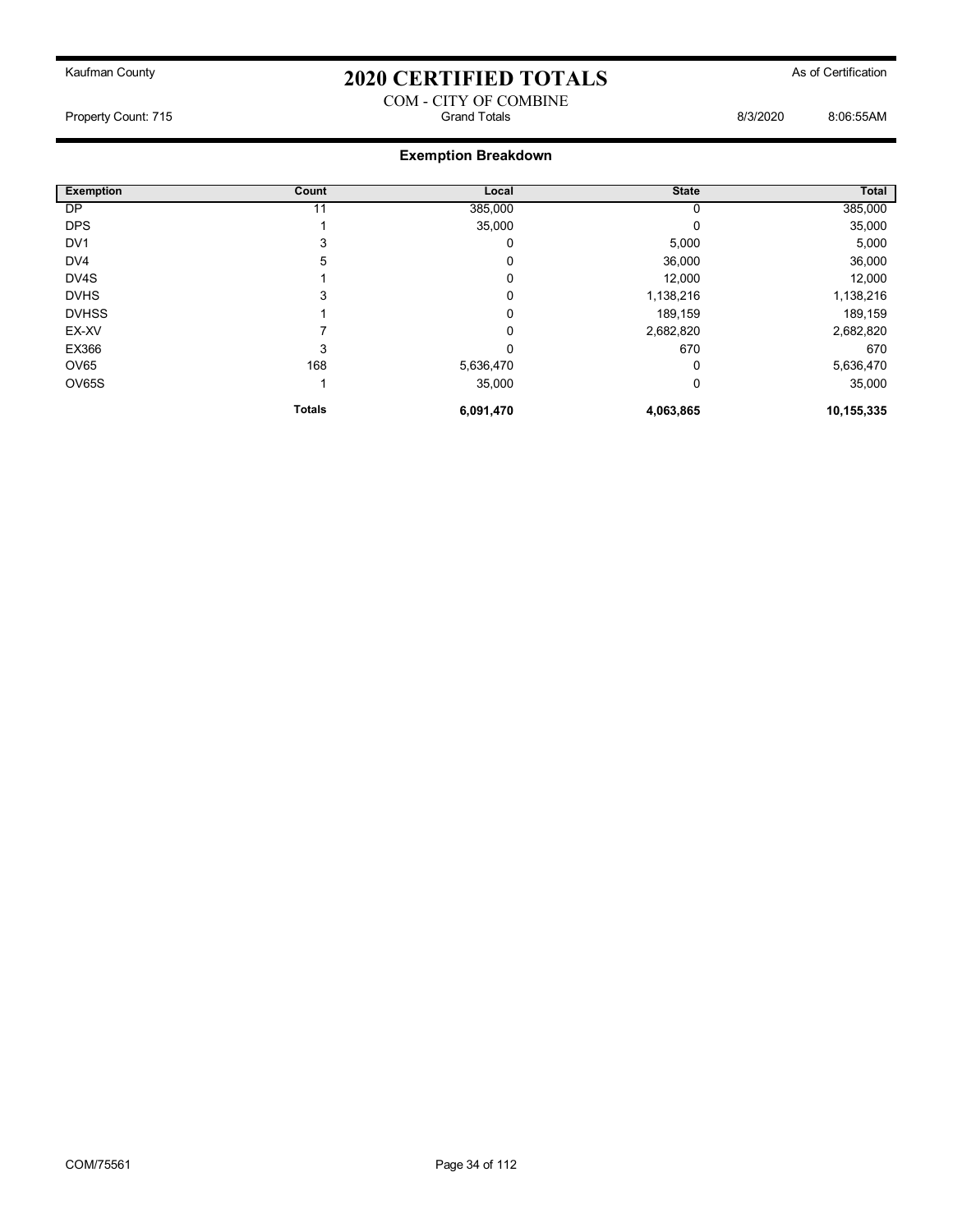| Kaufman County                    | <b>2020 CERTIFIED TOTALS</b> |                                                 |                                                            |          | As of Certification |  |
|-----------------------------------|------------------------------|-------------------------------------------------|------------------------------------------------------------|----------|---------------------|--|
| Property Count: 926               |                              | <b>CP - CITY OF KEMP</b><br><b>Grand Totals</b> |                                                            | 8/3/2020 | 8:06:51AM           |  |
| Land                              |                              | Value                                           |                                                            |          |                     |  |
| Homesite:                         |                              | 7,150,080                                       |                                                            |          |                     |  |
| Non Homesite:                     |                              | 29,377,355                                      |                                                            |          |                     |  |
| Ag Market:                        |                              | 1,949,585                                       |                                                            |          |                     |  |
| Timber Market:                    |                              | 0                                               | <b>Total Land</b>                                          | $(+)$    | 38,477,020          |  |
| Improvement                       |                              | Value                                           |                                                            |          |                     |  |
| Homesite:                         |                              | 28,624,650                                      |                                                            |          |                     |  |
| Non Homesite:                     |                              | 81,041,322                                      | <b>Total Improvements</b>                                  | $(+)$    | 109,665,972         |  |
| <b>Non Real</b>                   | Count                        | Value                                           |                                                            |          |                     |  |
| Personal Property:                | 98                           | 4,947,750                                       |                                                            |          |                     |  |
| Mineral Property:                 | 0                            | 0                                               |                                                            |          |                     |  |
| Autos:                            | $\mathbf 0$                  | $\mathbf{0}$                                    | <b>Total Non Real</b>                                      | $(+)$    | 4,947,750           |  |
|                                   |                              |                                                 | <b>Market Value</b>                                        | $=$      | 153,090,742         |  |
| Ag                                | <b>Non Exempt</b>            | <b>Exempt</b>                                   |                                                            |          |                     |  |
| <b>Total Productivity Market:</b> | 1,949,585                    | 0                                               |                                                            |          |                     |  |
| Ag Use:                           | 17,830                       | $\mathbf 0$                                     | <b>Productivity Loss</b>                                   | $(-)$    | 1,931,755           |  |
| Timber Use:                       | $\mathbf{0}$                 | 0                                               | <b>Appraised Value</b>                                     | $=$      | 151, 158, 987       |  |
| Productivity Loss:                | 1,931,755                    | 0                                               |                                                            |          |                     |  |
|                                   |                              |                                                 | <b>Homestead Cap</b>                                       | $(-)$    | 9,235,131           |  |
|                                   |                              |                                                 | <b>Assessed Value</b>                                      | $=$      | 141,923,856         |  |
|                                   |                              |                                                 | <b>Total Exemptions Amount</b><br>(Breakdown on Next Page) | $(-)$    | 60,632,031          |  |
|                                   |                              |                                                 | <b>Net Taxable</b>                                         | $=$      | 81,291,825          |  |

APPROXIMATE TOTAL LEVY = NET TAXABLE \* (TAX RATE / 100) 610,199.20 = 81,291,825 \* (0.750628 / 100)

| Tax Increment Finance Value: |      |
|------------------------------|------|
| Tax Increment Finance Levy:  | 0.00 |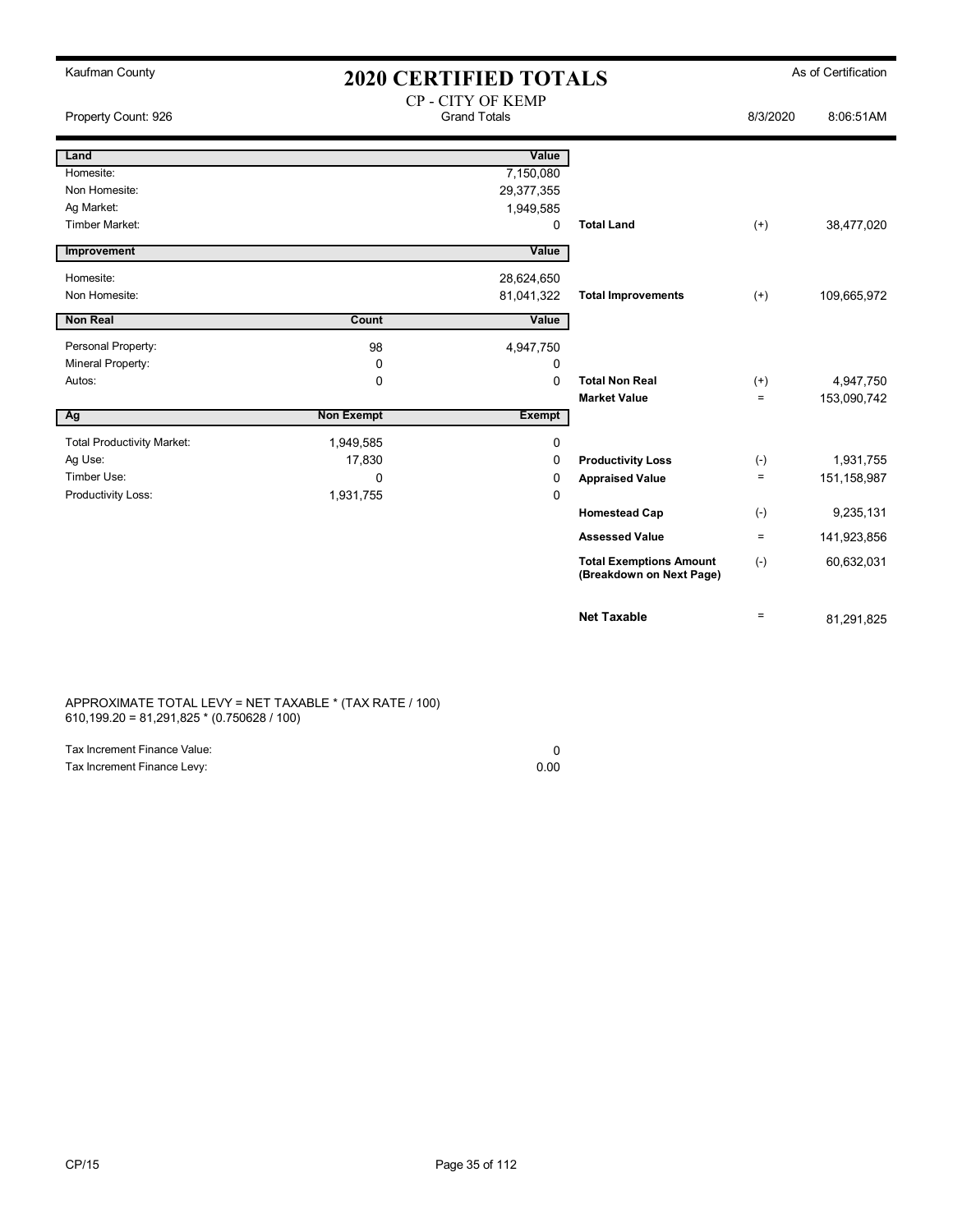#### CP - CITY OF KEMP Property Count: 926 Grand Totals 8/3/2020 8:06:55AM

| <b>Exemption</b> | Count         | Local   | <b>State</b> | Total      |
|------------------|---------------|---------|--------------|------------|
| DV <sub>4</sub>  |               | U       | 36,000       | 36,000     |
| <b>DVHS</b>      |               | 0       | 1,196,361    | 1,196,361  |
| EX-XG            |               | 0       | 1,095,480    | 1,095,480  |
| EX-XL            | 5             | 0       | 578,010      | 578,010    |
| EX-XV            | 70            | 0       | 57,348,530   | 57,348,530 |
| EX366            | 13            | 0       | 2,650        | 2,650      |
| <b>OV65</b>      | 81            | 375,000 | 0            | 375,000    |
|                  | <b>Totals</b> | 375,000 | 60,257,031   | 60,632,031 |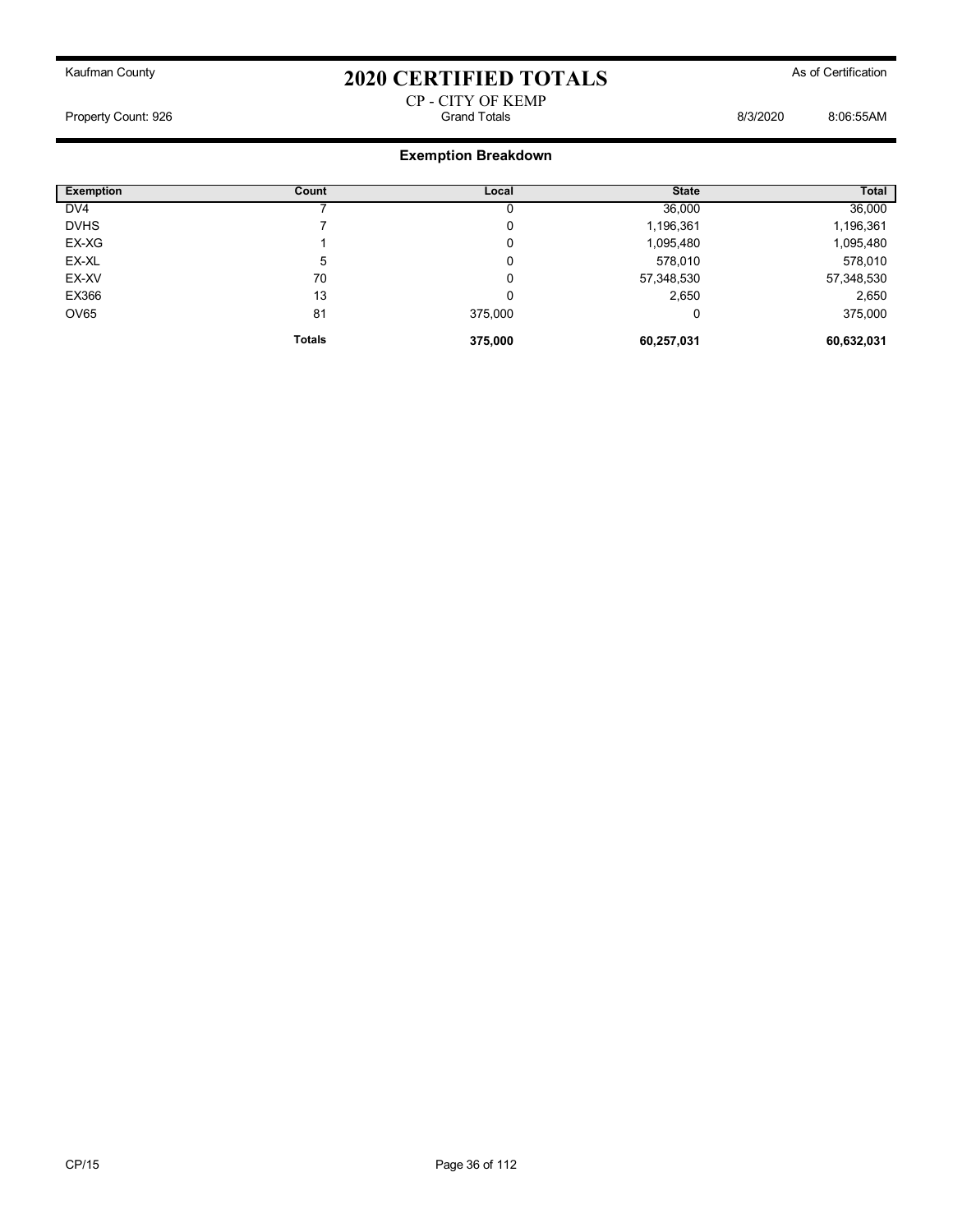| Kaufman County                    | <b>2020 CERTIFIED TOTALS</b> |                                                    |                                                            |                    | As of Certification |
|-----------------------------------|------------------------------|----------------------------------------------------|------------------------------------------------------------|--------------------|---------------------|
| Property Count: 380               |                              | CPO - CITY OF POST OAK BEND<br><b>Grand Totals</b> |                                                            | 8/3/2020           | 8:06:51AM           |
| Land                              |                              | Value                                              |                                                            |                    |                     |
| Homesite:                         |                              | 12,970,190                                         |                                                            |                    |                     |
| Non Homesite:                     |                              | 3,367,110                                          |                                                            |                    |                     |
| Ag Market:                        |                              | 10,758,660                                         |                                                            |                    |                     |
| Timber Market:                    |                              | 0                                                  | <b>Total Land</b>                                          | $(+)$              | 27,095,960          |
| Improvement                       |                              | Value                                              |                                                            |                    |                     |
| Homesite:                         |                              | 56,364,169                                         |                                                            |                    |                     |
| Non Homesite:                     |                              | 6,355,661                                          | <b>Total Improvements</b>                                  | $(+)$              | 62,719,830          |
| Non Real                          | Count                        | Value                                              |                                                            |                    |                     |
| Personal Property:                | $\overline{7}$               | 117,600                                            |                                                            |                    |                     |
| Mineral Property:                 | 0                            | 0                                                  |                                                            |                    |                     |
| Autos:                            | 0                            | 0                                                  | <b>Total Non Real</b>                                      | $^{(+)}$           | 117,600             |
|                                   |                              |                                                    | <b>Market Value</b>                                        | $\equiv$           | 89,933,390          |
| Ag                                | <b>Non Exempt</b>            | <b>Exempt</b>                                      |                                                            |                    |                     |
| <b>Total Productivity Market:</b> | 10,758,660                   | 0                                                  |                                                            |                    |                     |
| Ag Use:                           | 243,340                      | $\Omega$                                           | <b>Productivity Loss</b>                                   | $(\textnormal{-})$ | 10,515,320          |
| Timber Use:                       | 0                            | 0                                                  | <b>Appraised Value</b>                                     | $\equiv$           | 79,418,070          |
| Productivity Loss:                | 10,515,320                   | 0                                                  |                                                            |                    |                     |
|                                   |                              |                                                    | <b>Homestead Cap</b>                                       | $(-)$              | 6,591,121           |
|                                   |                              |                                                    | <b>Assessed Value</b>                                      | $\equiv$           | 72,826,949          |
|                                   |                              |                                                    | <b>Total Exemptions Amount</b><br>(Breakdown on Next Page) | $(-)$              | 1,705,042           |
|                                   |                              |                                                    | <b>Net Taxable</b>                                         | $=$                | 71,121,907          |

APPROXIMATE TOTAL LEVY = NET TAXABLE \* (TAX RATE / 100) 0.00 = 71,121,907 \* (0.000000 / 100)

| Tax Increment Finance Value: |      |
|------------------------------|------|
| Tax Increment Finance Levy:  | 0.00 |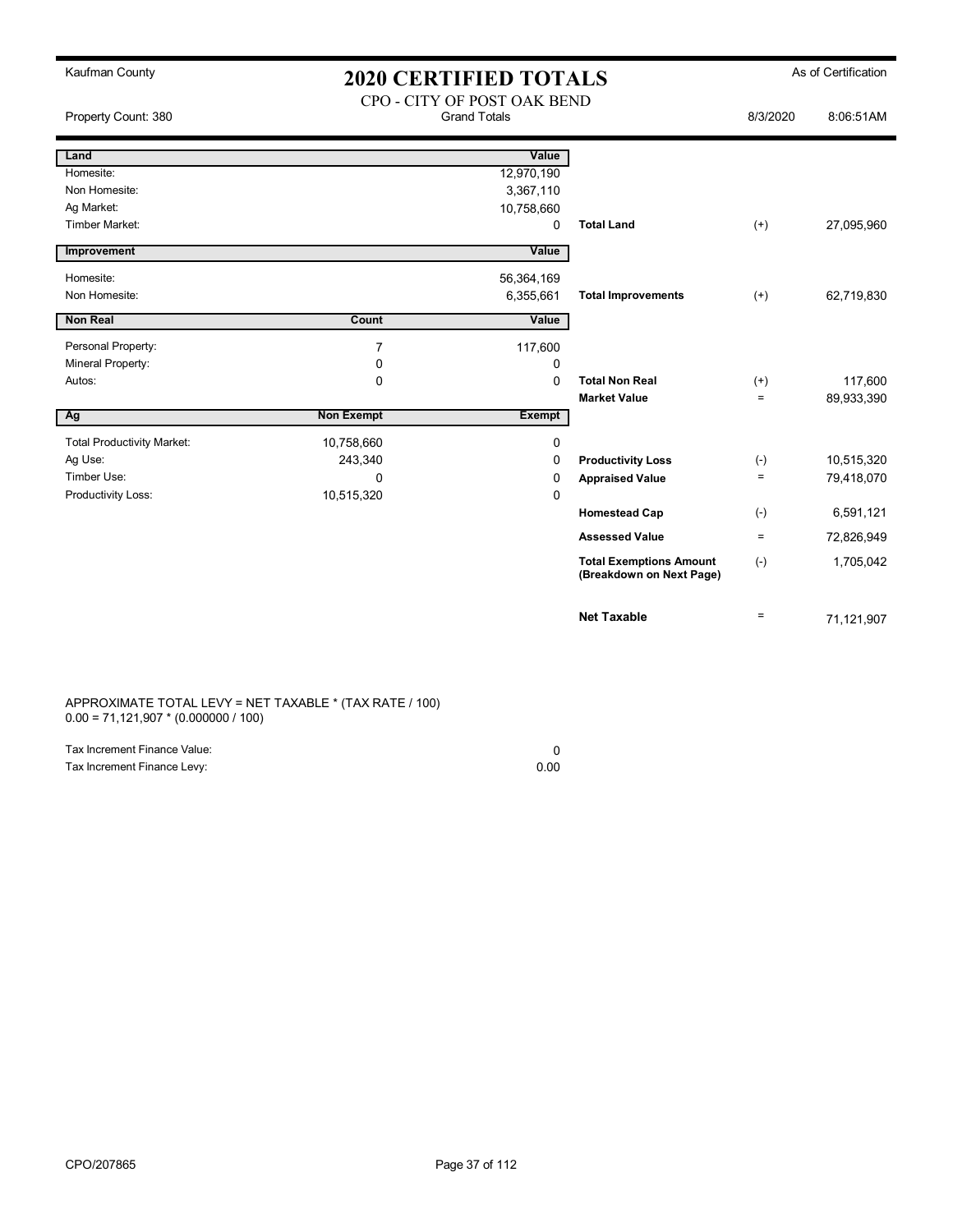### CPO - CITY OF POST OAK BEND Property Count: 380 **Billion** Botals **Count: 380** Grand Totals **8/3/2020** 8:06:55AM

| <b>Exemption</b> | Count         | Local | <b>State</b> | Total     |
|------------------|---------------|-------|--------------|-----------|
| DV <sub>1</sub>  |               |       | 5,000        | 5,000     |
| DV <sub>2</sub>  |               | U     | 7,500        | 7,500     |
| DV <sub>3</sub>  |               | 0     | 10,000       | 10,000    |
| DV <sub>4</sub>  |               | 0     | 36,000       | 36,000    |
| <b>DVHS</b>      | 4             | υ     | 1,299,972    | 1,299,972 |
| EX-XV            | 5             | 0     | 346,570      | 346,570   |
|                  | <b>Totals</b> | 0     | 1,705,042    | 1,705,042 |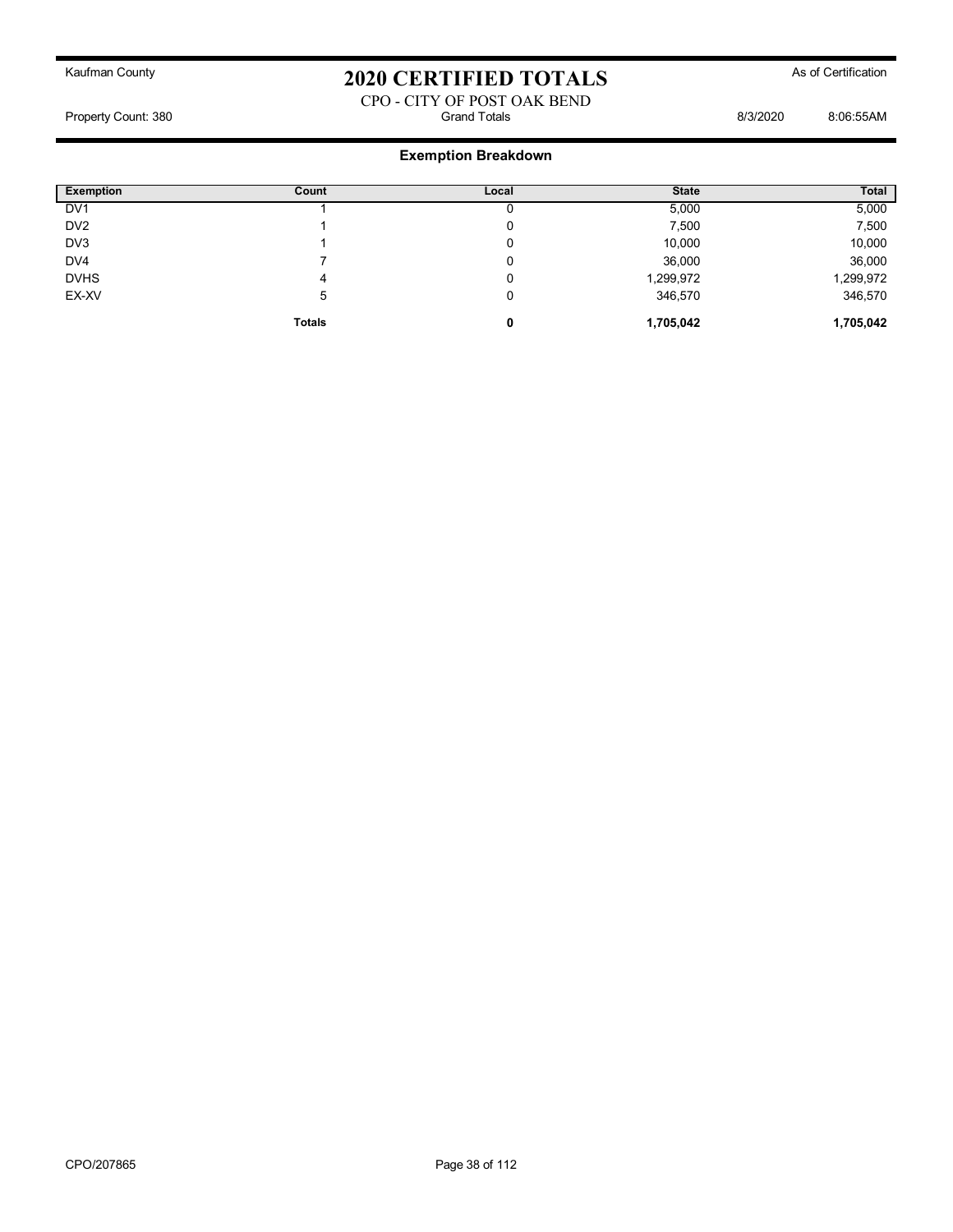| Kaufman County                    | <b>2020 CERTIFIED TOTALS</b> |                             |                                                            |                   | As of Certification |
|-----------------------------------|------------------------------|-----------------------------|------------------------------------------------------------|-------------------|---------------------|
|                                   |                              | <b>CT - CITY OF TERRELL</b> |                                                            |                   |                     |
| Property Count: 9,131             |                              | <b>Grand Totals</b>         |                                                            | 8/3/2020          | 8:06:51AM           |
|                                   |                              |                             |                                                            |                   |                     |
| Land                              |                              | Value                       |                                                            |                   |                     |
| Homesite:                         |                              | 127,908,030                 |                                                            |                   |                     |
| Non Homesite:                     |                              | 338,063,403                 |                                                            |                   |                     |
| Ag Market:                        |                              | 94,866,693                  |                                                            |                   |                     |
| Timber Market:                    |                              | 0                           | <b>Total Land</b>                                          | $^{(+)}$          | 560,838,126         |
| Improvement                       |                              | Value                       |                                                            |                   |                     |
| Homesite:                         |                              | 408,204,890                 |                                                            |                   |                     |
| Non Homesite:                     |                              | 719,290,039                 | <b>Total Improvements</b>                                  | $(+)$             | 1,127,494,929       |
| <b>Non Real</b>                   | Count                        | Value                       |                                                            |                   |                     |
| Personal Property:                | 1,084                        | 550,349,660                 |                                                            |                   |                     |
| Mineral Property:                 | 0                            | 0                           |                                                            |                   |                     |
| Autos:                            | $\mathbf 0$                  | $\mathbf{0}$                | <b>Total Non Real</b>                                      | $^{(+)}$          | 550,349,660         |
|                                   |                              |                             | <b>Market Value</b>                                        | $\equiv$          | 2,238,682,715       |
| $\overline{Ag}$                   | <b>Non Exempt</b>            | <b>Exempt</b>               |                                                            |                   |                     |
| <b>Total Productivity Market:</b> | 94,795,223                   | 71,470                      |                                                            |                   |                     |
| Ag Use:                           | 799,030                      | 340                         | <b>Productivity Loss</b>                                   | $(-)$             | 93,996,193          |
| Timber Use:                       | $\mathbf{0}$                 | $\Omega$                    | <b>Appraised Value</b>                                     | $\equiv$          | 2,144,686,522       |
| Productivity Loss:                | 93,996,193                   | 71,130                      |                                                            |                   |                     |
|                                   |                              |                             | <b>Homestead Cap</b>                                       | $(-)$             | 95,581,766          |
|                                   |                              |                             | <b>Assessed Value</b>                                      | $\qquad \qquad =$ | 2,049,104,756       |
|                                   |                              |                             | <b>Total Exemptions Amount</b><br>(Breakdown on Next Page) | $(-)$             | 417,926,121         |
|                                   |                              |                             | <b>Net Taxable</b>                                         | $\qquad \qquad =$ | 1,631,178,635       |

#### APPROXIMATE TOTAL LEVY = NET TAXABLE \* (TAX RATE / 100) 12,465,467.13 = 1,631,178,635 \* (0.764200 / 100)

| <b>Tif Zone Code</b>         | <b>Tax Increment Loss</b> |
|------------------------------|---------------------------|
| TIF1                         | 210.734.869               |
| Tax Increment Finance Value: | 210.734.869               |
| Tax Increment Finance Levy:  | 1.610.435.87              |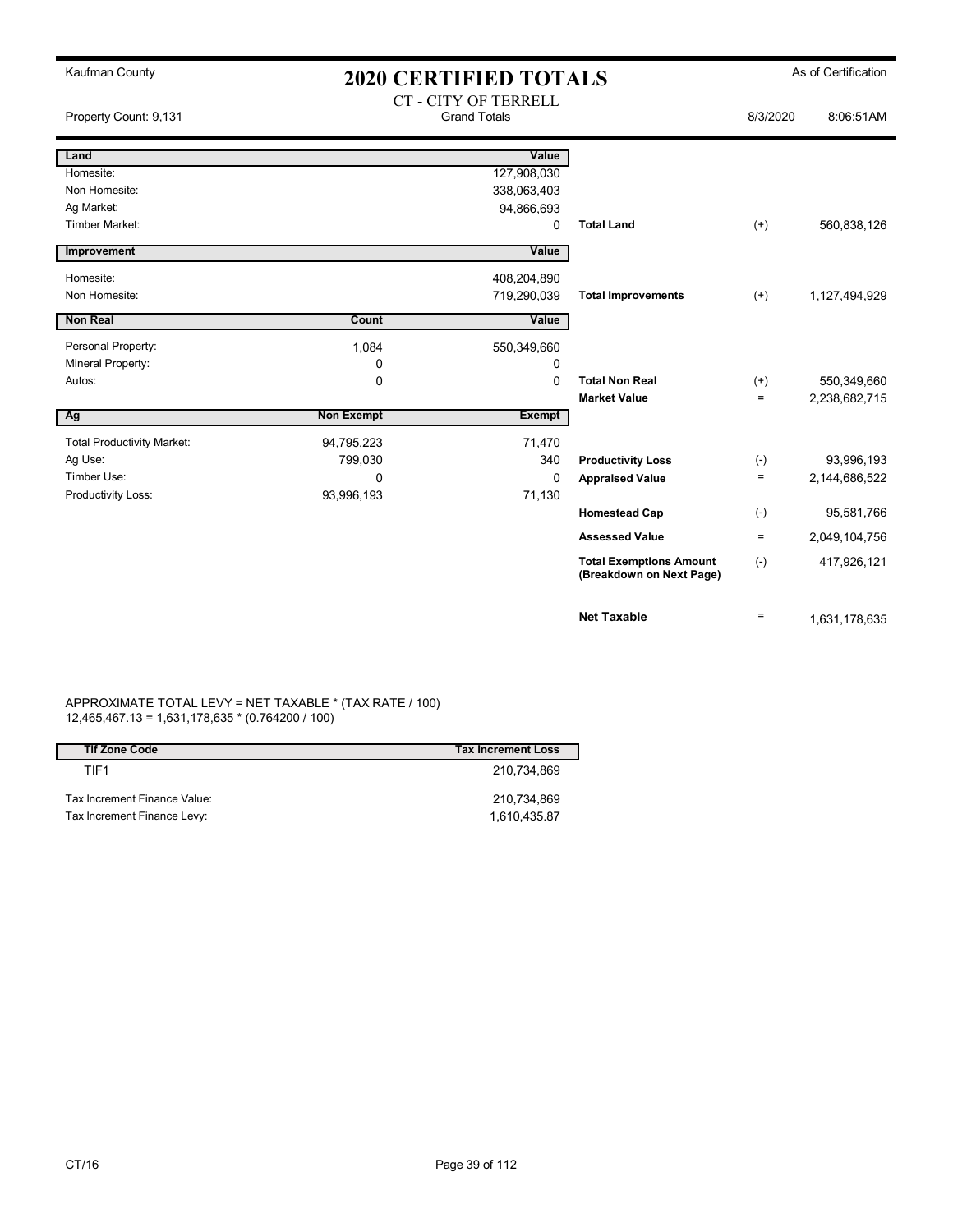### Kaufman County **As of Certification 2020 CERTIFIED TOTALS** As of Certification CT - CITY OF TERRELL

Property Count: 9,131 Grand Totals 8/3/2020 8:06:55AM

| <b>Exemption</b> | Count         | Local       | <b>State</b> | Total       |
|------------------|---------------|-------------|--------------|-------------|
| AB               | 10            | 32,799,149  | 0            | 32,799,149  |
| CHODO            |               | 8,545,060   | $\Omega$     | 8,545,060   |
| DV <sub>1</sub>  | 9             | 0           | 52,000       | 52,000      |
| DV <sub>2</sub>  | 12            | 0           | 90,000       | 90,000      |
| DV2S             |               | 0           | 7,500        | 7,500       |
| DV3              | 7             | 0           | 70,000       | 70,000      |
| DV4              | 80            | 0           | 609,928      | 609,928     |
| DV4S             | 13            | 0           | 96,000       | 96,000      |
| <b>DVHS</b>      | 38            | 0           | 5,571,069    | 5,571,069   |
| <b>DVHSS</b>     | 5             | 0           | 739,061      | 739,061     |
| EX               |               | 0           | 19,260       | 19,260      |
| EX-XG            | 5             | 0           | 1,464,470    | 1,464,470   |
| EX-XL            | 12            | 0           | 14,849,690   | 14,849,690  |
| EX-XL (Prorated) | 1             | 0           | 57,377       | 57,377      |
| EX-XV            | 505           | 0           | 185,764,121  | 185,764,121 |
| EX-XV (Prorated) | 3             | 0           | 56,304       | 56,304      |
| EX366            | 20            | 0           | 4,360        | 4,360       |
| <b>FR</b>        | 19            | 106,246,968 | 0            | 106,246,968 |
| <b>HS</b>        | 2,667         | 43,909,492  | 0            | 43,909,492  |
| LIH              | 2             | 0           | 3,729,995    | 3,729,995   |
| OV65             | 1,115         | 5,368,537   | 0            | 5,368,537   |
| OV65S            | 4             | 15,000      | 0            | 15,000      |
| PC               | 9             | 7,843,370   | 0            | 7,843,370   |
| <b>SO</b>        |               | 17,410      | $\Omega$     | 17,410      |
|                  | <b>Totals</b> | 204,744,986 | 213,181,135  | 417,926,121 |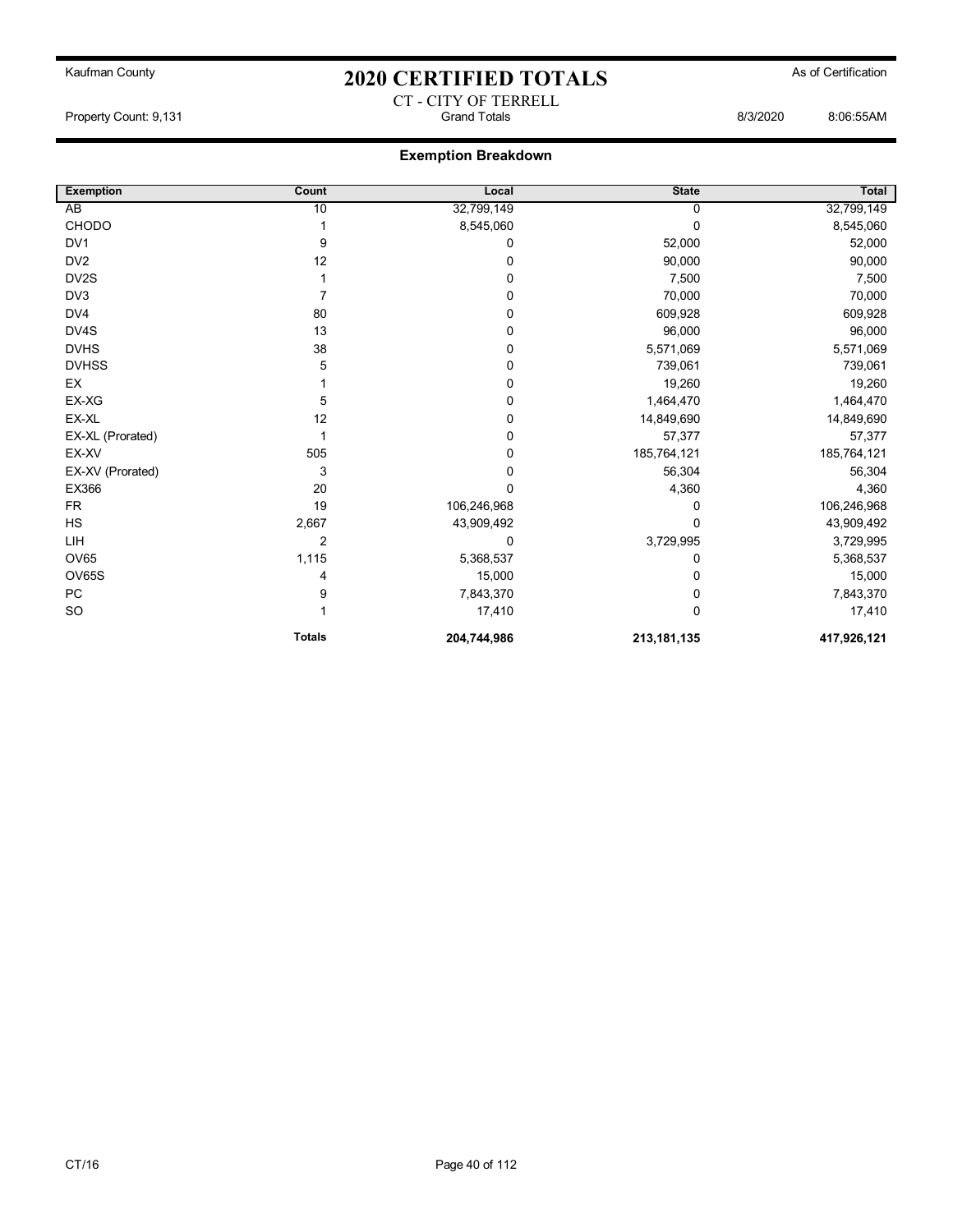| Kaufman County                    | <b>2020 CERTIFIED TOTALS</b>                            |               |                                                            |                   | As of Certification |
|-----------------------------------|---------------------------------------------------------|---------------|------------------------------------------------------------|-------------------|---------------------|
| Property Count: 598               | <b>FWSD6 - KAUFMAN CO FWSD#6</b><br><b>Grand Totals</b> |               | 8/3/2020                                                   | 8:06:51AM         |                     |
| Land                              |                                                         | Value         |                                                            |                   |                     |
| Homesite:                         |                                                         | 16,935,000    |                                                            |                   |                     |
| Non Homesite:                     |                                                         | 14,844,110    |                                                            |                   |                     |
| Ag Market:                        |                                                         | 732,220       |                                                            |                   |                     |
| <b>Timber Market:</b>             |                                                         | 0             | <b>Total Land</b>                                          | $(+)$             | 32,511,330          |
| Improvement                       |                                                         | Value         |                                                            |                   |                     |
| Homesite:                         |                                                         | 54,323,777    |                                                            |                   |                     |
| Non Homesite:                     |                                                         | 18,898,242    | <b>Total Improvements</b>                                  | $(+)$             | 73,222,019          |
| <b>Non Real</b>                   | Count                                                   | Value         |                                                            |                   |                     |
| Personal Property:                | 3                                                       | 89,850        |                                                            |                   |                     |
| Mineral Property:                 | 0                                                       | 0             |                                                            |                   |                     |
| Autos:                            | $\Omega$                                                | $\Omega$      | <b>Total Non Real</b>                                      | $^{(+)}$          | 89,850              |
|                                   |                                                         |               | <b>Market Value</b>                                        | $\equiv$          | 105,823,199         |
| Ag                                | <b>Non Exempt</b>                                       | <b>Exempt</b> |                                                            |                   |                     |
| <b>Total Productivity Market:</b> | 732,220                                                 | 0             |                                                            |                   |                     |
| Ag Use:                           | 6,270                                                   | 0             | <b>Productivity Loss</b>                                   | $(-)$             | 725,950             |
| Timber Use:                       | 0                                                       | 0             | <b>Appraised Value</b>                                     | $\equiv$          | 105,097,249         |
| Productivity Loss:                | 725,950                                                 | 0             |                                                            |                   |                     |
|                                   |                                                         |               | <b>Homestead Cap</b>                                       | $(-)$             | 44,035              |
|                                   |                                                         |               | <b>Assessed Value</b>                                      | $\equiv$          | 105,053,214         |
|                                   |                                                         |               | <b>Total Exemptions Amount</b><br>(Breakdown on Next Page) | $(-)$             | 839,110             |
|                                   |                                                         |               | <b>Net Taxable</b>                                         | $\qquad \qquad =$ | 104,214,104         |

APPROXIMATE TOTAL LEVY = NET TAXABLE \* (TAX RATE / 100) 1,042,141.04 = 104,214,104 \* (1.000000 / 100)

| Tax Increment Finance Value: |      |
|------------------------------|------|
| Tax Increment Finance Levy:  | 0.00 |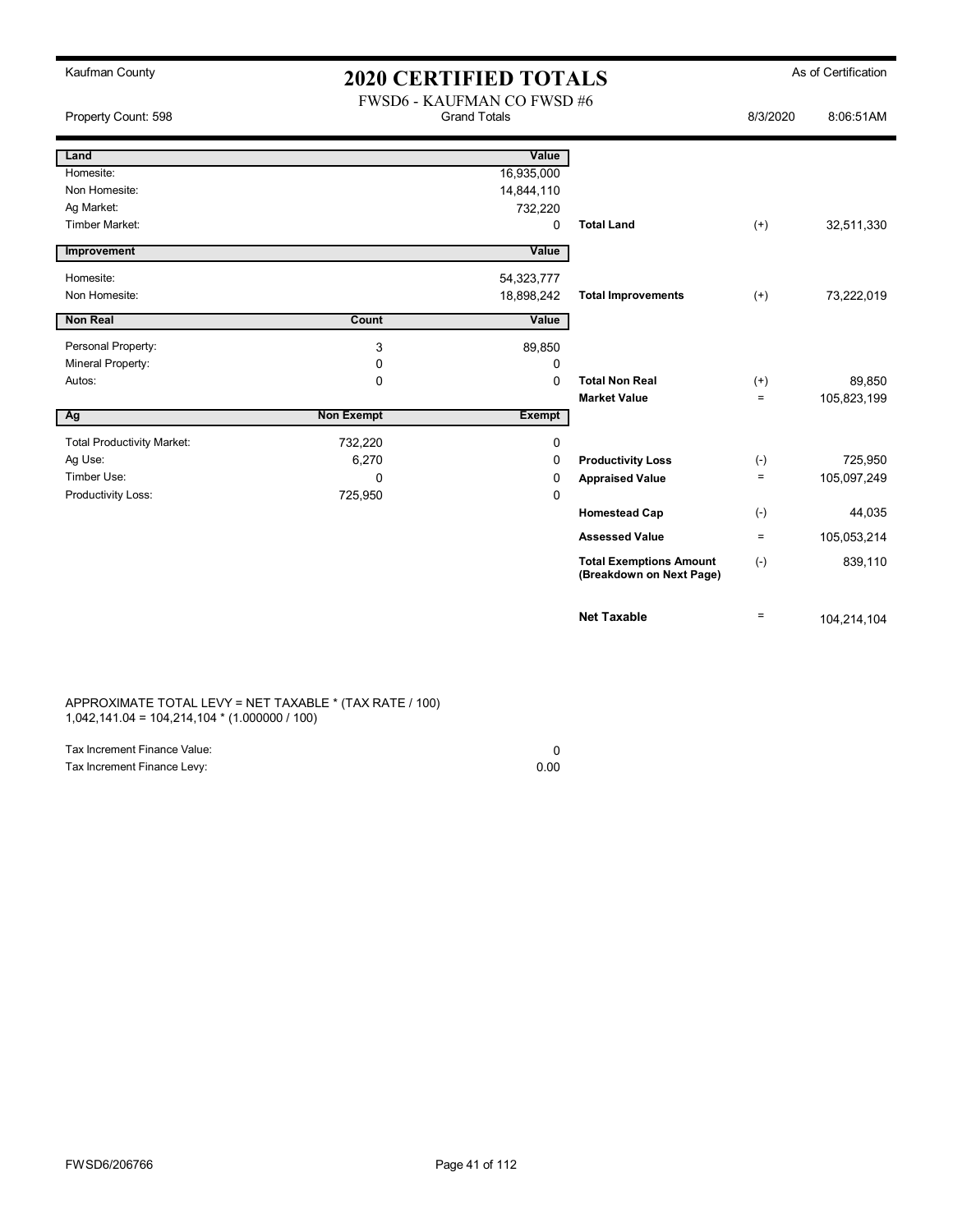#### FWSD6 - KAUFMAN CO FWSD #6<br>Grand Totals Property Count: 598 **Billion** Botals **Count: 598** Grand Totals **B**illion Botals **8/3/2020** 8:06:55AM

| <b>Exemption</b> | Count         | Local | <b>State</b> | <b>Total</b> |
|------------------|---------------|-------|--------------|--------------|
| DV <sub>1</sub>  |               |       | 15,000       | 15,000       |
| DV <sub>2</sub>  | 4             |       | 30,000       | 30,000       |
| DV3              | 4             | 0     | 40,000       | 40,000       |
| DV4              | 9             | 0     | 84,000       | 84,000       |
| <b>DVHS</b>      | 3             | 0     | 670,110      | 670,110      |
|                  | <b>Totals</b> | 0     | 839,110      | 839,110      |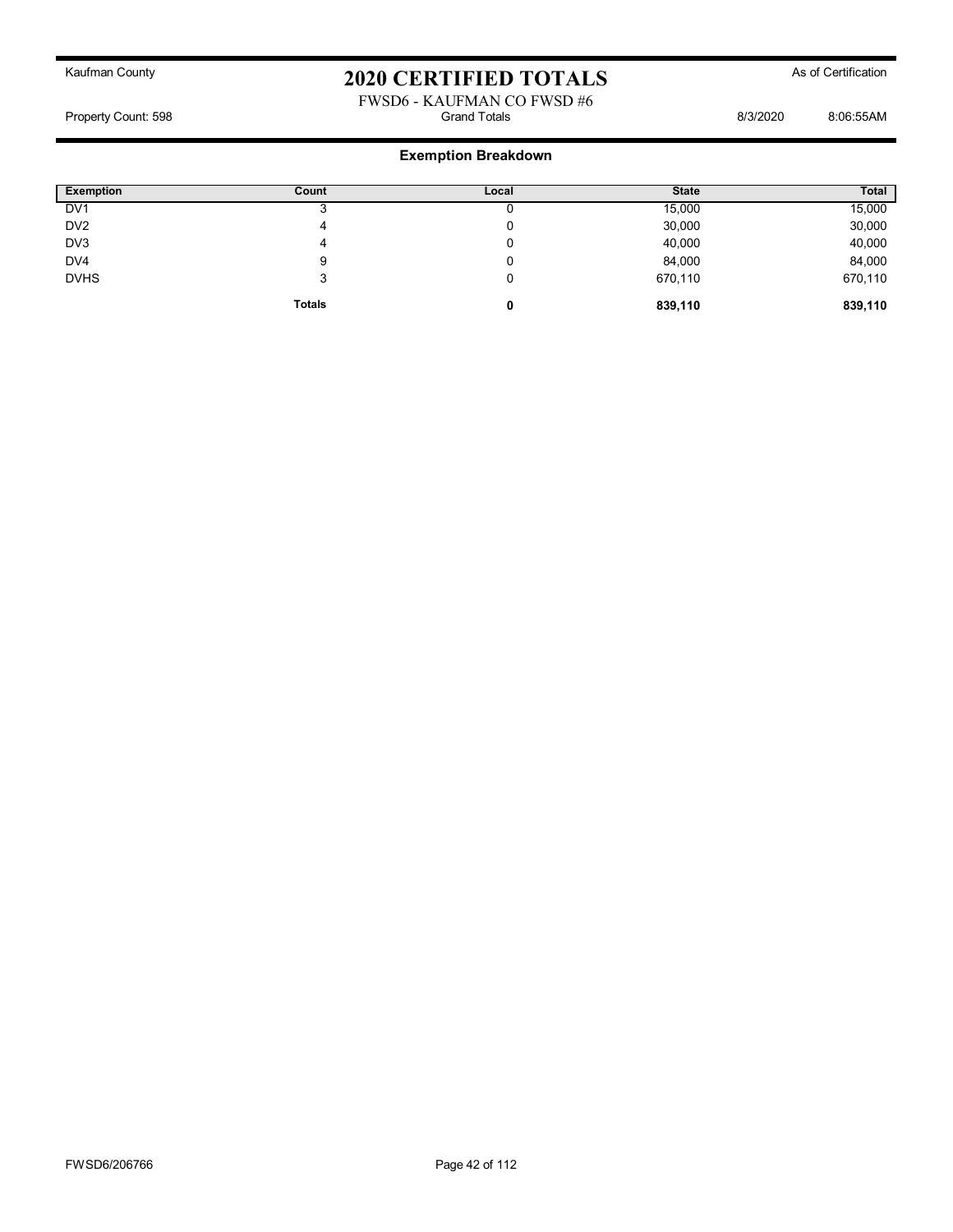| Kaufman County                    | <b>2020 CERTIFIED TOTALS</b>                                    |               |                                                            |          | As of Certification |
|-----------------------------------|-----------------------------------------------------------------|---------------|------------------------------------------------------------|----------|---------------------|
| Property Count: 865               | <b>I1 - FOX HOLLOW PUBLIC IMP DIST 1</b><br><b>Grand Totals</b> |               |                                                            | 8/3/2020 | 8:06:51AM           |
| Land                              |                                                                 | Value         |                                                            |          |                     |
| Homesite:                         |                                                                 | 50,260,000    |                                                            |          |                     |
| Non Homesite:                     |                                                                 | 16,456,560    |                                                            |          |                     |
| Ag Market:                        |                                                                 | 2,210,040     |                                                            |          |                     |
| Timber Market:                    |                                                                 | 0             | <b>Total Land</b>                                          | $(+)$    | 68,926,600          |
| Improvement                       |                                                                 | Value         |                                                            |          |                     |
| Homesite:                         |                                                                 | 161,819,203   |                                                            |          |                     |
| Non Homesite:                     |                                                                 | 39,776,216    | <b>Total Improvements</b>                                  | $(+)$    | 201,595,419         |
| Non Real                          | Count                                                           | Value         |                                                            |          |                     |
| Personal Property:                | 23                                                              | 1,477,410     |                                                            |          |                     |
| Mineral Property:                 | 0                                                               | 0             |                                                            |          |                     |
| Autos:                            | $\mathbf 0$                                                     | $\mathbf 0$   | <b>Total Non Real</b>                                      | $(+)$    | 1,477,410           |
|                                   |                                                                 |               | <b>Market Value</b>                                        | $=$      | 271,999,429         |
| Ag                                | <b>Non Exempt</b>                                               | <b>Exempt</b> |                                                            |          |                     |
| <b>Total Productivity Market:</b> | 2,210,040                                                       | $\mathbf 0$   |                                                            |          |                     |
| Ag Use:                           | 18,900                                                          | $\Omega$      | <b>Productivity Loss</b>                                   | $(-)$    | 2,191,140           |
| Timber Use:                       | 0                                                               | 0             | <b>Appraised Value</b>                                     | $\equiv$ | 269,808,289         |
| Productivity Loss:                | 2,191,140                                                       | $\mathbf 0$   |                                                            |          |                     |
|                                   |                                                                 |               | <b>Homestead Cap</b>                                       | $(-)$    | 56,325              |
|                                   |                                                                 |               | <b>Assessed Value</b>                                      | $\equiv$ | 269,751,964         |
|                                   |                                                                 |               | <b>Total Exemptions Amount</b><br>(Breakdown on Next Page) | $(-)$    | 28,119,990          |
|                                   |                                                                 |               | <b>Net Taxable</b>                                         | $=$      | 241,631,974         |

APPROXIMATE TOTAL LEVY = NET TAXABLE \* (TAX RATE / 100) 289,958.37 = 241,631,974 \* (0.120000 / 100)

| Tax Increment Finance Value: |      |
|------------------------------|------|
| Tax Increment Finance Levy:  | 0.00 |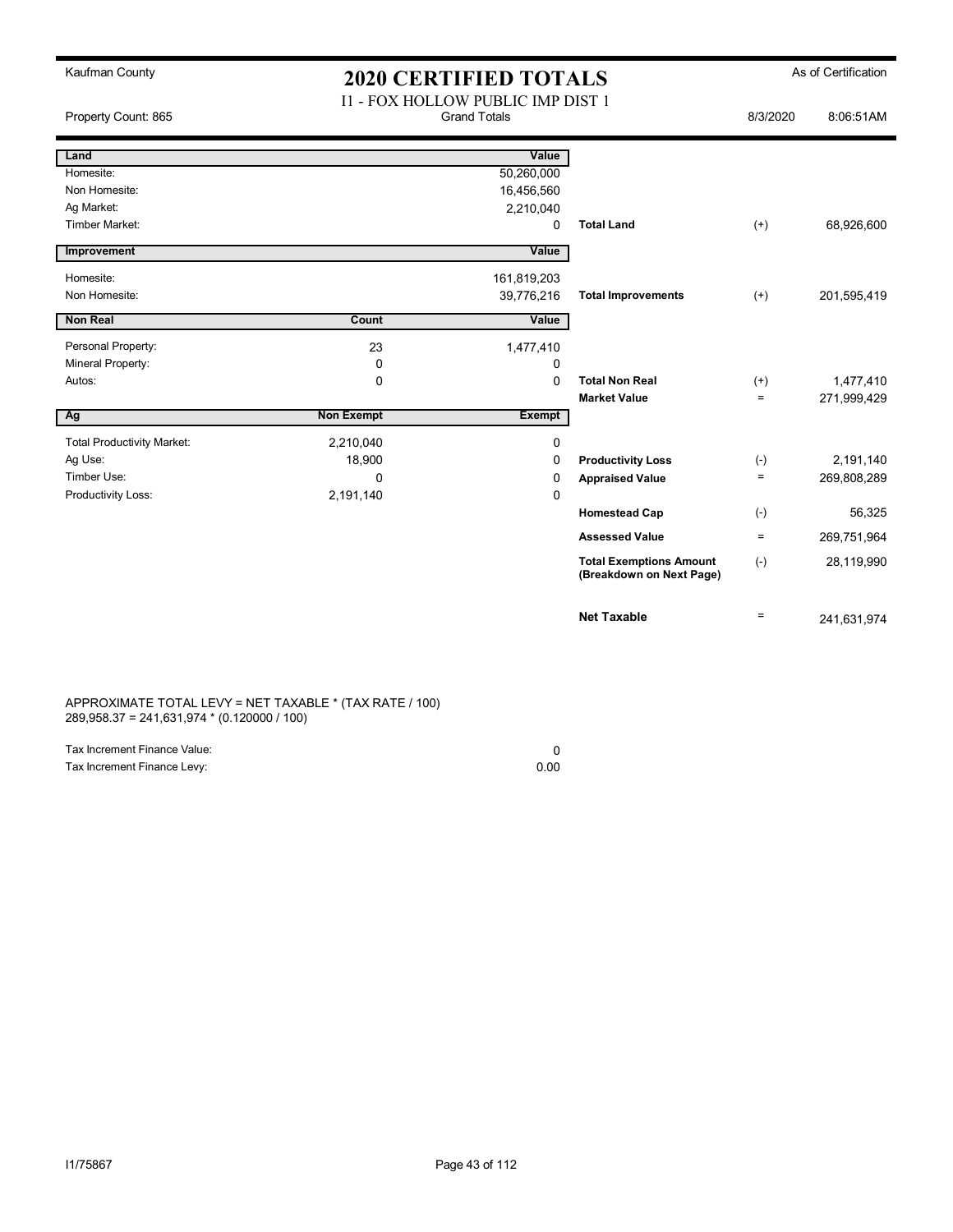### I1 - FOX HOLLOW PUBLIC IMP DIST 1 Property Count: 865 8:06:55AM

| <b>Exemption</b> | Count         | Local  | <b>State</b> | Total      |
|------------------|---------------|--------|--------------|------------|
| DV <sub>1</sub>  |               |        | 20,000       | 20,000     |
| DV <sub>3</sub>  | 6             | n<br>υ | 60,000       | 60,000     |
| DV4              | 32            | 0      | 156,000      | 156,000    |
| DV4S             |               | 0      | 12,000       | 12,000     |
| <b>DVHS</b>      | 23            | 0      | 7,256,630    | 7,256,630  |
| <b>DVHSS</b>     |               | C      | 533,070      | 533,070    |
| EX-XV            | 3             | 0      | 20,082,290   | 20,082,290 |
|                  | <b>Totals</b> | 0      | 28,119,990   | 28,119,990 |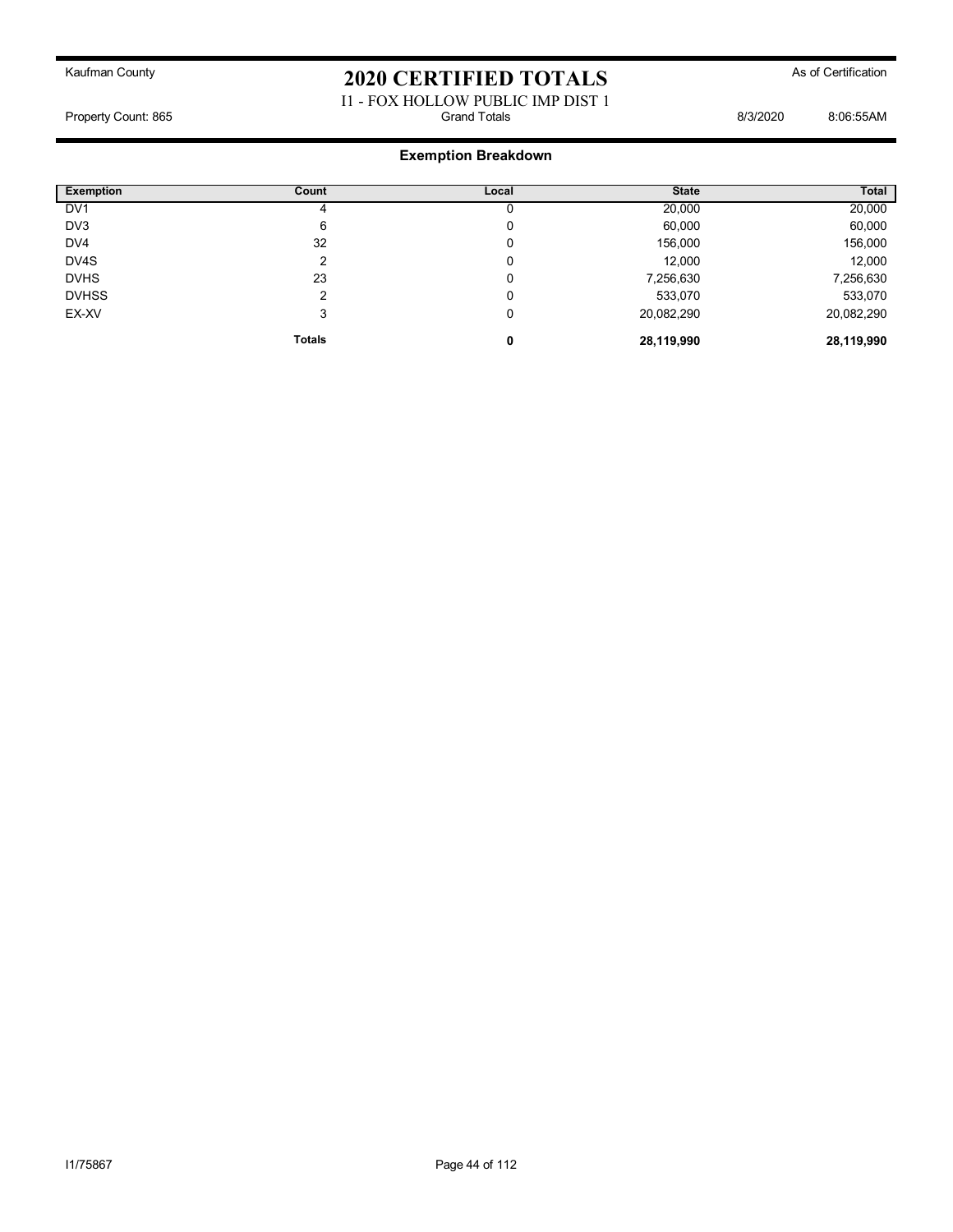| Kaufman County     |                                   |                    |                    | <b>2020 CERTIFIED TOTALS</b>               |                |                                                                                                 |                    | As of Certification |
|--------------------|-----------------------------------|--------------------|--------------------|--------------------------------------------|----------------|-------------------------------------------------------------------------------------------------|--------------------|---------------------|
|                    | Property Count: 78,934            |                    |                    | KC - KAUFMAN COUNTY<br><b>Grand Totals</b> |                |                                                                                                 | 8/3/2020           | 8:06:51AM           |
| Land               |                                   |                    |                    |                                            | Value          |                                                                                                 |                    |                     |
| Homesite:          |                                   |                    |                    |                                            | 1,758,674,214  |                                                                                                 |                    |                     |
| Non Homesite:      |                                   |                    |                    |                                            | 1,856,236,538  |                                                                                                 |                    |                     |
| Ag Market:         |                                   |                    |                    |                                            | 1,862,537,602  |                                                                                                 |                    |                     |
| Timber Market:     |                                   |                    |                    |                                            | 0              | <b>Total Land</b>                                                                               | $^{(+)}$           | 5,477,448,354       |
| Improvement        |                                   |                    |                    |                                            | Value          |                                                                                                 |                    |                     |
| Homesite:          |                                   |                    |                    |                                            | 6,093,172,999  |                                                                                                 |                    |                     |
| Non Homesite:      |                                   |                    |                    |                                            | 4,030,540,865  | <b>Total Improvements</b>                                                                       | $^{(+)}$           | 10,123,713,864      |
| <b>Non Real</b>    |                                   |                    | Count              |                                            | Value          |                                                                                                 |                    |                     |
| Personal Property: |                                   |                    | 4,500              |                                            | 1,376,517,356  |                                                                                                 |                    |                     |
| Mineral Property:  |                                   |                    | 420                |                                            | 2,506,814      |                                                                                                 |                    |                     |
| Autos:             |                                   |                    | $\Omega$           |                                            | 0              | <b>Total Non Real</b>                                                                           | $^{(+)}$           | 1,379,024,170       |
|                    |                                   |                    |                    |                                            |                | <b>Market Value</b>                                                                             | $\qquad \qquad =$  | 16,980,186,388      |
| Ag                 |                                   |                    | <b>Non Exempt</b>  |                                            | <b>Exempt</b>  |                                                                                                 |                    |                     |
|                    | <b>Total Productivity Market:</b> |                    | 1,860,515,942      |                                            | 2,021,660      |                                                                                                 |                    |                     |
| Ag Use:            |                                   |                    | 39,292,283         |                                            | 24,850         | <b>Productivity Loss</b>                                                                        | $(\textnormal{-})$ | 1,821,223,659       |
| Timber Use:        |                                   |                    | 0                  |                                            | 0              | <b>Appraised Value</b>                                                                          | $\equiv$           | 15, 158, 962, 729   |
| Productivity Loss: |                                   |                    | 1,821,223,659      |                                            | 1,996,810      |                                                                                                 |                    |                     |
|                    |                                   |                    |                    |                                            |                | <b>Homestead Cap</b>                                                                            | $(\textnormal{-})$ | 727, 195, 225       |
|                    |                                   |                    |                    |                                            |                | <b>Assessed Value</b>                                                                           | $\quad \  \  =$    | 14,431,767,504      |
|                    |                                   |                    |                    |                                            |                | <b>Total Exemptions Amount</b><br>(Breakdown on Next Page)                                      | $(-)$              | 1,776,962,031       |
|                    |                                   |                    |                    |                                            |                | This Jurisdiction is affected by ECO and /or ABMNO exemptions which apply only to the M&O rate. |                    |                     |
|                    |                                   |                    |                    |                                            |                | <b>M&amp;O Net Taxable</b>                                                                      | $\quad \  \  =$    | 12,654,805,473      |
|                    |                                   |                    |                    |                                            |                | <b>I&amp;S Net Taxable</b>                                                                      | $\equiv$           | 12,667,434,919      |
| Freeze             | <b>Assessed</b>                   | <b>Taxable</b>     | <b>Actual Tax</b>  | Ceiling                                    | Count          |                                                                                                 |                    |                     |
| <b>DP</b>          | 141,876,222                       | 119,345,292        | 424,153.10         | 445,174.64                                 | 1,048          |                                                                                                 |                    |                     |
| <b>DPS</b>         | 314,838                           | 284,838            | 737.87             | 737.87                                     | $\overline{2}$ |                                                                                                 |                    |                     |
| OV65               | 1,289,198,611 1,134,052,205       |                    | 4,033,971.11       | 4,158,949.33                               | 7,901          |                                                                                                 |                    |                     |
| Total              | 1,431,389,671 1,253,682,335       |                    | 4,458,862.08       | 4,604,861.84                               |                | 8,951 Freeze Taxable                                                                            | $(-)$              | 1,253,682,335       |
| Tax Rate           | 0.439122                          |                    |                    |                                            |                |                                                                                                 |                    |                     |
| <b>Transfer</b>    | <b>Assessed</b>                   | <b>Taxable</b>     | Post % Taxable     | Adjustment                                 | Count          |                                                                                                 |                    |                     |
| OV65<br>Total      | 265,900<br>265,900                | 250,900<br>250,900 | 194,406<br>194,406 | 56,494<br>56,494                           | 1              | <b>Transfer Adjustment</b>                                                                      | $(\text{-})$       | 56,494              |
|                    |                                   |                    |                    |                                            |                |                                                                                                 |                    |                     |
|                    |                                   |                    |                    |                                            |                | Freeze Adjusted M&O Net Taxable                                                                 | $\quad \  \  =$    | 11,401,066,644      |
|                    |                                   |                    |                    |                                            |                | Freeze Adjusted I&S Net Taxable                                                                 | $\equiv$           | 11,413,696,090      |

APPROXIMATE LEVY = (FREEZE ADJUSTED MNO TAXABLE \* (MNO TAX RATE / 100)) + (FREEZE ADJUSTED INS TAXABLE \* (INS TAX RATE / 100)) + ACTUAL TAX

54,531,574.68 = (11,401,066,644 \* (0.374822 / 100)) + (11,413,696,090 \* (0.064300 / 100)) + 4,458,862.08

| <b>Tif Zone Code</b>         | <b>Tax Increment Loss</b> |
|------------------------------|---------------------------|
| TIF1                         | 211,554,354               |
| TIF2TRZ2                     | 260,096,056               |
| TRZ3                         | 29,842,656                |
| TRZ3A                        | 7,978,375                 |
| Tax Increment Finance Value: | 509,471,441               |
| Tax Increment Finance Levy:  | 2,237,201.18              |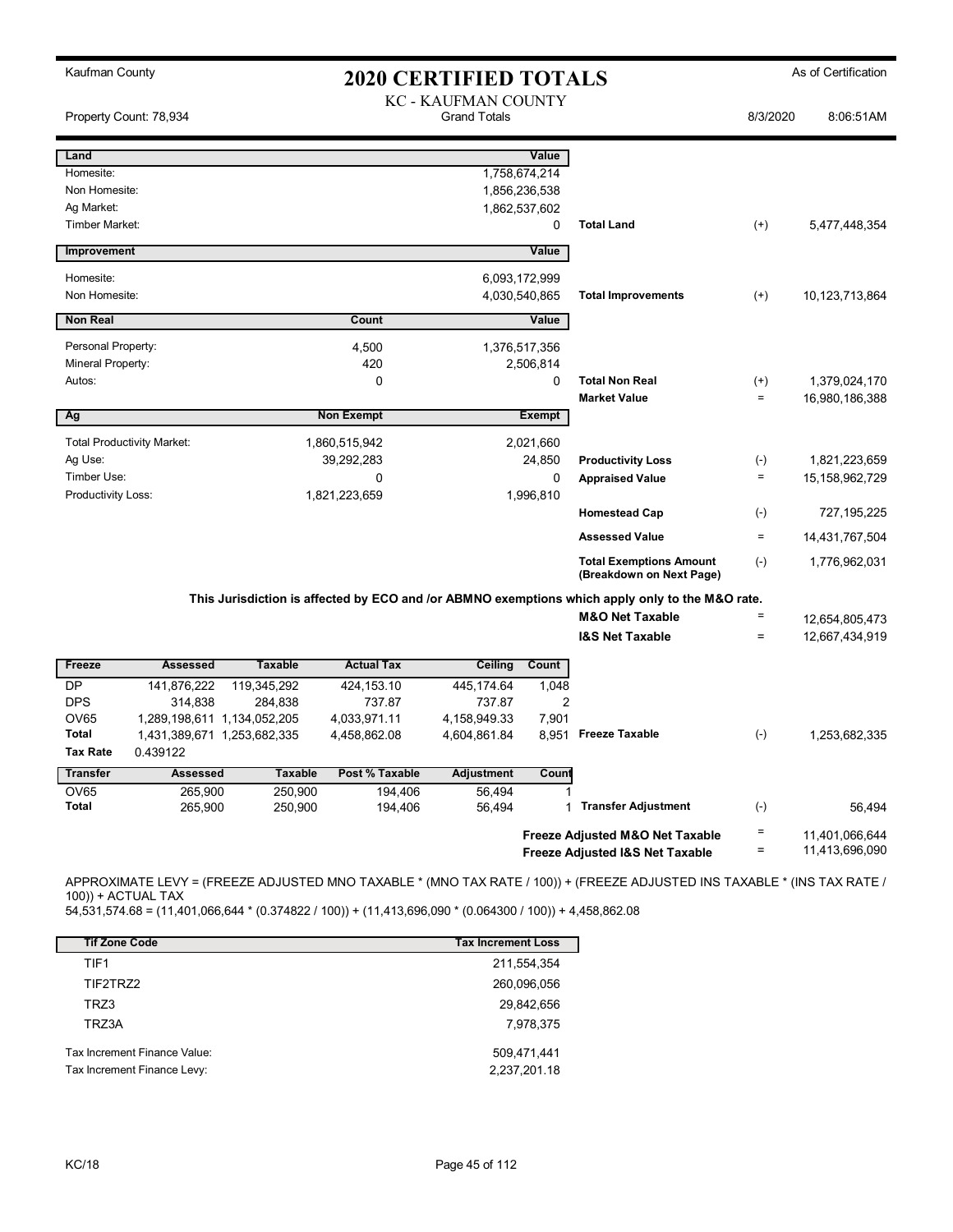### Kaufman County **As of Certification 2020 CERTIFIED TOTALS** As of Certification KC - KAUFMAN COUNTY

Property Count: 78,934 Grand Totals 8/3/2020 8:06:55AM

| <b>Exemption</b>  | Count          | Local         | <b>State</b>   | <b>Total</b>  |
|-------------------|----------------|---------------|----------------|---------------|
| AB                | 10             | 23,619,578    | $\overline{0}$ | 23,619,578    |
| <b>ABMNO</b>      | 3              | 12,629,446    | 0              | 12,629,446    |
| CH                | 1              | 25,880        | $\mathbf 0$    | 25,880        |
| CHODO             | 3              | 9,978,220     | 0              | 9,978,220     |
| <b>DP</b>         | 1,147          | 15,654,948    | 0              | 15,654,948    |
| <b>DPS</b>        | $\overline{2}$ | 30,000        | $\mathbf{0}$   | 30,000        |
| DV1               | 159            | 0             | 821,858        | 821,858       |
| DV <sub>1</sub> S | $\mathbf{1}$   | 0             | 5,000          | 5,000         |
| DV <sub>2</sub>   | 122            | 0             | 918,984        | 918,984       |
| DV2S              | $\overline{2}$ | $\mathbf 0$   | 15,000         | 15,000        |
| DV <sub>3</sub>   | 148            | 0             | 1,446,000      | 1,446,000     |
| DV3S              | 3              | 0             | 30,000         | 30,000        |
| DV4               | 1,049          | 0             | 7,170,756      | 7,170,756     |
| DV4S              | 84             | 0             | 638,946        | 638,946       |
| <b>DVHS</b>       | 563            | 0             | 132,092,081    | 132,092,081   |
| <b>DVHSS</b>      | 38             | 0             | 5,773,553      | 5,773,553     |
| EX                | 5              | 0             | 353,800        | 353,800       |
| EX-XG             | 17             | 0             | 4,889,020      | 4,889,020     |
| EX-XJ             | $\mathbf{1}$   | 0             | 80,890         | 80,890        |
| EX-XL             | 65             | 0             | 22,356,560     | 22,356,560    |
| EX-XL (Prorated)  | 1              | 0             | 57,377         | 57,377        |
| EX-XU             | 4              | 0             | 299,370        | 299,370       |
| EX-XV             | 1,787          | 0             | 1,129,380,940  | 1,129,380,940 |
| EX-XV (Prorated)  | 9              | 0             | 124,133        | 124,133       |
| EX366             | 225            | $\mathbf 0$   | 36,883         | 36,883        |
| <b>FR</b>         | 28             | 139,685,923   | 0              | 139,685,923   |
| <b>FRSS</b>       | $\overline{2}$ | 0             | 913,518        | 913,518       |
| LIH               | $\overline{c}$ | $\mathbf 0$   | 3,729,995      | 3,729,995     |
| OV65              | 9,158          | 128, 173, 733 | 0              | 128, 173, 733 |
| OV65S             | 27             | 336,559       | 0              | 336,559       |
| PC                | 32             | 135,593,340   | 0              | 135,593,340   |
| <b>SO</b>         | 4              | 99,740        | 0              | 99,740        |
|                   | <b>Totals</b>  | 465,827,367   | 1,311,134,664  | 1,776,962,031 |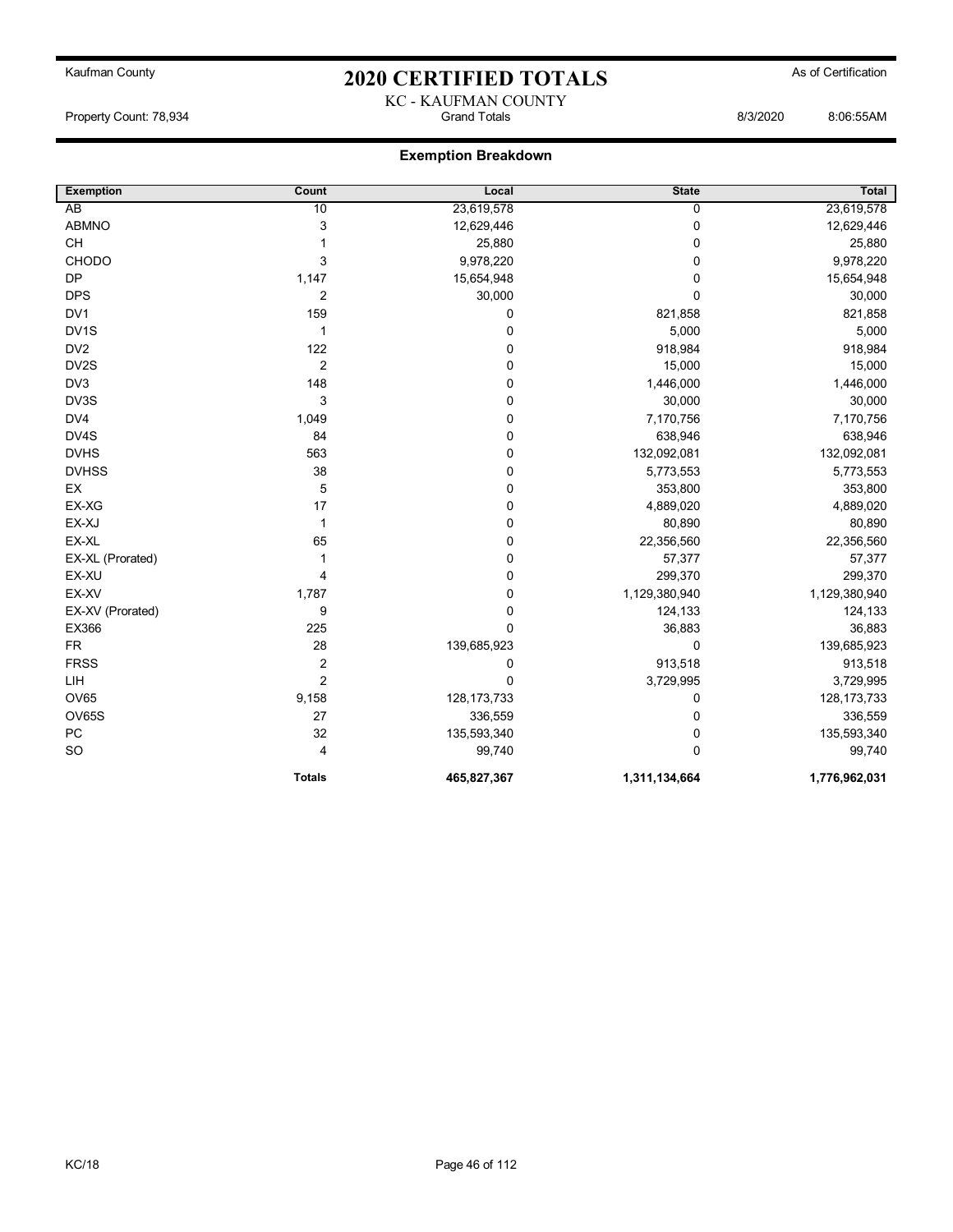| Kaufman County                    | <b>2020 CERTIFIED TOTALS</b> |                                                |                                                            |          | As of Certification |
|-----------------------------------|------------------------------|------------------------------------------------|------------------------------------------------------------|----------|---------------------|
| Property Count: 36                |                              | KCWC1 - MOORE FARM WCID<br><b>Grand Totals</b> |                                                            | 8/3/2020 | 8:06:51AM           |
| Land                              |                              | Value                                          |                                                            |          |                     |
| Homesite:                         |                              | $\Omega$                                       |                                                            |          |                     |
| Non Homesite:                     |                              | 547,580                                        |                                                            |          |                     |
| Ag Market:                        |                              | 0                                              |                                                            |          |                     |
| Timber Market:                    |                              | $\Omega$                                       | <b>Total Land</b>                                          | $^{(+)}$ | 547,580             |
| Improvement                       |                              | Value                                          |                                                            |          |                     |
| Homesite:                         |                              | $\mathbf 0$                                    |                                                            |          |                     |
| Non Homesite:                     |                              | $\mathbf 0$                                    | <b>Total Improvements</b>                                  | $(+)$    | 0                   |
| Non Real                          | Count                        | Value                                          |                                                            |          |                     |
| Personal Property:                | 0                            | 0                                              |                                                            |          |                     |
| Mineral Property:                 | 0                            | $\mathbf 0$                                    |                                                            |          |                     |
| Autos:                            | $\mathbf 0$                  | $\Omega$                                       | <b>Total Non Real</b>                                      | $(+)$    | 0                   |
|                                   |                              |                                                | <b>Market Value</b>                                        | $=$      | 547,580             |
| Ag                                | <b>Non Exempt</b>            | <b>Exempt</b>                                  |                                                            |          |                     |
| <b>Total Productivity Market:</b> | 0                            | 0                                              |                                                            |          |                     |
| Ag Use:                           | 0                            | 0                                              | <b>Productivity Loss</b>                                   | $(-)$    | 0                   |
| Timber Use:                       | 0                            | $\mathbf 0$                                    | <b>Appraised Value</b>                                     | $=$      | 547,580             |
| Productivity Loss:                | $\Omega$                     | $\mathbf 0$                                    |                                                            |          |                     |
|                                   |                              |                                                | <b>Homestead Cap</b>                                       | $(-)$    | 0                   |
|                                   |                              |                                                | <b>Assessed Value</b>                                      | $\equiv$ | 547,580             |
|                                   |                              |                                                | <b>Total Exemptions Amount</b><br>(Breakdown on Next Page) | $(-)$    | 547,580             |
|                                   |                              |                                                | <b>Net Taxable</b>                                         | $=$      | 0                   |

APPROXIMATE TOTAL LEVY = NET TAXABLE \* (TAX RATE / 100) 0.00 = 0 \* (0.000000 / 100)

| Tax Increment Finance Value: |      |
|------------------------------|------|
| Tax Increment Finance Levy:  | 0.00 |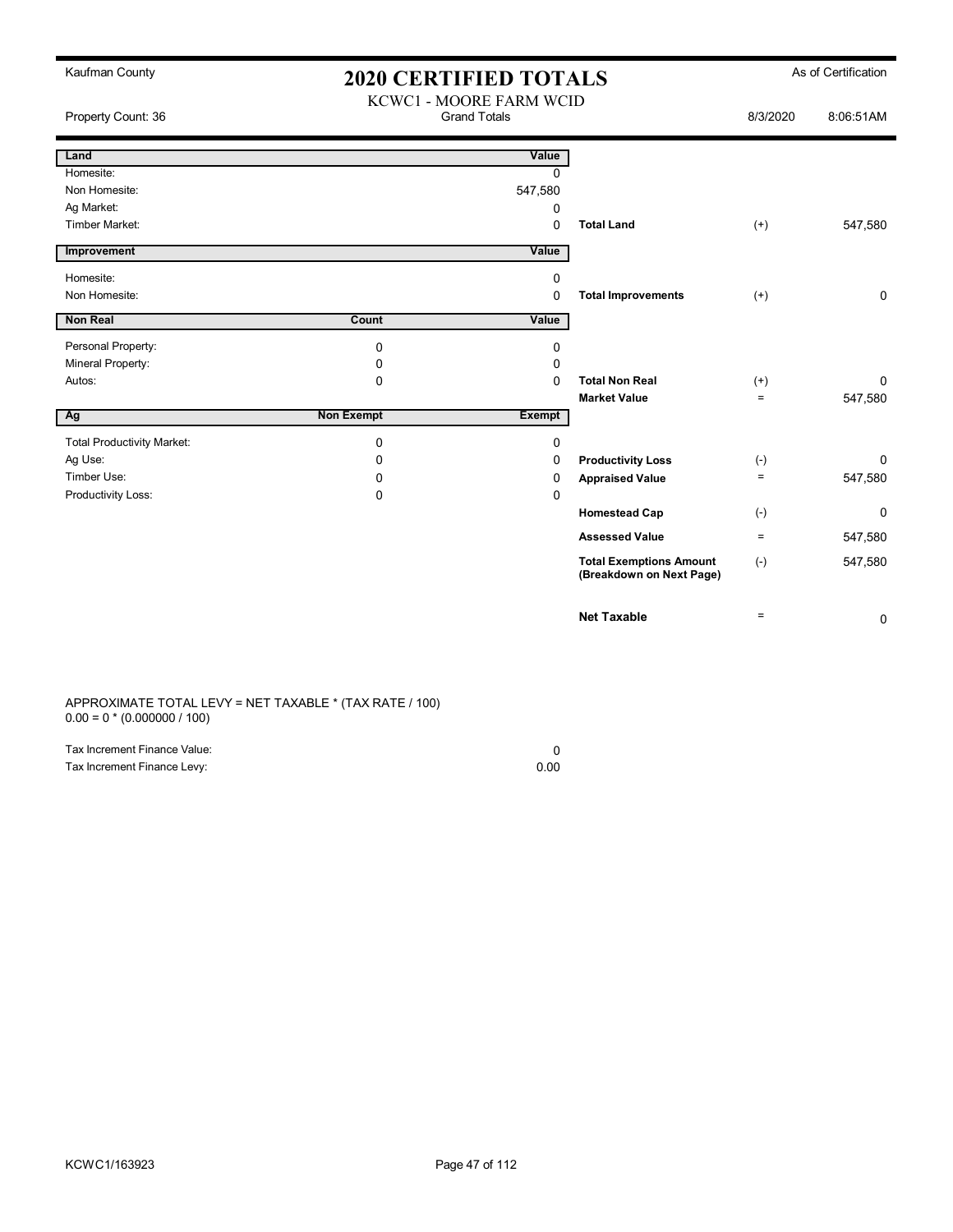KCWC1 - MOORE FARM WCID Property Count: 36 and Totals Grand Totals 613/2020 8:06:55AM

| Exemption | Count         | Local | <b>State</b> | Total   |
|-----------|---------------|-------|--------------|---------|
| EX-XV     | 36            |       | 547,580      | 547,580 |
|           | <b>Totals</b> |       | 547,580      | 547,580 |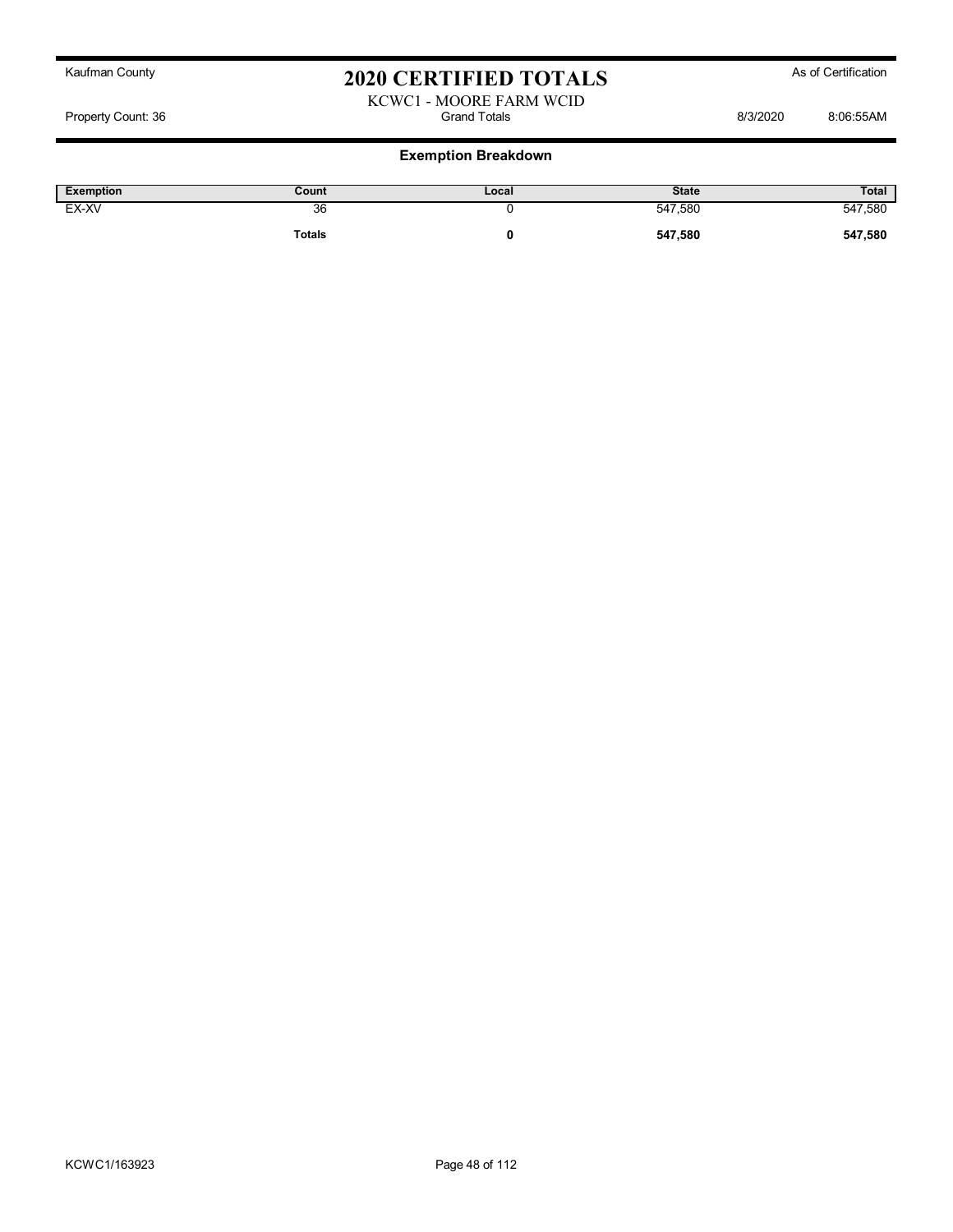| Kaufman County                    | <b>2020 CERTIFIED TOTALS</b>                                 |               |                                                            | As of Certification |            |
|-----------------------------------|--------------------------------------------------------------|---------------|------------------------------------------------------------|---------------------|------------|
| Property Count: 16                | MCPID - MARKET CENTER PUBLIC IMP DIST<br><b>Grand Totals</b> |               |                                                            | 8/3/2020            | 8:06:51AM  |
| Land                              |                                                              | Value         |                                                            |                     |            |
| Homesite:                         |                                                              | $\Omega$      |                                                            |                     |            |
| Non Homesite:                     |                                                              | 12,523,020    |                                                            |                     |            |
| Ag Market:                        |                                                              | 13,009,980    |                                                            |                     |            |
| Timber Market:                    |                                                              | $\Omega$      | <b>Total Land</b>                                          | $^{(+)}$            | 25,533,000 |
| Improvement                       |                                                              | Value         |                                                            |                     |            |
| Homesite:                         |                                                              | 0             |                                                            |                     |            |
| Non Homesite:                     |                                                              | 20,421,940    | <b>Total Improvements</b>                                  | $(+)$               | 20,421,940 |
| Non Real                          | Count                                                        | Value         |                                                            |                     |            |
| Personal Property:                | 4                                                            | 2,791,230     |                                                            |                     |            |
| Mineral Property:                 | 0                                                            | 0             |                                                            |                     |            |
| Autos:                            | $\mathbf 0$                                                  | $\Omega$      | <b>Total Non Real</b>                                      | $^{(+)}$            | 2,791,230  |
|                                   |                                                              |               | <b>Market Value</b>                                        | $\equiv$            | 48,746,170 |
| Ag                                | <b>Non Exempt</b>                                            | <b>Exempt</b> |                                                            |                     |            |
| <b>Total Productivity Market:</b> | 13,009,980                                                   | 0             |                                                            |                     |            |
| Ag Use:                           | 6,490                                                        | 0             | <b>Productivity Loss</b>                                   | $(-)$               | 13,003,490 |
| Timber Use:                       | $\Omega$                                                     | 0             | <b>Appraised Value</b>                                     | $\equiv$            | 35,742,680 |
| Productivity Loss:                | 13,003,490                                                   | 0             |                                                            |                     |            |
|                                   |                                                              |               | <b>Homestead Cap</b>                                       | $(-)$               | 0          |
|                                   |                                                              |               | <b>Assessed Value</b>                                      | $\equiv$            | 35,742,680 |
|                                   |                                                              |               | <b>Total Exemptions Amount</b><br>(Breakdown on Next Page) | $(-)$               | 291,190    |
|                                   |                                                              |               | <b>Net Taxable</b>                                         | $\equiv$            | 35,451,490 |

APPROXIMATE TOTAL LEVY = NET TAXABLE \* (TAX RATE / 100) 0.00 = 35,451,490 \* (0.000000 / 100)

| Tax Increment Finance Value: |      |
|------------------------------|------|
| Tax Increment Finance Levy:  | 0.00 |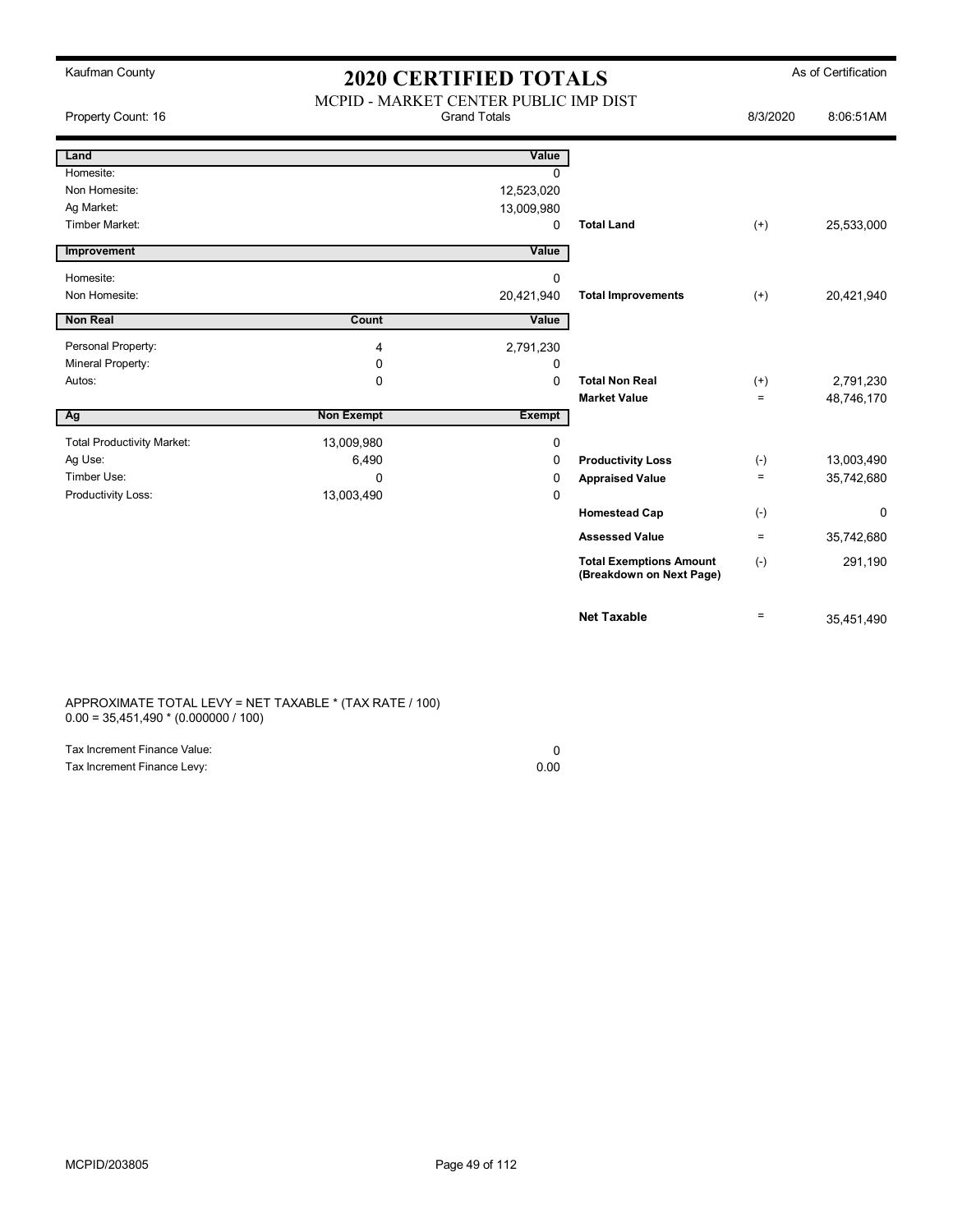#### MCPID - MARKET CENTER PUBLIC IMP DIST Property Count: 16 **Bisecond Totals** Grand Totals **B**isecond Grand Totals 8/3/2020 8:06:55AM

| <b>Exemption</b> | Count         | Local | <b>State</b> | <b>Total</b> |
|------------------|---------------|-------|--------------|--------------|
| EX-XV            |               |       | 291,190      | 291,190      |
|                  | <b>Totals</b> |       | 291,190      | 291,190      |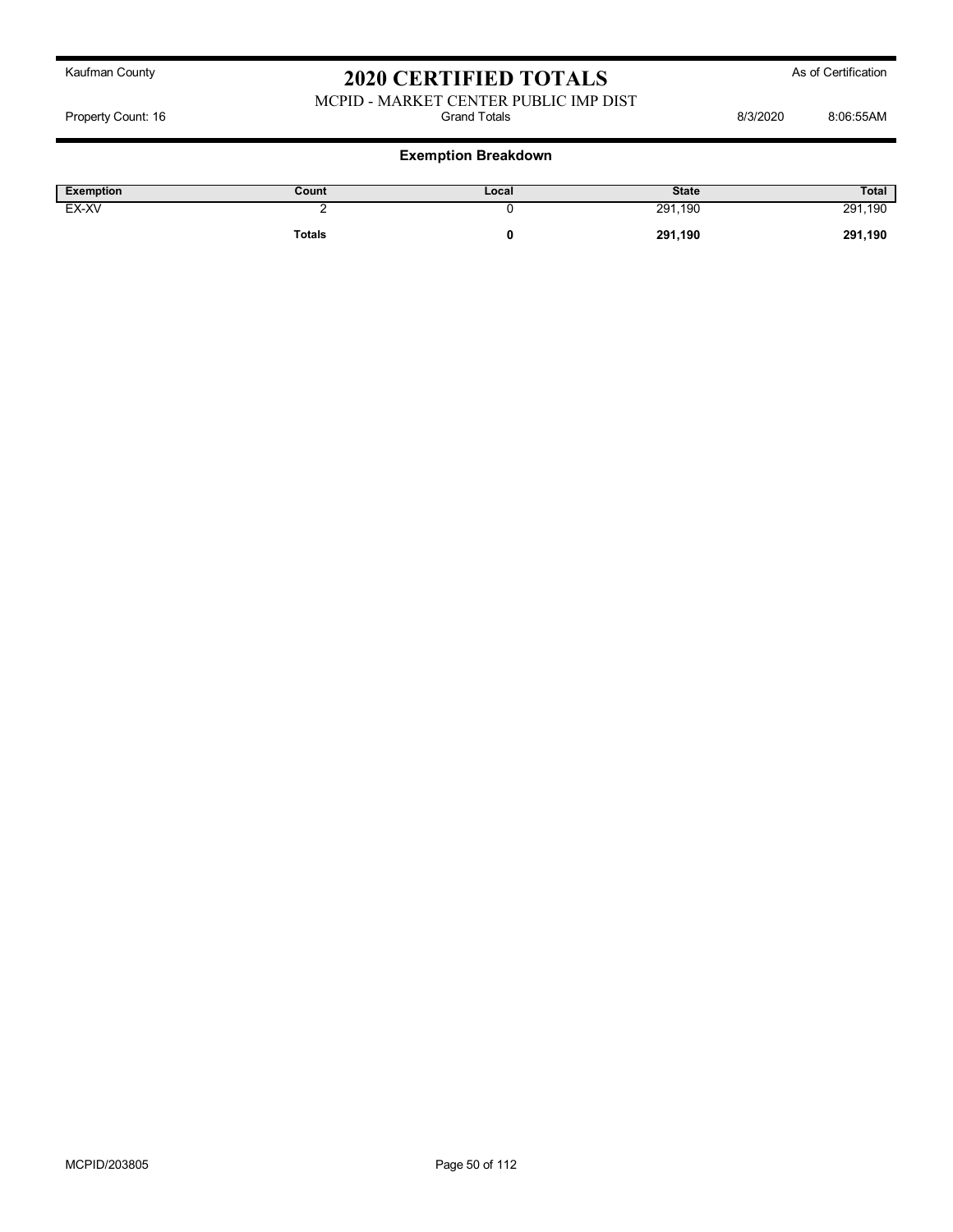| Kaufman County                    | <b>2020 CERTIFIED TOTALS</b> |                                                      |                                                            |          | As of Certification |
|-----------------------------------|------------------------------|------------------------------------------------------|------------------------------------------------------------|----------|---------------------|
| Property Count: 657               |                              | MUD04 - KAUFMAN COUNTY MUD #4<br><b>Grand Totals</b> |                                                            |          | 8:06:51AM           |
| Land                              |                              | Value                                                |                                                            |          |                     |
| Homesite:                         |                              | 12,465,000                                           |                                                            |          |                     |
| Non Homesite:                     |                              | 18,075,920                                           |                                                            |          |                     |
| Ag Market:                        |                              | 0                                                    |                                                            |          |                     |
| <b>Timber Market:</b>             |                              | $\Omega$                                             | <b>Total Land</b>                                          | $(+)$    | 30,540,920          |
| Improvement                       |                              | Value                                                |                                                            |          |                     |
| Homesite:                         |                              | 68,427,697                                           |                                                            |          |                     |
| Non Homesite:                     |                              | 10,830,370                                           | <b>Total Improvements</b>                                  | $(+)$    | 79,258,067          |
| <b>Non Real</b>                   | Count                        | Value                                                |                                                            |          |                     |
| Personal Property:                | $\overline{7}$               | 184,140                                              |                                                            |          |                     |
| Mineral Property:                 | 0                            | 0                                                    |                                                            |          |                     |
| Autos:                            | $\mathbf 0$                  | $\mathbf 0$                                          | <b>Total Non Real</b>                                      | $(+)$    | 184,140             |
|                                   |                              |                                                      | <b>Market Value</b>                                        | $\equiv$ | 109,983,127         |
| Ag                                | <b>Non Exempt</b>            | Exempt                                               |                                                            |          |                     |
| <b>Total Productivity Market:</b> | 0                            | $\mathbf 0$                                          |                                                            |          |                     |
| Ag Use:                           | 0                            | 0                                                    | <b>Productivity Loss</b>                                   | $(-)$    | 0                   |
| Timber Use:                       | 0                            | $\Omega$                                             | <b>Appraised Value</b>                                     | $=$      | 109,983,127         |
| Productivity Loss:                | 0                            | 0                                                    |                                                            |          |                     |
|                                   |                              |                                                      | <b>Homestead Cap</b>                                       | $(-)$    | 23,904              |
|                                   |                              |                                                      | <b>Assessed Value</b>                                      | $\equiv$ | 109,959,223         |
|                                   |                              |                                                      | <b>Total Exemptions Amount</b><br>(Breakdown on Next Page) | $(-)$    | 1,417,746           |
|                                   |                              |                                                      | <b>Net Taxable</b>                                         | $\equiv$ | 108,541,477         |

#### APPROXIMATE TOTAL LEVY = NET TAXABLE \* (TAX RATE / 100) 1,085,414.77 = 108,541,477 \* (1.000000 / 100)

| Tax Increment Finance Value: |      |
|------------------------------|------|
| Tax Increment Finance Levy:  | 0.00 |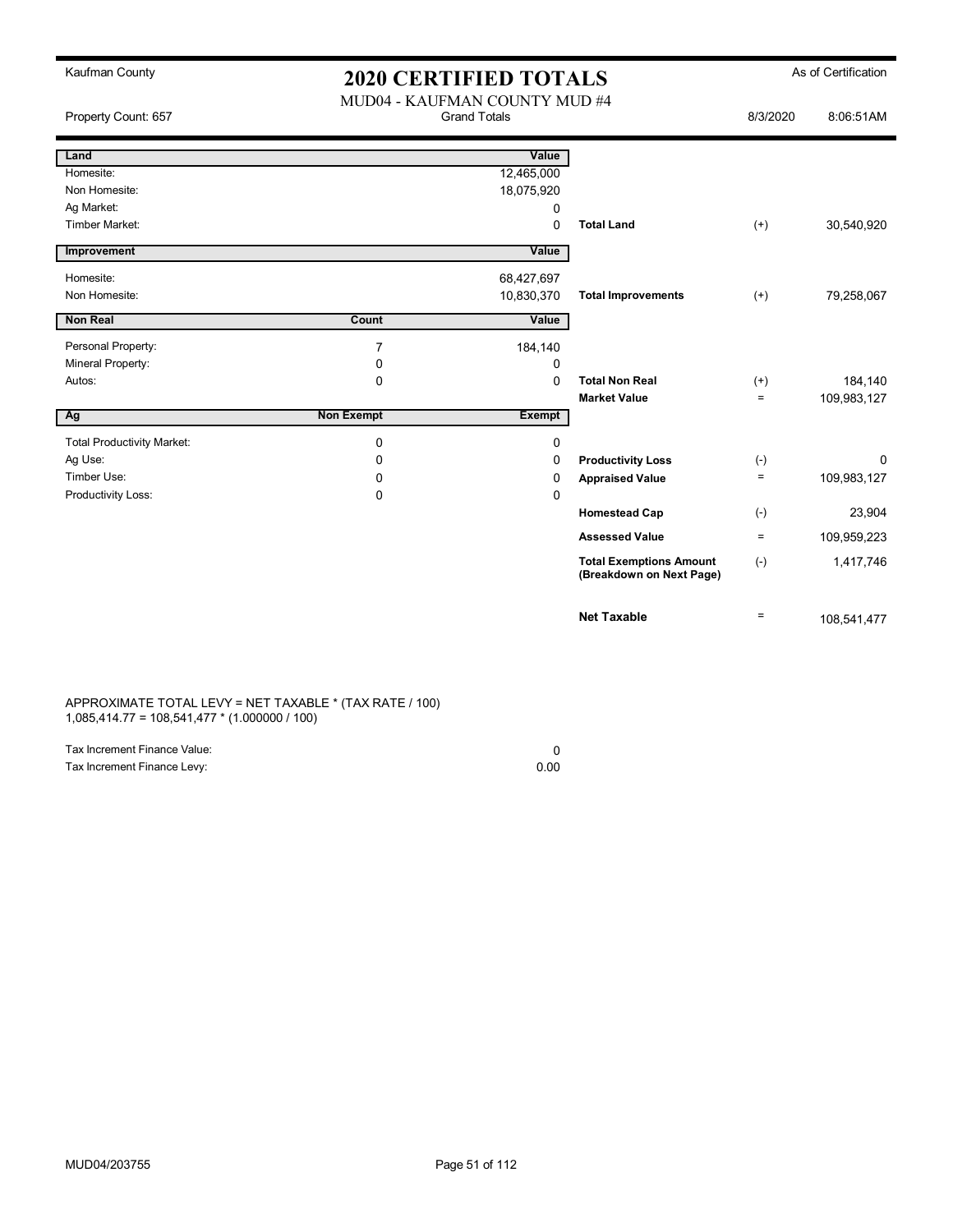#### MUD04 - KAUFMAN COUNTY MUD #4<br>Grand Totals Property Count: 657 6:06:55AM

| <b>Exemption</b> | Count         | Local | <b>State</b> | Total     |
|------------------|---------------|-------|--------------|-----------|
| DV <sub>2</sub>  | 4             |       | 30,000       | 30,000    |
| DV3              | 4             | U     | 40,000       | 40,000    |
| DV <sub>4</sub>  | 8             | U     | 60,000       | 60,000    |
| <b>DVHS</b>      | 4             | U     | 1,280,986    | 1,280,986 |
| EX-XV            | 6             | υ     | 6,000        | 6,000     |
| EX366            |               | U     | 760          | 760       |
|                  | <b>Totals</b> | 0     | 1,417,746    | 1,417,746 |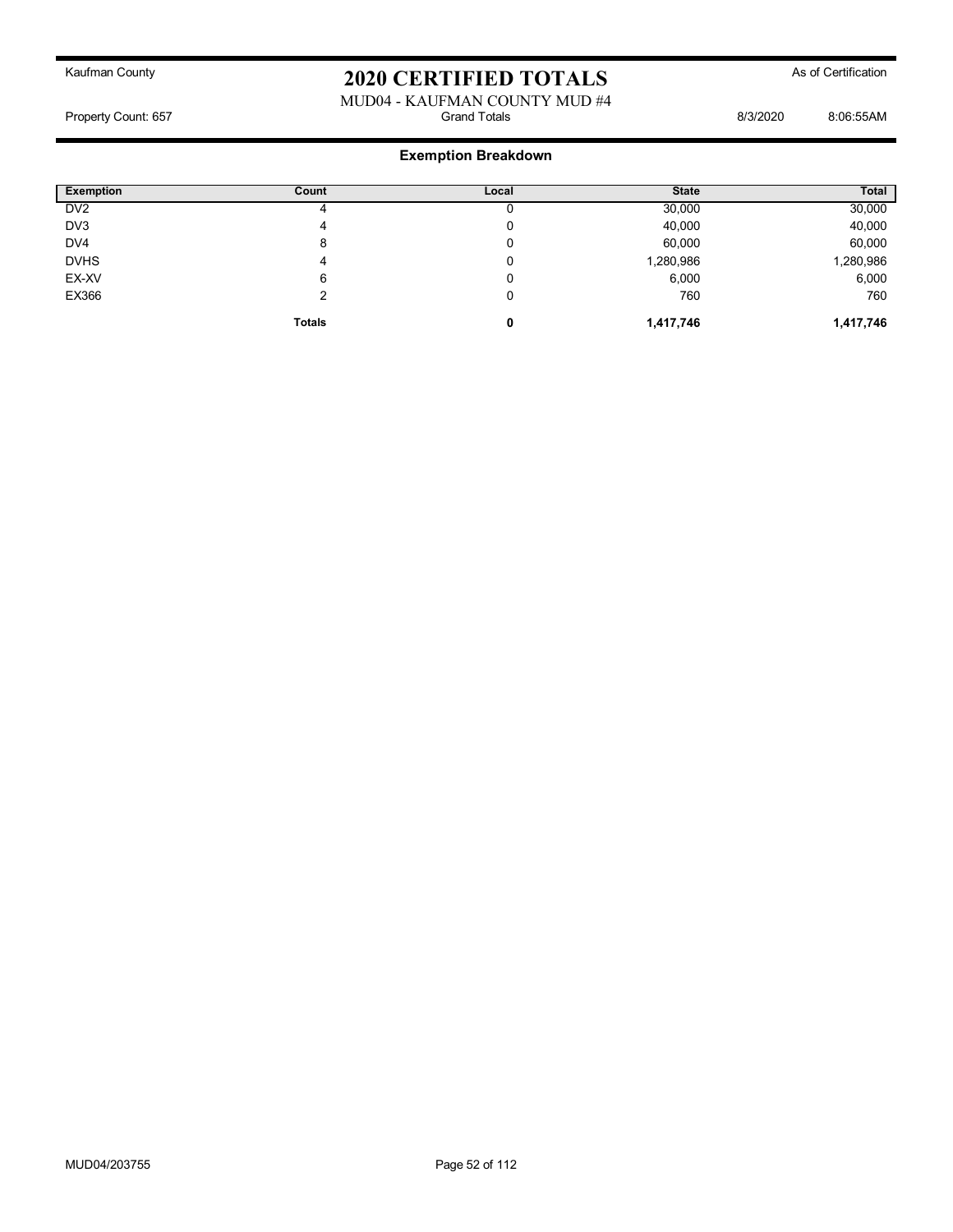| Kaufman County                    | <b>2020 CERTIFIED TOTALS</b> |                                                      |                                                            |                   | As of Certification |
|-----------------------------------|------------------------------|------------------------------------------------------|------------------------------------------------------------|-------------------|---------------------|
| Property Count: 1,968             |                              | MUD1 - KAUFMAN COUNTY MUD #14<br><b>Grand Totals</b> |                                                            |                   | 8:06:51AM           |
| Land                              |                              | Value                                                |                                                            |                   |                     |
| Homesite:                         |                              | 59,831,500                                           |                                                            |                   |                     |
| Non Homesite:                     |                              | 39,960,990                                           |                                                            |                   |                     |
| Ag Market:                        |                              | 0                                                    |                                                            |                   |                     |
| <b>Timber Market:</b>             |                              | $\Omega$                                             | <b>Total Land</b>                                          | $(+)$             | 99,792,490          |
| Improvement                       |                              | Value                                                |                                                            |                   |                     |
| Homesite:                         |                              | 191,653,075                                          |                                                            |                   |                     |
| Non Homesite:                     |                              | 70,494,739                                           | <b>Total Improvements</b>                                  | $(+)$             | 262, 147, 814       |
| <b>Non Real</b>                   | Count                        | Value                                                |                                                            |                   |                     |
| Personal Property:                | 15                           | 1,041,710                                            |                                                            |                   |                     |
| Mineral Property:                 | $\mathbf 0$                  | 0                                                    |                                                            |                   |                     |
| Autos:                            | 0                            | 0                                                    | <b>Total Non Real</b>                                      | $(+)$             | 1,041,710           |
|                                   |                              |                                                      | <b>Market Value</b>                                        | $\equiv$          | 362,982,014         |
| Ag                                | <b>Non Exempt</b>            | <b>Exempt</b>                                        |                                                            |                   |                     |
| <b>Total Productivity Market:</b> | $\mathbf 0$                  | 0                                                    |                                                            |                   |                     |
| Ag Use:                           | 0                            | 0                                                    | <b>Productivity Loss</b>                                   | $(-)$             | 0                   |
| Timber Use:                       | $\Omega$                     | 0                                                    | <b>Appraised Value</b>                                     | $\qquad \qquad =$ | 362,982,014         |
| Productivity Loss:                | $\Omega$                     | 0                                                    |                                                            |                   |                     |
|                                   |                              |                                                      | <b>Homestead Cap</b>                                       | $(-)$             | 640,756             |
|                                   |                              |                                                      | <b>Assessed Value</b>                                      | $\equiv$          | 362,341,258         |
|                                   |                              |                                                      | <b>Total Exemptions Amount</b><br>(Breakdown on Next Page) | $(-)$             | 17,171,250          |
|                                   |                              |                                                      | <b>Net Taxable</b>                                         | $\equiv$          | 345,170,008         |

APPROXIMATE TOTAL LEVY = NET TAXABLE \* (TAX RATE / 100) 3,451,700.08 = 345,170,008 \* (1.000000 / 100)

| Tax Increment Finance Value: |      |
|------------------------------|------|
| Tax Increment Finance Levy:  | 0.00 |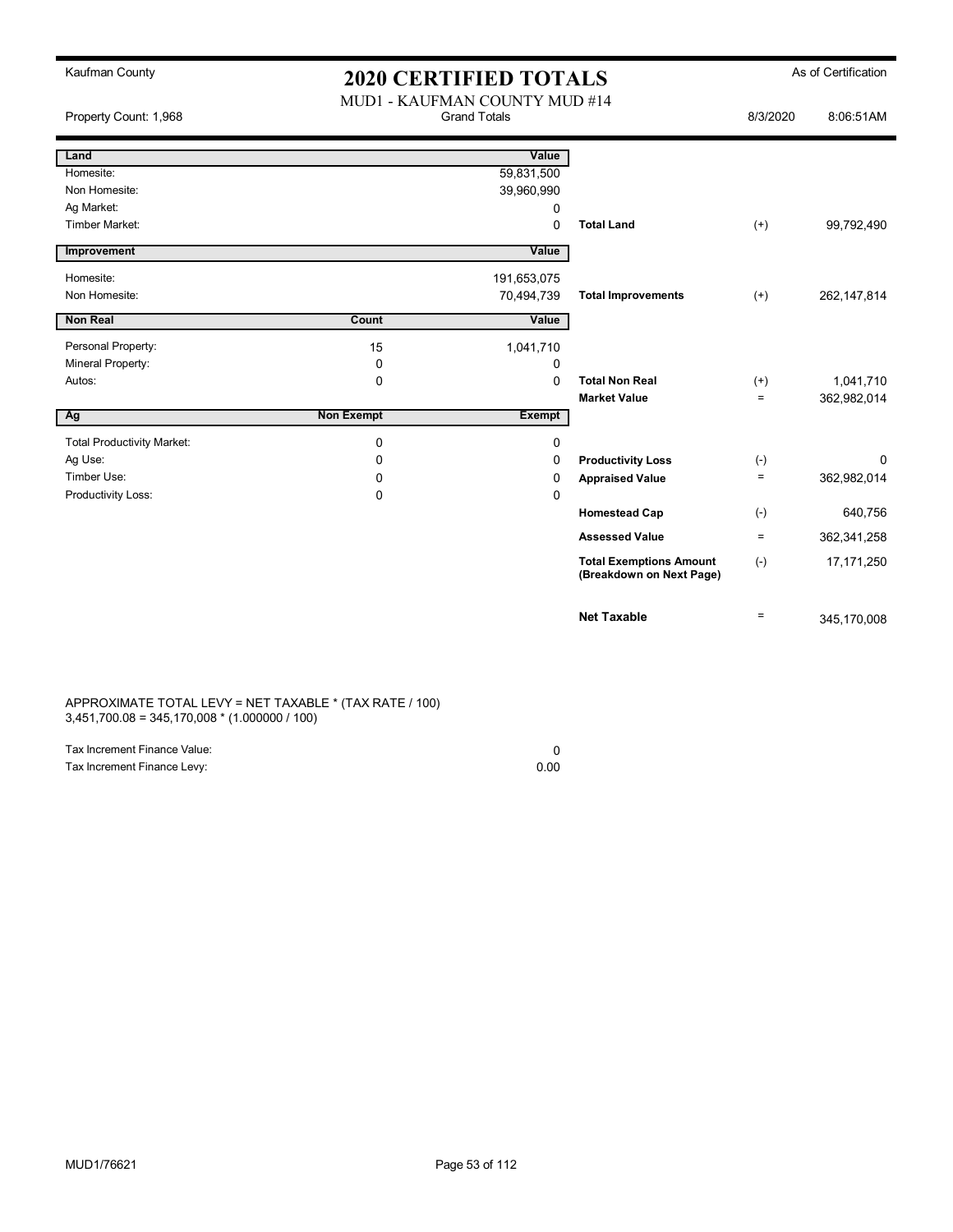#### MUD1 - KAUFMAN COUNTY MUD #14 Property Count: 1,968 Grand Totals 8/3/2020 8:06:55AM

| <b>Exemption</b> | Count         | Local | <b>State</b> | Total      |
|------------------|---------------|-------|--------------|------------|
| DV <sub>1</sub>  |               |       | 20,000       | 20,000     |
| DV <sub>2</sub>  | 6             | 0     | 45,000       | 45,000     |
| DV <sub>3</sub>  | 9             | 0     | 90,000       | 90,000     |
| DV <sub>4</sub>  | 48            | 0     | 348,000      | 348,000    |
| DV4S             |               | 0     |              | 0          |
| <b>DVHS</b>      | 23            | 0     | 5,849,470    | 5,849,470  |
| <b>DVHSS</b>     | າ             | 0     | 444,540      | 444,540    |
| EX-XV            |               | 0     | 10,373,820   | 10,373,820 |
| EX366            | 2             | 0     | 420          | 420        |
|                  | <b>Totals</b> | 0     | 17,171,250   | 17,171,250 |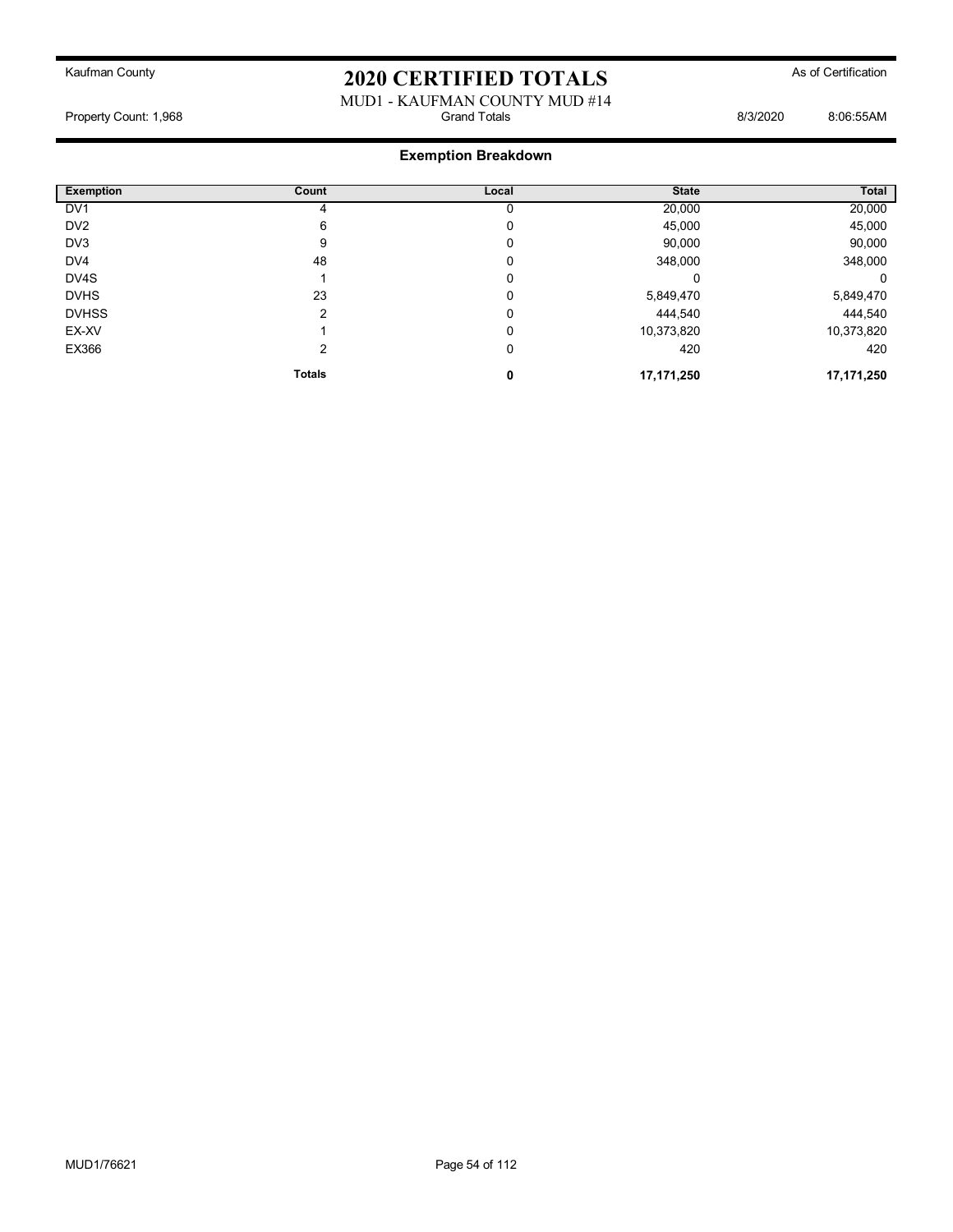| Kaufman County                    | <b>2020 CERTIFIED TOTALS</b>                         |               |                                                            |                   | As of Certification |
|-----------------------------------|------------------------------------------------------|---------------|------------------------------------------------------------|-------------------|---------------------|
| Property Count: 1,093             | MUD10 - KAUFMAN COUNTY MUD #2<br><b>Grand Totals</b> |               |                                                            | 8/3/2020          | 8:06:51AM           |
| Land                              |                                                      | Value         |                                                            |                   |                     |
| Homesite:                         |                                                      | 64,503,500    |                                                            |                   |                     |
| Non Homesite:                     |                                                      | 11,170,680    |                                                            |                   |                     |
| Ag Market:                        |                                                      | 0             |                                                            |                   |                     |
| Timber Market:                    |                                                      | $\mathbf 0$   | <b>Total Land</b>                                          | $(+)$             | 75,674,180          |
| Improvement                       |                                                      | Value         |                                                            |                   |                     |
| Homesite:                         |                                                      | 219,410,577   |                                                            |                   |                     |
| Non Homesite:                     |                                                      | 12,022,251    | <b>Total Improvements</b>                                  | $(+)$             | 231,432,828         |
| Non Real                          | Count                                                | Value         |                                                            |                   |                     |
| Personal Property:                | 23                                                   | 549,320       |                                                            |                   |                     |
| Mineral Property:                 | 0                                                    | 0             |                                                            |                   |                     |
| Autos:                            | 0                                                    | $\mathbf 0$   | <b>Total Non Real</b>                                      | $^{(+)}$          | 549,320             |
|                                   |                                                      |               | <b>Market Value</b>                                        | $\equiv$          | 307,656,328         |
| Ag                                | <b>Non Exempt</b>                                    | <b>Exempt</b> |                                                            |                   |                     |
| <b>Total Productivity Market:</b> | 0                                                    | $\mathbf 0$   |                                                            |                   |                     |
| Ag Use:                           | 0                                                    | $\Omega$      | <b>Productivity Loss</b>                                   | $(-)$             | 0                   |
| Timber Use:                       | 0                                                    | $\Omega$      | <b>Appraised Value</b>                                     | $\qquad \qquad =$ | 307,656,328         |
| Productivity Loss:                | 0                                                    | $\mathbf 0$   |                                                            |                   |                     |
|                                   |                                                      |               | <b>Homestead Cap</b>                                       | $(-)$             | 162,590             |
|                                   |                                                      |               | <b>Assessed Value</b>                                      | $\equiv$          | 307,493,738         |
|                                   |                                                      |               | <b>Total Exemptions Amount</b><br>(Breakdown on Next Page) | $(-)$             | 16,910,061          |
|                                   |                                                      |               | <b>Net Taxable</b>                                         | $\equiv$          | 290,583,677         |

APPROXIMATE TOTAL LEVY = NET TAXABLE \* (TAX RATE / 100) 2,760,544.93 = 290,583,677 \* (0.950000 / 100)

| Tax Increment Finance Value: |      |
|------------------------------|------|
| Tax Increment Finance Levy:  | 0.00 |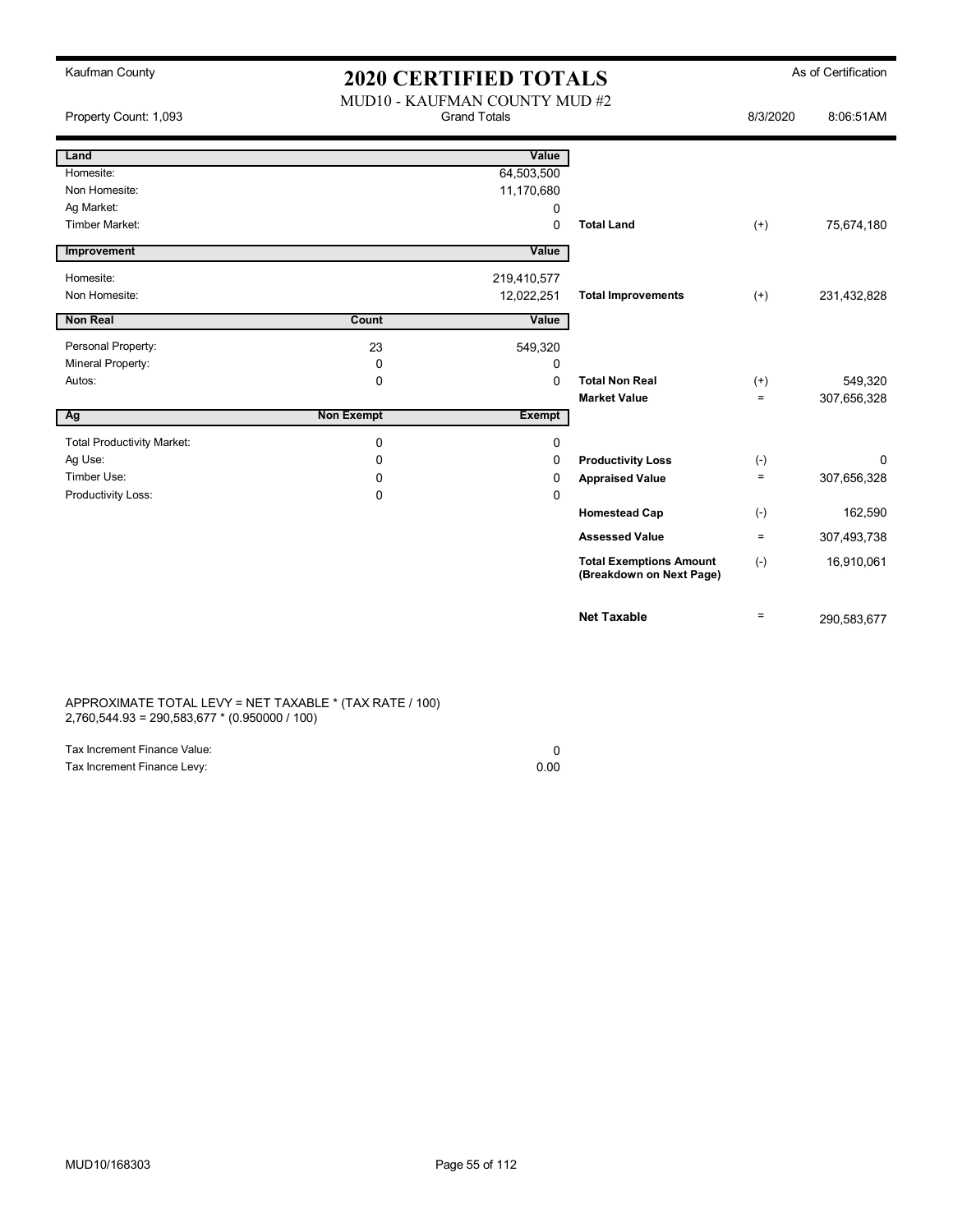#### MUD10 - KAUFMAN COUNTY MUD #2<br>Grand Totals Property Count: 1,093 **Billion** Count: 1,093 **Grand Totals** Grand Totals **8/3/2020** 8:06:55AM

| <b>Exemption</b> | Count         | Local | <b>State</b> | Total      |
|------------------|---------------|-------|--------------|------------|
| DV <sub>1</sub>  |               |       | 52,500       | 52,500     |
| DV <sub>2</sub>  | 3             | 0     | 22,500       | 22,500     |
| DV3              | 6             | 0     | 60,000       | 60,000     |
| DV4              | 61            | 0     | 276,000      | 276,000    |
| DV4S             |               | 0     |              | 0          |
| <b>DVHS</b>      | 50            | C     | 16,347,061   | 16,347,061 |
| EX-XV            | 4             | 0     | 152,000      | 152,000    |
|                  | <b>Totals</b> | 0     | 16,910,061   | 16,910,061 |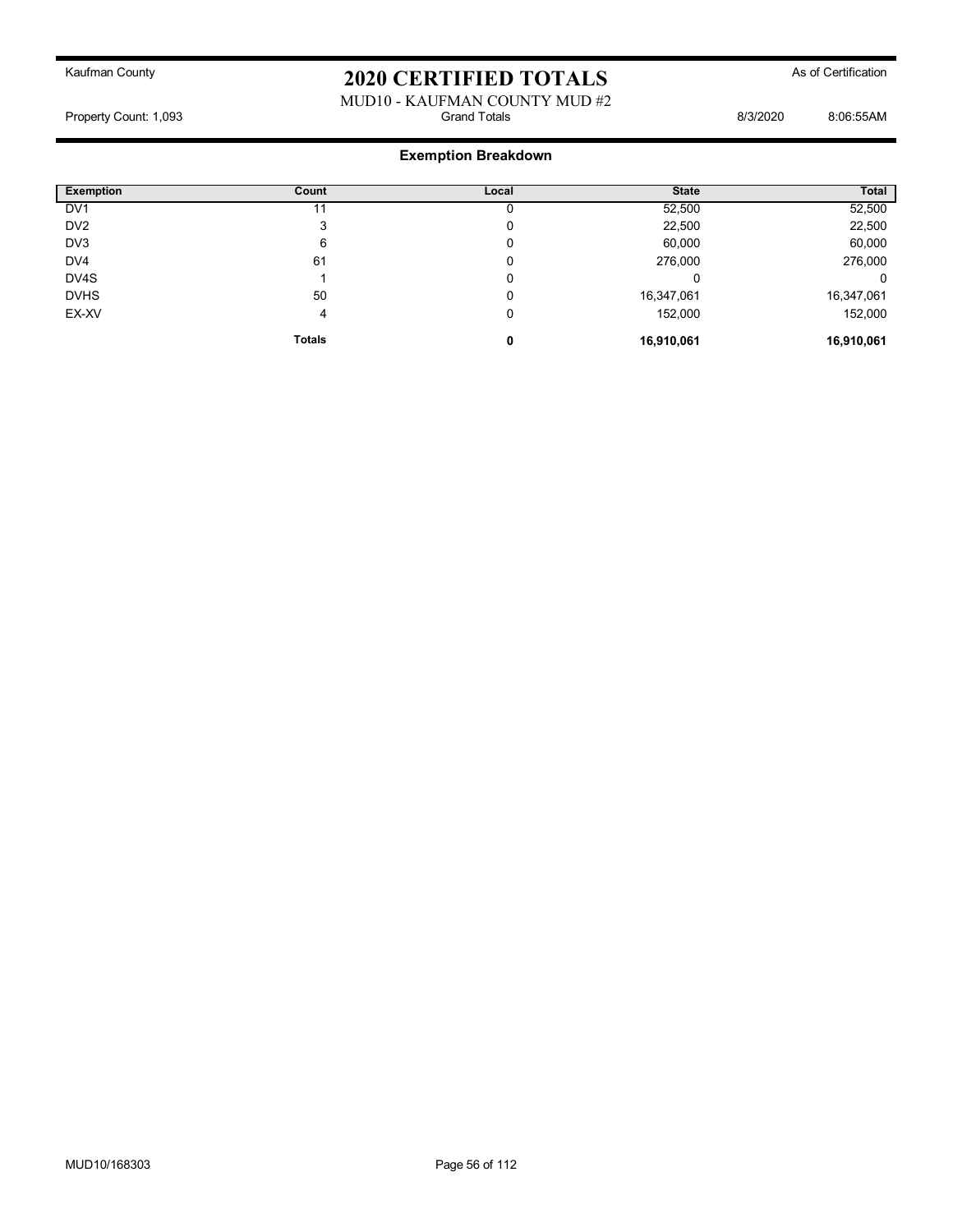| Kaufman County                    | <b>2020 CERTIFIED TOTALS</b>                         |               |                                                            |                   | As of Certification |
|-----------------------------------|------------------------------------------------------|---------------|------------------------------------------------------------|-------------------|---------------------|
| Property Count: 187               | MUD11 - KAUFMAN COUNTY MUD #3<br><b>Grand Totals</b> |               |                                                            | 8/3/2020          | 8:06:51AM           |
| Land                              |                                                      | Value         |                                                            |                   |                     |
| Homesite:                         |                                                      | 8,750         |                                                            |                   |                     |
| Non Homesite:                     |                                                      | 13,576,582    |                                                            |                   |                     |
| Ag Market:                        |                                                      | 6,390,810     |                                                            |                   |                     |
| <b>Timber Market:</b>             |                                                      | 0             | <b>Total Land</b>                                          | $^{(+)}$          | 19,976,142          |
| Improvement                       |                                                      | Value         |                                                            |                   |                     |
| Homesite:                         |                                                      | 244,930       |                                                            |                   |                     |
| Non Homesite:                     |                                                      | 43,500        | <b>Total Improvements</b>                                  | $(+)$             | 288,430             |
| <b>Non Real</b>                   | Count                                                | Value         |                                                            |                   |                     |
| Personal Property:                | $\mathbf{1}$                                         | 2,280         |                                                            |                   |                     |
| Mineral Property:                 | 0                                                    | 0             |                                                            |                   |                     |
| Autos:                            | 0                                                    | 0             | <b>Total Non Real</b>                                      | $^{(+)}$          | 2,280               |
|                                   |                                                      |               | <b>Market Value</b>                                        | $\equiv$          | 20,266,852          |
| Ag                                | <b>Non Exempt</b>                                    | <b>Exempt</b> |                                                            |                   |                     |
| <b>Total Productivity Market:</b> | 6,390,810                                            | 0             |                                                            |                   |                     |
| Ag Use:                           | 53,310                                               | 0             | <b>Productivity Loss</b>                                   | $(\text{-})$      | 6,337,500           |
| Timber Use:                       | 0                                                    | 0             | <b>Appraised Value</b>                                     | $\equiv$          | 13,929,352          |
| Productivity Loss:                | 6,337,500                                            | 0             |                                                            |                   |                     |
|                                   |                                                      |               | <b>Homestead Cap</b>                                       | $(-)$             | 0                   |
|                                   |                                                      |               | <b>Assessed Value</b>                                      | $\qquad \qquad =$ | 13,929,352          |
|                                   |                                                      |               | <b>Total Exemptions Amount</b><br>(Breakdown on Next Page) | $(-)$             | 1,000               |
|                                   |                                                      |               | <b>Net Taxable</b>                                         | $\equiv$          | 13,928,352          |

APPROXIMATE TOTAL LEVY = NET TAXABLE \* (TAX RATE / 100) 139,283.52 = 13,928,352 \* (1.000000 / 100)

| Tax Increment Finance Value: |      |
|------------------------------|------|
| Tax Increment Finance Levy:  | 0.00 |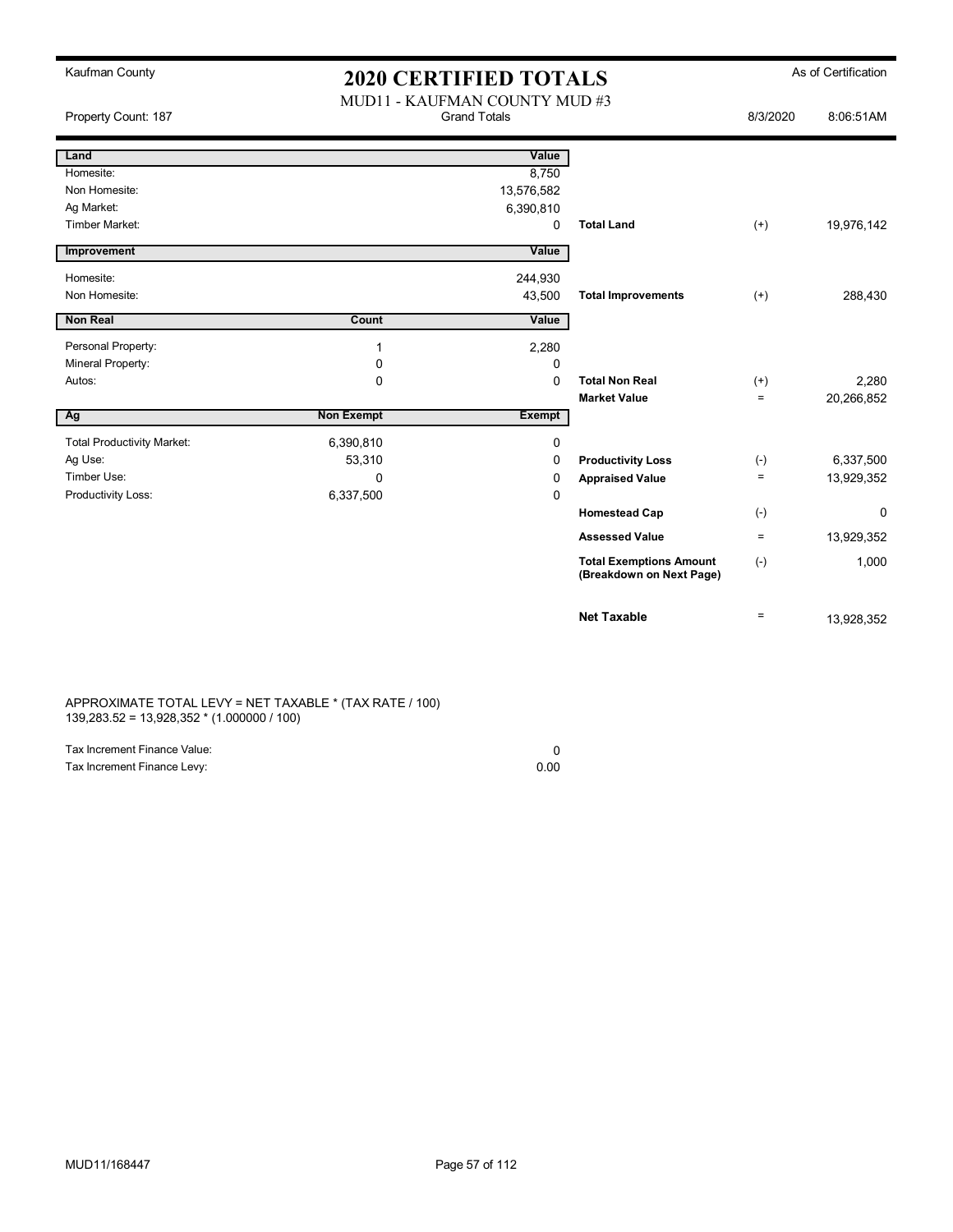#### MUD11 - KAUFMAN COUNTY MUD #3<br>Grand Totals Property Count: 187 and Totals 6/3/2020 8:06:55AM

| <b>Exemption</b>              | Count  | Local | <b>State</b> | Total |
|-------------------------------|--------|-------|--------------|-------|
| $\overline{\phantom{a}}$<br>⊷ |        |       | ,000         | 000.  |
|                               | Totals |       | 1,000        | 1,000 |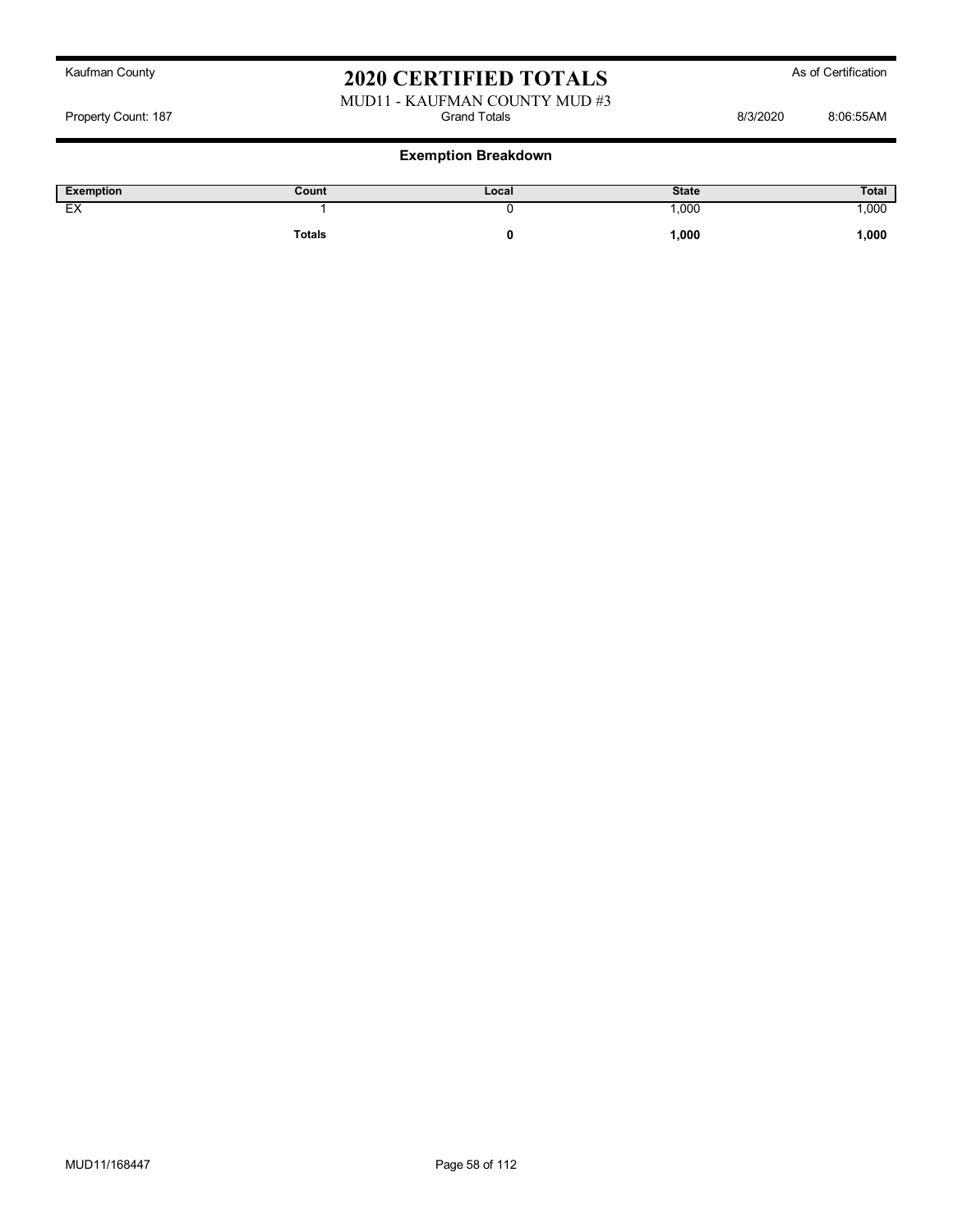| Kaufman County                    |                   | <b>2020 CERTIFIED TOTALS</b>                        |                                                            |                   | As of Certification |
|-----------------------------------|-------------------|-----------------------------------------------------|------------------------------------------------------------|-------------------|---------------------|
| Property Count: 7                 |                   | MUD2 - KAUFMAN COUNTY MUD #9<br><b>Grand Totals</b> |                                                            |                   | 8:06:51AM           |
| Land                              |                   | Value                                               |                                                            |                   |                     |
| Homesite:                         |                   | $\Omega$                                            |                                                            |                   |                     |
| Non Homesite:                     |                   | 10,193,410                                          |                                                            |                   |                     |
| Ag Market:                        |                   | 0                                                   |                                                            |                   |                     |
| Timber Market:                    |                   | $\Omega$                                            | <b>Total Land</b>                                          | $(+)$             | 10,193,410          |
| Improvement                       |                   | Value                                               |                                                            |                   |                     |
| Homesite:                         |                   | 0                                                   |                                                            |                   |                     |
| Non Homesite:                     |                   | 0                                                   | <b>Total Improvements</b>                                  | $^{(+)}$          | 0                   |
| Non Real                          | Count             | Value                                               |                                                            |                   |                     |
| Personal Property:                | $\mathbf 0$       | 0                                                   |                                                            |                   |                     |
| Mineral Property:                 | $\mathbf 0$       | 0                                                   |                                                            |                   |                     |
| Autos:                            | $\Omega$          | $\Omega$                                            | <b>Total Non Real</b>                                      | $^{(+)}$          | 0                   |
|                                   |                   |                                                     | <b>Market Value</b>                                        | $\equiv$          | 10,193,410          |
| Ag                                | <b>Non Exempt</b> | <b>Exempt</b>                                       |                                                            |                   |                     |
| <b>Total Productivity Market:</b> | $\mathbf 0$       | 0                                                   |                                                            |                   |                     |
| Ag Use:                           | 0                 | 0                                                   | <b>Productivity Loss</b>                                   | $(-)$             | 0                   |
| Timber Use:                       | 0                 | 0                                                   | <b>Appraised Value</b>                                     | $\qquad \qquad =$ | 10,193,410          |
| Productivity Loss:                | $\mathbf 0$       | 0                                                   |                                                            |                   |                     |
|                                   |                   |                                                     | <b>Homestead Cap</b>                                       | $(-)$             | 0                   |
|                                   |                   |                                                     | <b>Assessed Value</b>                                      | $\equiv$          | 10,193,410          |
|                                   |                   |                                                     | <b>Total Exemptions Amount</b><br>(Breakdown on Next Page) | $(-)$             | 0                   |
|                                   |                   |                                                     | <b>Net Taxable</b>                                         | $\equiv$          | 10,193,410          |

APPROXIMATE TOTAL LEVY = NET TAXABLE \* (TAX RATE / 100) 0.00 = 10,193,410 \* (0.000000 / 100)

| Tax Increment Finance Value: |      |
|------------------------------|------|
| Tax Increment Finance Levy:  | 0.00 |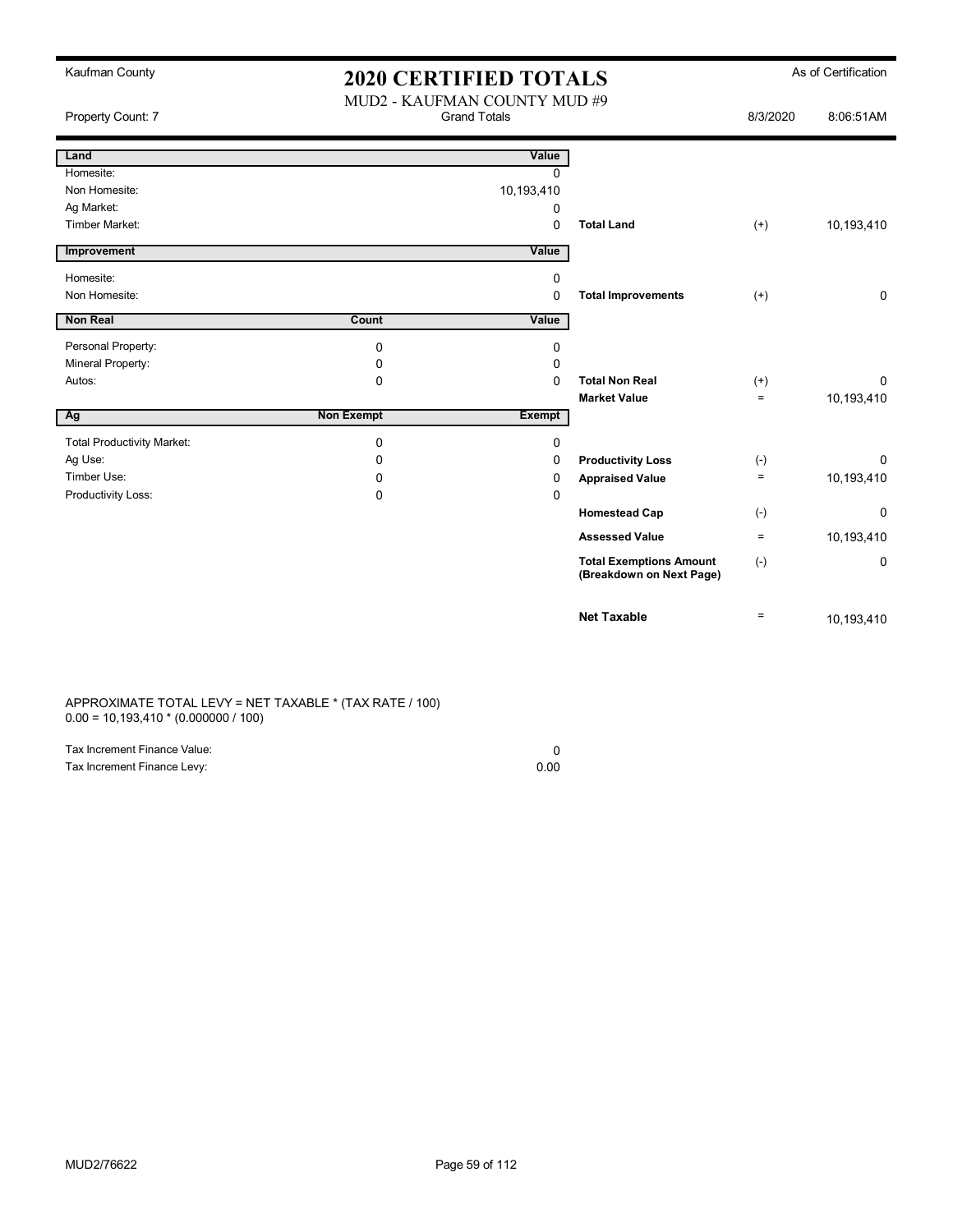Property Count: 7 Grand Totals 8/3/2020 8:06:55AM

#### **Exemption Breakdown**

| Exemption | Count  | Local | <b>State</b> | Total |
|-----------|--------|-------|--------------|-------|
|           |        |       |              |       |
|           | Totals |       |              |       |

MUD2 - KAUFMAN COUNTY MUD #9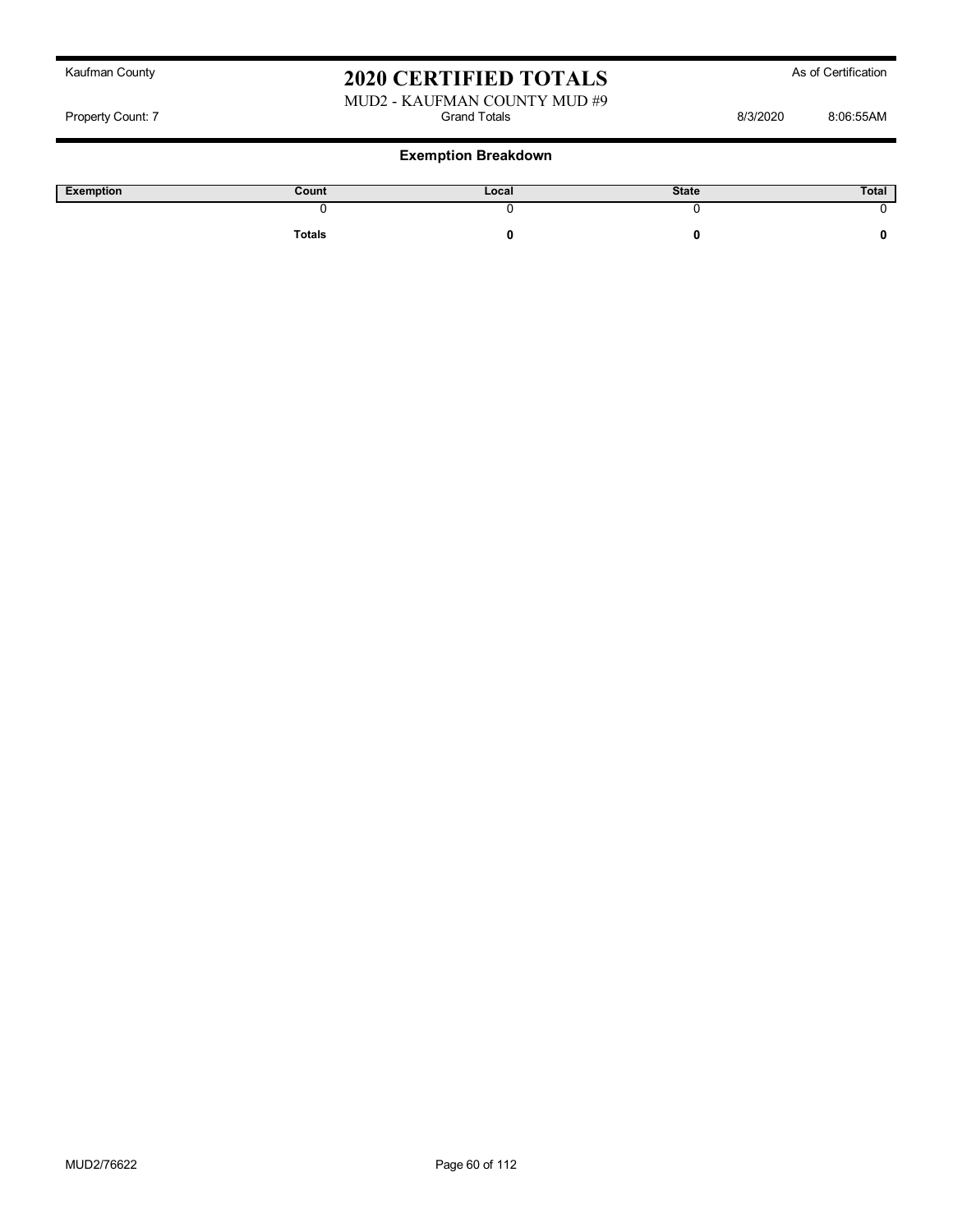| Kaufman County                    | <b>2020 CERTIFIED TOTALS</b> |                                                      |                                                            |          | As of Certification |
|-----------------------------------|------------------------------|------------------------------------------------------|------------------------------------------------------------|----------|---------------------|
| Property Count: 148               |                              | MUD3 - KAUFMAN COUNTY MUD #10<br><b>Grand Totals</b> |                                                            |          | 8:06:51AM           |
| Land                              |                              | Value                                                |                                                            |          |                     |
| Homesite:                         |                              | 440,000                                              |                                                            |          |                     |
| Non Homesite:                     |                              | 13,555,158                                           |                                                            |          |                     |
| Ag Market:                        |                              | 0                                                    |                                                            |          |                     |
| Timber Market:                    |                              | $\Omega$                                             | <b>Total Land</b>                                          | $^{(+)}$ | 13,995,158          |
| Improvement                       |                              | Value                                                |                                                            |          |                     |
| Homesite:                         |                              | 1,579,000                                            |                                                            |          |                     |
| Non Homesite:                     |                              | 4,578,430                                            | <b>Total Improvements</b>                                  | $(+)$    | 6,157,430           |
| <b>Non Real</b>                   | Count                        | Value                                                |                                                            |          |                     |
| Personal Property:                | $\Omega$                     | 0                                                    |                                                            |          |                     |
| Mineral Property:                 | 0                            | 0                                                    |                                                            |          |                     |
| Autos:                            | $\Omega$                     | $\Omega$                                             | <b>Total Non Real</b>                                      | $^{(+)}$ | 0                   |
|                                   |                              |                                                      | <b>Market Value</b>                                        | $=$      | 20, 152, 588        |
| Ag                                | <b>Non Exempt</b>            | Exempt                                               |                                                            |          |                     |
| <b>Total Productivity Market:</b> | 0                            | 0                                                    |                                                            |          |                     |
| Ag Use:                           | 0                            | 0                                                    | <b>Productivity Loss</b>                                   | $(-)$    | 0                   |
| Timber Use:                       | 0                            | 0                                                    | <b>Appraised Value</b>                                     | $=$      | 20,152,588          |
| Productivity Loss:                | 0                            | $\mathbf 0$                                          |                                                            |          |                     |
|                                   |                              |                                                      | <b>Homestead Cap</b>                                       | $(-)$    | 0                   |
|                                   |                              |                                                      | <b>Assessed Value</b>                                      | $\equiv$ | 20, 152, 588        |
|                                   |                              |                                                      | <b>Total Exemptions Amount</b><br>(Breakdown on Next Page) | $(-)$    | 115,325             |
|                                   |                              |                                                      | <b>Net Taxable</b>                                         | $\equiv$ | 20,037,263          |

APPROXIMATE TOTAL LEVY = NET TAXABLE \* (TAX RATE / 100) 200,372.63 = 20,037,263 \* (1.000000 / 100)

| Tax Increment Finance Value: |      |
|------------------------------|------|
| Tax Increment Finance Levy:  | 0.00 |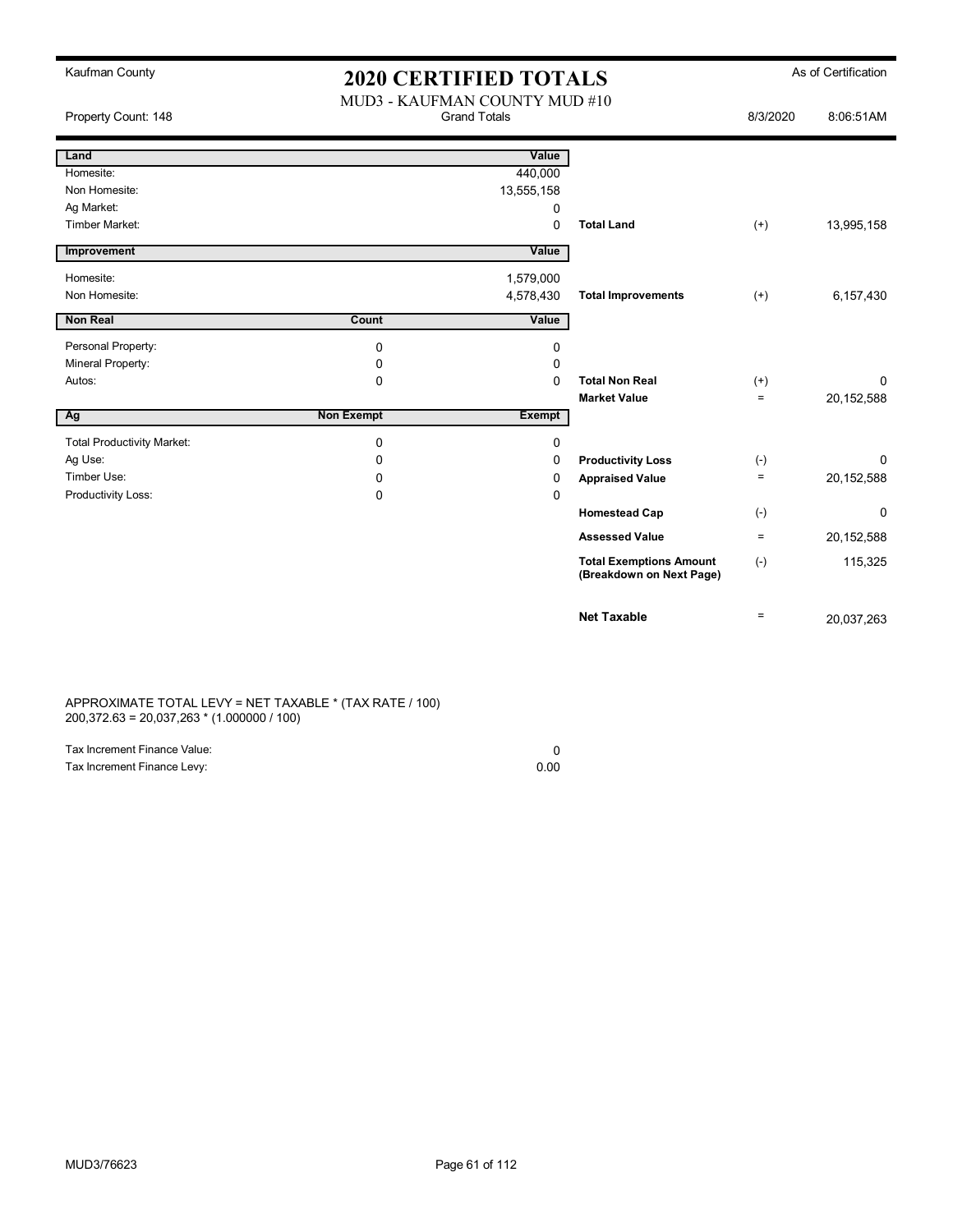#### MUD3 - KAUFMAN COUNTY MUD #10<br>Grand Totals Property Count: 148 **Billion** Botals **Count: 148** Crand Totals **B**illion Botals **8/3/2020** 8:06:55AM

| <b>Exemption</b> | Count         | Local | <b>State</b> | Total   |
|------------------|---------------|-------|--------------|---------|
| <b>DVHS</b>      |               |       | 115,325      | 115,325 |
|                  | <b>Totals</b> |       | 115,325      | 115,325 |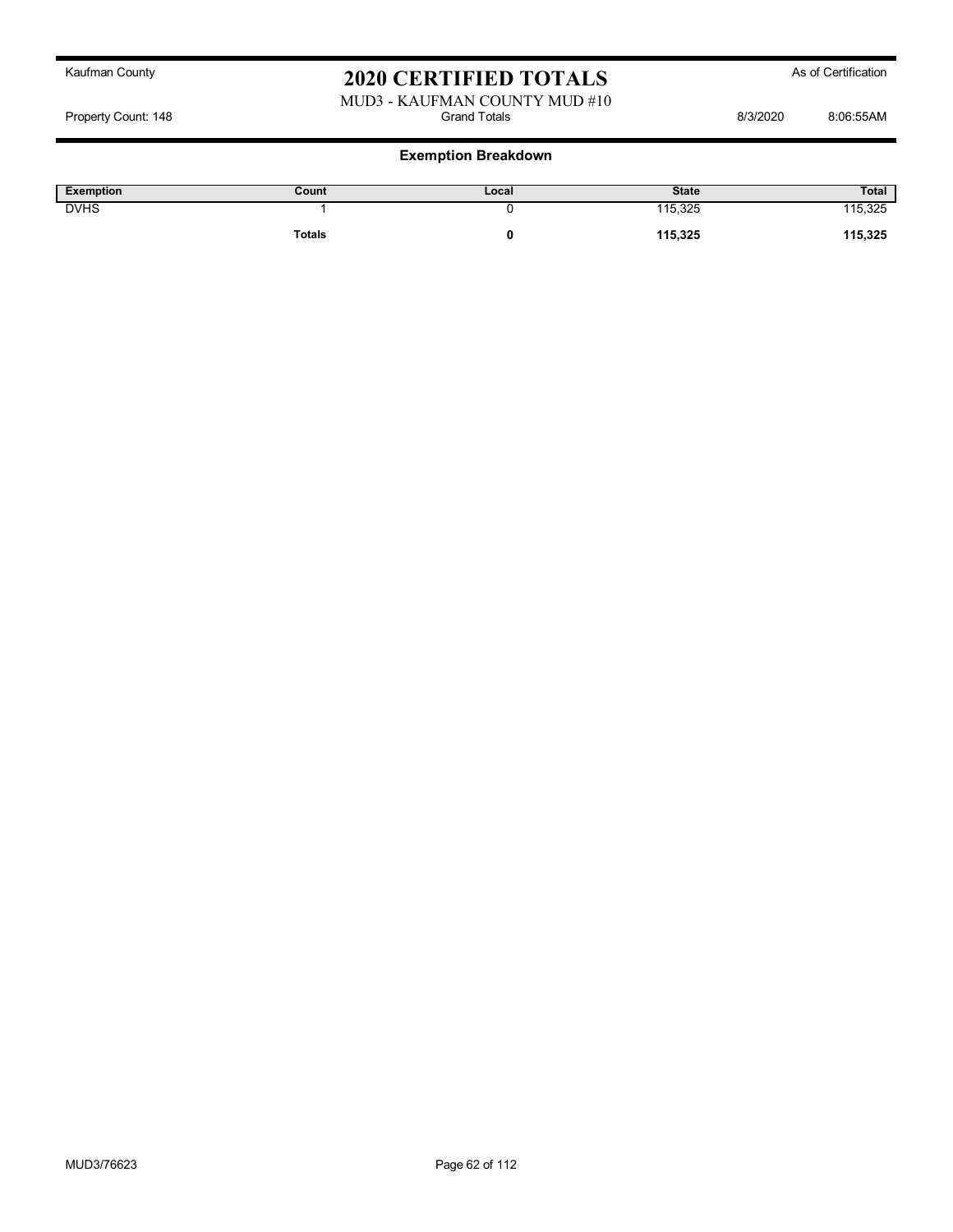| Kaufman County                    | <b>2020 CERTIFIED TOTALS</b>                         |               |                                                            |          | As of Certification |
|-----------------------------------|------------------------------------------------------|---------------|------------------------------------------------------------|----------|---------------------|
| Property Count: 1,305             | MUD4 - KAUFMAN COUNTY MUD #11<br><b>Grand Totals</b> |               |                                                            | 8/3/2020 | 8:06:51AM           |
| Land                              |                                                      | Value         |                                                            |          |                     |
| Homesite:                         |                                                      | 58,593,017    |                                                            |          |                     |
| Non Homesite:                     |                                                      | 14,524,991    |                                                            |          |                     |
| Ag Market:                        |                                                      | 0             |                                                            |          |                     |
| <b>Timber Market:</b>             |                                                      | $\Omega$      | <b>Total Land</b>                                          | $(+)$    | 73,118,008          |
| Improvement                       |                                                      | Value         |                                                            |          |                     |
| Homesite:                         |                                                      | 161,822,765   |                                                            |          |                     |
| Non Homesite:                     |                                                      | 36,369,885    | <b>Total Improvements</b>                                  | $(+)$    | 198,192,650         |
| <b>Non Real</b>                   | Count                                                | Value         |                                                            |          |                     |
| Personal Property:                | 23                                                   | 885,000       |                                                            |          |                     |
| Mineral Property:                 | 0                                                    | 0             |                                                            |          |                     |
| Autos:                            | 0                                                    | 0             | <b>Total Non Real</b>                                      | $^{(+)}$ | 885,000             |
|                                   |                                                      |               | <b>Market Value</b>                                        | $\equiv$ | 272,195,658         |
| Ag                                | <b>Non Exempt</b>                                    | <b>Exempt</b> |                                                            |          |                     |
| <b>Total Productivity Market:</b> | $\mathbf 0$                                          | 0             |                                                            |          |                     |
| Ag Use:                           | $\Omega$                                             | $\Omega$      | <b>Productivity Loss</b>                                   | $(-)$    | $\Omega$            |
| Timber Use:                       | $\Omega$                                             | $\Omega$      | <b>Appraised Value</b>                                     | $\equiv$ | 272,195,658         |
| Productivity Loss:                | $\mathbf 0$                                          | $\mathbf 0$   |                                                            |          |                     |
|                                   |                                                      |               | <b>Homestead Cap</b>                                       | $(-)$    | 191,803             |
|                                   |                                                      |               | <b>Assessed Value</b>                                      | $\equiv$ | 272,003,855         |
|                                   |                                                      |               | <b>Total Exemptions Amount</b><br>(Breakdown on Next Page) | $(-)$    | 17,052,927          |
|                                   |                                                      |               | <b>Net Taxable</b>                                         | $\equiv$ | 254,950,928         |

APPROXIMATE TOTAL LEVY = NET TAXABLE \* (TAX RATE / 100) 2,549,509.28 = 254,950,928 \* (1.000000 / 100)

| Tax Increment Finance Value: |      |
|------------------------------|------|
| Tax Increment Finance Levy:  | 0.00 |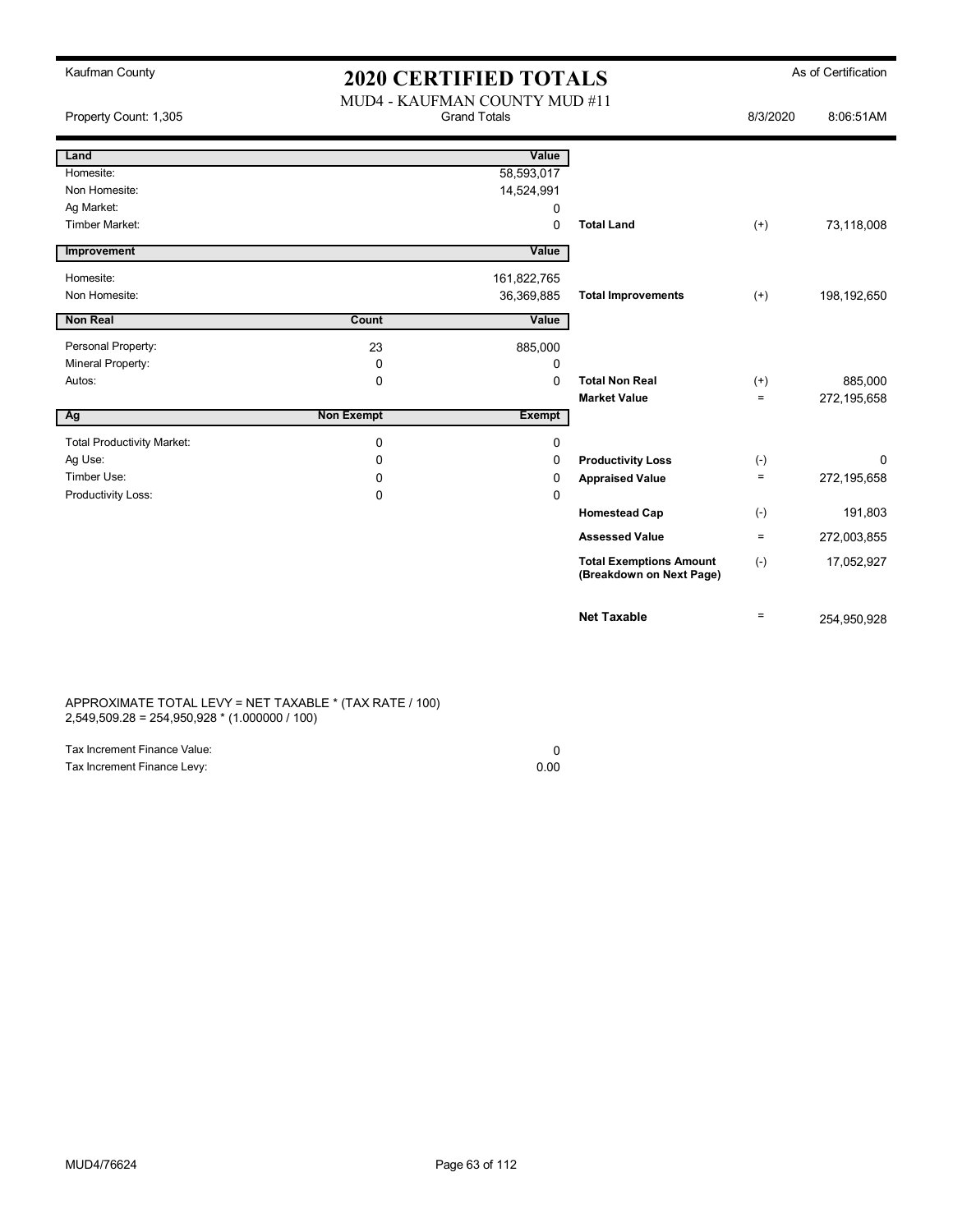#### MUD4 - KAUFMAN COUNTY MUD #11<br>Grand Totals Property Count: 1,305 **Biograph Count: 1,305** Grand Totals **B**iograph Count: 1,305 **8:06:55AM**

| <b>Exemption</b> | Count         | Local | <b>State</b> | Total      |
|------------------|---------------|-------|--------------|------------|
| DV <sub>1</sub>  |               |       | 10,000       | 10,000     |
| DV <sub>2</sub>  | 6             | 0     | 45,000       | 45,000     |
| DV3              | 4             | 0     | 40,000       | 40,000     |
| DV <sub>4</sub>  | 28            | 0     | 192,000      | 192,000    |
| DV4S             | 2             | 0     | 24,000       | 24,000     |
| <b>DVHS</b>      | 17            | 0     | 3,570,763    | 3,570,763  |
| EX-XV            | 2             | 0     | 13,169,590   | 13,169,590 |
| EX-XV (Prorated) |               | 0     | 1,544        | 1,544      |
| EX366            |               | 0     | 30           | 30         |
|                  | <b>Totals</b> | 0     | 17,052,927   | 17,052,927 |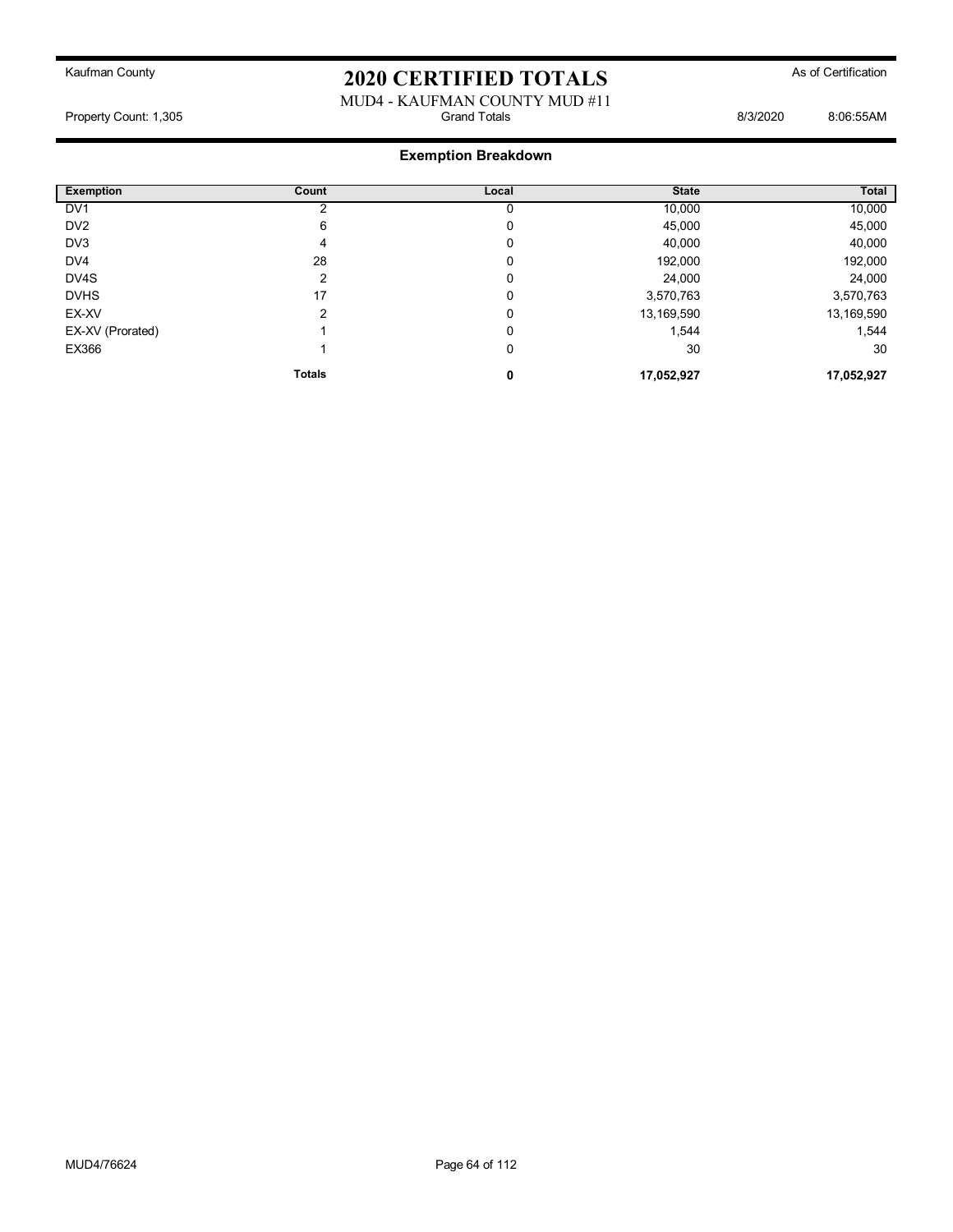| Kaufman County                    | <b>2020 CERTIFIED TOTALS</b> |                                                      |                                                            |                   | As of Certification |
|-----------------------------------|------------------------------|------------------------------------------------------|------------------------------------------------------------|-------------------|---------------------|
| Property Count: 6                 |                              | MUD5 - KAUFMAN COUNTY MUD #12<br><b>Grand Totals</b> |                                                            |                   | 8:06:51AM           |
| Land                              |                              | Value                                                |                                                            |                   |                     |
| Homesite:                         |                              | $\Omega$                                             |                                                            |                   |                     |
| Non Homesite:                     |                              | 2,535,000                                            |                                                            |                   |                     |
| Ag Market:                        |                              | 0                                                    |                                                            |                   |                     |
| Timber Market:                    |                              | $\Omega$                                             | <b>Total Land</b>                                          | $(+)$             | 2,535,000           |
| Improvement                       |                              | Value                                                |                                                            |                   |                     |
| Homesite:                         |                              | $\mathbf 0$                                          |                                                            |                   |                     |
| Non Homesite:                     |                              | $\mathbf 0$                                          | <b>Total Improvements</b>                                  | $(+)$             | 0                   |
| Non Real                          | Count                        | Value                                                |                                                            |                   |                     |
| Personal Property:                | 0                            | 0                                                    |                                                            |                   |                     |
| Mineral Property:                 | 0                            | 0                                                    |                                                            |                   |                     |
| Autos:                            | 0                            | $\Omega$                                             | <b>Total Non Real</b>                                      | $^{(+)}$          | 0                   |
|                                   |                              |                                                      | <b>Market Value</b>                                        | $=$               | 2,535,000           |
| Ag                                | <b>Non Exempt</b>            | <b>Exempt</b>                                        |                                                            |                   |                     |
| <b>Total Productivity Market:</b> | 0                            | 0                                                    |                                                            |                   |                     |
| Ag Use:                           | 0                            | $\mathbf 0$                                          | <b>Productivity Loss</b>                                   | $(-)$             | 0                   |
| Timber Use:                       | 0                            | 0                                                    | <b>Appraised Value</b>                                     | $\qquad \qquad =$ | 2,535,000           |
| Productivity Loss:                | 0                            | 0                                                    |                                                            |                   |                     |
|                                   |                              |                                                      | <b>Homestead Cap</b>                                       | $(-)$             | 0                   |
|                                   |                              |                                                      | <b>Assessed Value</b>                                      | $\equiv$          | 2,535,000           |
|                                   |                              |                                                      | <b>Total Exemptions Amount</b><br>(Breakdown on Next Page) | $(-)$             | 0                   |
|                                   |                              |                                                      | <b>Net Taxable</b>                                         | $\equiv$          | 2,535,000           |

APPROXIMATE TOTAL LEVY = NET TAXABLE \* (TAX RATE / 100) 0.00 = 2,535,000 \* (0.000000 / 100)

| Tax Increment Finance Value: |      |
|------------------------------|------|
| Tax Increment Finance Levy:  | 0.00 |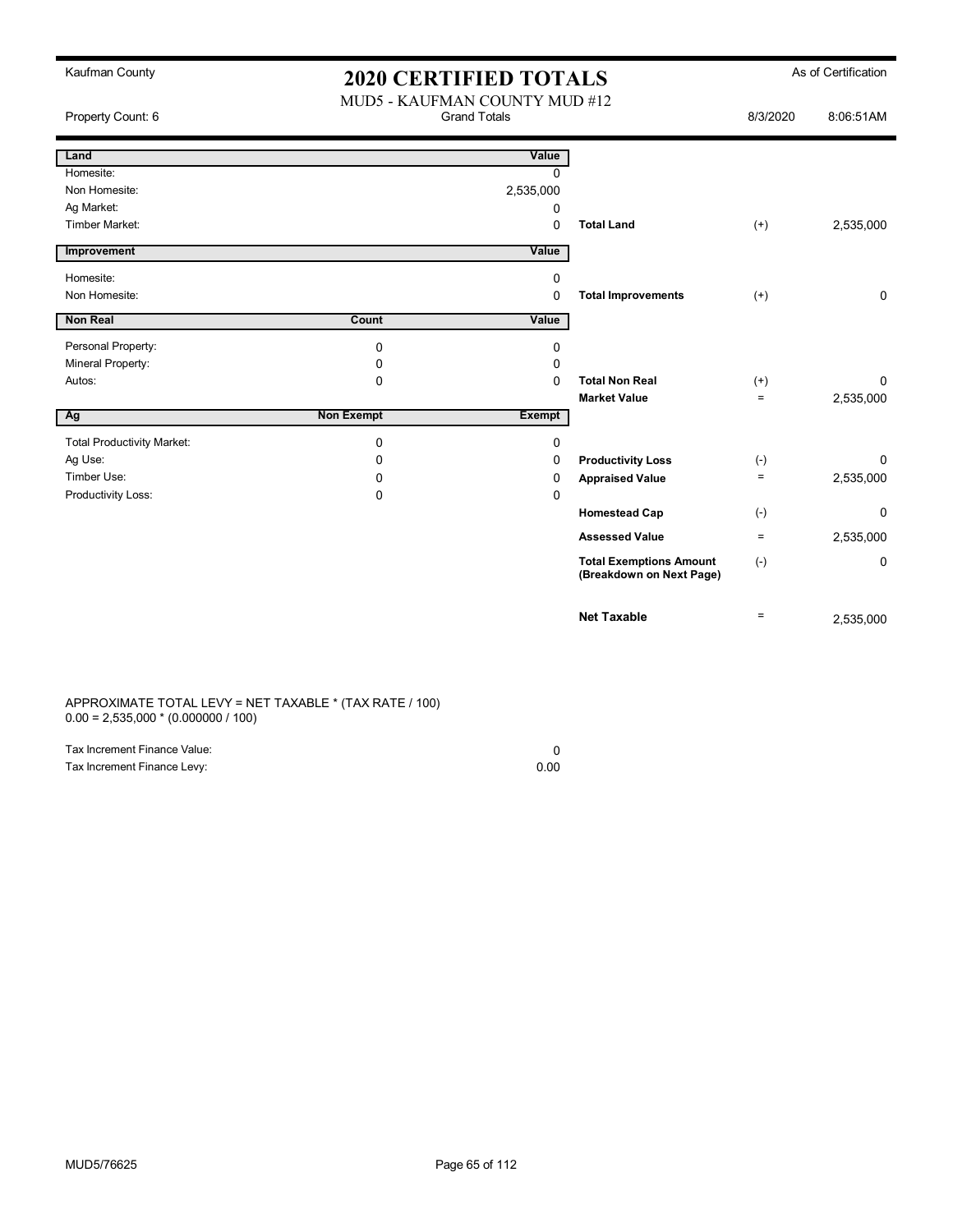#### MUD5 - KAUFMAN COUNTY MUD #12 Property Count: 6 Grand Totals 8/3/2020 8:06:55AM

| Exemption | Count  | Local | <b>State</b> | Total |
|-----------|--------|-------|--------------|-------|
|           |        |       |              |       |
|           | Totals |       |              |       |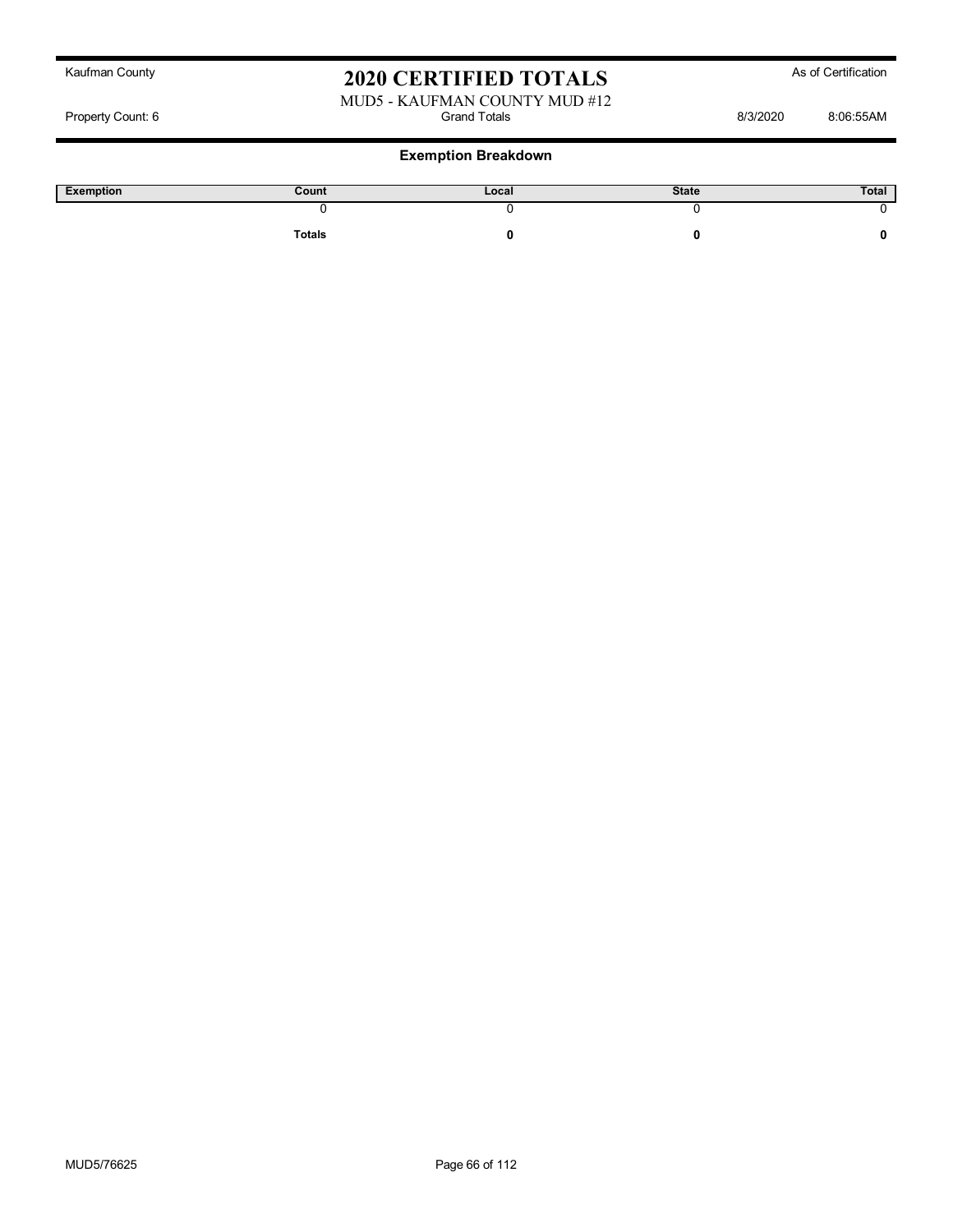| Kaufman County                    |                   | <b>2020 CERTIFIED TOTALS</b>                        |                                                            |          | As of Certification |
|-----------------------------------|-------------------|-----------------------------------------------------|------------------------------------------------------------|----------|---------------------|
| Property Count: 1,433             |                   | MUD6 - KAUFMAN COUNTY MUD #5<br><b>Grand Totals</b> |                                                            |          | 8:06:51AM           |
|                                   |                   |                                                     |                                                            | 8/3/2020 |                     |
| Land                              |                   | Value                                               |                                                            |          |                     |
| Homesite:                         |                   | 24,178,760                                          |                                                            |          |                     |
| Non Homesite:                     |                   | 48,500,350                                          |                                                            |          |                     |
| Ag Market:                        |                   | 0                                                   |                                                            |          |                     |
| Timber Market:                    |                   | $\Omega$                                            | <b>Total Land</b>                                          | $(+)$    | 72,679,110          |
| Improvement                       |                   | Value                                               |                                                            |          |                     |
| Homesite:                         |                   | 92,813,825                                          |                                                            |          |                     |
| Non Homesite:                     |                   | 33,999,218                                          | <b>Total Improvements</b>                                  | $(+)$    | 126,813,043         |
| <b>Non Real</b>                   | Count             | Value                                               |                                                            |          |                     |
| Personal Property:                | 8                 | 614,640                                             |                                                            |          |                     |
| Mineral Property:                 | 0                 | 0                                                   |                                                            |          |                     |
| Autos:                            | $\mathbf{0}$      | $\Omega$                                            | <b>Total Non Real</b>                                      | $(+)$    | 614,640             |
|                                   |                   |                                                     | <b>Market Value</b>                                        | $=$      | 200, 106, 793       |
| Ag                                | <b>Non Exempt</b> | <b>Exempt</b>                                       |                                                            |          |                     |
| <b>Total Productivity Market:</b> | 0                 | 0                                                   |                                                            |          |                     |
| Ag Use:                           | 0                 | 0                                                   | <b>Productivity Loss</b>                                   | $(-)$    | 0                   |
| Timber Use:                       | 0                 | 0                                                   | <b>Appraised Value</b>                                     | $=$      | 200, 106, 793       |
| Productivity Loss:                | 0                 | 0                                                   |                                                            |          |                     |
|                                   |                   |                                                     | <b>Homestead Cap</b>                                       | $(-)$    | 19,801              |
|                                   |                   |                                                     | <b>Assessed Value</b>                                      | $\equiv$ | 200,086,992         |
|                                   |                   |                                                     | <b>Total Exemptions Amount</b><br>(Breakdown on Next Page) | $(-)$    | 3,087,986           |
|                                   |                   |                                                     | <b>Net Taxable</b>                                         | $\equiv$ | 196,999,006         |

APPROXIMATE TOTAL LEVY = NET TAXABLE \* (TAX RATE / 100) 1,969,990.06 = 196,999,006 \* (1.000000 / 100)

| Tax Increment Finance Value: |      |
|------------------------------|------|
| Tax Increment Finance Levy:  | 0.00 |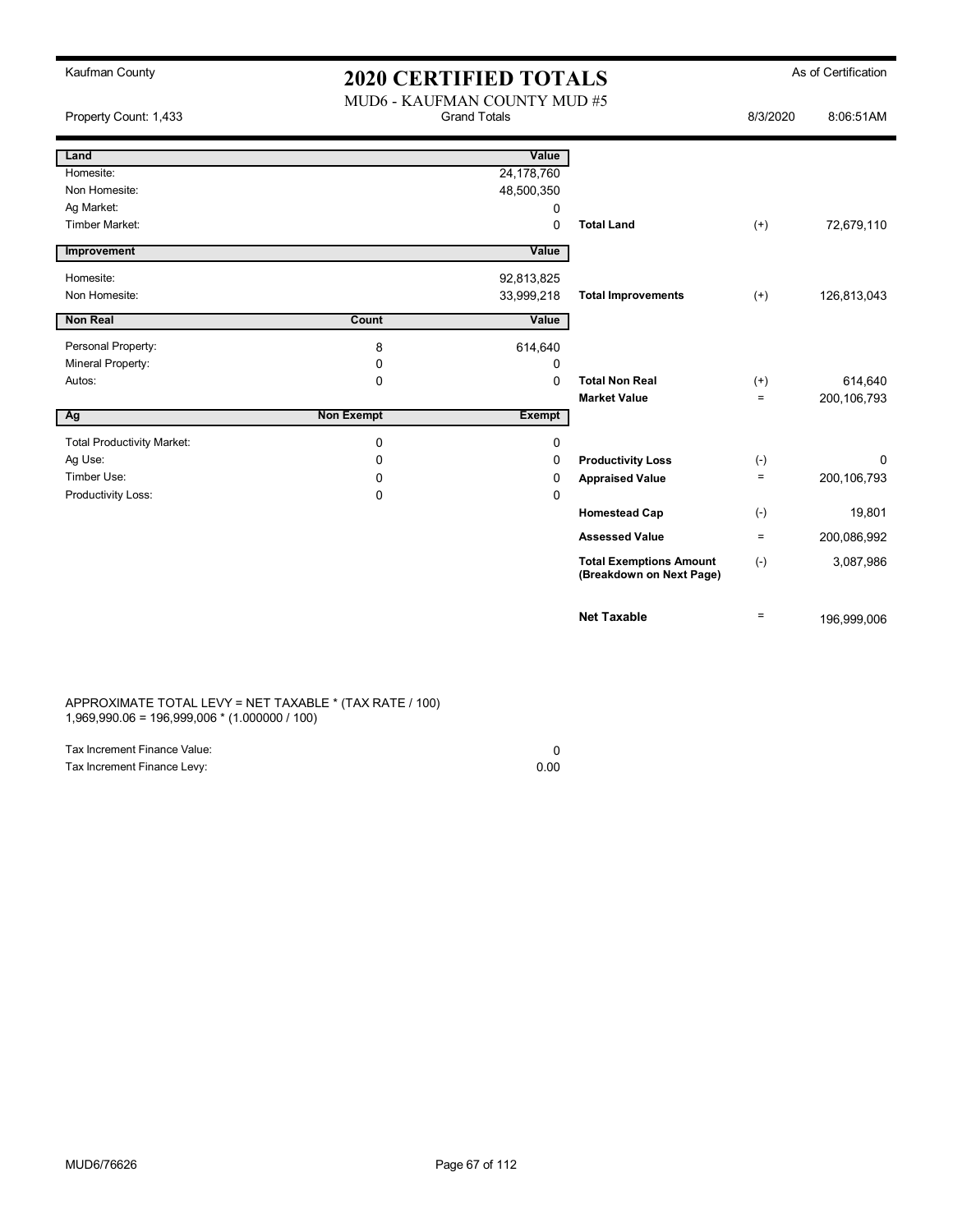#### MUD6 - KAUFMAN COUNTY MUD #5<br>Grand Totals Property Count: 1,433 **Billion** Grand Totals **Counting the Counting State of Counting State 3/3/2020** 8:06:55AM

| <b>Exemption</b> | Count         | Local | <b>State</b> | Total     |
|------------------|---------------|-------|--------------|-----------|
| DV2              | G             |       | 37,500       | 37,500    |
| DV3              | 3             | U     | 30,000       | 30,000    |
| DV <sub>4</sub>  | 18            | U     | 84,000       | 84,000    |
| <b>DVHS</b>      | 12            | U     | 2,903,756    | 2,903,756 |
| EX-XV            | 8             | U     | 32,730       | 32,730    |
|                  | <b>Totals</b> | 0     | 3,087,986    | 3,087,986 |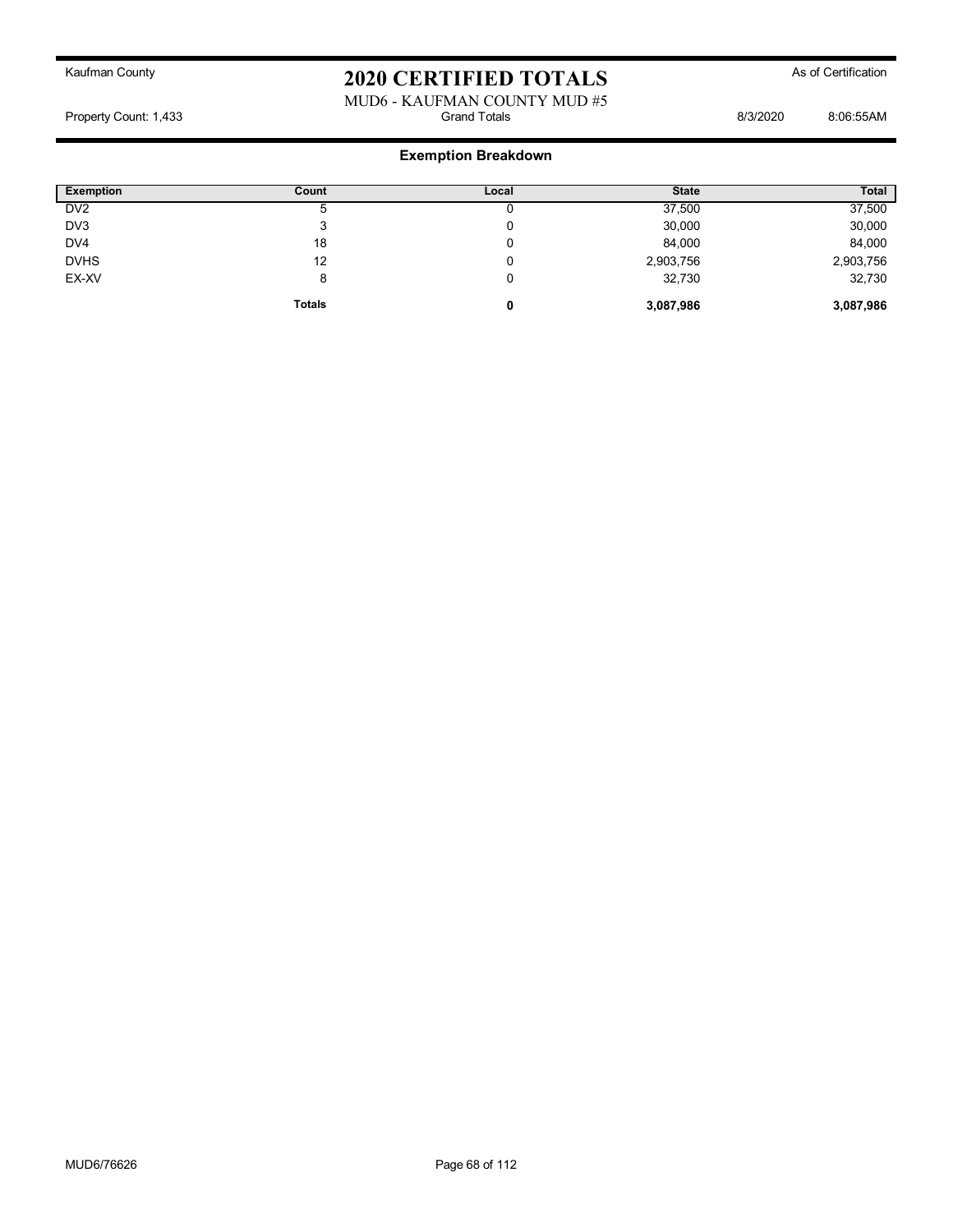| Kaufman County                    | <b>2020 CERTIFIED TOTALS</b> |                                                     |                                                            | As of Certification |             |
|-----------------------------------|------------------------------|-----------------------------------------------------|------------------------------------------------------------|---------------------|-------------|
| Property Count: 1,639             |                              | MUD7 - KAUFMAN COUNTY MUD #6<br><b>Grand Totals</b> |                                                            | 8/3/2020            | 8:06:51AM   |
| Land                              |                              | Value                                               |                                                            |                     |             |
| Homesite:                         |                              | 46,902,500                                          |                                                            |                     |             |
| Non Homesite:                     |                              | 33,911,560                                          |                                                            |                     |             |
| Ag Market:                        |                              | 0                                                   |                                                            |                     |             |
| Timber Market:                    |                              | 0                                                   | <b>Total Land</b>                                          | $(+)$               | 80,814,060  |
| Improvement                       |                              | Value                                               |                                                            |                     |             |
| Homesite:                         |                              | 177,478,637                                         |                                                            |                     |             |
| Non Homesite:                     |                              | 42,636,375                                          | <b>Total Improvements</b>                                  | $(+)$               | 220,115,012 |
| <b>Non Real</b>                   | Count                        | Value                                               |                                                            |                     |             |
| Personal Property:                | 13                           | 207,650                                             |                                                            |                     |             |
| Mineral Property:                 | 0                            | 0                                                   |                                                            |                     |             |
| Autos:                            | 0                            | $\Omega$                                            | <b>Total Non Real</b>                                      | $^{(+)}$            | 207,650     |
|                                   |                              |                                                     | <b>Market Value</b>                                        | $=$                 | 301,136,722 |
| Ag                                | <b>Non Exempt</b>            | <b>Exempt</b>                                       |                                                            |                     |             |
| <b>Total Productivity Market:</b> | $\mathbf 0$                  | 0                                                   |                                                            |                     |             |
| Ag Use:                           | 0                            | 0                                                   | <b>Productivity Loss</b>                                   | $(-)$               | 0           |
| Timber Use:                       | 0                            | 0                                                   | <b>Appraised Value</b>                                     | $\equiv$            | 301,136,722 |
| Productivity Loss:                | 0                            | 0                                                   |                                                            |                     |             |
|                                   |                              |                                                     | <b>Homestead Cap</b>                                       | $(-)$               | 172,487     |
|                                   |                              |                                                     | <b>Assessed Value</b>                                      | $\equiv$            | 300,964,235 |
|                                   |                              |                                                     | <b>Total Exemptions Amount</b><br>(Breakdown on Next Page) | $(-)$               | 3,107,927   |
|                                   |                              |                                                     | <b>Net Taxable</b>                                         | $\equiv$            | 297,856,308 |

APPROXIMATE TOTAL LEVY = NET TAXABLE \* (TAX RATE / 100) 2,680,706.77 = 297,856,308 \* (0.900000 / 100)

| Tax Increment Finance Value: |      |
|------------------------------|------|
| Tax Increment Finance Levy:  | 0.00 |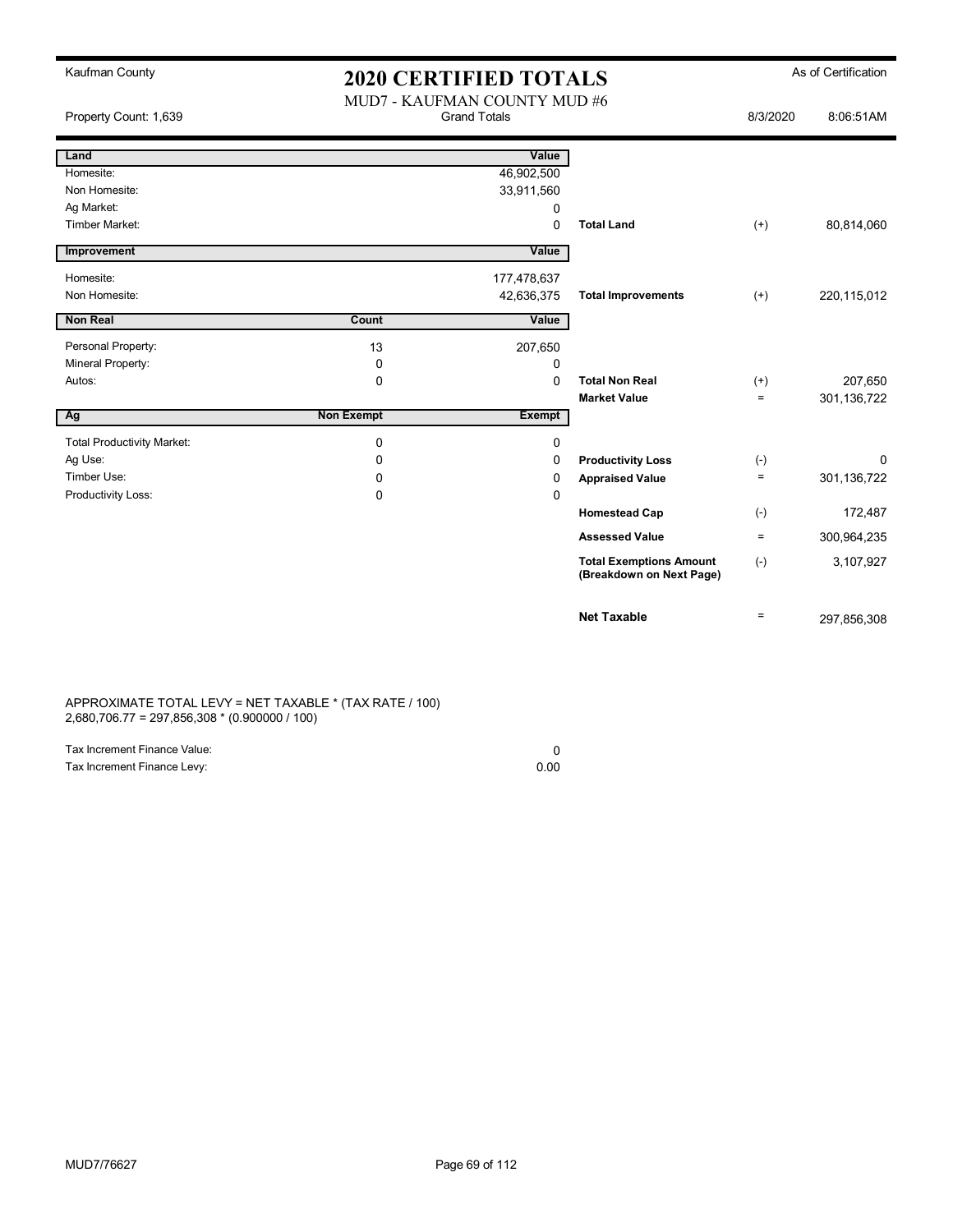#### MUD7 - KAUFMAN COUNTY MUD #6<br>Grand Totals Property Count: 1,639 **Billion** Botals **Count: 1,639 Billion** Botals **B**illion Botals **B**illion Botals **B**illion Botals **Billion** Botals **Billion** Botals **Billion** Botals **Billion** Botals **Billion** Botals **Billion** Botal

| <b>Exemption</b><br>L | Count         | Local | <b>State</b> | Total     |
|-----------------------|---------------|-------|--------------|-----------|
| DV <sub>1</sub>       |               | U     | 12,000       | 12,000    |
| DV <sub>2</sub>       |               | 0     | 15,000       | 15,000    |
| DV3                   | 5             | 0     | 52,000       | 52,000    |
| DV4                   | 32            | 0     | 270,000      | 270,000   |
| DV4S                  |               | 0     | 12,000       | 12,000    |
| <b>DVHS</b>           | 12            | 0     | 2,505,897    | 2,505,897 |
| <b>DVHSS</b>          |               | 0     | 240,710      | 240,710   |
| EX366                 |               | 0     | 320          | 320       |
|                       | <b>Totals</b> | 0     | 3,107,927    | 3,107,927 |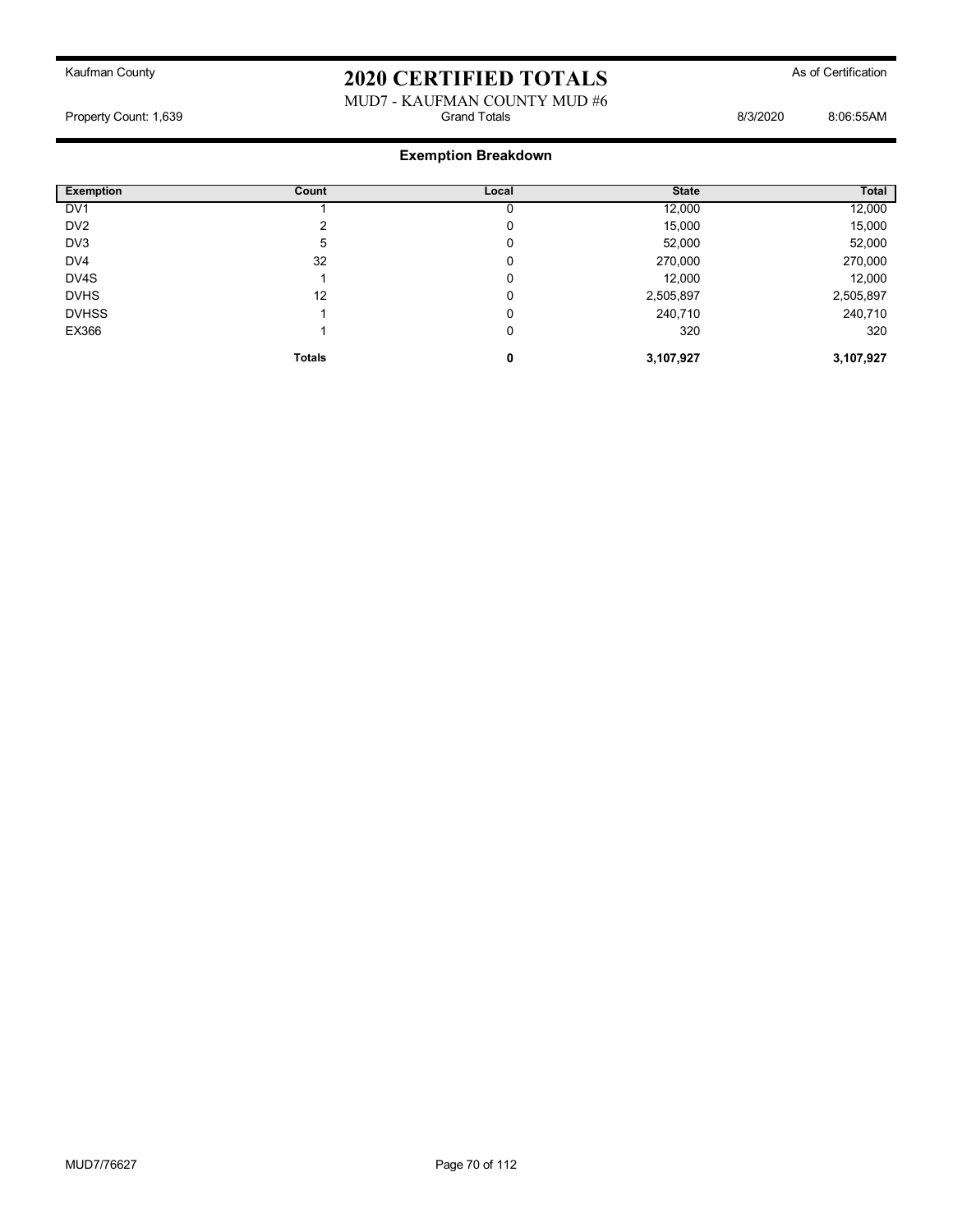| Kaufman County                    | <b>2020 CERTIFIED TOTALS</b> |                                                     |                                                            | As of Certification |             |
|-----------------------------------|------------------------------|-----------------------------------------------------|------------------------------------------------------------|---------------------|-------------|
| Property Count: 1,475             |                              | MUD8 - KAUFMAN COUNTY MUD #7<br><b>Grand Totals</b> |                                                            | 8/3/2020            | 8:06:51AM   |
| Land                              |                              | Value                                               |                                                            |                     |             |
| Homesite:                         |                              | 39,304,750                                          |                                                            |                     |             |
| Non Homesite:                     |                              | 31,973,550                                          |                                                            |                     |             |
| Ag Market:                        |                              | 0                                                   |                                                            |                     |             |
| Timber Market:                    |                              | 0                                                   | <b>Total Land</b>                                          | $(+)$               | 71,278,300  |
| Improvement                       |                              | Value                                               |                                                            |                     |             |
| Homesite:                         |                              | 152,810,044                                         |                                                            |                     |             |
| Non Homesite:                     |                              | 31,618,235                                          | <b>Total Improvements</b>                                  | $(+)$               | 184,428,279 |
| <b>Non Real</b>                   | Count                        | Value                                               |                                                            |                     |             |
| Personal Property:                | 13                           | 173,420                                             |                                                            |                     |             |
| Mineral Property:                 | 0                            | 0                                                   |                                                            |                     |             |
| Autos:                            | $\mathbf 0$                  | $\Omega$                                            | <b>Total Non Real</b>                                      | $^{(+)}$            | 173,420     |
|                                   |                              |                                                     | <b>Market Value</b>                                        | $\equiv$            | 255,879,999 |
| Ag                                | <b>Non Exempt</b>            | <b>Exempt</b>                                       |                                                            |                     |             |
| <b>Total Productivity Market:</b> | 0                            | 0                                                   |                                                            |                     |             |
| Ag Use:                           | 0                            | 0                                                   | <b>Productivity Loss</b>                                   | $(-)$               | 0           |
| Timber Use:                       | $\Omega$                     | 0                                                   | <b>Appraised Value</b>                                     | $=$                 | 255,879,999 |
| Productivity Loss:                | 0                            | 0                                                   |                                                            |                     |             |
|                                   |                              |                                                     | <b>Homestead Cap</b>                                       | $(-)$               | 91,214      |
|                                   |                              |                                                     | <b>Assessed Value</b>                                      | $\equiv$            | 255,788,785 |
|                                   |                              |                                                     | <b>Total Exemptions Amount</b><br>(Breakdown on Next Page) | $(-)$               | 4,671,665   |
|                                   |                              |                                                     | <b>Net Taxable</b>                                         | $\equiv$            | 251,117,120 |

APPROXIMATE TOTAL LEVY = NET TAXABLE \* (TAX RATE / 100) 2,260,054.08 = 251,117,120 \* (0.900000 / 100)

| Tax Increment Finance Value: |      |
|------------------------------|------|
| Tax Increment Finance Levy:  | 0.00 |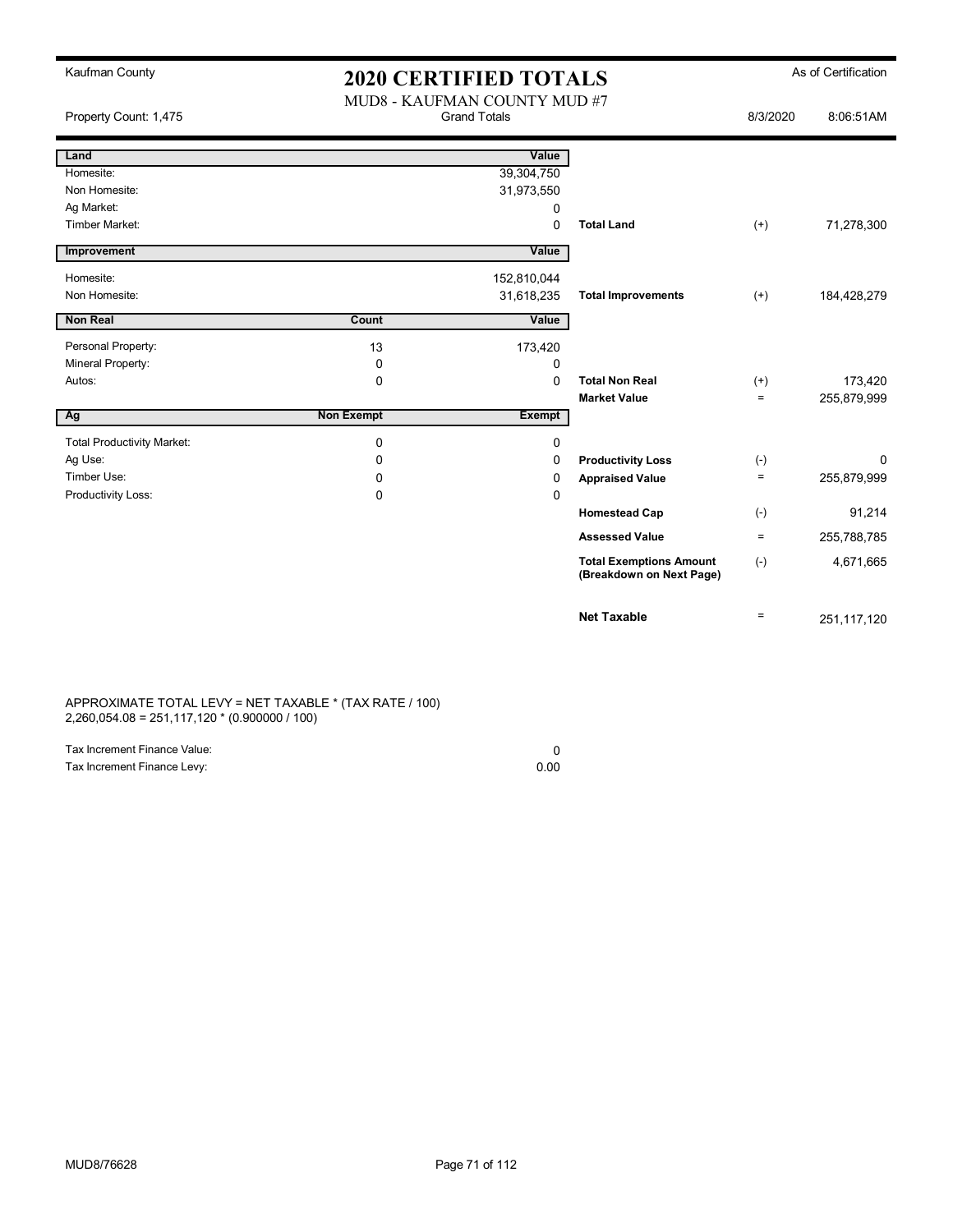### MUD8 - KAUFMAN COUNTY MUD #7<br>Grand Totals Property Count: 1,475 **Biograph Controlled Acts** Grand Totals **B**iograph Count: 1,475 **8:06:55AM**

| <b>Exemption</b> | Count         | Local   | <b>State</b> | Total     |
|------------------|---------------|---------|--------------|-----------|
| DP               |               | 70,000  |              | 70,000    |
| DV <sub>1</sub>  | 5             | 0       | 25,000       | 25,000    |
| DV <sub>2</sub>  |               | 0       | 7,500        | 7,500     |
| DV3              | 5             | 0       | 50,000       | 50,000    |
| DV4              | 20            | 0       | 108,000      | 108,000   |
| DV4S             |               | 0       | 12,000       | 12,000    |
| <b>DVHS</b>      | 14            | 0       | 3,437,609    | 3,437,609 |
| <b>DVHSS</b>     |               | 0       | 129,736      | 129,736   |
| EX-XV            |               | 0       | 206,820      | 206,820   |
| OV65             | 66            | 625,000 | 0            | 625,000   |
|                  | <b>Totals</b> | 695,000 | 3,976,665    | 4,671,665 |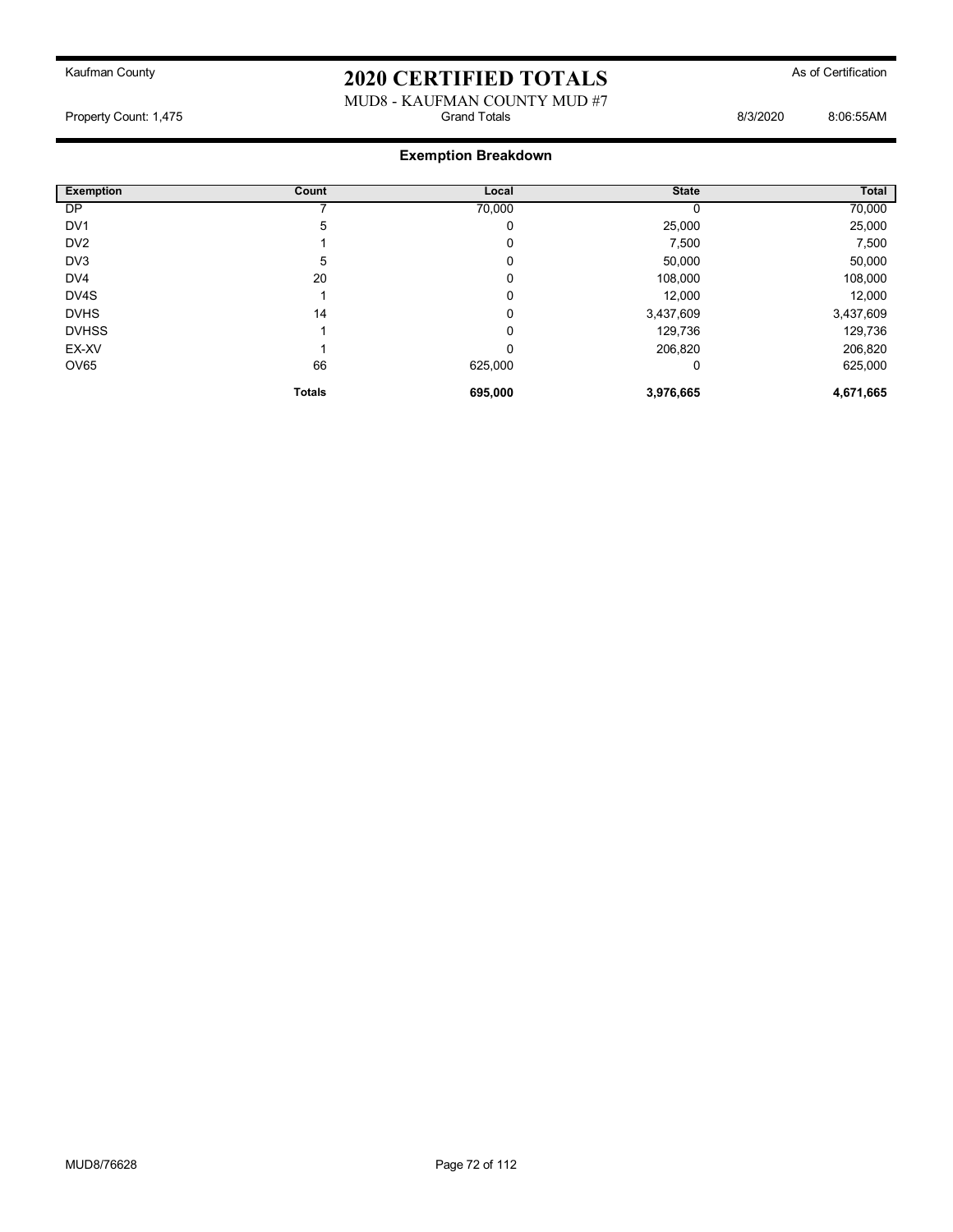| Kaufman County                                                                                                                                   |                                                            |                          | <b>2020 CERTIFIED TOTALS</b>              |             |                                                            |          | As of Certification |
|--------------------------------------------------------------------------------------------------------------------------------------------------|------------------------------------------------------------|--------------------------|-------------------------------------------|-------------|------------------------------------------------------------|----------|---------------------|
| Property Count: 78,897                                                                                                                           |                                                            |                          | RB - ROAD & BRIDGE<br><b>Grand Totals</b> |             |                                                            | 8/3/2020 | 8:06:51AM           |
| Land                                                                                                                                             |                                                            |                          |                                           | Value       |                                                            |          |                     |
| Homesite:                                                                                                                                        |                                                            |                          | 1,758,619,214                             |             |                                                            |          |                     |
| Non Homesite:                                                                                                                                    |                                                            |                          | 1,855,379,788                             |             |                                                            |          |                     |
| Ag Market:<br>Timber Market:                                                                                                                     |                                                            |                          | 1,862,537,602                             | $\mathbf 0$ | <b>Total Land</b>                                          | $^{(+)}$ | 5,476,536,604       |
|                                                                                                                                                  |                                                            |                          |                                           |             |                                                            |          |                     |
| Improvement                                                                                                                                      |                                                            |                          |                                           | Value       |                                                            |          |                     |
| Homesite:                                                                                                                                        |                                                            |                          | 6,092,954,429                             |             |                                                            |          |                     |
| Non Homesite:                                                                                                                                    |                                                            |                          | 4,027,198,815                             |             | <b>Total Improvements</b>                                  | $^{(+)}$ | 10,120,153,244      |
| <b>Non Real</b>                                                                                                                                  |                                                            | Count                    |                                           | Value       |                                                            |          |                     |
| Personal Property:                                                                                                                               |                                                            | 4,491                    | 1,365,649,076                             |             |                                                            |          |                     |
| Mineral Property:                                                                                                                                |                                                            | 420                      |                                           | 2,506,814   |                                                            |          |                     |
| Autos:                                                                                                                                           |                                                            | 0                        |                                           | 0           | <b>Total Non Real</b>                                      | $^{(+)}$ | 1,368,155,890       |
|                                                                                                                                                  |                                                            |                          |                                           |             | <b>Market Value</b>                                        | $\equiv$ | 16,964,845,738      |
| Ag                                                                                                                                               |                                                            | <b>Non Exempt</b>        |                                           | Exempt      |                                                            |          |                     |
| <b>Total Productivity Market:</b>                                                                                                                |                                                            | 1,860,515,942            |                                           | 2,021,660   |                                                            |          |                     |
| Ag Use:                                                                                                                                          |                                                            | 39,292,283               |                                           | 24,850      | <b>Productivity Loss</b>                                   | $(-)$    | 1,821,223,659       |
| Timber Use:                                                                                                                                      |                                                            | 0                        |                                           | 0           | <b>Appraised Value</b>                                     | $\equiv$ | 15,143,622,079      |
| Productivity Loss:                                                                                                                               |                                                            | 1,821,223,659            |                                           | 1,996,810   |                                                            | $(-)$    | 727, 195, 225       |
|                                                                                                                                                  |                                                            |                          |                                           |             | <b>Homestead Cap</b>                                       |          |                     |
|                                                                                                                                                  |                                                            |                          |                                           |             | <b>Assessed Value</b>                                      | $\equiv$ | 14,416,426,854      |
|                                                                                                                                                  |                                                            |                          |                                           |             | <b>Total Exemptions Amount</b><br>(Breakdown on Next Page) | $(-)$    | 1,772,655,916       |
|                                                                                                                                                  |                                                            |                          |                                           |             | <b>Net Taxable</b>                                         | $\equiv$ | 12,643,770,938      |
| Freeze<br><b>Assessed</b>                                                                                                                        | <b>Taxable</b>                                             | <b>Actual Tax</b>        | <b>Ceiling</b>                            | Count       |                                                            |          |                     |
| <b>DP</b><br>141,876,222                                                                                                                         | 119,345,292                                                | 74,592.84                | 77,258.08                                 | 1,048       |                                                            |          |                     |
| <b>DPS</b><br>314,838                                                                                                                            | 284,838                                                    | 125.55                   | 125.55                                    | 2           |                                                            |          |                     |
| OV65<br>Total                                                                                                                                    | 1,289,140,661 1,134,006,982<br>1,431,331,721 1,253,637,112 | 682,620.87<br>757,339.26 | 694,795.61<br>772,179.24                  | 7,899       | 8,949 Freeze Taxable                                       | $(-)$    | 1,253,637,112       |
| <b>Tax Rate</b><br>0.097990                                                                                                                      |                                                            |                          |                                           |             |                                                            |          |                     |
|                                                                                                                                                  |                                                            |                          |                                           |             | <b>Freeze Adjusted Taxable</b>                             | Ξ        | 11,390,133,826      |
| APPROXIMATE LEVY = (FREEZE ADJUSTED TAXABLE * (TAX RATE / 100)) + ACTUAL TAX<br>$11,918,531.40 = 11,390,133,826 * (0.097990 / 100) + 757,339.26$ |                                                            |                          |                                           |             |                                                            |          |                     |
| Tax Increment Finance Value:                                                                                                                     |                                                            |                          |                                           | 0           |                                                            |          |                     |

Tax Increment Finance Levy: 0.00

RB/73071 Page 73 of 112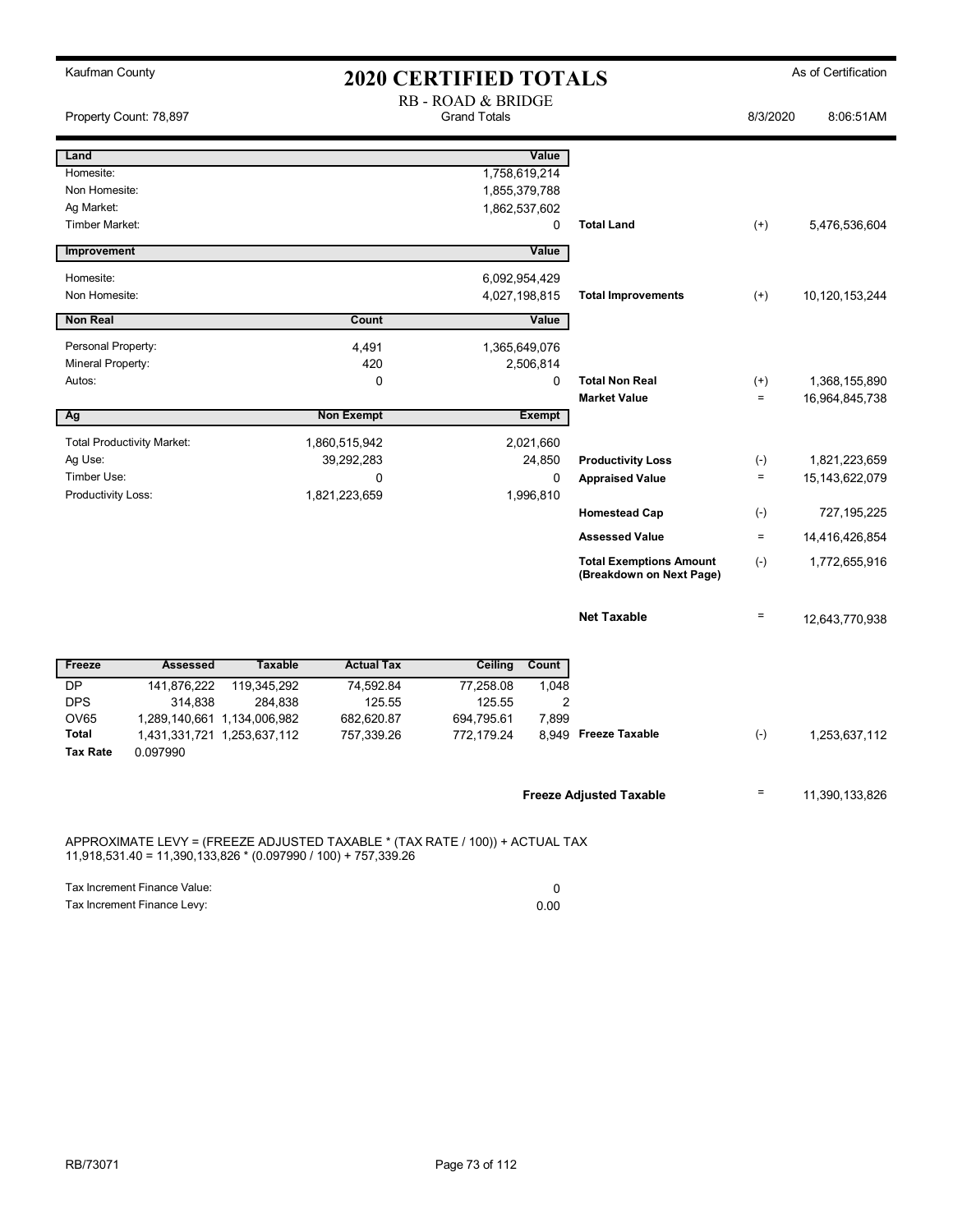## Kaufman County **As of Certification 2020 CERTIFIED TOTALS** As of Certification RB - ROAD & BRIDGE

Property Count: 78,897 Grand Totals 8/3/2020 8:06:55AM

| <b>Exemption</b>  | Count          | Local         | <b>State</b>  | <b>Total</b>  |
|-------------------|----------------|---------------|---------------|---------------|
| AB                | 12             | 33,416,667    | 0             | 33,416,667    |
| CH                | 1              | 25,880        | $\mathbf 0$   | 25,880        |
| CHODO             | 3              | 9,978,220     | 0             | 9,978,220     |
| DP                | 1,147          | 16,202,448    | 0             | 16,202,448    |
| <b>DPS</b>        | 2              | 30,000        | $\mathbf 0$   | 30,000        |
| DV1               | 159            | $\pmb{0}$     | 821,858       | 821,858       |
| DV <sub>1</sub> S | $\mathbf{1}$   | $\mathbf 0$   | 5,000         | 5,000         |
| DV <sub>2</sub>   | 122            | $\mathbf 0$   | 918,984       | 918,984       |
| DV2S              | $\overline{2}$ | $\mathbf 0$   | 15,000        | 15,000        |
| DV3               | 148            | $\pmb{0}$     | 1,444,458     | 1,444,458     |
| DV3S              | 3              | $\pmb{0}$     | 30,000        | 30,000        |
| DV4               | 1,048          | $\pmb{0}$     | 7,110,284     | 7,110,284     |
| DV4S              | 84             | $\pmb{0}$     | 638,946       | 638,946       |
| <b>DVHS</b>       | 563            | $\pmb{0}$     | 128,318,690   | 128,318,690   |
| <b>DVHSS</b>      | 38             | $\pmb{0}$     | 5,395,250     | 5,395,250     |
| EX                | 5              | $\pmb{0}$     | 353,800       | 353,800       |
| EX-XG             | 17             | $\pmb{0}$     | 4,889,020     | 4,889,020     |
| EX-XJ             | $\mathbf{1}$   | $\pmb{0}$     | 80,890        | 80,890        |
| EX-XL             | 65             | $\pmb{0}$     | 22,356,560    | 22,356,560    |
| EX-XL (Prorated)  | 1              | $\pmb{0}$     | 57,377        | 57,377        |
| EX-XU             | 4              | $\mathbf 0$   | 299,370       | 299,370       |
| EX-XV             | 1,787          | $\pmb{0}$     | 1,129,380,940 | 1,129,380,940 |
| EX-XV (Prorated)  | 9              | $\pmb{0}$     | 124,133       | 124,133       |
| EX366             | 225            | $\mathbf 0$   | 36,883        | 36,883        |
| <b>FR</b>         | 28             | 138, 144, 257 | 0             | 138, 144, 257 |
| <b>FRSS</b>       | $\overline{2}$ | $\mathbf 0$   | 913,518       | 913,518       |
| LIH               | $\overline{2}$ | $\mathbf 0$   | 3,729,995     | 3,729,995     |
| <b>OV65</b>       | 9,158          | 131,877,849   | 0             | 131,877,849   |
| OV65S             | 27             | 366,559       | 0             | 366,559       |
| ${\sf PC}$        | 32             | 135,593,340   | 0             | 135,593,340   |
| <b>SO</b>         | 4              | 99,740        | $\Omega$      | 99,740        |
|                   | <b>Totals</b>  | 465,734,960   | 1,306,920,956 | 1,772,655,916 |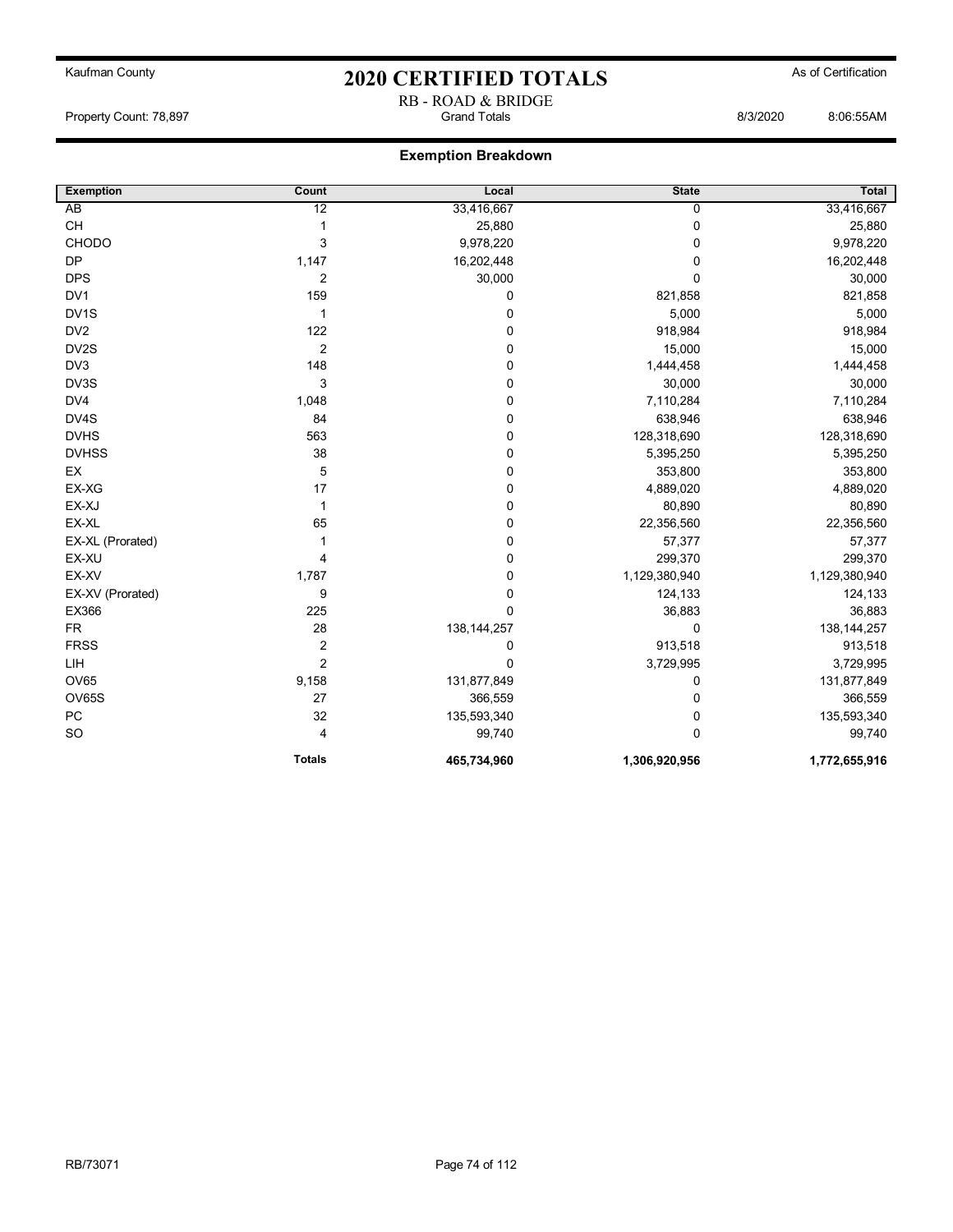| Kaufman County                               | <b>2020 CERTIFIED TOTALS</b> |                   |                                                 |             |                                                            |                    | As of Certification |
|----------------------------------------------|------------------------------|-------------------|-------------------------------------------------|-------------|------------------------------------------------------------|--------------------|---------------------|
| Property Count: 10,052                       |                              |                   | <b>SC - CRANDALL ISD</b><br><b>Grand Totals</b> |             |                                                            | 8/3/2020           | 8:06:51AM           |
| Land                                         |                              |                   |                                                 | Value       |                                                            |                    |                     |
| Homesite:                                    |                              |                   |                                                 | 285,547,622 |                                                            |                    |                     |
| Non Homesite:                                |                              |                   |                                                 | 190,538,349 |                                                            |                    |                     |
| Ag Market:                                   |                              |                   |                                                 | 245,009,863 |                                                            |                    |                     |
| Timber Market:                               |                              |                   |                                                 | $\mathbf 0$ | <b>Total Land</b>                                          | $(+)$              | 721,095,834         |
| Improvement                                  |                              |                   |                                                 | Value       |                                                            |                    |                     |
| Homesite:                                    |                              |                   |                                                 | 880,336,557 |                                                            |                    |                     |
| Non Homesite:                                |                              |                   |                                                 | 307,285,979 | <b>Total Improvements</b>                                  | $^{(+)}$           | 1,187,622,536       |
| <b>Non Real</b>                              |                              | Count             |                                                 | Value       |                                                            |                    |                     |
| Personal Property:                           |                              | 328               |                                                 | 29,583,940  |                                                            |                    |                     |
| Mineral Property:                            |                              | 0                 |                                                 | 0           |                                                            |                    |                     |
| Autos:                                       |                              | $\mathbf 0$       |                                                 | $\mathbf 0$ | <b>Total Non Real</b>                                      | $^{(+)}$           | 29,583,940          |
|                                              |                              |                   |                                                 |             | <b>Market Value</b>                                        | $\qquad \qquad =$  | 1,938,302,310       |
| Ag                                           |                              | <b>Non Exempt</b> |                                                 | Exempt      |                                                            |                    |                     |
| <b>Total Productivity Market:</b>            |                              | 245,009,863       |                                                 | 0           |                                                            |                    |                     |
| Ag Use:                                      |                              | 4,593,490         |                                                 | 0           | <b>Productivity Loss</b>                                   | $(-)$              | 240,416,373         |
| Timber Use:                                  |                              | 0                 |                                                 | 0           | <b>Appraised Value</b>                                     | $\qquad \qquad =$  | 1,697,885,937       |
| Productivity Loss:                           |                              | 240,416,373       |                                                 | $\mathbf 0$ |                                                            |                    |                     |
|                                              |                              |                   |                                                 |             | <b>Homestead Cap</b>                                       | $(\cdot)$          | 92,727,687          |
|                                              |                              |                   |                                                 |             | <b>Assessed Value</b>                                      | $\qquad \qquad =$  | 1,605,158,250       |
|                                              |                              |                   |                                                 |             | <b>Total Exemptions Amount</b><br>(Breakdown on Next Page) | $(-)$              | 249,831,098         |
|                                              |                              |                   |                                                 |             | <b>Net Taxable</b>                                         | $\quad \  \  =$    | 1,355,327,152       |
| <b>Assessed</b><br><b>Freeze</b>             | <b>Taxable</b>               | <b>Actual Tax</b> | Ceiling                                         | Count       |                                                            |                    |                     |
| <b>DP</b><br>21,334,246                      | 16,078,782                   | 163,828.77        | 164,199.65                                      | 124         |                                                            |                    |                     |
| <b>DPS</b><br>110,171                        | 75,171                       | 241.43            | 241.43                                          | 1           |                                                            |                    |                     |
| OV65<br>140,264,644                          | 110,226,646                  | 1,043,562.93      | 1,049,444.20                                    | 797         |                                                            |                    |                     |
| 161,709,061<br>Total<br>Tax Rate<br>1.470000 | 126,380,599                  | 1,207,633.13      | 1,213,885.28                                    |             | 922 Freeze Taxable                                         | $(\textnormal{-})$ | 126,380,599         |
| <b>Transfer</b><br><b>Assessed</b>           | <b>Taxable</b>               | Post % Taxable    | <b>Adjustment</b>                               | Count       |                                                            |                    |                     |
| DP<br>216,810                                | 181,810                      | 99,785            | 82,025                                          | 1           |                                                            |                    |                     |
| OV65<br>1,900,278                            | 1,413,618                    | 835,741           | 577,877                                         | 7           |                                                            |                    |                     |
| Total<br>2,117,088                           | 1,595,428                    | 935,526           | 659,902                                         | 8           | <b>Transfer Adjustment</b>                                 | $(\text{-})$       | 659,902             |
|                                              |                              |                   |                                                 |             | <b>Freeze Adjusted Taxable</b>                             | Ξ                  | 1,228,286,651       |

APPROXIMATE LEVY = (FREEZE ADJUSTED TAXABLE \* (TAX RATE / 100)) + ACTUAL TAX 19,263,446.90 = 1,228,286,651 \* (1.470000 / 100) + 1,207,633.13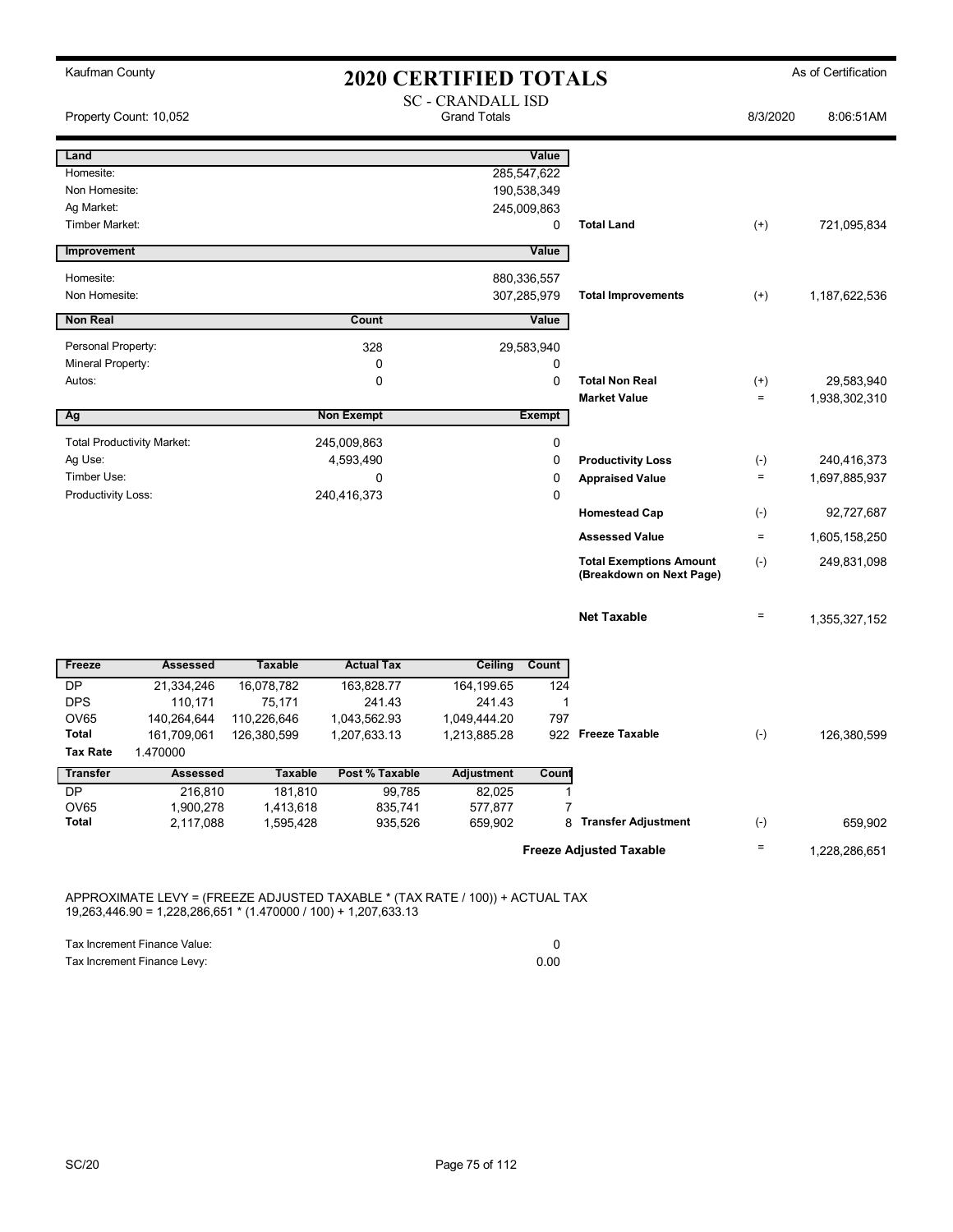## Kaufman County **As of Certification 2020 CERTIFIED TOTALS** As of Certification SC - CRANDALL ISD

Property Count: 10,052 Grand Totals 8/3/2020 8:06:55AM

| <b>Exemption</b> | Count         | Local | <b>State</b> | Total       |
|------------------|---------------|-------|--------------|-------------|
| DP               | 140           | 0     | 1,341,713    | 1,341,713   |
| <b>DPS</b>       |               | 0     | 10,000       | 10,000      |
| DV <sub>1</sub>  | 26            | 0     | 127,000      | 127,000     |
| DV <sub>2</sub>  | 18            | 0     | 135,000      | 135,000     |
| DV3              | 20            | 0     | 200,000      | 200,000     |
| DV4              | 134           | 0     | 948,000      | 948,000     |
| DV4S             | 7             | 0     | 48,000       | 48,000      |
| <b>DVHS</b>      | 72            | 0     | 14,287,430   | 14,287,430  |
| <b>DVHSS</b>     | 6             | 0     | 810,936      | 810,936     |
| EX-XG            |               | 0     | 827,500      | 827,500     |
| EX-XL            | 5             | 0     | 249,130      | 249,130     |
| EX-XV            | 95            | 0     | 112,066,770  | 112,066,770 |
| EX-XV (Prorated) |               | 0     | 1,544        | 1,544       |
| EX366            | 17            | 0     | 3,810        | 3,810       |
| <b>HS</b>        | 4,471         | 0     | 109,691,083  | 109,691,083 |
| <b>OV65</b>      | 946           | 0     | 9,047,719    | 9,047,719   |
| <b>OV65S</b>     | 3             | 0     | 30,000       | 30,000      |
| PC               | 2             | 5,463 | 0            | 5,463       |
|                  | <b>Totals</b> | 5,463 | 249,825,635  | 249,831,098 |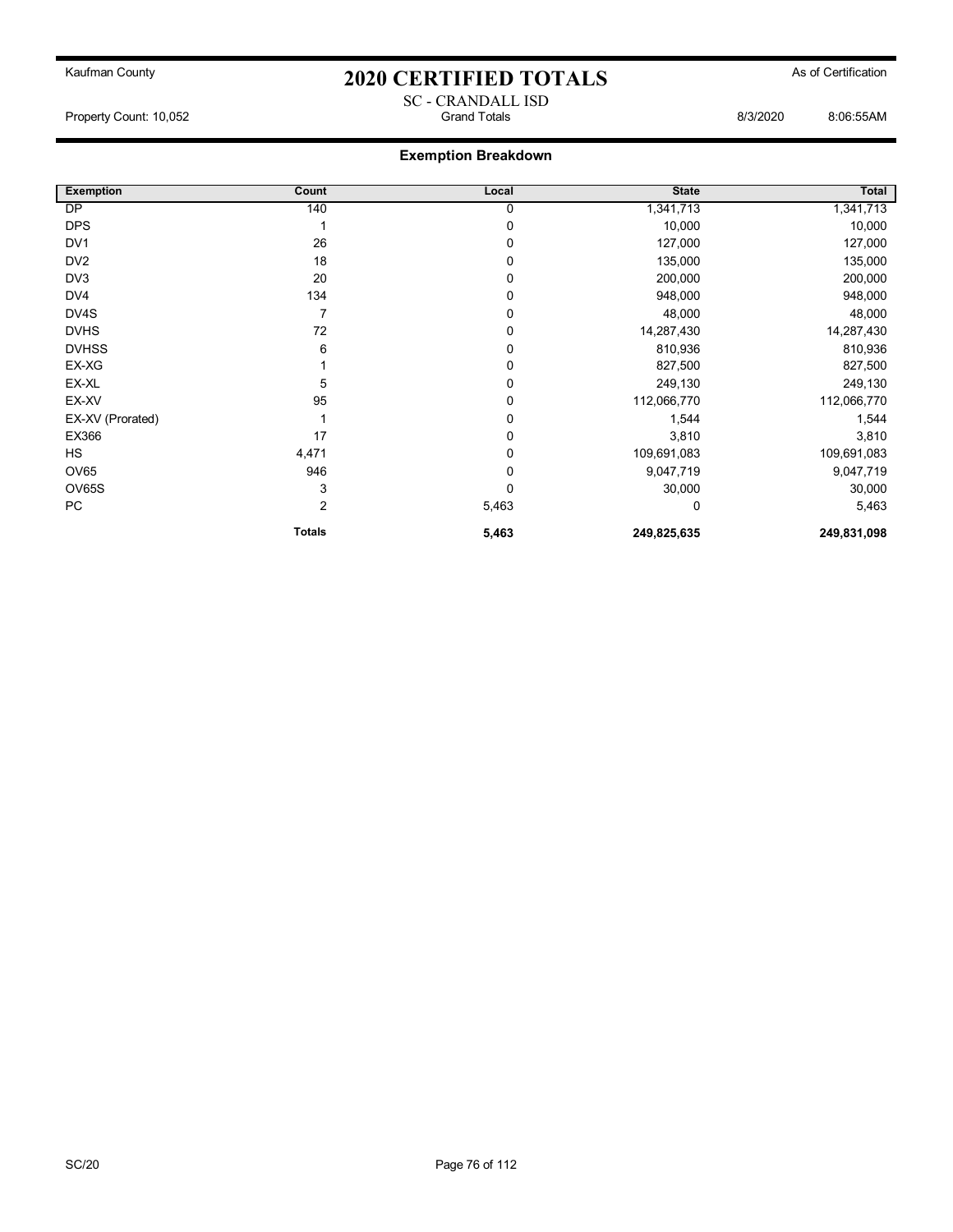| Kaufman County               |                                   | <b>2020 CERTIFIED TOTALS</b> |                      |                                               |                      |                                                            |                   | As of Certification |  |
|------------------------------|-----------------------------------|------------------------------|----------------------|-----------------------------------------------|----------------------|------------------------------------------------------------|-------------------|---------------------|--|
|                              | Property Count: 24,422            |                              |                      | <b>SF - FORNEY ISD</b><br><b>Grand Totals</b> |                      |                                                            | 8/3/2020          | 8:06:51AM           |  |
| Land                         |                                   |                              |                      |                                               | Value                |                                                            |                   |                     |  |
| Homesite:                    |                                   |                              |                      |                                               | 860,135,868          |                                                            |                   |                     |  |
| Non Homesite:                |                                   |                              |                      |                                               | 661,087,075          |                                                            |                   |                     |  |
| Ag Market:                   |                                   |                              |                      |                                               | 367, 335, 445        |                                                            |                   |                     |  |
| Timber Market:               |                                   |                              |                      |                                               | 0                    | <b>Total Land</b>                                          | $(+)$             | 1,888,558,388       |  |
| Improvement                  |                                   |                              |                      |                                               | Value                |                                                            |                   |                     |  |
| Homesite:                    |                                   |                              |                      |                                               | 2,920,613,419        |                                                            |                   |                     |  |
| Non Homesite:                |                                   |                              |                      |                                               | 1,868,093,272        | <b>Total Improvements</b>                                  | $^{(+)}$          | 4,788,706,691       |  |
| <b>Non Real</b>              |                                   |                              | Count                |                                               | Value                |                                                            |                   |                     |  |
| Personal Property:           |                                   |                              | 1,320                |                                               | 325,291,665          |                                                            |                   |                     |  |
| Mineral Property:            |                                   |                              | 0                    |                                               | 0                    |                                                            |                   |                     |  |
| Autos:                       |                                   |                              | 0                    |                                               | $\mathbf 0$          | <b>Total Non Real</b>                                      | $^{(+)}$          | 325,291,665         |  |
|                              |                                   |                              |                      |                                               |                      | <b>Market Value</b>                                        | $\qquad \qquad =$ | 7,002,556,744       |  |
| Ag                           |                                   |                              | <b>Non Exempt</b>    |                                               | <b>Exempt</b>        |                                                            |                   |                     |  |
|                              | <b>Total Productivity Market:</b> |                              | 367,099,365          |                                               | 236,080              |                                                            |                   |                     |  |
| Ag Use:                      |                                   |                              | 3,523,350            |                                               | 2,000                | <b>Productivity Loss</b>                                   | $(-)$             | 363,576,015         |  |
| Timber Use:                  |                                   |                              | 0                    |                                               | $\mathbf 0$          | <b>Appraised Value</b>                                     | $\quad \  \  =$   | 6,638,980,729       |  |
| Productivity Loss:           |                                   |                              | 363,576,015          |                                               | 234,080              |                                                            |                   |                     |  |
|                              |                                   |                              |                      |                                               |                      | <b>Homestead Cap</b>                                       | $(\cdot)$         | 133,030,460         |  |
|                              |                                   |                              |                      |                                               |                      | <b>Assessed Value</b>                                      | $=$               | 6,505,950,269       |  |
|                              |                                   |                              |                      |                                               |                      | <b>Total Exemptions Amount</b><br>(Breakdown on Next Page) | $(\cdot)$         | 870,271,308         |  |
|                              |                                   |                              |                      |                                               |                      | <b>Net Taxable</b>                                         | $\qquad \qquad =$ | 5,635,678,961       |  |
| Freeze                       | <b>Assessed</b>                   | <b>Taxable</b>               | <b>Actual Tax</b>    | Ceiling                                       | Count                |                                                            |                   |                     |  |
| <b>DP</b>                    | 54,345,529                        | 42,720,027                   | 452,399.78           | 466,091.33                                    | 226                  |                                                            |                   |                     |  |
| <b>OV65</b>                  | 484,381,779                       | 399, 196, 149                | 3,949,651.68         | 4,003,199.18                                  | 1,988                |                                                            |                   |                     |  |
| <b>Total</b>                 | 538,727,308                       | 441,916,176                  | 4,402,051.46         | 4,469,290.51                                  |                      | 2,214 Freeze Taxable                                       | $(-)$             | 441,916,176         |  |
| <b>Tax Rate</b>              | 1.470000                          |                              |                      |                                               |                      |                                                            |                   |                     |  |
| <b>Transfer</b><br><b>DP</b> | <b>Assessed</b>                   | <b>Taxable</b>               | Post % Taxable       | <b>Adjustment</b>                             | Count                |                                                            |                   |                     |  |
| <b>OV65</b>                  | 397,230<br>6,269,072              | 352,230<br>5,231,622         | 199,201<br>3,344,200 | 153,029<br>1,887,422                          | $\overline{2}$<br>22 |                                                            |                   |                     |  |
| <b>Total</b>                 | 6,666,302                         | 5,583,852                    | 3,543,401            | 2,040,451                                     |                      | 24 Transfer Adjustment                                     | $(-)$             | 2,040,451           |  |
|                              |                                   |                              |                      |                                               |                      | <b>Freeze Adjusted Taxable</b>                             | $\qquad \qquad =$ | 5, 191, 722, 334    |  |
|                              |                                   |                              |                      |                                               |                      |                                                            |                   |                     |  |

APPROXIMATE LEVY = (FREEZE ADJUSTED TAXABLE \* (TAX RATE / 100)) + ACTUAL TAX 80,720,369.77 = 5,191,722,334 \* (1.470000 / 100) + 4,402,051.46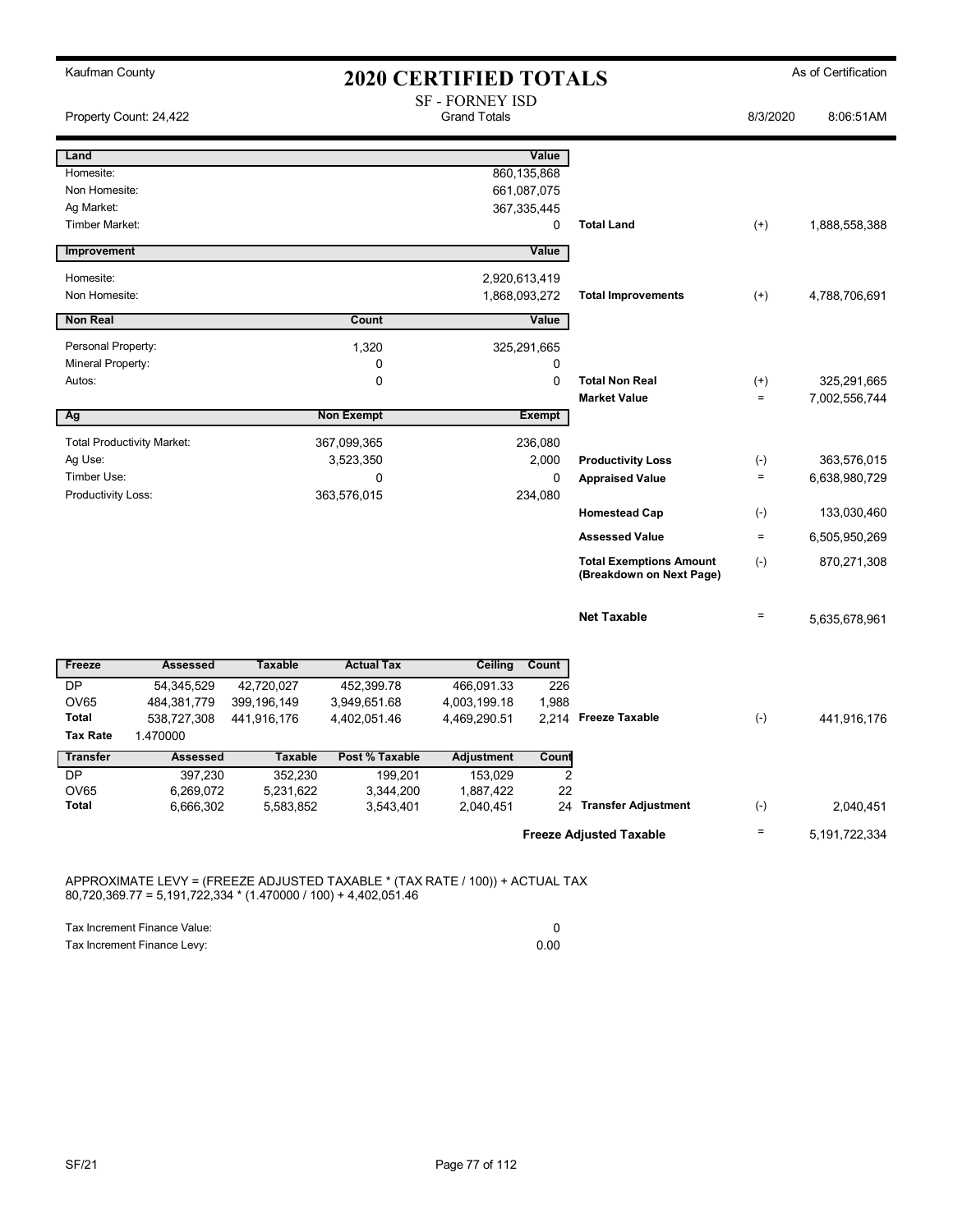SF - FORNEY ISD

### **Exemption Breakdown**

| <b>Exemption</b> | Count          | Local       | <b>State</b> | <b>Total</b> |
|------------------|----------------|-------------|--------------|--------------|
| <b>DP</b>        | 255            | 0           | 2,480,000    | 2,480,000    |
| DV <sub>1</sub>  | 71             | 0           | 368,500      | 368,500      |
| DV1S             |                | 0           | 5,000        | 5,000        |
| DV <sub>2</sub>  | 57             | 0           | 428,250      | 428,250      |
| DV3              | 77             | 0           | 752,000      | 752,000      |
| DV3S             |                | 0           | 10,000       | 10,000       |
| DV4              | 482            | 0           | 3,081,053    | 3,081,053    |
| DV4S             | 23             | 0           | 169,496      | 169,496      |
| <b>DVHS</b>      | 274            | 0           | 70,408,542   | 70,408,542   |
| <b>DVHSS</b>     | 9              | 0           | 1,879,580    | 1,879,580    |
| EX               | 3              | 0           | 325,830      | 325,830      |
| EX-XG            |                | 0           | 581,180      | 581,180      |
| EX-XL            |                | 0           | 507,890      | 507,890      |
| EX-XU            |                | 0           | 10,000       | 10,000       |
| EX-XV            | 276            | 0           | 315,240,090  | 315,240,090  |
| EX-XV (Prorated) | $\overline{2}$ | 0           | 6,967        | 6,967        |
| EX366            | 26             | 0           | 5,900        | 5,900        |
| <b>FR</b>        | 4              | 26,002,945  | 0            | 26,002,945   |
| <b>FRSS</b>      |                | 0           | 331,378      | 331,378      |
| <b>HS</b>        | 11,970         | 0           | 296,471,395  | 296,471,395  |
| <b>OV65</b>      | 2,414          | 0           | 23,546,768   | 23,546,768   |
| OV65S            | 3              | 0           | 30,000       | 30,000       |
| ${\sf PC}$       | 9              | 127,604,294 |              | 127,604,294  |
| SO               |                | 24,250      | $\Omega$     | 24,250       |
|                  | <b>Totals</b>  | 153,631,489 | 716,639,819  | 870,271,308  |

Property Count: 24,422 Grand Totals 8/3/2020 8:06:55AM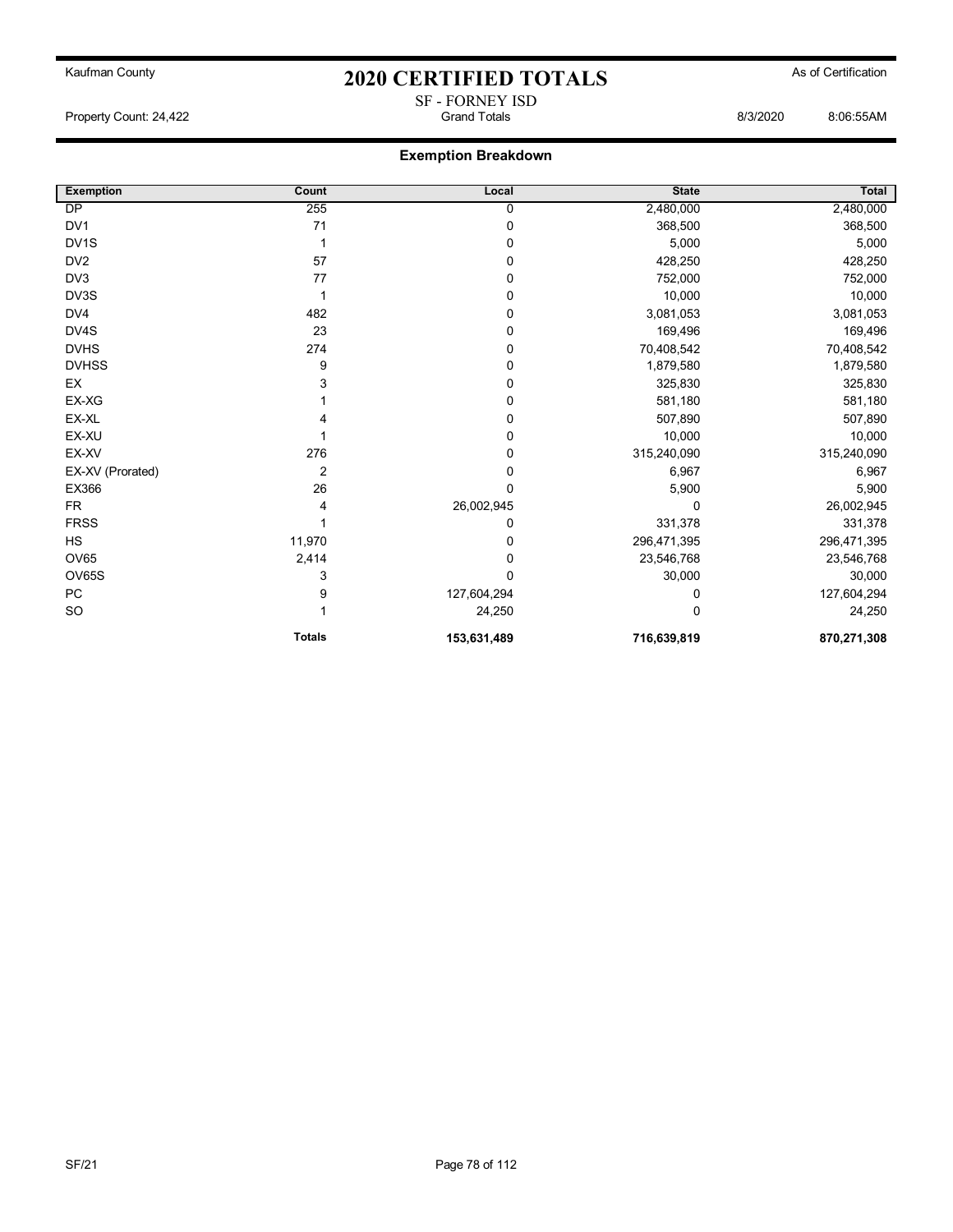| Kaufman County                    |                                   |                        |                          |                                                |                       | <b>2020 CERTIFIED TOTALS</b>   |                    |               |  |  |
|-----------------------------------|-----------------------------------|------------------------|--------------------------|------------------------------------------------|-----------------------|--------------------------------|--------------------|---------------|--|--|
| Property Count: 11,241            |                                   |                        |                          | <b>SK - KAUFMAN ISD</b><br><b>Grand Totals</b> |                       |                                | 8/3/2020           | 8:06:51AM     |  |  |
| Land                              |                                   |                        |                          |                                                | Value                 |                                |                    |               |  |  |
| Homesite:                         |                                   |                        |                          |                                                | 157,338,030           |                                |                    |               |  |  |
| Non Homesite:                     |                                   |                        |                          |                                                | 209,361,401           |                                |                    |               |  |  |
| Ag Market:                        |                                   |                        |                          |                                                | 283,711,408           |                                |                    |               |  |  |
| Timber Market:                    |                                   |                        |                          |                                                | 0                     | <b>Total Land</b>              | $^{(+)}$           | 650,410,839   |  |  |
| Improvement                       |                                   |                        |                          |                                                | Value                 |                                |                    |               |  |  |
| Homesite:                         |                                   |                        |                          |                                                | 645,368,488           |                                |                    |               |  |  |
| Non Homesite:                     |                                   |                        |                          |                                                | 422,815,678           | <b>Total Improvements</b>      | $^{(+)}$           | 1,068,184,166 |  |  |
| <b>Non Real</b>                   |                                   |                        | Count                    |                                                | Value                 |                                |                    |               |  |  |
| Personal Property:                |                                   |                        | 758                      |                                                | 180,043,940           |                                |                    |               |  |  |
| Mineral Property:                 |                                   |                        | 39                       |                                                | 34,421                |                                |                    |               |  |  |
| Autos:                            |                                   |                        | 0                        |                                                | 0                     | <b>Total Non Real</b>          | $^{(+)}$           | 180,078,361   |  |  |
|                                   |                                   |                        |                          | <b>Market Value</b>                            | $\equiv$              | 1,898,673,366                  |                    |               |  |  |
| Ag                                |                                   |                        | <b>Non Exempt</b>        |                                                | <b>Exempt</b>         |                                |                    |               |  |  |
|                                   | <b>Total Productivity Market:</b> |                        | 282,839,068              |                                                | 872,340               |                                |                    |               |  |  |
| Ag Use:                           |                                   |                        | 8,264,761                |                                                | 7,200                 | <b>Productivity Loss</b>       | $(\text{-})$       | 274,574,307   |  |  |
| Timber Use:<br>Productivity Loss: |                                   |                        | 0<br>274,574,307         |                                                | 0<br>865,140          | <b>Appraised Value</b>         | $\quad \  \  =$    | 1,624,099,059 |  |  |
|                                   |                                   |                        |                          |                                                |                       | <b>Homestead Cap</b>           | $(\textnormal{-})$ | 154, 153, 365 |  |  |
|                                   |                                   |                        |                          |                                                |                       | <b>Assessed Value</b>          | $\quad \  \  =$    | 1,469,945,694 |  |  |
|                                   |                                   |                        |                          |                                                |                       | <b>Total Exemptions Amount</b> | $(-)$              | 311,017,213   |  |  |
|                                   |                                   |                        |                          |                                                |                       | (Breakdown on Next Page)       |                    |               |  |  |
|                                   |                                   |                        |                          |                                                |                       |                                |                    |               |  |  |
|                                   |                                   |                        |                          |                                                |                       | <b>Net Taxable</b>             | $\equiv$           | 1,158,928,481 |  |  |
|                                   |                                   |                        |                          |                                                |                       |                                |                    |               |  |  |
| Freeze                            | <b>Assessed</b>                   | <b>Taxable</b>         | <b>Actual Tax</b>        | <b>Ceiling</b>                                 | Count                 |                                |                    |               |  |  |
| <b>DP</b>                         | 17,520,739                        | 10,703,245             | 95,411.87                | 96,450.87                                      | 196                   |                                |                    |               |  |  |
| <b>DPS</b><br>OV65                | 204,667<br>172,001,299            | 169,667<br>123,984,510 | 1,603.29<br>1,031,074.05 | 1,603.29<br>1,048,814.09                       | $\mathbf{1}$<br>1,363 |                                |                    |               |  |  |
| Total                             | 189,726,705                       | 134,857,422            | 1,128,089.21             | 1,146,868.25                                   |                       | 1,560 Freeze Taxable           | $(\text{-})$       | 134,857,422   |  |  |
| Tax Rate                          | 1.448300                          |                        |                          |                                                |                       |                                |                    |               |  |  |
| <b>Transfer</b>                   | <b>Assessed</b>                   | <b>Taxable</b>         | Post % Taxable           | <b>Adjustment</b>                              | Count                 |                                |                    |               |  |  |
| DP                                | 190,840                           | 120,840                | 76,154                   | 44,686                                         | 2                     |                                |                    |               |  |  |
| OV65                              | 688,480                           | 576,987                | 192,198                  | 384,789                                        | 4                     |                                |                    |               |  |  |
| Total                             | 879,320                           | 697,827                | 268,352                  | 429,475                                        | 6                     | <b>Transfer Adjustment</b>     | $(\text{-})$       | 429,475       |  |  |
|                                   |                                   |                        |                          |                                                |                       | <b>Freeze Adjusted Taxable</b> | $\equiv$           | 1,023,641,584 |  |  |
|                                   |                                   |                        |                          |                                                |                       |                                |                    |               |  |  |

APPROXIMATE LEVY = (FREEZE ADJUSTED TAXABLE \* (TAX RATE / 100)) + ACTUAL TAX 15,953,490.27 = 1,023,641,584 \* (1.448300 / 100) + 1,128,089.21

| Tax Increment Finance Value: |      |
|------------------------------|------|
| Tax Increment Finance Levy:  | 0.00 |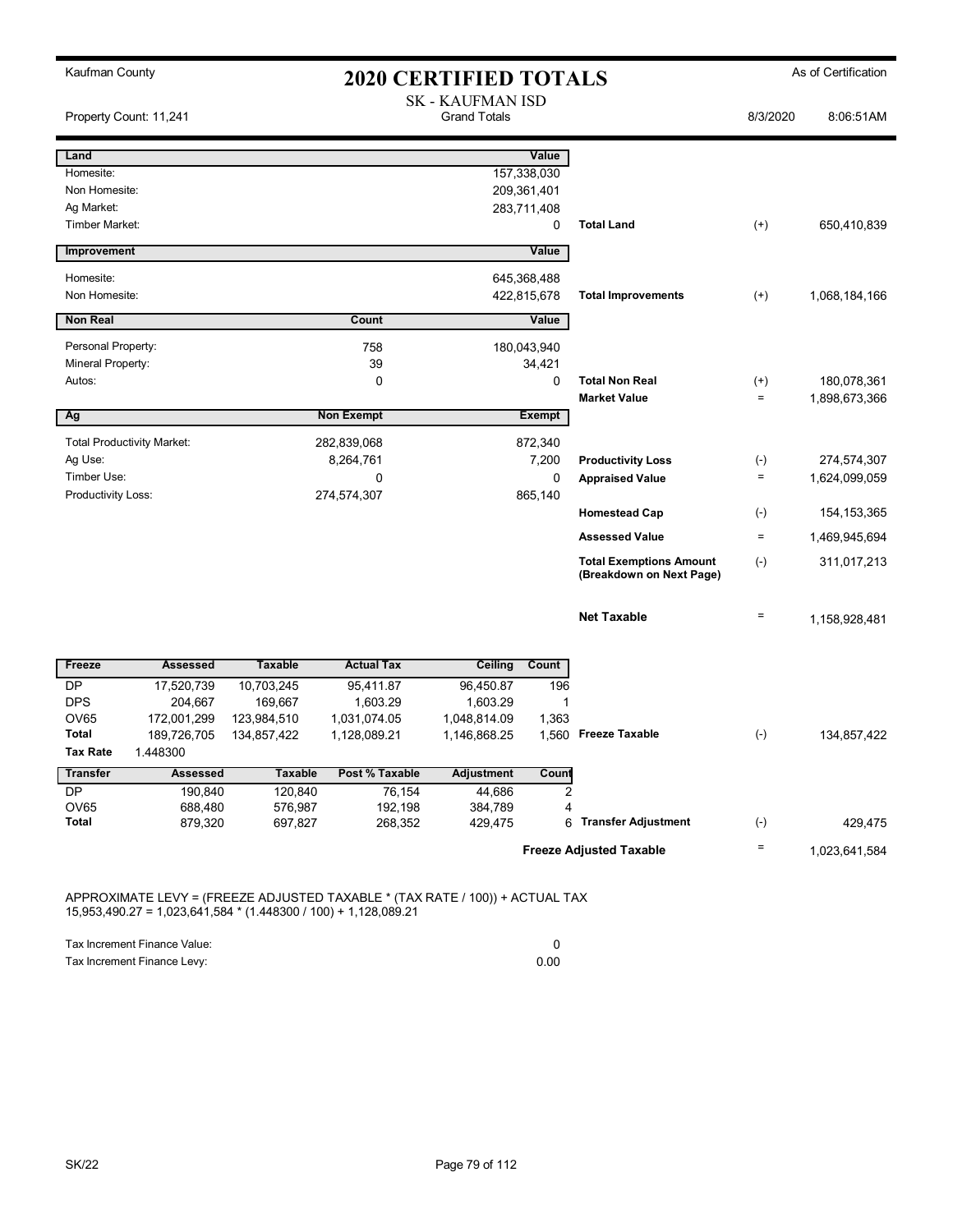SK - KAUFMAN ISD

Property Count: 11,241 Grand Totals 8/3/2020 8:06:55AM

| <b>Exemption</b> | Count          | Local       | <b>State</b> | Total       |
|------------------|----------------|-------------|--------------|-------------|
| <b>CHODO</b>     | 2              | 1,433,160   | 0            | 1,433,160   |
| <b>DP</b>        | 204            | 0           | 1,698,450    | 1,698,450   |
| <b>DPS</b>       |                | $\mathbf 0$ | 10,000       | 10,000      |
| DV <sub>1</sub>  | 15             | 0           | 70,661       | 70,661      |
| DV <sub>2</sub>  | 10             | 0           | 72,000       | 72,000      |
| DV2S             |                | 0           | 7,500        | 7,500       |
| DV3              | 14             | 0           | 130,000      | 130,000     |
| DV4              | 120            | 0           | 782,587      | 782,587     |
| DV4S             | 16             | 0           | 120,896      | 120,896     |
| <b>DVHS</b>      | 57             | 0           | 8,748,905    | 8,748,905   |
| <b>DVHSS</b>     | 6              | 0           | 475,014      | 475,014     |
| EX-XG            | 4              | 0           | 411,580      | 411,580     |
| EX-XL            | 20             | 0           | 3,698,070    | 3,698,070   |
| EX-XU            | $\overline{2}$ | 0           | 280,740      | 280,740     |
| EX-XV            | 266            | 0           | 180,879,880  | 180,879,880 |
| EX366            | 61             | 0           | 11,430       | 11,430      |
| <b>HS</b>        | 4,171          | 0           | 98,298,155   | 98,298,155  |
| <b>OV65</b>      | 1,533          | 0           | 13,786,472   | 13,786,472  |
| OV65S            | 5              | 0           | 50,000       | 50,000      |
| PC               | 3              | 51,713      | 0            | 51,713      |
|                  | <b>Totals</b>  | 1,484,873   | 309,532,340  | 311,017,213 |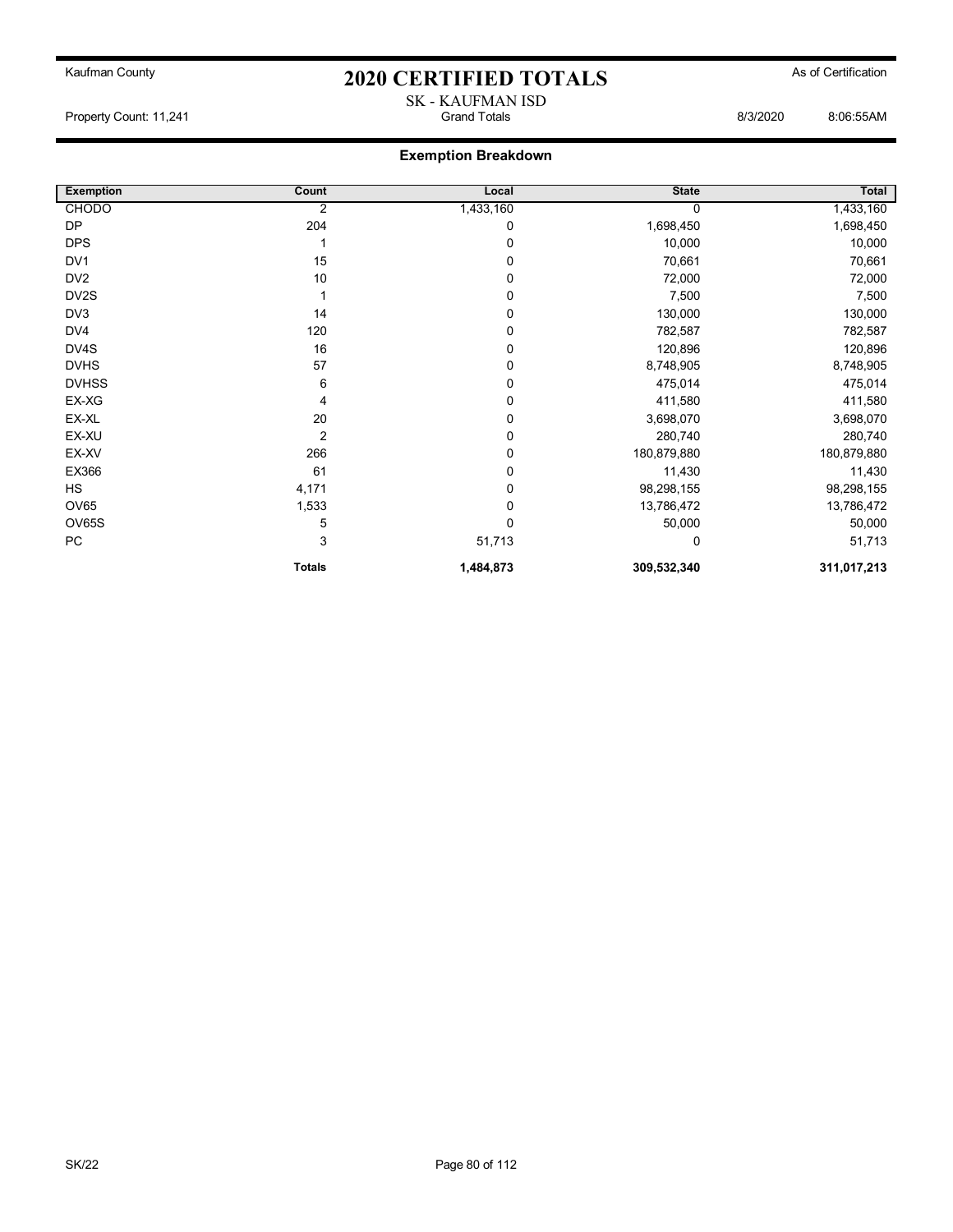| Kaufman County<br><b>2020 CERTIFIED TOTALS</b> |                                   |                    |                    |                                               |                 |                                | As of Certification |               |  |
|------------------------------------------------|-----------------------------------|--------------------|--------------------|-----------------------------------------------|-----------------|--------------------------------|---------------------|---------------|--|
| Property Count: 3,888                          |                                   |                    |                    | <b>SM - MABANK ISD</b><br><b>Grand Totals</b> |                 |                                | 8/3/2020            | 8:06:51AM     |  |
| Land                                           |                                   |                    |                    |                                               | Value           |                                |                     |               |  |
| Homesite:                                      |                                   |                    |                    |                                               | 52,986,392      |                                |                     |               |  |
| Non Homesite:                                  |                                   |                    |                    |                                               | 82,140,896      |                                |                     |               |  |
| Ag Market:<br>Timber Market:                   |                                   |                    |                    |                                               | 81,083,715<br>0 | <b>Total Land</b>              | $(+)$               |               |  |
|                                                |                                   |                    |                    |                                               |                 |                                |                     | 216,211,003   |  |
| Improvement                                    |                                   |                    |                    |                                               | Value           |                                |                     |               |  |
| Homesite:                                      |                                   |                    |                    |                                               | 194,451,905     |                                |                     |               |  |
| Non Homesite:                                  |                                   |                    |                    |                                               | 220,660,519     | <b>Total Improvements</b>      | $(+)$               | 415, 112, 424 |  |
| <b>Non Real</b>                                |                                   |                    | Count              |                                               | Value           |                                |                     |               |  |
| Personal Property:                             |                                   |                    | 232                |                                               | 56,498,190      |                                |                     |               |  |
| Mineral Property:                              |                                   |                    | 160                |                                               | 1,829,185       |                                |                     |               |  |
| Autos:                                         |                                   |                    | $\mathbf 0$        |                                               | $\mathbf 0$     | <b>Total Non Real</b>          | $^{(+)}$            | 58,327,375    |  |
|                                                |                                   |                    |                    |                                               |                 | <b>Market Value</b>            | $\qquad \qquad =$   | 689,650,802   |  |
| Ag                                             |                                   |                    | <b>Non Exempt</b>  |                                               | <b>Exempt</b>   |                                |                     |               |  |
|                                                | <b>Total Productivity Market:</b> |                    | 81,083,715         |                                               | 0               |                                |                     |               |  |
| Ag Use:                                        |                                   |                    | 2,057,240          |                                               | $\mathbf 0$     | <b>Productivity Loss</b>       | $(\textnormal{-})$  | 79,026,475    |  |
| Timber Use:                                    |                                   |                    | $\Omega$           |                                               | $\Omega$        | <b>Appraised Value</b>         | $\qquad \qquad =$   | 610,624,327   |  |
| Productivity Loss:                             |                                   |                    | 79,026,475         |                                               | $\mathbf 0$     |                                |                     |               |  |
|                                                |                                   |                    |                    |                                               |                 | <b>Homestead Cap</b>           | $(\cdot)$           | 33,791,954    |  |
|                                                |                                   |                    |                    |                                               |                 | <b>Assessed Value</b>          | $\equiv$            | 576,832,373   |  |
|                                                |                                   |                    |                    |                                               |                 | <b>Total Exemptions Amount</b> | $(-)$               | 172,626,316   |  |
|                                                |                                   |                    |                    |                                               |                 | (Breakdown on Next Page)       |                     |               |  |
|                                                |                                   |                    |                    |                                               |                 |                                |                     |               |  |
|                                                |                                   |                    |                    |                                               |                 | <b>Net Taxable</b>             | $=$                 | 404,206,057   |  |
|                                                |                                   |                    |                    |                                               |                 |                                |                     |               |  |
| Freeze                                         | <b>Assessed</b>                   | <b>Taxable</b>     | <b>Actual Tax</b>  | Ceiling                                       | Count           |                                |                     |               |  |
| <b>DP</b>                                      | 3,665,312                         | 2,369,000          | 17,818.30          | 17,896.14                                     | 42              |                                |                     |               |  |
| <b>OV65</b>                                    | 75,079,326                        | 58,582,576         | 461,720.25         | 466,399.59                                    | 467             |                                |                     |               |  |
| <b>Total</b>                                   | 78,744,638                        | 60,951,576         | 479,538.55         | 484,295.73                                    | 509             | <b>Freeze Taxable</b>          | $(-)$               | 60,951,576    |  |
| <b>Tax Rate</b>                                | 1.295000                          |                    |                    |                                               |                 |                                |                     |               |  |
| <b>Transfer</b>                                | <b>Assessed</b>                   | <b>Taxable</b>     | Post % Taxable     | Adjustment                                    | Count           |                                |                     |               |  |
| <b>OV65</b><br><b>Total</b>                    | 1,023,168<br>1,023,168            | 840,948<br>840,948 | 535,462<br>535,462 | 305,486<br>305,486                            | 6<br>6          | <b>Transfer Adjustment</b>     | $(\cdot)$           | 305,486       |  |
|                                                |                                   |                    |                    |                                               |                 |                                |                     |               |  |
|                                                |                                   |                    |                    |                                               |                 | <b>Freeze Adjusted Taxable</b> | $=$                 | 342,948,995   |  |

APPROXIMATE LEVY = (FREEZE ADJUSTED TAXABLE \* (TAX RATE / 100)) + ACTUAL TAX 4,920,728.04 = 342,948,995 \* (1.295000 / 100) + 479,538.55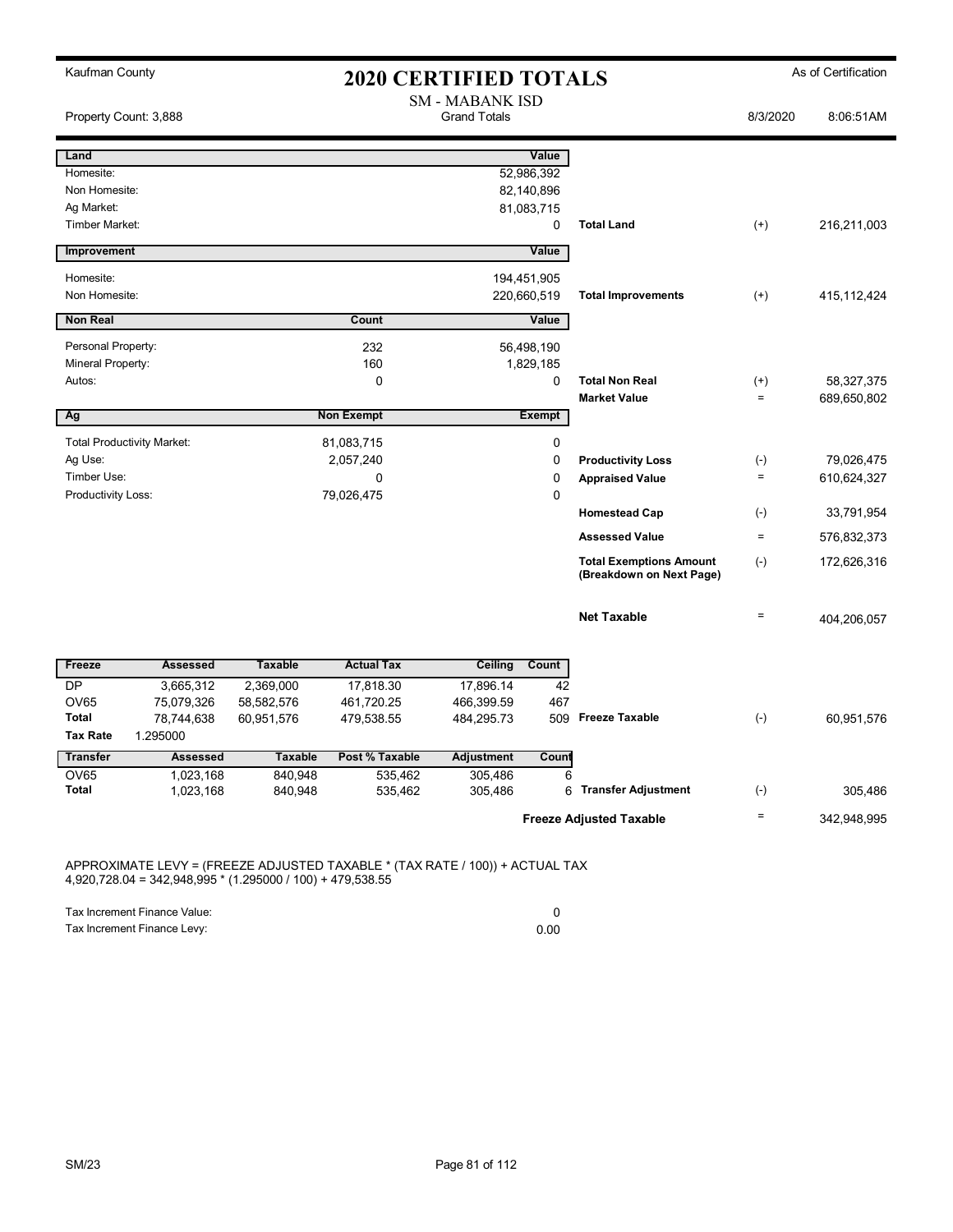#### Property Count: 3,888 Grand Totals 8/3/2020 8:06:55AM

| <b>Exemption</b> | Count          | Local       | <b>State</b> | Total       |
|------------------|----------------|-------------|--------------|-------------|
| CH               |                | 25,880      |              | 25,880      |
| <b>DP</b>        | 49             | 0           | 378,681      | 378,681     |
| DV <sub>1</sub>  |                | 0           | 30,000       | 30,000      |
| DV <sub>2</sub>  | 2              | 0           | 19,500       | 19,500      |
| DV3              | 3              | 0           | 29,274       | 29,274      |
| DV4              | 27             | 0           | 235,114      | 235,114     |
| DV4S             | 6              | 0           | 36,000       | 36,000      |
| <b>DVHS</b>      | 13             | $\mathbf 0$ | 1,780,847    | 1,780,847   |
| <b>DVHSS</b>     | 2              | 0           | 111,487      | 111,487     |
| EX               |                | 0           | 8,710        | 8,710       |
| EX-XG            | 2              | 0           | 90,260       | 90,260      |
| EX-XL            | 18             | 0           | 2,423,770    | 2,423,770   |
| EX-XU            |                | 0           | 8,630        | 8,630       |
| EX-XV            | 167            | 0           | 135,370,810  | 135,370,810 |
| EX-XV (Prorated) | $\overline{2}$ | $\mathbf 0$ | 4,564        | 4,564       |
| EX366            | 60             | 0           | 12,359       | 12,359      |
| <b>FRSS</b>      |                | 0           | 532,140      | 532,140     |
| <b>HS</b>        | 1,132          | 0           | 26,857,414   | 26,857,414  |
| OV65             | 537            | $\mathbf 0$ | 4,668,268    | 4,668,268   |
| <b>PC</b>        |                | 2,608       | 0            | 2,608       |
|                  | <b>Totals</b>  | 28,488      | 172,597,828  | 172,626,316 |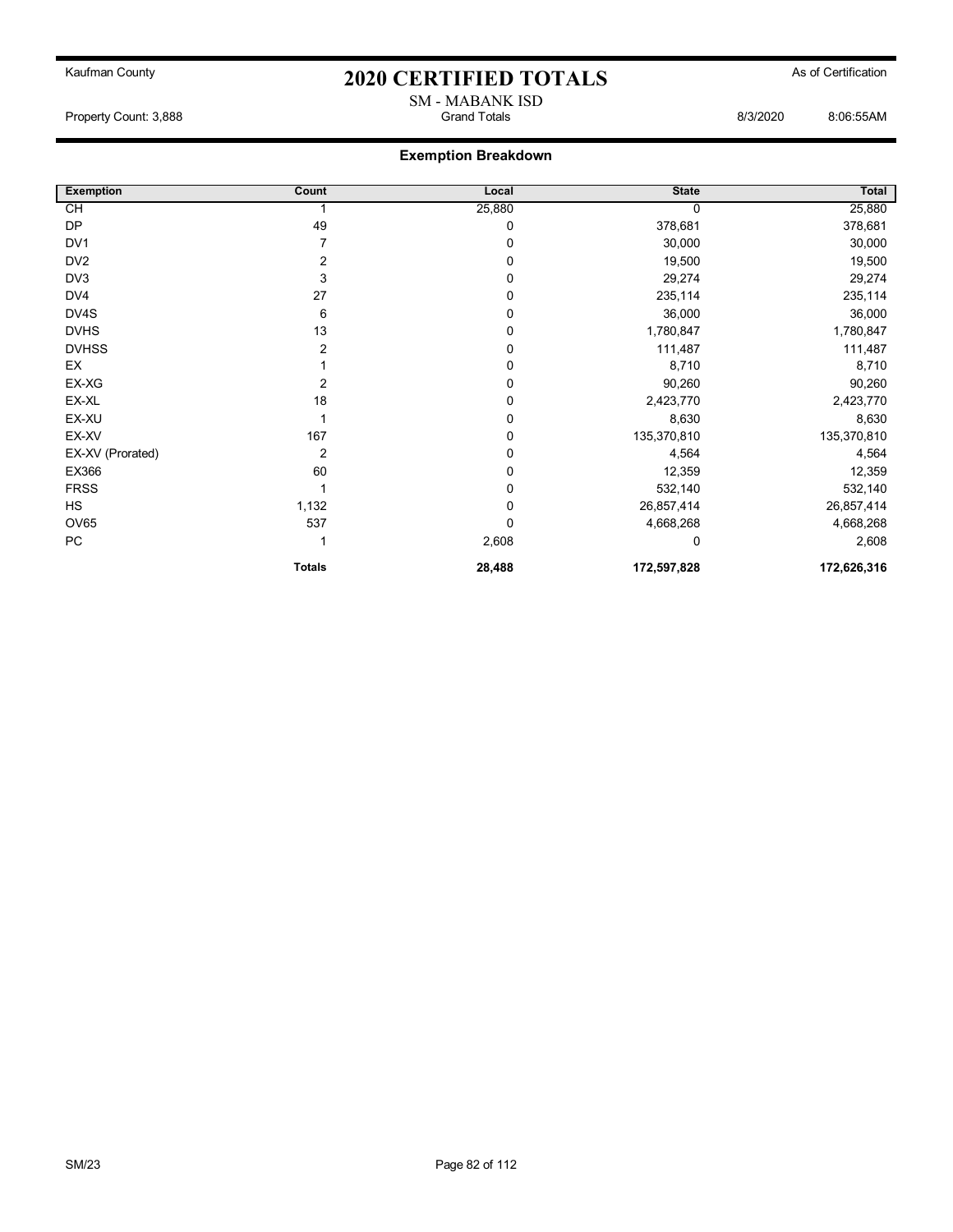| Kaufman County               |                                   |                    | <b>2020 CERTIFIED TOTALS</b> |                                      |                            |                                | As of Certification |             |  |
|------------------------------|-----------------------------------|--------------------|------------------------------|--------------------------------------|----------------------------|--------------------------------|---------------------|-------------|--|
| Property Count: 6,069        |                                   |                    |                              | SP - KEMP ISD<br><b>Grand Totals</b> |                            |                                | 8/3/2020            | 8:06:51AM   |  |
| Land                         |                                   |                    |                              |                                      | Value                      |                                |                     |             |  |
| Homesite:                    |                                   |                    |                              |                                      | 62,723,804                 |                                |                     |             |  |
| Non Homesite:                |                                   |                    |                              |                                      | 138,023,249                |                                |                     |             |  |
| Ag Market:<br>Timber Market: |                                   |                    |                              |                                      | 191,884,310<br>$\mathbf 0$ | <b>Total Land</b>              | $(+)$               |             |  |
|                              |                                   |                    |                              |                                      |                            |                                |                     | 392,631,363 |  |
| Improvement                  |                                   |                    |                              |                                      | Value                      |                                |                     |             |  |
| Homesite:                    |                                   |                    |                              |                                      | 219,186,694                |                                |                     |             |  |
| Non Homesite:                |                                   |                    |                              |                                      | 172,288,523                | <b>Total Improvements</b>      | $(+)$               | 391,475,217 |  |
| <b>Non Real</b>              |                                   |                    | Count                        |                                      | Value                      |                                |                     |             |  |
| Personal Property:           |                                   |                    | 251                          |                                      | 47,618,981                 |                                |                     |             |  |
| Mineral Property:            |                                   |                    | 171                          |                                      | 242,763                    |                                |                     |             |  |
| Autos:                       |                                   |                    | $\mathbf 0$                  |                                      | $\mathbf 0$                | <b>Total Non Real</b>          | $^{(+)}$            | 47,861,744  |  |
|                              |                                   |                    |                              |                                      |                            | <b>Market Value</b>            | $=$                 | 831,968,324 |  |
| Ag                           |                                   |                    | <b>Non Exempt</b>            |                                      | <b>Exempt</b>              |                                |                     |             |  |
|                              | <b>Total Productivity Market:</b> |                    | 191,884,310                  |                                      | 0                          |                                |                     |             |  |
| Ag Use:                      |                                   |                    | 5,044,000                    |                                      | $\mathbf 0$                | <b>Productivity Loss</b>       | $(\cdot)$           | 186,840,310 |  |
| Timber Use:                  |                                   |                    | $\mathbf 0$                  |                                      | $\mathbf 0$                | <b>Appraised Value</b>         | $\quad =$           | 645,128,014 |  |
| Productivity Loss:           |                                   |                    | 186,840,310                  |                                      | $\mathbf 0$                |                                |                     |             |  |
|                              |                                   |                    |                              |                                      |                            | <b>Homestead Cap</b>           | $(-)$               | 56,479,533  |  |
|                              |                                   |                    |                              |                                      |                            | <b>Assessed Value</b>          | $\qquad \qquad =$   | 588,648,481 |  |
|                              |                                   |                    |                              |                                      |                            | <b>Total Exemptions Amount</b> | $(-)$               | 143,746,748 |  |
|                              |                                   |                    |                              |                                      |                            | (Breakdown on Next Page)       |                     |             |  |
|                              |                                   |                    |                              |                                      |                            |                                |                     |             |  |
|                              |                                   |                    |                              |                                      |                            | <b>Net Taxable</b>             | $=$                 | 444,901,733 |  |
|                              |                                   |                    |                              |                                      |                            |                                |                     |             |  |
| Freeze                       | <b>Assessed</b>                   | <b>Taxable</b>     | <b>Actual Tax</b>            | Ceiling                              | Count                      |                                |                     |             |  |
| <b>DP</b>                    | 8,887,851                         | 5,198,797          | 46,974.21                    | 47,374.31                            | 122                        |                                |                     |             |  |
| <b>OV65</b>                  | 65,455,044                        | 44,055,895         | 400,113.22                   | 405,741.26                           | 627                        |                                |                     |             |  |
| <b>Total</b>                 | 74,342,895                        | 49,254,692         | 447,087.43                   | 453,115.57                           | 749                        | <b>Freeze Taxable</b>          | $(-)$               | 49,254,692  |  |
| <b>Tax Rate</b>              | 1.408000                          |                    |                              |                                      |                            |                                |                     |             |  |
| <b>Transfer</b>              | <b>Assessed</b>                   | <b>Taxable</b>     | Post % Taxable               | <b>Adjustment</b>                    | Count                      |                                |                     |             |  |
| <b>OV65</b><br><b>Total</b>  | 591,020<br>591,020                | 486,020<br>486,020 | 398,208<br>398,208           | 87,812<br>87,812                     | 3<br>3                     | <b>Transfer Adjustment</b>     | $(\cdot)$           | 87,812      |  |
|                              |                                   |                    |                              |                                      |                            |                                |                     |             |  |
|                              |                                   |                    |                              |                                      |                            | <b>Freeze Adjusted Taxable</b> | $=$                 | 395,559,229 |  |

APPROXIMATE LEVY = (FREEZE ADJUSTED TAXABLE \* (TAX RATE / 100)) + ACTUAL TAX 6,016,561.37 = 395,559,229 \* (1.408000 / 100) + 447,087.43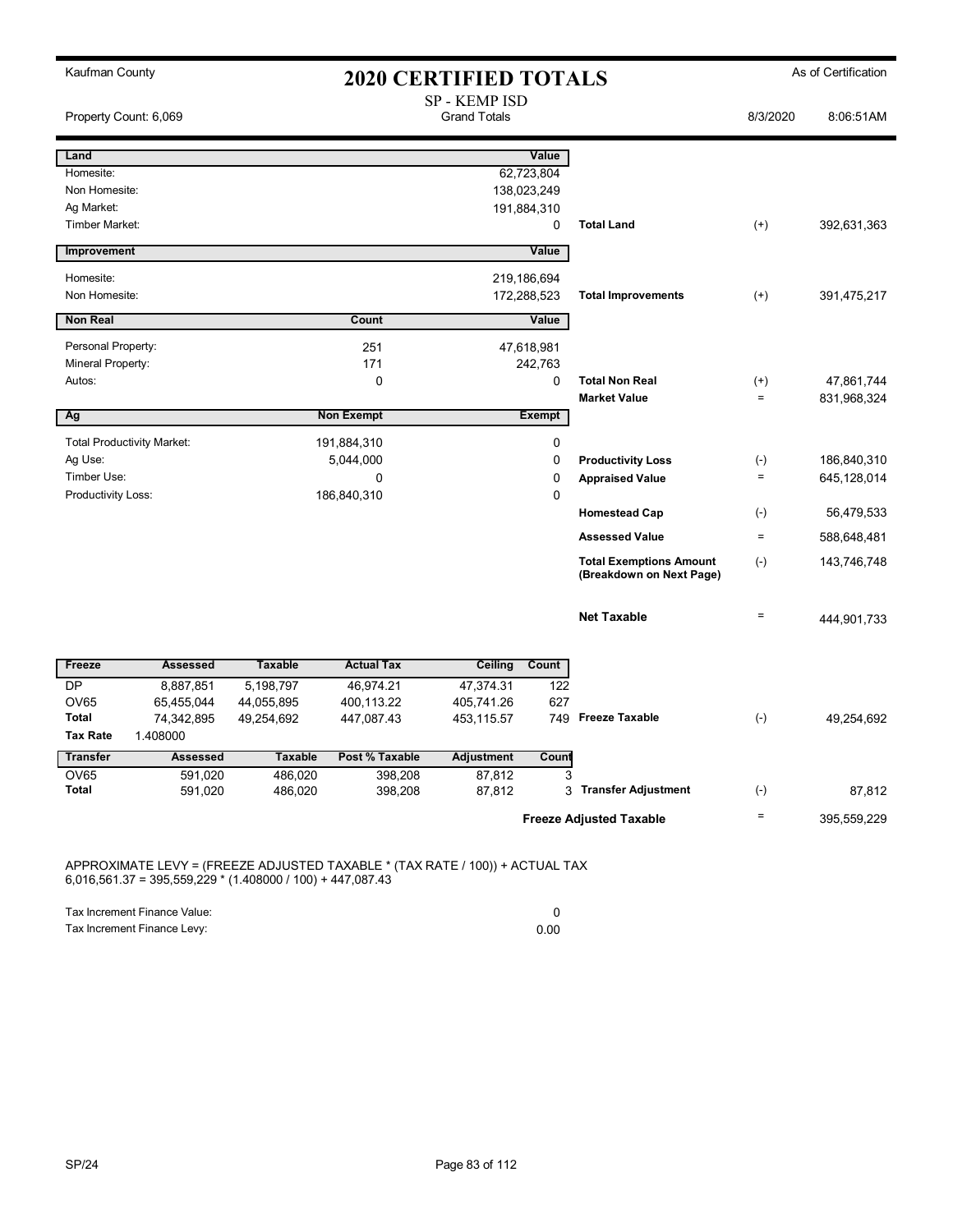SP - KEMP ISD Property Count: 6,069 6:05 and Totals 6:06:55AM Grand Totals 6:06:55AM 6:06:55AM

| <b>Exemption</b> | Count         | Local   | <b>State</b> | Total       |
|------------------|---------------|---------|--------------|-------------|
| DP               | 129           | 0       | 960,424      | 960,424     |
| DV <sub>1</sub>  |               | 0       | 35,000       | 35,000      |
| DV <sub>2</sub>  |               | 0       | 48,750       | 48,750      |
| DV3              | 5             | 0       | 40,000       | 40,000      |
| DV4              | 48            | 0       | 328,286      | 328,286     |
| DV4S             | 4             | 0       | 20,960       | 20,960      |
| <b>DVHS</b>      | 31            | 0       | 4,171,747    | 4,171,747   |
| <b>DVHSS</b>     | 4             | 0       | 306,688      | 306,688     |
| EX-XG            |               | 0       | 1,095,480    | 1,095,480   |
| EX-XL            | 5             | 0       | 578,010      | 578,010     |
| EX-XV            | 139           | 0       | 89,081,300   | 89,081,300  |
| EX366            | 93            | 0       | 11,529       | 11,529      |
| <b>FR</b>        |               | 879,566 | 0            | 879,566     |
| HS               | 1,775         | 0       | 40,239,174   | 40,239,174  |
| <b>OV65</b>      | 719           | 0       | 5,897,744    | 5,897,744   |
| OV65S            | 2             | 0       | 10,000       | 10,000      |
| SO.              |               | 42,090  | 0            | 42,090      |
|                  | <b>Totals</b> | 921,656 | 142,825,092  | 143,746,748 |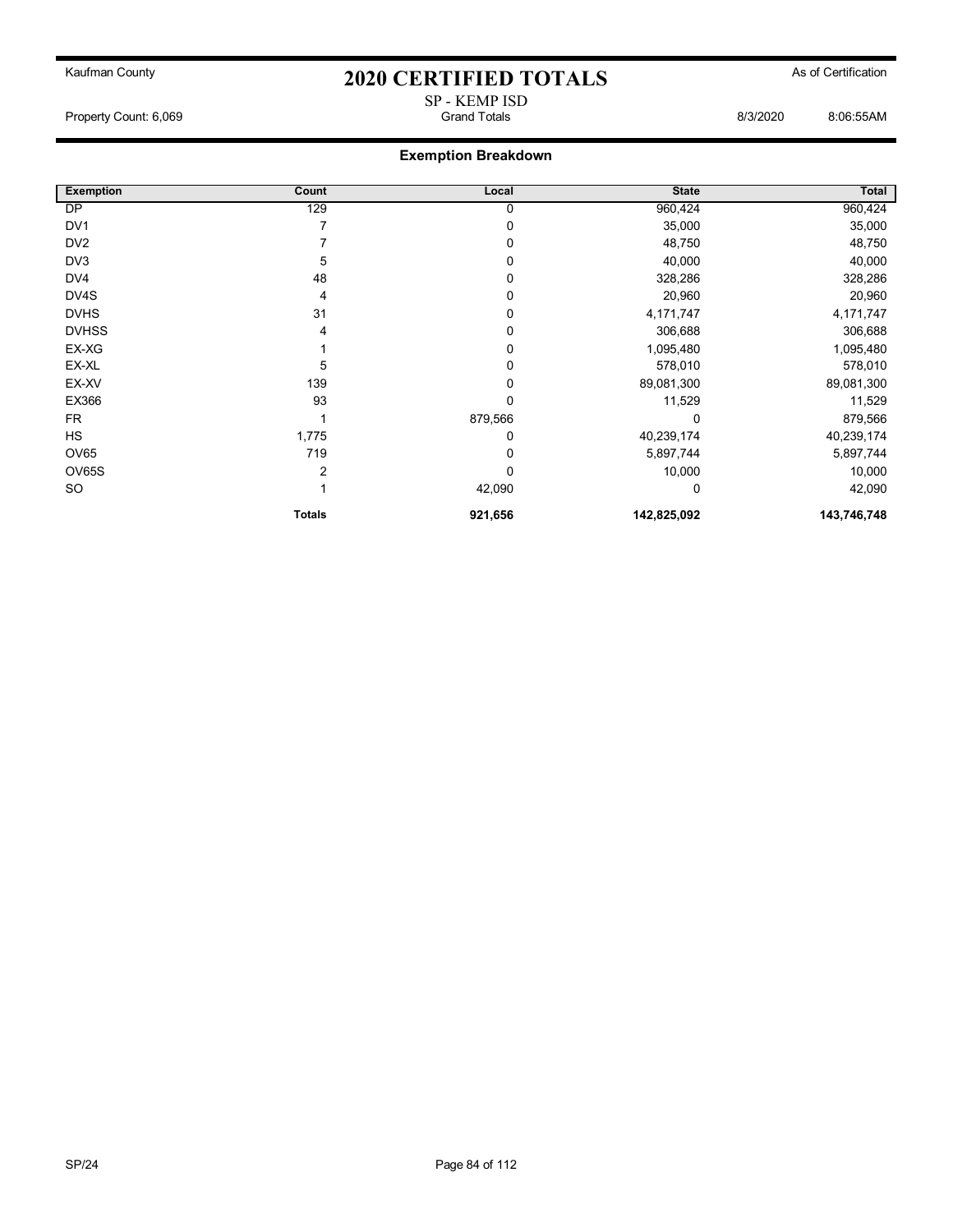| Kaufman County                    |                       |                                                        |                   | <b>2020 CERTIFIED TOTALS</b>                                                 |               |                                                            |                    | As of Certification |  |
|-----------------------------------|-----------------------|--------------------------------------------------------|-------------------|------------------------------------------------------------------------------|---------------|------------------------------------------------------------|--------------------|---------------------|--|
| Property Count: 384               |                       | SQ - QUINLAN ISD<br><b>Grand Totals</b>                |                   |                                                                              |               |                                                            | 8/3/2020           | 8:06:51AM           |  |
| Land                              |                       |                                                        |                   |                                                                              | Value         |                                                            |                    |                     |  |
| Homesite:                         |                       |                                                        |                   | 4,171,580                                                                    |               |                                                            |                    |                     |  |
| Non Homesite:                     |                       |                                                        |                   | 8,712,228                                                                    |               |                                                            |                    |                     |  |
| Ag Market:                        |                       |                                                        |                   | 7,089,010                                                                    |               |                                                            |                    |                     |  |
| Timber Market:                    |                       |                                                        |                   |                                                                              | 0             | <b>Total Land</b>                                          | $(+)$              | 19,972,818          |  |
| Improvement                       |                       |                                                        |                   |                                                                              | Value         |                                                            |                    |                     |  |
| Homesite:                         |                       |                                                        |                   | 11,025,180                                                                   |               |                                                            |                    |                     |  |
| Non Homesite:                     |                       |                                                        |                   | 5,353,280                                                                    |               | <b>Total Improvements</b>                                  | $^{(+)}$           | 16,378,460          |  |
| <b>Non Real</b>                   |                       |                                                        | Count             |                                                                              | Value         |                                                            |                    |                     |  |
| Personal Property:                |                       |                                                        | 15                | 1,426,170                                                                    |               |                                                            |                    |                     |  |
| Mineral Property:                 |                       |                                                        | $\mathbf 0$       |                                                                              | 0             |                                                            |                    |                     |  |
| Autos:                            |                       |                                                        | 0                 |                                                                              | $\mathbf 0$   | <b>Total Non Real</b>                                      | $^{(+)}$           | 1,426,170           |  |
|                                   |                       |                                                        |                   |                                                                              |               | <b>Market Value</b>                                        | $=$                | 37,777,448          |  |
| Ag                                |                       |                                                        | <b>Non Exempt</b> |                                                                              | <b>Exempt</b> |                                                            |                    |                     |  |
| <b>Total Productivity Market:</b> |                       |                                                        | 7,089,010         |                                                                              | 0             |                                                            |                    |                     |  |
| Ag Use:                           |                       |                                                        | 171,560           |                                                                              | 0             | <b>Productivity Loss</b>                                   | $(\textnormal{-})$ | 6,917,450           |  |
| Timber Use:                       |                       |                                                        | $\pmb{0}$         |                                                                              | $\mathbf 0$   | <b>Appraised Value</b>                                     | $\qquad \qquad =$  | 30,859,998          |  |
| Productivity Loss:                |                       |                                                        | 6,917,450         |                                                                              | $\mathbf 0$   |                                                            |                    |                     |  |
|                                   |                       |                                                        |                   |                                                                              |               | <b>Homestead Cap</b>                                       | $(\cdot)$          | 2,964,219           |  |
|                                   |                       |                                                        |                   |                                                                              |               | <b>Assessed Value</b>                                      | $\qquad \qquad =$  | 27,895,779          |  |
|                                   |                       |                                                        |                   |                                                                              |               | <b>Total Exemptions Amount</b><br>(Breakdown on Next Page) | $(\text{-})$       | 4,006,429           |  |
|                                   |                       |                                                        |                   |                                                                              |               | <b>Net Taxable</b>                                         | $=$                | 23,889,350          |  |
| Freeze                            | <b>Assessed</b>       | <b>Taxable</b>                                         | <b>Actual Tax</b> | Ceiling                                                                      | Count         |                                                            |                    |                     |  |
| <b>DP</b>                         | 727,168               | 410,174                                                | 3,688.51          | 3,688.51                                                                     | 6             |                                                            |                    |                     |  |
| OV65                              | 3,042,750             | 1,976,665                                              | 16,542.94         | 18,012.29                                                                    | 31            |                                                            |                    |                     |  |
| <b>Total</b><br><b>Tax Rate</b>   | 3,769,918<br>1.158000 | 2,386,839                                              | 20,231.45         | 21,700.80                                                                    |               | 37 Freeze Taxable                                          | $(-)$              | 2,386,839           |  |
|                                   |                       |                                                        |                   |                                                                              |               | <b>Freeze Adjusted Taxable</b>                             | $=$                | 21,502,511          |  |
|                                   |                       | 269,230.53 = 21,502,511 * (1.158000 / 100) + 20,231.45 |                   | APPROXIMATE LEVY = (FREEZE ADJUSTED TAXABLE * (TAX RATE / 100)) + ACTUAL TAX |               |                                                            |                    |                     |  |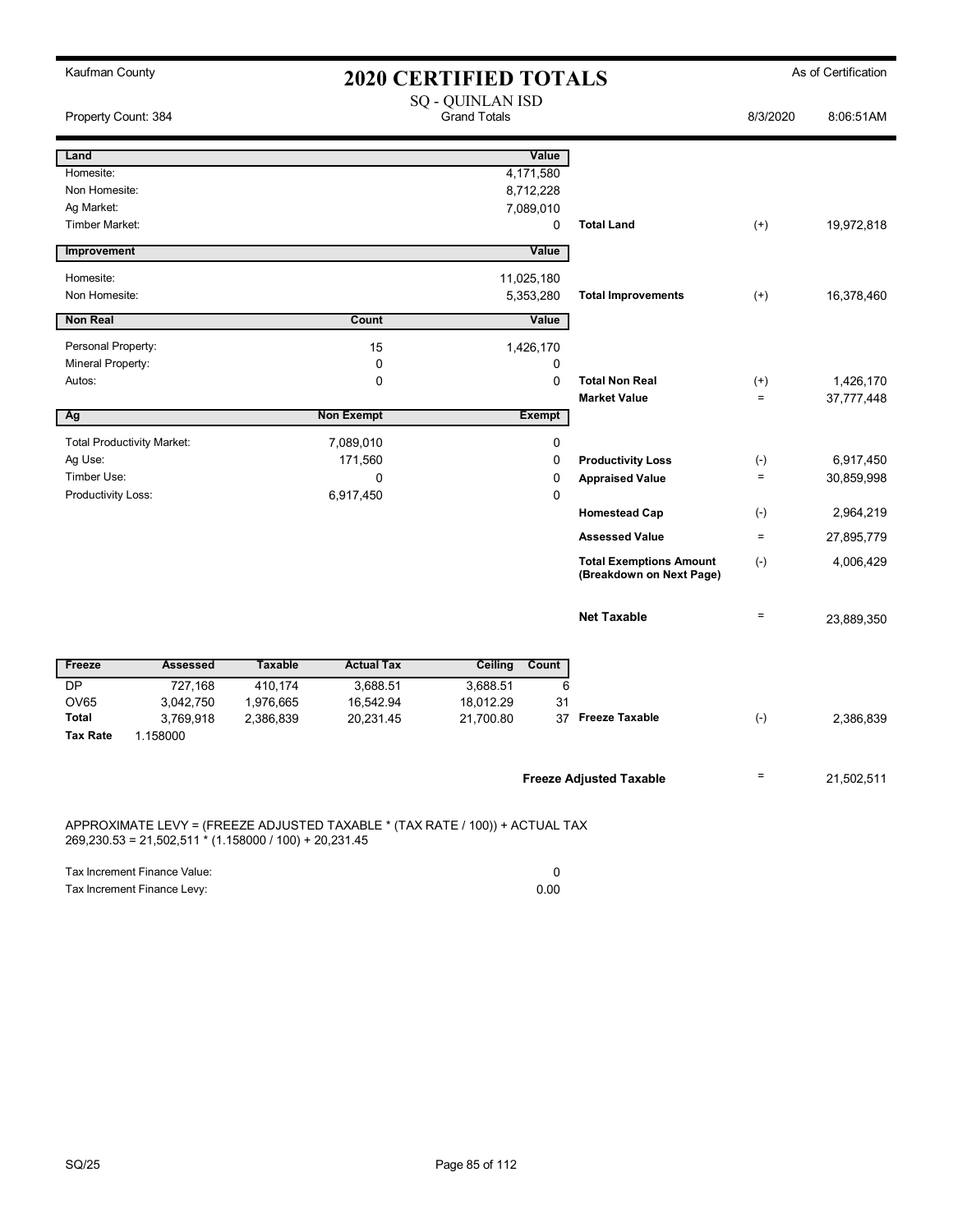#### SQ - QUINLAN ISD Property Count: 384 Grand Totals 8/3/2020 8:06:55AM

| <b>Exemption</b> | Count         | Local | <b>State</b> | <b>Total</b> |
|------------------|---------------|-------|--------------|--------------|
| DP               | 6             |       | 60,000       | 60,000       |
| DV <sub>2</sub>  |               | 0     | 14,032       | 14,032       |
| DV4              |               | 0     |              | 0            |
| <b>DVHS</b>      |               | 0     | 127,270      | 127,270      |
| EX-XV            | 31            | 0     | 1,258,970    | 1,258,970    |
| EX-XV (Prorated) |               | 0     | 38,688       | 38,688       |
| EX366            |               | 0     | 80           | 80           |
| HS.              | 96            | ۵     | 2,208,213    | 2,208,213    |
| <b>OV65</b>      | 36            | ۵     | 296,526      | 296,526      |
| PC               |               | 2,650 | 0            | 2,650        |
|                  | <b>Totals</b> | 2,650 | 4,003,779    | 4,006,429    |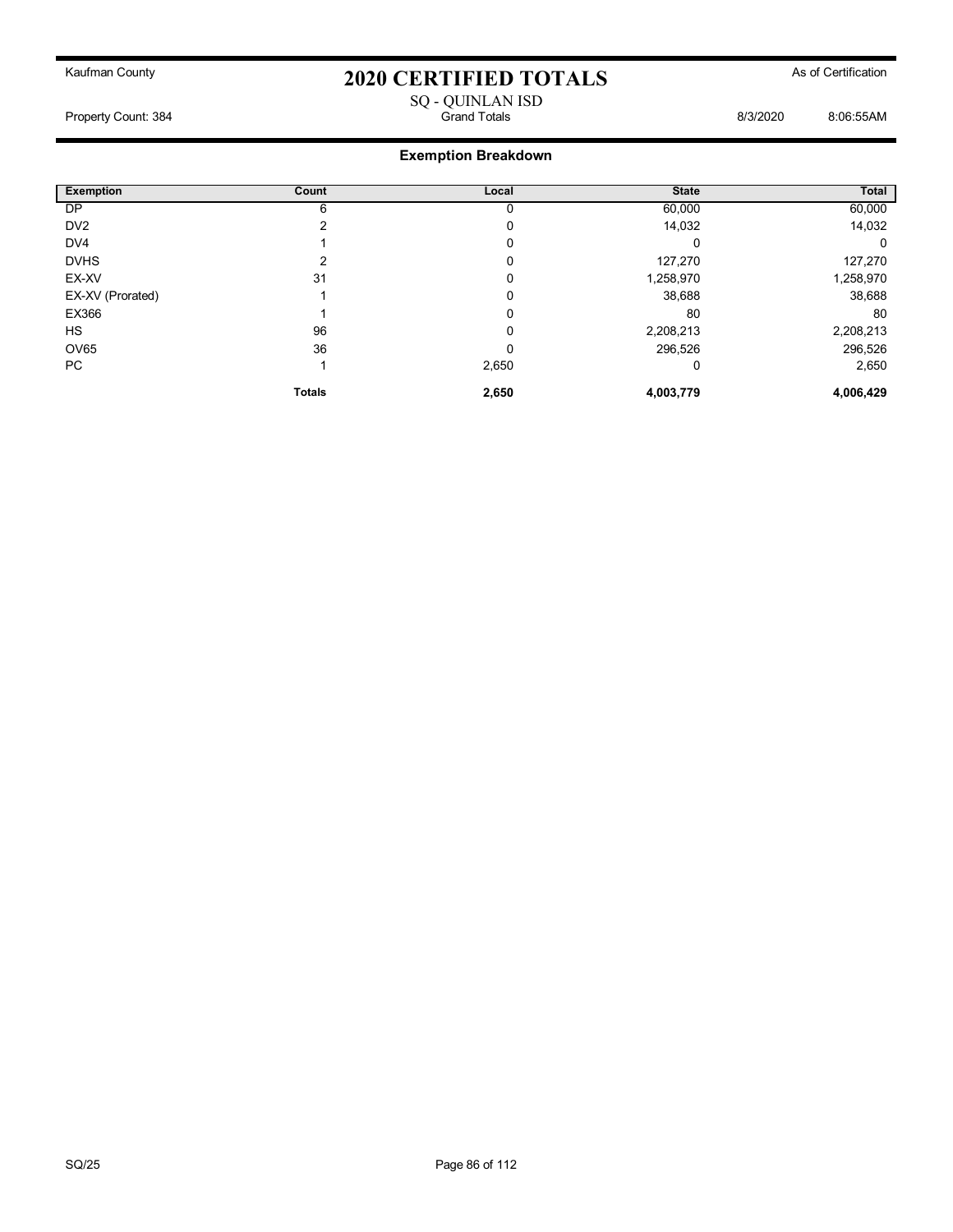| Kaufman County                  |                                   |                           | <b>2020 CERTIFIED TOTALS</b> |                                                 |                         |                                                            |                   | As of Certification |
|---------------------------------|-----------------------------------|---------------------------|------------------------------|-------------------------------------------------|-------------------------|------------------------------------------------------------|-------------------|---------------------|
| Property Count: 1,115           |                                   |                           |                              | <b>SR - ROCKWALL ISD</b><br><b>Grand Totals</b> |                         |                                                            | 8/3/2020          | 8:06:51AM           |
| Land                            |                                   |                           |                              |                                                 | Value                   |                                                            |                   |                     |
| Homesite:                       |                                   |                           |                              |                                                 | 22,760,305              |                                                            |                   |                     |
| Non Homesite:                   |                                   |                           |                              |                                                 | 45,711,936              |                                                            |                   |                     |
| Ag Market:<br>Timber Market:    |                                   |                           |                              |                                                 | 4,890,570               | <b>Total Land</b>                                          |                   |                     |
|                                 |                                   |                           |                              |                                                 | 0                       |                                                            | $^{(+)}$          | 73,362,811          |
| Improvement                     |                                   |                           |                              |                                                 | Value                   |                                                            |                   |                     |
| Homesite:                       |                                   |                           |                              |                                                 | 96,159,521              |                                                            |                   |                     |
| Non Homesite:                   |                                   |                           |                              |                                                 | 36,957,395              | <b>Total Improvements</b>                                  | $^{(+)}$          | 133,116,916         |
| <b>Non Real</b>                 |                                   |                           | Count                        |                                                 | Value                   |                                                            |                   |                     |
| Personal Property:              |                                   |                           | 21                           |                                                 | 823,000                 |                                                            |                   |                     |
| Mineral Property:               |                                   |                           | 0                            |                                                 | $\mathbf 0$             |                                                            |                   |                     |
| Autos:                          |                                   |                           | $\mathbf 0$                  |                                                 | $\mathbf 0$             | <b>Total Non Real</b>                                      | $^{(+)}$          | 823,000             |
|                                 |                                   |                           |                              |                                                 |                         | <b>Market Value</b>                                        | $\equiv$          | 207,302,727         |
| Ag                              |                                   |                           | <b>Non Exempt</b>            |                                                 | <b>Exempt</b>           |                                                            |                   |                     |
|                                 | <b>Total Productivity Market:</b> |                           | 4,890,570                    |                                                 | $\mathbf 0$             |                                                            |                   |                     |
| Ag Use:                         |                                   |                           | 47,990                       |                                                 | $\mathbf 0$             | <b>Productivity Loss</b>                                   | $(-)$             | 4,842,580           |
| Timber Use:                     |                                   |                           | $\mathbf 0$                  |                                                 | 0                       | <b>Appraised Value</b>                                     | $\qquad \qquad =$ | 202,460,147         |
| Productivity Loss:              |                                   |                           | 4,842,580                    |                                                 | $\mathbf{0}$            |                                                            |                   |                     |
|                                 |                                   |                           |                              |                                                 |                         | <b>Homestead Cap</b>                                       | $(-)$             | 1,379,109           |
|                                 |                                   |                           |                              |                                                 |                         | <b>Assessed Value</b>                                      | $\qquad \qquad =$ | 201,081,038         |
|                                 |                                   |                           |                              |                                                 |                         | <b>Total Exemptions Amount</b><br>(Breakdown on Next Page) | $(-)$             | 37, 102, 352        |
|                                 |                                   |                           |                              |                                                 |                         | <b>Net Taxable</b>                                         | $\equiv$          | 163,978,686         |
| Freeze                          | <b>Assessed</b>                   | <b>Taxable</b>            | <b>Actual Tax</b>            | <b>Ceiling</b>                                  | Count                   |                                                            |                   |                     |
| <b>DP</b>                       | 429,495                           | 394,495                   | 3,662.57                     | 3,662.57                                        | $\mathbf{1}$            |                                                            |                   |                     |
| <b>OV65</b>                     | 7,397,495                         | 5,698,465                 | 57,078.74                    | 57,145.71                                       | 26                      |                                                            |                   |                     |
| <b>Total</b><br><b>Tax Rate</b> | 7,826,990                         | 6,092,960                 | 60,741.31                    | 60,808.28                                       | 27                      | <b>Freeze Taxable</b>                                      | $(-)$             | 6,092,960           |
|                                 | 1.350000                          |                           |                              |                                                 |                         |                                                            |                   |                     |
| <b>Transfer</b><br><b>OV65</b>  | <b>Assessed</b><br>469,090        | <b>Taxable</b><br>242,354 | Post % Taxable<br>49,487     | <b>Adjustment</b><br>192,867                    | Count<br>$\overline{2}$ |                                                            |                   |                     |
| <b>Total</b>                    | 469,090                           | 242,354                   | 49,487                       | 192,867                                         |                         | 2 Transfer Adjustment                                      | $(-)$             | 192,867             |
|                                 |                                   |                           |                              |                                                 |                         |                                                            |                   |                     |
|                                 |                                   |                           |                              |                                                 |                         | <b>Freeze Adjusted Taxable</b>                             | $=$               | 157,692,859         |

APPROXIMATE LEVY = (FREEZE ADJUSTED TAXABLE \* (TAX RATE / 100)) + ACTUAL TAX 2,189,594.91 = 157,692,859 \* (1.350000 / 100) + 60,741.31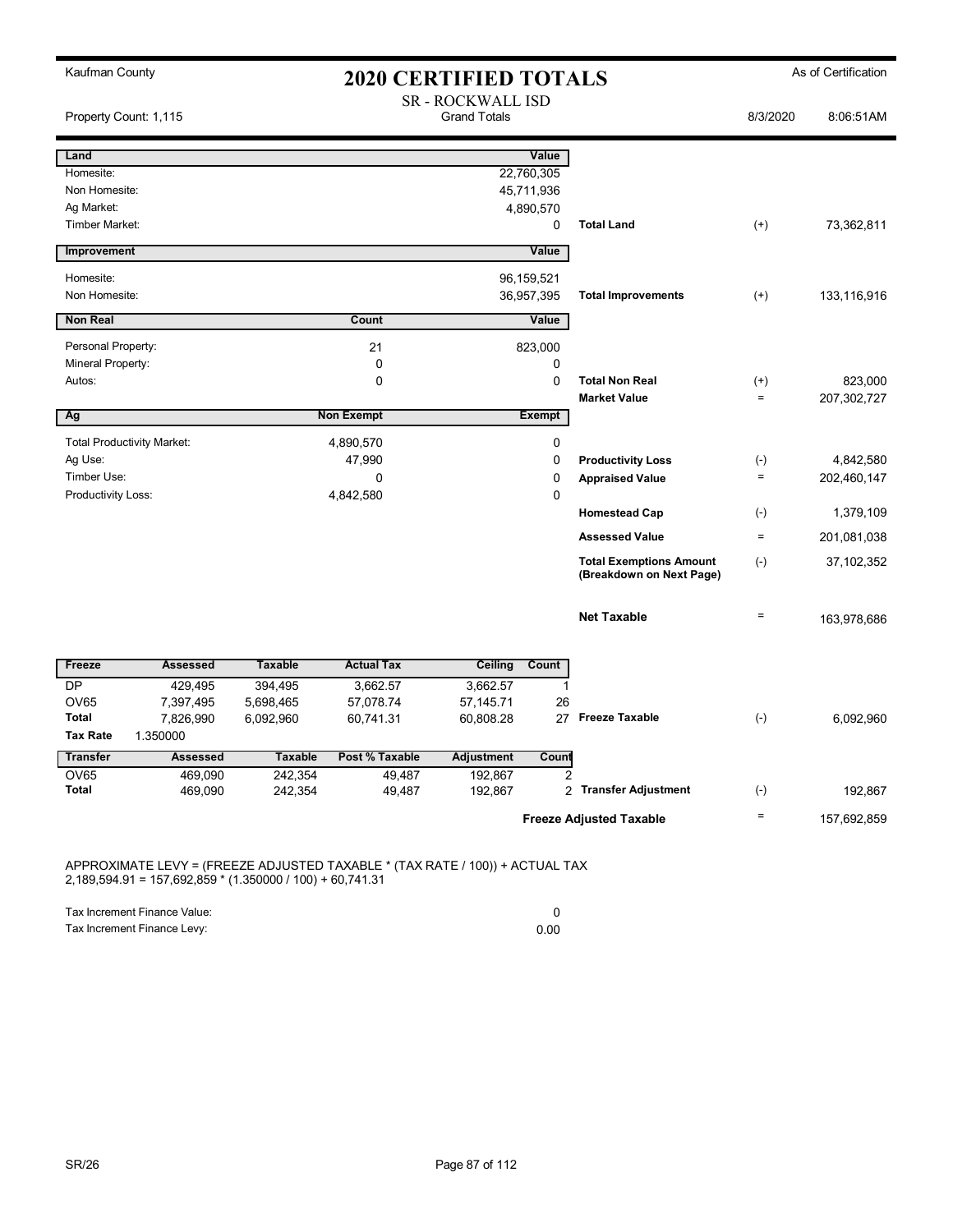SR - ROCKWALL ISD

Property Count: 1,115 Grand Totals 8/3/2020 8:06:55AM

| <b>Exemption</b> | Count         | Local   | <b>State</b> | Total      |
|------------------|---------------|---------|--------------|------------|
| DP               |               |         | 10,000       | 10,000     |
| DV <sub>1</sub>  |               | 0       | 10,000       | 10,000     |
| DV <sub>2</sub>  |               | 0       | 7,500        | 7,500      |
| DV3              | 3             | 0       | 30,000       | 30,000     |
| DV4              | 13            | 0       | 72,000       | 72,000     |
| DV4S             |               | 0       | 12,000       | 12,000     |
| <b>DVHS</b>      | 8             | 0       | 1,694,009    | 1,694,009  |
| <b>DVHSS</b>     |               | 0       | 129,736      | 129,736    |
| EX-XV            | 11            | 0       | 25,517,250   | 25,517,250 |
| <b>HS</b>        | 335           | 0       | 8,243,420    | 8,243,420  |
| OV65             | 47            | 910,000 | 465,000      | 1,375,000  |
| PC               | 2             | 1,437   | 0            | 1,437      |
|                  | <b>Totals</b> | 911,437 | 36,190,915   | 37,102,352 |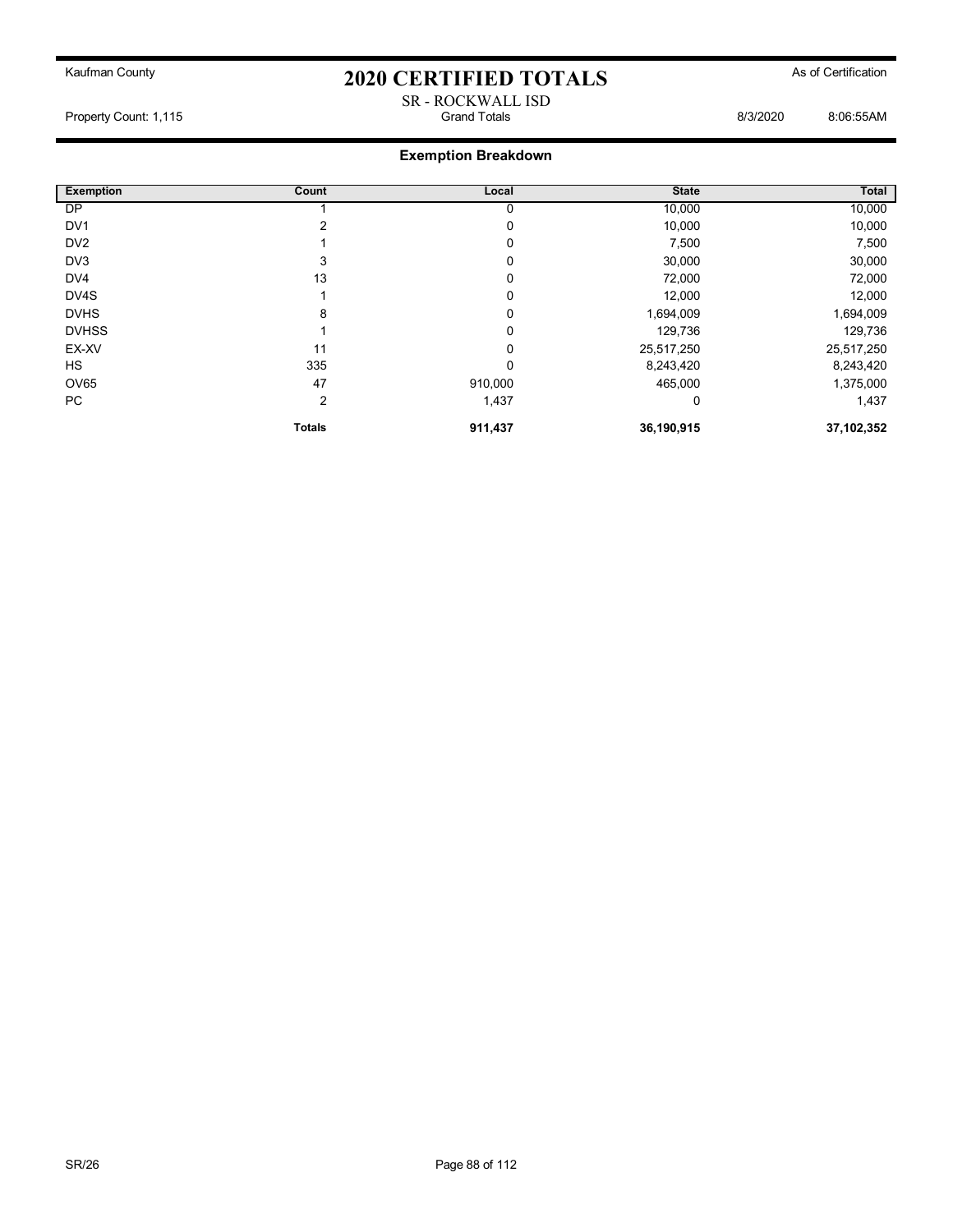| Kaufman County               |                                   | <b>2020 CERTIFIED TOTALS</b> |                        |                                               |               |                                |                    | As of Certification |
|------------------------------|-----------------------------------|------------------------------|------------------------|-----------------------------------------------|---------------|--------------------------------|--------------------|---------------------|
|                              | Property Count: 3,449             |                              |                        | SS - SCURRY-ROSSER ISD<br><b>Grand Totals</b> |               |                                | 8/3/2020           | 8:06:51AM           |
| Land                         |                                   |                              |                        |                                               | Value         |                                |                    |                     |
| Homesite:                    |                                   |                              |                        |                                               | 44,234,740    |                                |                    |                     |
| Non Homesite:                |                                   |                              |                        |                                               | 34,701,186    |                                |                    |                     |
| Ag Market:<br>Timber Market: |                                   |                              |                        | 142,437,277                                   | $\mathbf 0$   | <b>Total Land</b>              | $(+)$              | 221,373,203         |
|                              |                                   |                              |                        |                                               |               |                                |                    |                     |
| Improvement                  |                                   |                              |                        |                                               | Value         |                                |                    |                     |
| Homesite:                    |                                   |                              |                        | 195,414,856                                   |               |                                |                    |                     |
| Non Homesite:                |                                   |                              |                        |                                               | 71,486,710    | <b>Total Improvements</b>      | $(+)$              | 266,901,566         |
| <b>Non Real</b>              |                                   |                              | Count                  |                                               | Value         |                                |                    |                     |
| Personal Property:           |                                   |                              | 132                    |                                               | 57,415,270    |                                |                    |                     |
| Mineral Property:            |                                   |                              | 0                      |                                               | 0             |                                |                    |                     |
| Autos:                       |                                   |                              | $\mathbf 0$            |                                               | $\mathbf 0$   | <b>Total Non Real</b>          | $^{(+)}$           | 57,415,270          |
|                              |                                   |                              |                        |                                               |               | <b>Market Value</b>            | $=$                | 545,690,039         |
| Ag                           |                                   |                              | <b>Non Exempt</b>      |                                               | <b>Exempt</b> |                                |                    |                     |
|                              | <b>Total Productivity Market:</b> |                              | 141,998,007            |                                               | 439,270       |                                |                    |                     |
| Ag Use:                      |                                   |                              | 4,745,570              |                                               | 9,450         | <b>Productivity Loss</b>       | $(\textnormal{-})$ | 137,252,437         |
| Timber Use:                  |                                   |                              | $\Omega$               |                                               | 0             | <b>Appraised Value</b>         | $\equiv$           | 408,437,602         |
| Productivity Loss:           |                                   |                              | 137,252,437            |                                               | 429,820       |                                |                    |                     |
|                              |                                   |                              |                        |                                               |               | <b>Homestead Cap</b>           | $(\textnormal{-})$ | 38,988,995          |
|                              |                                   |                              |                        |                                               |               | <b>Assessed Value</b>          | $\quad \  \  =$    | 369,448,607         |
|                              |                                   |                              |                        |                                               |               | <b>Total Exemptions Amount</b> | $(-)$              | 61,984,591          |
|                              |                                   |                              |                        |                                               |               | (Breakdown on Next Page)       |                    |                     |
|                              |                                   |                              |                        |                                               |               | <b>Net Taxable</b>             | $\qquad \qquad =$  | 307,464,016         |
| Freeze                       | <b>Assessed</b>                   | <b>Taxable</b>               | <b>Actual Tax</b>      | <b>Ceiling</b>                                | Count         |                                |                    |                     |
| <b>DP</b>                    | 7,507,506                         | 5,291,372                    | 40,663.06              | 41,969.71                                     | 68            |                                |                    |                     |
| <b>OV65</b>                  | 49,924,894                        | 35,421,732                   | 267,263.75             | 275,677.67                                    | 389           |                                |                    |                     |
| <b>Total</b>                 | 57,432,400                        | 40,713,104                   | 307,926.81             | 317,647.38                                    |               | 457 Freeze Taxable             | $(-)$              | 40,713,104          |
| <b>Tax Rate</b>              | 1.228350                          |                              |                        |                                               |               |                                |                    |                     |
| <b>Transfer</b>              | <b>Assessed</b>                   | <b>Taxable</b>               | Post % Taxable         | Adjustment                                    | Count         |                                |                    |                     |
| <b>OV65</b><br><b>Total</b>  | 1,628,144<br>1,628,144            | 1,337,585<br>1,337,585       | 1,074,308<br>1,074,308 | 263,277<br>263,277                            | 9<br>9        | <b>Transfer Adjustment</b>     | $(\cdot)$          | 263,277             |
|                              |                                   |                              |                        |                                               |               |                                |                    |                     |
|                              |                                   |                              |                        |                                               |               | <b>Freeze Adjusted Taxable</b> | $\qquad \qquad =$  | 266,487,635         |

APPROXIMATE LEVY = (FREEZE ADJUSTED TAXABLE \* (TAX RATE / 100)) + ACTUAL TAX 3,581,327.67 = 266,487,635 \* (1.228350 / 100) + 307,926.81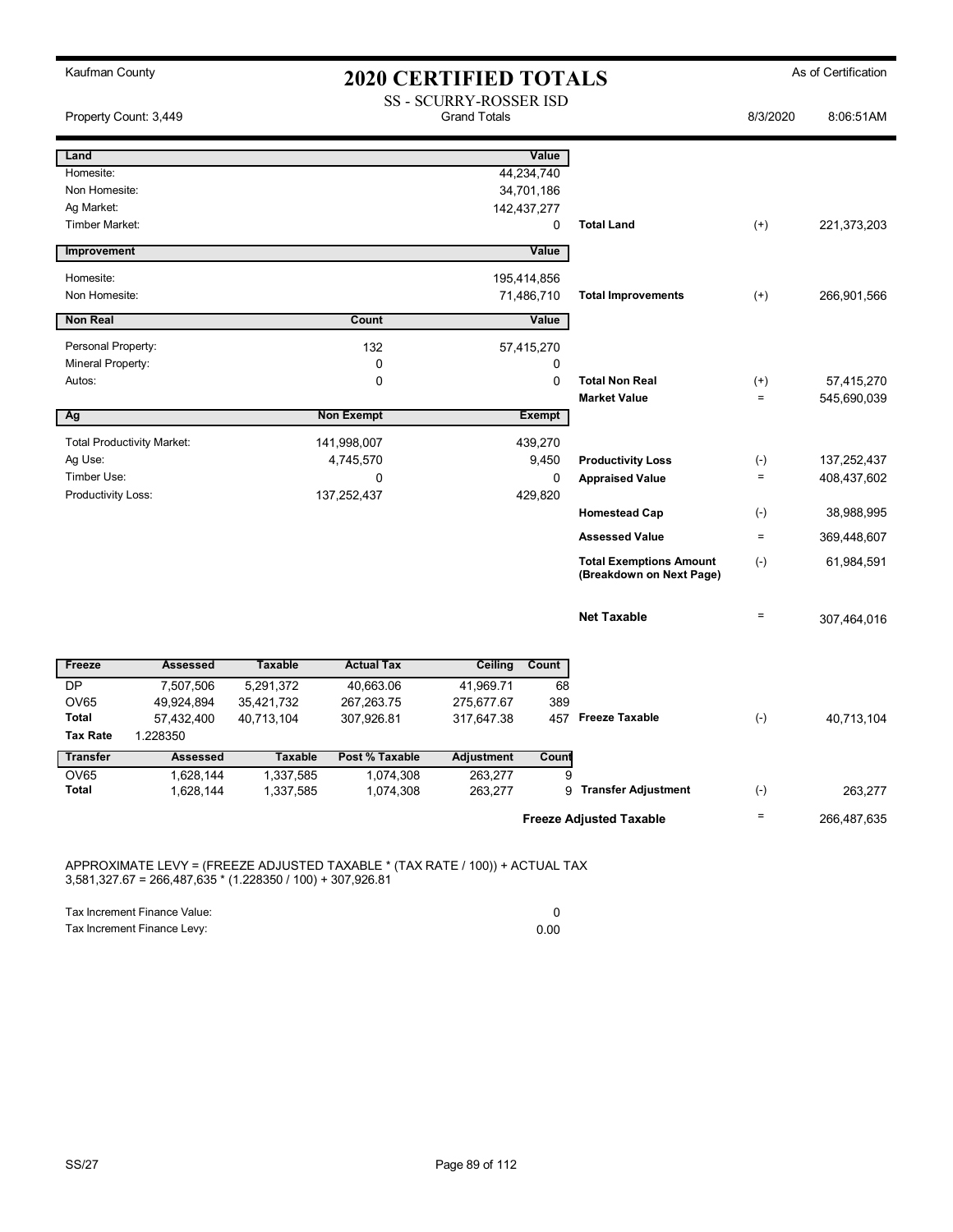SS - SCURRY-ROSSER ISD

Property Count: 3,449 Grand Totals 8/3/2020 8:06:55AM

| <b>Exemption</b> | Count           | Local | <b>State</b> | Total      |
|------------------|-----------------|-------|--------------|------------|
| DP               | $\overline{76}$ | 0     | 584,936      | 584,936    |
| DV <sub>1</sub>  | 4               | 0     | 20,000       | 20,000     |
| DV <sub>2</sub>  | 4               | 0     | 22,500       | 22,500     |
| DV3              | 4               | 0     | 40,000       | 40,000     |
| DV4              | 40              | 0     | 262,377      | 262,377    |
| DV4S             | 5               | 0     | 53,170       | 53,170     |
| <b>DVHS</b>      | 21              | 0     | 3,170,899    | 3,170,899  |
| EX-XV            | 66              | 0     | 25,241,400   | 25,241,400 |
| EX366            | 10              | 0     | 2,310        | 2,310      |
| <b>HS</b>        | 1,231           | 0     | 28,635,570   | 28,635,570 |
| OV65             | 449             | 0     | 3,924,359    | 3,924,359  |
| OV65S            | 3               | 0     | 20,000       | 20,000     |
| PC               |                 | 7,070 | 0            | 7,070      |
|                  | <b>Totals</b>   | 7,070 | 61,977,521   | 61,984,591 |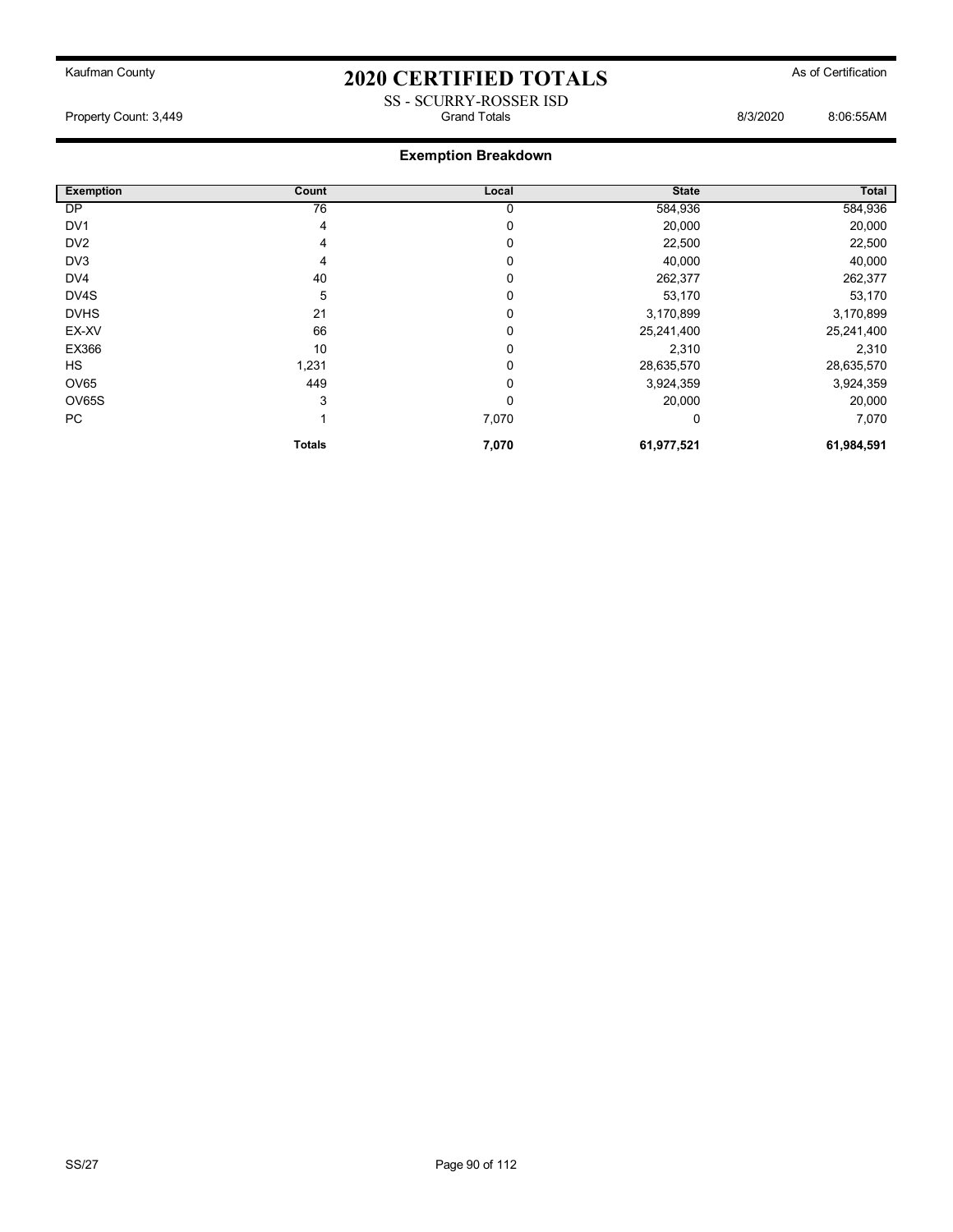| Kaufman County              |                                   |                        | <b>2020 CERTIFIED TOTALS</b> |                         |               |                                |           | As of Certification |
|-----------------------------|-----------------------------------|------------------------|------------------------------|-------------------------|---------------|--------------------------------|-----------|---------------------|
|                             |                                   |                        |                              | <b>ST - TERRELL ISD</b> |               |                                |           |                     |
| Property Count: 15,745      |                                   |                        |                              | <b>Grand Totals</b>     |               |                                | 8/3/2020  | 8:06:51AM           |
| Land                        |                                   |                        |                              |                         | Value         |                                |           |                     |
| Homesite:                   |                                   |                        |                              |                         | 236,786,063   |                                |           |                     |
| Non Homesite:               |                                   |                        |                              |                         | 436,860,613   |                                |           |                     |
| Ag Market:                  |                                   |                        |                              |                         | 419,568,452   |                                |           |                     |
| Timber Market:              |                                   |                        |                              |                         | $\mathbf 0$   | <b>Total Land</b>              | $(+)$     | 1,093,215,128       |
| Improvement                 |                                   |                        |                              |                         | Value         |                                |           |                     |
| Homesite:                   |                                   |                        |                              |                         | 801,529,363   |                                |           |                     |
| Non Homesite:               |                                   |                        |                              |                         | 844,708,022   | <b>Total Improvements</b>      | $^{(+)}$  | 1,646,237,385       |
| <b>Non Real</b>             |                                   |                        | Count                        |                         | Value         |                                |           |                     |
| Personal Property:          |                                   |                        | 1,354                        |                         | 643,811,220   |                                |           |                     |
| Mineral Property:           |                                   |                        | 50                           |                         | 400,445       |                                |           |                     |
| Autos:                      |                                   |                        | $\mathbf 0$                  |                         | $\mathbf 0$   | <b>Total Non Real</b>          | $^{(+)}$  | 644,211,665         |
|                             |                                   |                        |                              |                         |               | <b>Market Value</b>            | $\equiv$  | 3,383,664,178       |
| Ag                          |                                   |                        | <b>Non Exempt</b>            |                         | <b>Exempt</b> |                                |           |                     |
|                             | <b>Total Productivity Market:</b> |                        | 419,378,182                  |                         | 190,270       |                                |           |                     |
| Ag Use:                     |                                   |                        | 8,002,112                    |                         | 1,250         | <b>Productivity Loss</b>       | $(-)$     | 411,376,070         |
| Timber Use:                 |                                   |                        | $\mathbf 0$                  |                         | $\mathbf 0$   | <b>Appraised Value</b>         | $\equiv$  | 2,972,288,108       |
| Productivity Loss:          |                                   |                        | 411,376,070                  |                         | 189,020       | <b>Homestead Cap</b>           | $(\cdot)$ | 186,354,091         |
|                             |                                   |                        |                              |                         |               | <b>Assessed Value</b>          | $\equiv$  | 2,785,934,017       |
|                             |                                   |                        |                              |                         |               | <b>Total Exemptions Amount</b> | $(-)$     | 510,694,549         |
|                             |                                   |                        |                              |                         |               | (Breakdown on Next Page)       |           |                     |
|                             |                                   |                        |                              |                         |               | <b>Net Taxable</b>             | $\equiv$  | 2,275,239,468       |
| Freeze                      | <b>Assessed</b>                   | <b>Taxable</b>         | <b>Actual Tax</b>            | Ceiling                 | Count         |                                |           |                     |
| <b>DP</b>                   | 24,411,626                        | 16,292,419             | 149,767.12                   | 151,816.55              | 221           |                                |           |                     |
| <b>OV65</b>                 | 252,303,044                       | 182,456,805            | 1,604,076.19                 | 1,623,659.08            | 1,894         |                                |           |                     |
| Total                       | 276,714,670                       | 198,749,224            | 1,753,843.31                 | 1,775,475.63            |               | 2,115 Freeze Taxable           | $(-)$     | 198,749,224         |
| <b>Tax Rate</b>             | 1.498050                          |                        |                              |                         |               |                                |           |                     |
| Transfer                    | <b>Assessed</b>                   | <b>Taxable</b>         | Post % Taxable               | <b>Adjustment</b>       | Count         |                                |           |                     |
| <b>DP</b>                   | 332,760                           | 242,443                | 218,575                      | 23,868                  | 3             |                                |           |                     |
| <b>OV65</b><br><b>Total</b> | 1,783,570<br>2,116,330            | 1,471,108<br>1,713,551 | 989,994<br>1,208,569         | 481,114<br>504,982      | 9             | 12 Transfer Adjustment         | $(-)$     | 504.982             |
|                             |                                   |                        |                              |                         |               |                                |           |                     |
|                             |                                   |                        |                              |                         |               | <b>Freeze Adjusted Taxable</b> | $\equiv$  | 2,075,985,262       |

APPROXIMATE LEVY = (FREEZE ADJUSTED TAXABLE \* (TAX RATE / 100)) + ACTUAL TAX 32,853,140.53 = 2,075,985,262 \* (1.498050 / 100) + 1,753,843.31

| Tax Increment Finance Value: |      |
|------------------------------|------|
| Tax Increment Finance Levy:  | 0.00 |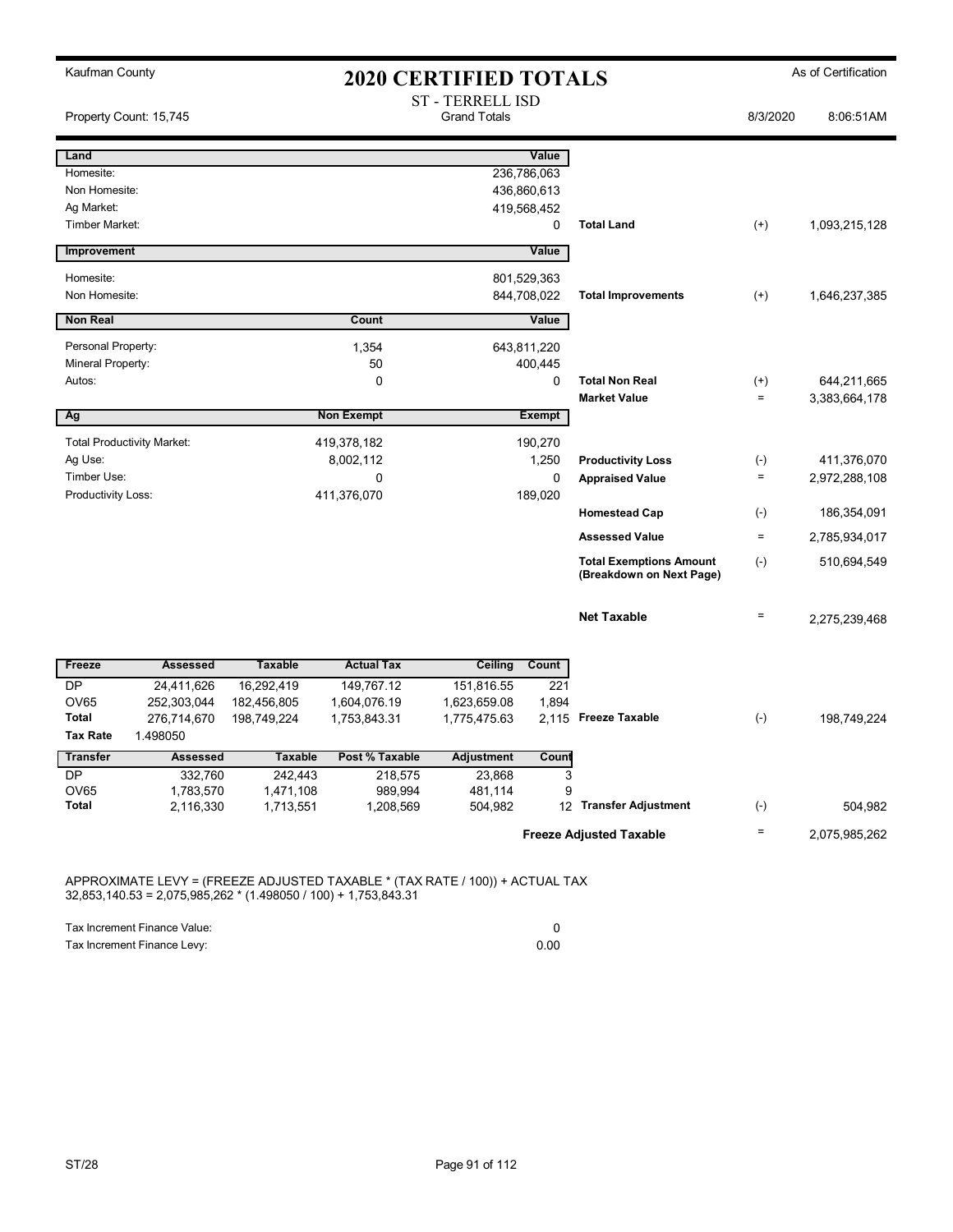ST - TERRELL ISD

Property Count: 15,745 Grand Totals 8/3/2020 8:06:55AM

| <b>Exemption</b> | Count          | Local       | <b>State</b> | Total       |
|------------------|----------------|-------------|--------------|-------------|
| <b>CHODO</b>     | 1              | 8,545,060   | 0            | 8,545,060   |
| <b>DP</b>        | 243            | 0           | 2,163,401    | 2,163,401   |
| DV <sub>1</sub>  | 22             | 0           | 131,000      | 131,000     |
| DV <sub>2</sub>  | 20             | 0           | 150,000      | 150,000     |
| DV2S             | 1              | 0           | 7,500        | 7,500       |
| DV <sub>3</sub>  | 17             | 0           | 162,000      | 162,000     |
| DV3S             |                | 0           | 10,000       | 10,000      |
| DV4              | 154            | 0           | 1,030,110    | 1,030,110   |
| DV4S             | 17             | 0           | 132,000      | 132,000     |
| <b>DVHS</b>      | 73             | 0           | 9,654,584    | 9,654,584   |
| <b>DVHSS</b>     | 7              | 0           | 775,460      | 775,460     |
| EX               |                | 0           | 19,260       | 19,260      |
| EX-XG            |                | 0           | 1,794,820    | 1,794,820   |
| EX-XJ            |                | 0           | 80,890       | 80,890      |
| EX-XL            | 13             | 0           | 14,899,690   | 14,899,690  |
| EX-XL (Prorated) | 1              | 0           | 57,377       | 57,377      |
| EX-XV            | 703            | 0           | 211,077,080  | 211,077,080 |
| EX-XV (Prorated) | 3              | 0           | 56,304       | 56,304      |
| EX366            | 51             | 0           | 9,801        | 9,801       |
| <b>FR</b>        | 19             | 106,246,968 | $\Omega$     | 106,246,968 |
| <b>HS</b>        | 5,069          | 0           | 122,146,876  | 122,146,876 |
| LIH              | $\overline{2}$ | 0           | 3,729,995    | 3,729,995   |
| <b>OV65</b>      | 2,127          | 0           | 19,792,906   | 19,792,906  |
| <b>OV65S</b>     | 8              | 0           | 79,091       | 79,091      |
| <b>PC</b>        | 12             | 7,908,976   | 0            | 7,908,976   |
| SO               | 2              | 33,400      | 0            | 33,400      |
|                  | <b>Totals</b>  | 122,734,404 | 387,960,145  | 510,694,549 |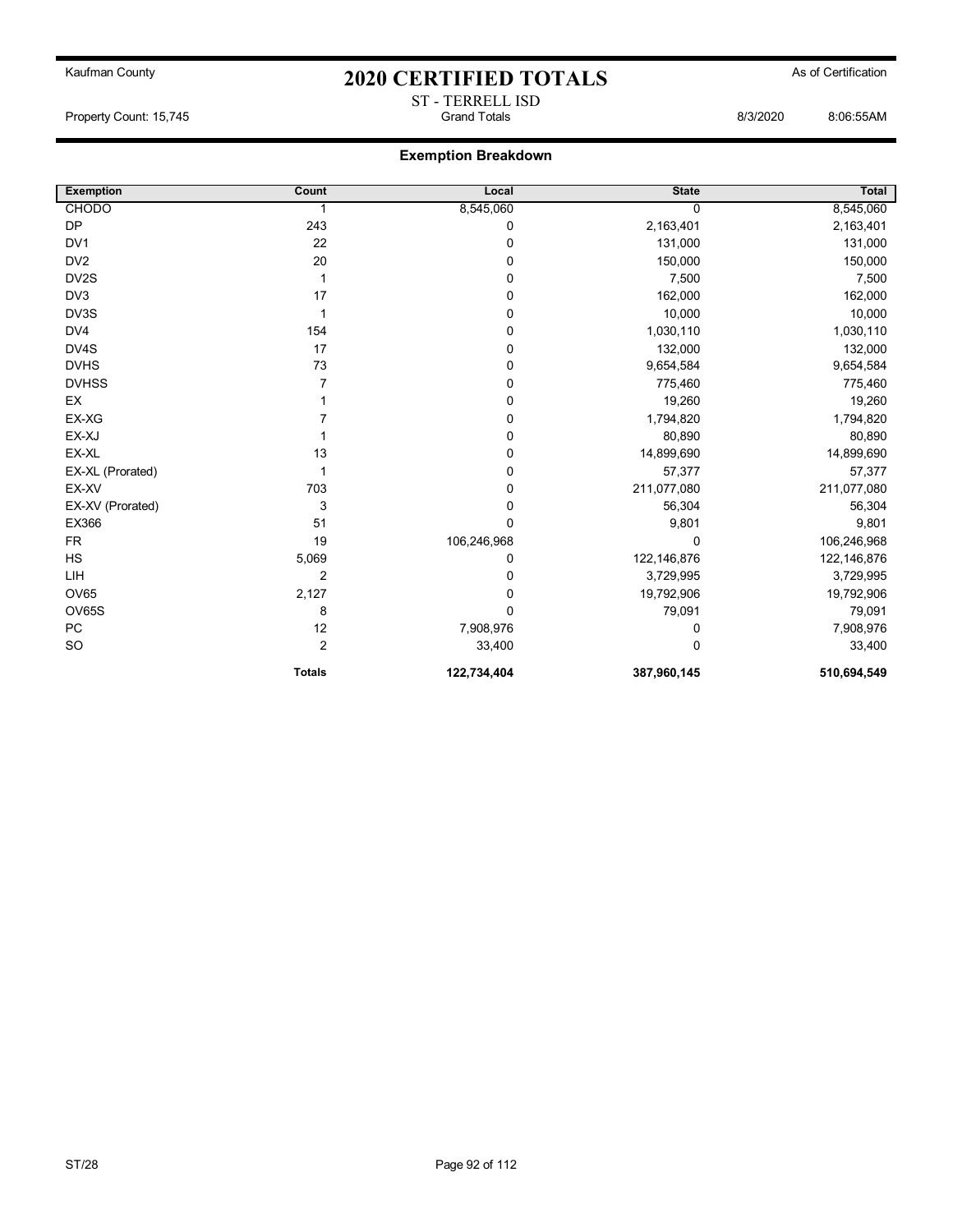| Kaufman County                    |                                   |                          |                          | <b>2020 CERTIFIED TOTALS</b>                       |                        |                                |           | As of Certification |
|-----------------------------------|-----------------------------------|--------------------------|--------------------------|----------------------------------------------------|------------------------|--------------------------------|-----------|---------------------|
|                                   | Property Count: 2,626             |                          |                          | <b>SW - WILLS POINT ISD</b><br><b>Grand Totals</b> |                        |                                | 8/3/2020  | 8:06:51AM           |
| Land                              |                                   |                          |                          |                                                    | Value                  |                                |           |                     |
| Homesite:                         |                                   |                          |                          |                                                    | 31,990,410             |                                |           |                     |
| Non Homesite:<br>Ag Market:       |                                   |                          |                          | 119,527,552                                        | 49,174,606             |                                |           |                     |
| Timber Market:                    |                                   |                          |                          |                                                    | $\mathbf 0$            | <b>Total Land</b>              | $(+)$     | 200,692,568         |
| Improvement                       |                                   |                          |                          |                                                    | Value                  |                                |           |                     |
| Homesite:                         |                                   |                          |                          | 130,002,866                                        |                        |                                |           |                     |
| Non Homesite:                     |                                   |                          |                          |                                                    | 77,728,957             | <b>Total Improvements</b>      | $(+)$     | 207,731,823         |
| <b>Non Real</b>                   |                                   |                          | Count                    |                                                    | Value                  |                                |           |                     |
| Personal Property:                |                                   |                          | 108                      |                                                    | 23,644,250             |                                |           |                     |
| Mineral Property:                 |                                   |                          | 0                        |                                                    | $\mathbf 0$            |                                |           |                     |
| Autos:                            |                                   |                          | 0                        |                                                    | $\mathbf 0$            | <b>Total Non Real</b>          | $^{(+)}$  | 23,644,250          |
|                                   |                                   |                          |                          |                                                    |                        | <b>Market Value</b>            | $\equiv$  | 432,068,641         |
| Ag                                |                                   |                          | <b>Non Exempt</b>        |                                                    | <b>Exempt</b>          |                                |           |                     |
|                                   | <b>Total Productivity Market:</b> |                          | 119,243,852              |                                                    | 283,700                |                                |           |                     |
| Ag Use:                           |                                   |                          | 2,842,210                |                                                    | 4,950                  | <b>Productivity Loss</b>       | $(-)$     | 116,401,642         |
| Timber Use:<br>Productivity Loss: |                                   |                          | 0<br>116,401,642         |                                                    | $\mathbf 0$<br>278,750 | <b>Appraised Value</b>         | $\equiv$  | 315,666,999         |
|                                   |                                   |                          |                          |                                                    |                        | <b>Homestead Cap</b>           | $(-)$     | 27,325,812          |
|                                   |                                   |                          |                          |                                                    |                        | <b>Assessed Value</b>          | $=$       | 288,341,187         |
|                                   |                                   |                          |                          |                                                    |                        | <b>Total Exemptions Amount</b> | $(-)$     | 59,430,865          |
|                                   |                                   |                          |                          |                                                    |                        | (Breakdown on Next Page)       |           |                     |
|                                   |                                   |                          |                          |                                                    |                        | <b>Net Taxable</b>             | $\equiv$  | 228,910,322         |
|                                   |                                   |                          |                          |                                                    |                        |                                |           |                     |
| Freeze                            | <b>Assessed</b>                   | <b>Taxable</b>           | <b>Actual Tax</b>        | Ceiling                                            | Count                  |                                |           |                     |
| <b>DP</b><br><b>OV65</b>          | 2,995,418                         | 1,834,422                | 12,764.81                | 12,777.02                                          | 41<br>321              |                                |           |                     |
| <b>Total</b>                      | 39,784,638<br>42,780,056          | 28,528,668<br>30,363,090 | 196,807.22<br>209,572.03 | 198,960.31<br>211,737.33                           |                        | 362 Freeze Taxable             | $(-)$     | 30,363,090          |
| <b>Tax Rate</b>                   | 1.046990                          |                          |                          |                                                    |                        |                                |           |                     |
| <b>Transfer</b>                   | <b>Assessed</b>                   | <b>Taxable</b>           | Post % Taxable           | <b>Adjustment</b>                                  | Count                  |                                |           |                     |
| <b>OV65</b>                       | 906,840                           | 836,840                  | 610,745                  | 226,095                                            | $\overline{2}$         |                                |           |                     |
| <b>Total</b>                      | 906,840                           | 836,840                  | 610,745                  | 226,095                                            | $\overline{2}$         | <b>Transfer Adjustment</b>     | $(\cdot)$ | 226,095             |
|                                   |                                   |                          |                          |                                                    |                        | <b>Freeze Adjusted Taxable</b> | $\equiv$  | 198,321,137         |

APPROXIMATE LEVY = (FREEZE ADJUSTED TAXABLE \* (TAX RATE / 100)) + ACTUAL TAX 2,285,974.50 = 198,321,137 \* (1.046990 / 100) + 209,572.03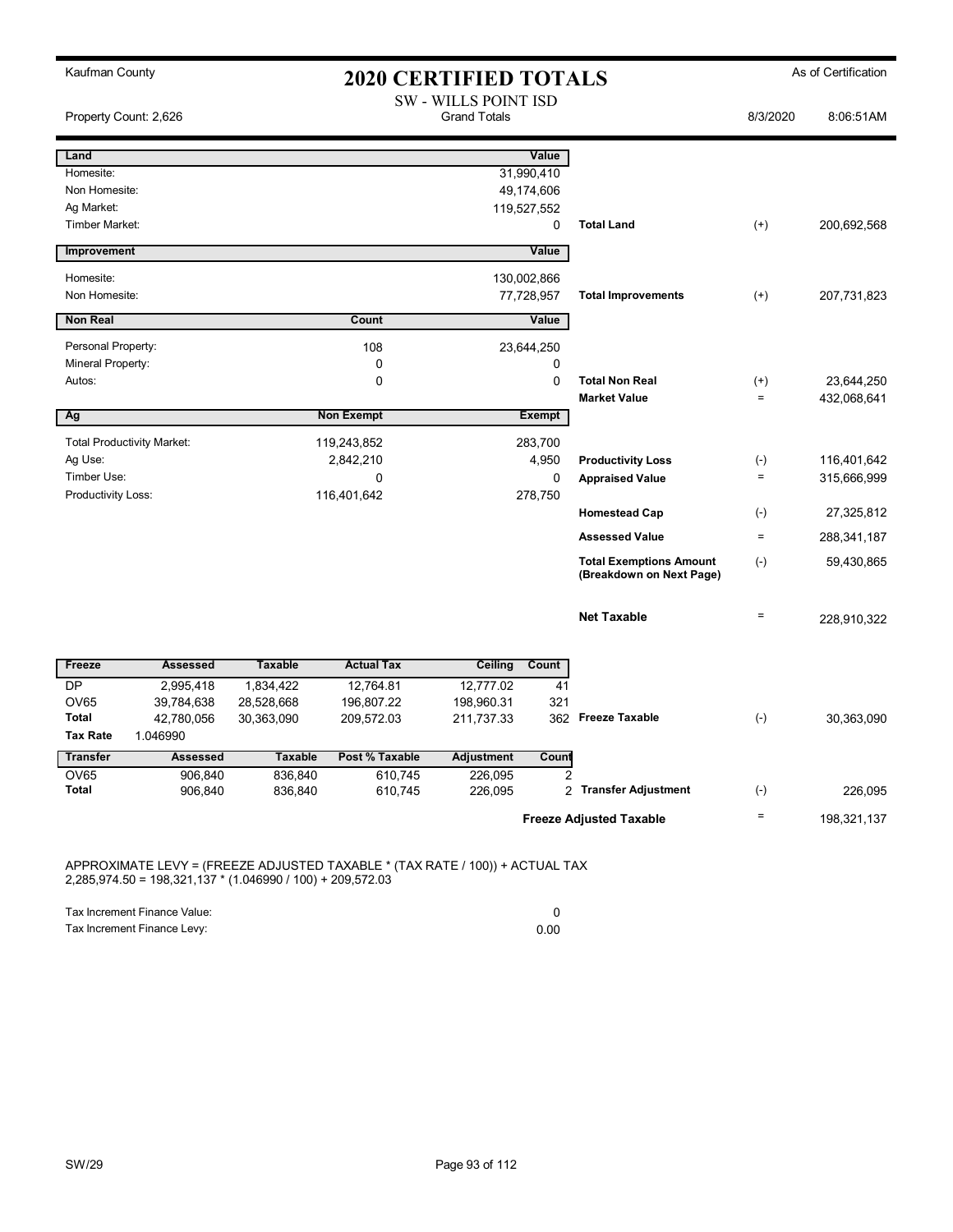Property Count: 2,626 **Biseries and Strutter Counting Counting Counting Counting Counting Counting Counting Counting Counting Counting Counting Counting Counting Counting Counting Counting Counting Counting Counting Counti** 

## **Exemption Breakdown**

| <b>Exemption</b> | Count         | Local    | <b>State</b> | Total      |
|------------------|---------------|----------|--------------|------------|
| DP               | 44            | 0        | 310,042      | 310,042    |
| DV <sub>1</sub>  | 5             | 0        | 18,358       | 18,358     |
| DV <sub>2</sub>  |               | $\Omega$ | 7,500        | 7,500      |
| DV3              | 5             | $\Omega$ | 50,000       | 50,000     |
| DV3S             |               | $\Omega$ | 10,000       | 10,000     |
| DV4              | 32            | 0        | 279,730      | 279,730    |
| DV4S             | 5             |          | 24,000       | 24,000     |
| <b>DVHS</b>      | 14            |          | 2,148,627    | 2,148,627  |
| <b>DVHSS</b>     | 3             |          | 215,583      | 215,583    |
| EX-XG            |               | 0        | 88,200       | 88,200     |
| EX-XV            | 33            | 0        | 33,647,390   | 33,647,390 |
| EX366            | 6             | 0        | 1,830        | 1,830      |
| HS               | 833           | 0        | 19,555,128   | 19,555,128 |
| <b>OV65</b>      | 350           | 0        | 3,042,978    | 3,042,978  |
| OV65S            | 3             | $\Omega$ | 22,370       | 22,370     |
| PC               |               | 9,129    |              | 9,129      |
|                  | <b>Totals</b> | 9,129    | 59,421,736   | 59,430,865 |

SW - WILLS POINT ISD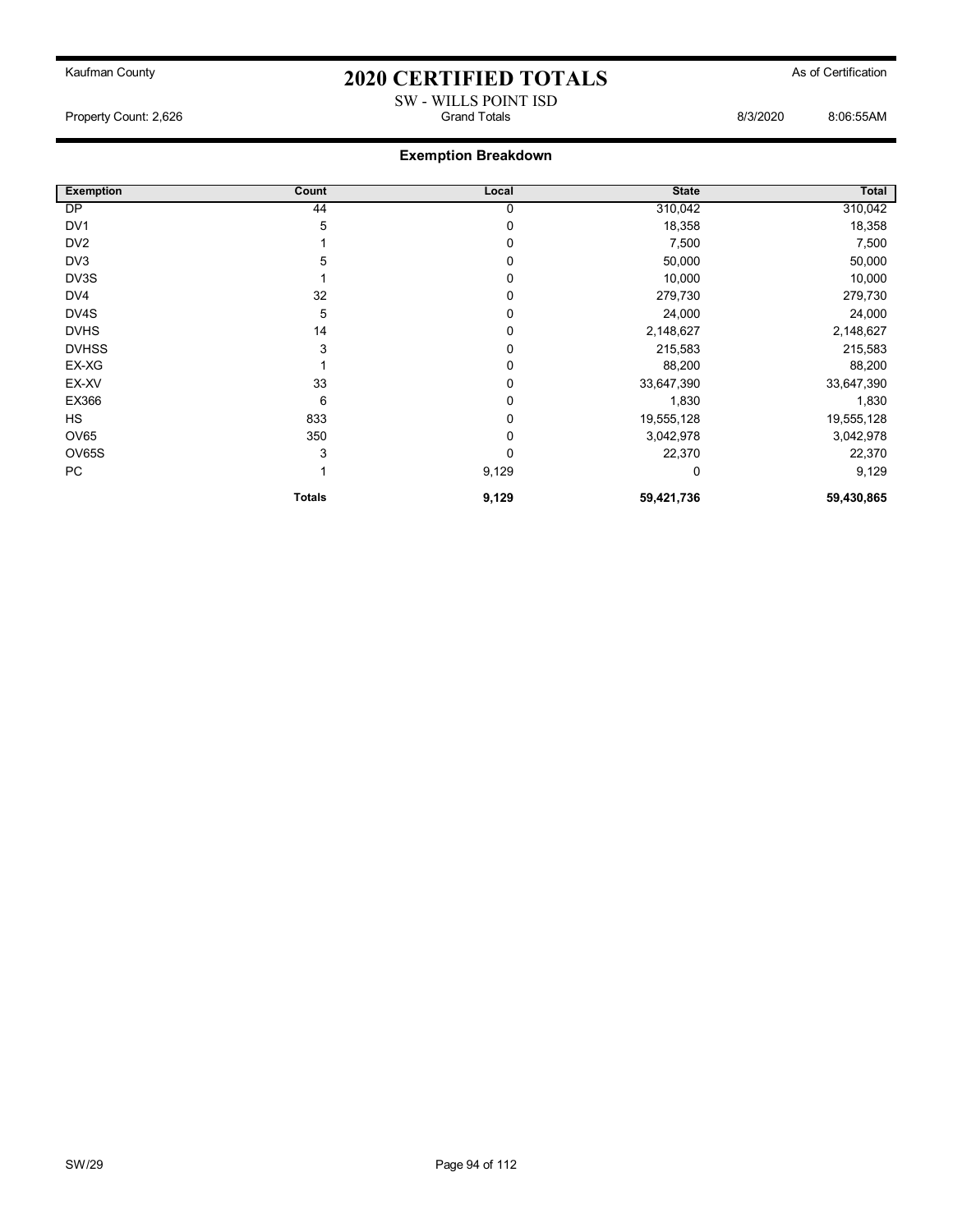| Kaufman County                    |                   | <b>2020 CERTIFIED TOTALS</b>                 |                                                            |           | As of Certification |
|-----------------------------------|-------------------|----------------------------------------------|------------------------------------------------------------|-----------|---------------------|
| Property Count: 107               |                   | TM - CITY OF MESQUITE<br><b>Grand Totals</b> |                                                            | 8/3/2020  | 8:06:51AM           |
| Land                              |                   | Value                                        |                                                            |           |                     |
| Homesite:                         |                   | 1,724,438                                    |                                                            |           |                     |
| Non Homesite:                     |                   | 5,314,320                                    |                                                            |           |                     |
| Ag Market:                        |                   | 36,028,584                                   |                                                            |           |                     |
| Timber Market:                    |                   | $\mathbf 0$                                  | <b>Total Land</b>                                          | $(+)$     | 43,067,342          |
| Improvement                       |                   | Value                                        |                                                            |           |                     |
| Homesite:                         |                   | 4,375,907                                    |                                                            |           |                     |
| Non Homesite:                     |                   | 5,277,363                                    | <b>Total Improvements</b>                                  | $(+)$     | 9,653,270           |
| <b>Non Real</b>                   | Count             | Value                                        |                                                            |           |                     |
| Personal Property:                | 10                | 619,690                                      |                                                            |           |                     |
| Mineral Property:                 | 0                 | 0                                            |                                                            |           |                     |
| Autos:                            | 0                 | 0                                            | <b>Total Non Real</b>                                      | $^{(+)}$  | 619,690             |
|                                   |                   |                                              | <b>Market Value</b>                                        | $=$       | 53,340,302          |
| Ag                                | <b>Non Exempt</b> | <b>Exempt</b>                                |                                                            |           |                     |
| <b>Total Productivity Market:</b> | 36,028,584        | 0                                            |                                                            |           |                     |
| Ag Use:                           | 296,306           | 0                                            | <b>Productivity Loss</b>                                   | $(-)$     | 35,732,278          |
| Timber Use:                       | 0                 | 0                                            | <b>Appraised Value</b>                                     | $\quad =$ | 17,608,024          |
| Productivity Loss:                | 35,732,278        | 0                                            |                                                            |           |                     |
|                                   |                   |                                              | <b>Homestead Cap</b>                                       | $(-)$     | 963,176             |
|                                   |                   |                                              | <b>Assessed Value</b>                                      | $\equiv$  | 16,644,848          |
|                                   |                   |                                              | <b>Total Exemptions Amount</b><br>(Breakdown on Next Page) | $(-)$     | 1,456,933           |
|                                   |                   |                                              | <b>Net Taxable</b>                                         | $=$       | 15,187,915          |

APPROXIMATE TOTAL LEVY = NET TAXABLE \* (TAX RATE / 100) 111,479.30 = 15,187,915 \* (0.734000 / 100)

| Tax Increment Finance Value: |      |
|------------------------------|------|
| Tax Increment Finance Levy:  | 0.00 |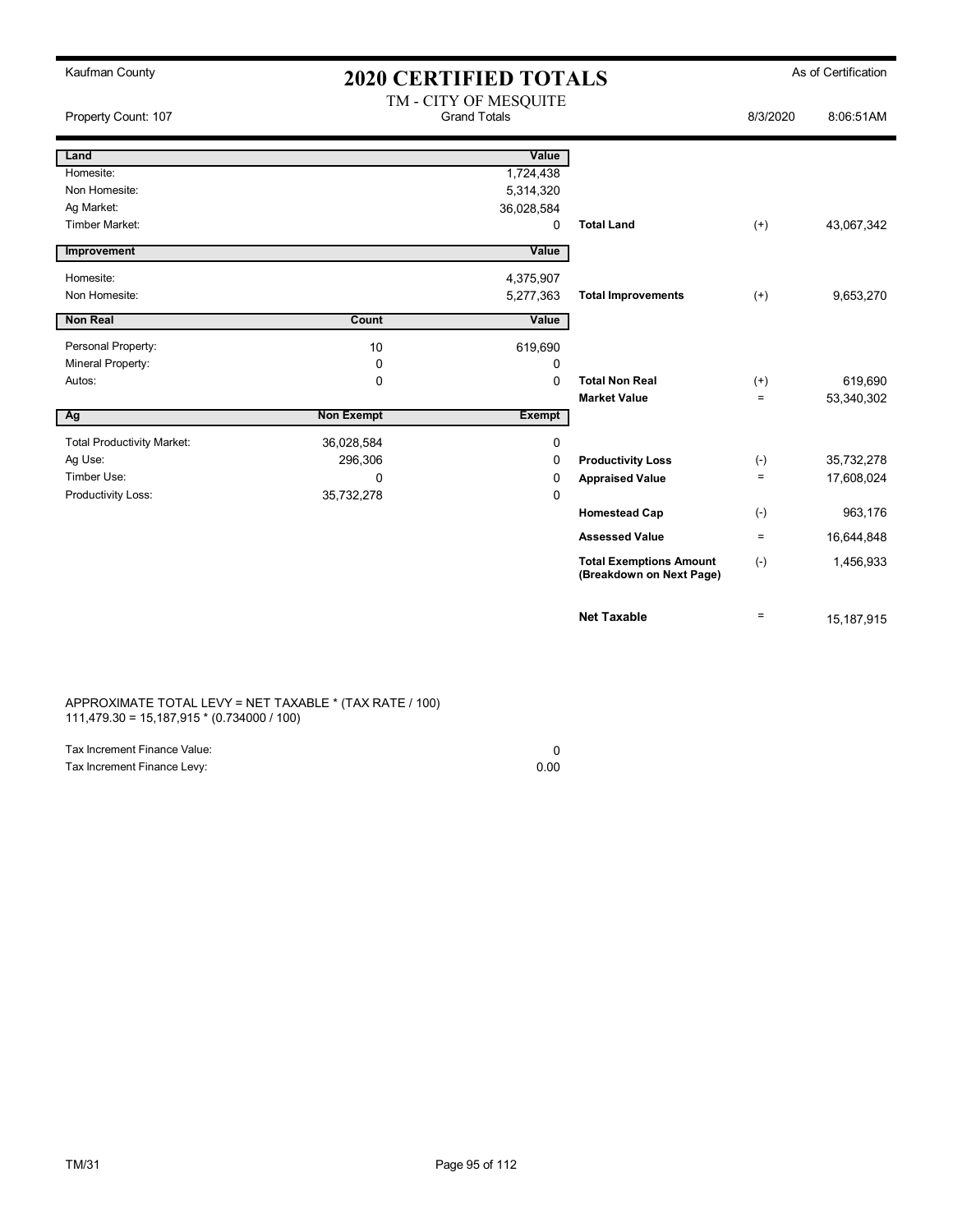## Kaufman County **As of Certification 2020 CERTIFIED TOTALS** As of Certification TM - CITY OF MESQUITE

Property Count: 107 Grand Totals 8/3/2020 8:06:55AM

| <b>Exemption</b> | Count         | Local   | <b>State</b> | <b>Total</b> |
|------------------|---------------|---------|--------------|--------------|
| DV <sub>4</sub>  |               |         | 24,000       | 24,000       |
| <b>DVHS</b>      |               |         | 138,343      | 138,343      |
| EX-XV            | ◠<br>- ა      |         | 709,550      | 709,550      |
| EX366            |               |         | 40           | 40           |
| <b>OV65</b>      | 10            | 585,000 | U            | 585,000      |
|                  | <b>Totals</b> | 585,000 | 871,933      | 1,456,933    |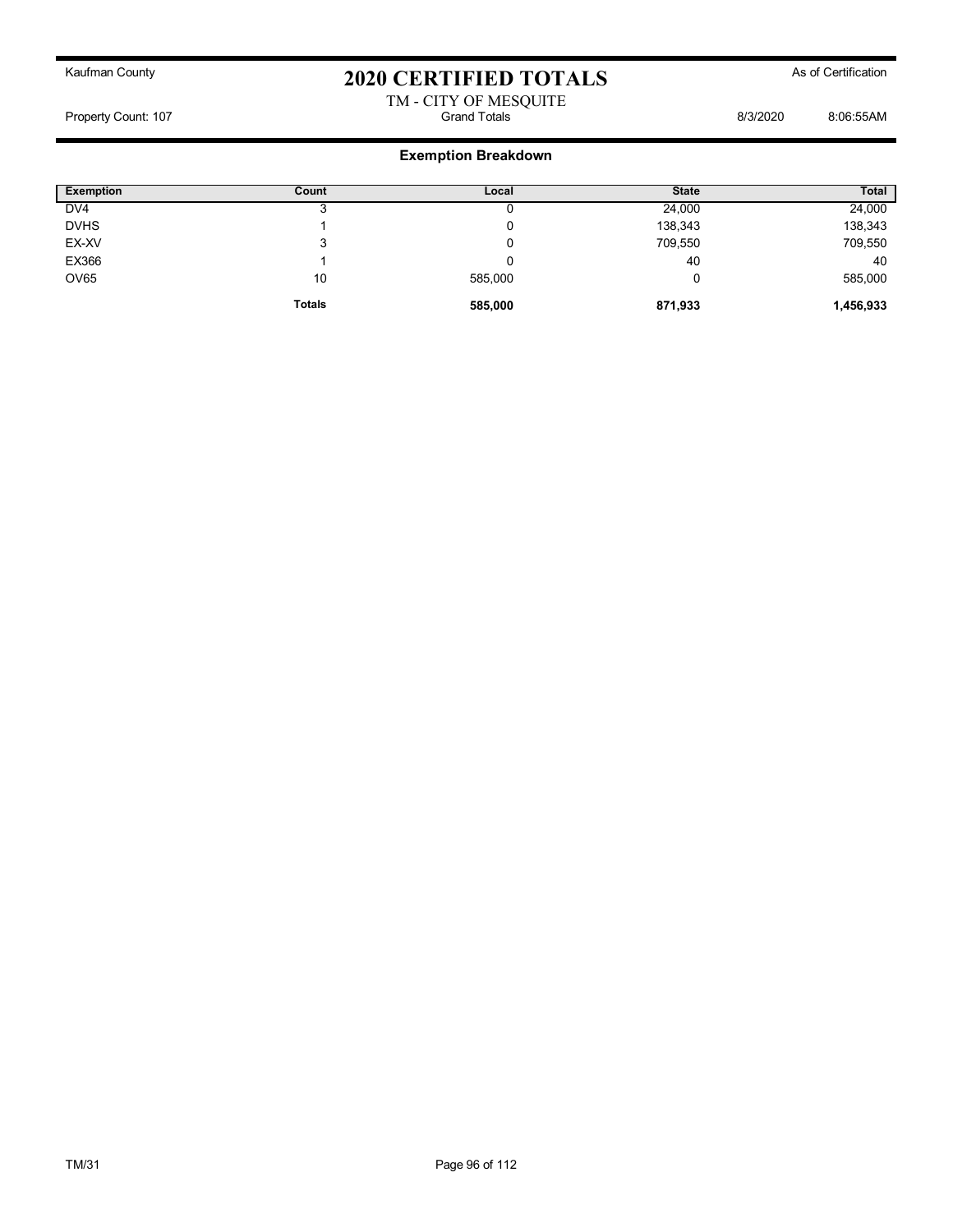| Kaufman County                    | <b>2020 CERTIFIED TOTALS</b> |                                           |                                                            |          | As of Certification |
|-----------------------------------|------------------------------|-------------------------------------------|------------------------------------------------------------|----------|---------------------|
| Property Count: 874               |                              | TT - CITY OF TALTY<br><b>Grand Totals</b> |                                                            | 8/3/2020 | 8:06:51AM           |
| Land                              |                              | Value                                     |                                                            |          |                     |
| Homesite:                         |                              | 53,928,565                                |                                                            |          |                     |
| Non Homesite:                     |                              | 8,103,600                                 |                                                            |          |                     |
| Ag Market:                        |                              | 14,223,040                                |                                                            |          |                     |
| Timber Market:                    |                              | 0                                         | <b>Total Land</b>                                          | $(+)$    | 76,255,205          |
| Improvement                       |                              | Value                                     |                                                            |          |                     |
| Homesite:                         |                              | 200,894,231                               |                                                            |          |                     |
| Non Homesite:                     |                              | 18,069,910                                | <b>Total Improvements</b>                                  | $(+)$    | 218,964,141         |
| <b>Non Real</b>                   | Count                        | Value                                     |                                                            |          |                     |
| Personal Property:                | 43                           | 1,954,850                                 |                                                            |          |                     |
| Mineral Property:                 | 0                            | 0                                         |                                                            |          |                     |
| Autos:                            | $\mathbf 0$                  | $\mathbf 0$                               | <b>Total Non Real</b>                                      | $(+)$    | 1,954,850           |
|                                   |                              |                                           | <b>Market Value</b>                                        | $=$      | 297, 174, 196       |
| Ag                                | <b>Non Exempt</b>            | Exempt                                    |                                                            |          |                     |
| <b>Total Productivity Market:</b> | 14,173,470                   | 49,570                                    |                                                            |          |                     |
| Ag Use:                           | 128,310                      | 430                                       | <b>Productivity Loss</b>                                   | $(-)$    | 14,045,160          |
| Timber Use:                       | $\mathbf{0}$                 | $\mathbf 0$                               | <b>Appraised Value</b>                                     | $=$      | 283,129,036         |
| Productivity Loss:                | 14,045,160                   | 49,140                                    |                                                            |          |                     |
|                                   |                              |                                           | <b>Homestead Cap</b>                                       | $(-)$    | 11,220,326          |
|                                   |                              |                                           | <b>Assessed Value</b>                                      | $=$      | 271,908,710         |
|                                   |                              |                                           | <b>Total Exemptions Amount</b><br>(Breakdown on Next Page) | $(-)$    | 13,912,914          |
|                                   |                              |                                           | <b>Net Taxable</b>                                         | $=$      | 257,995,796         |

APPROXIMATE TOTAL LEVY = NET TAXABLE \* (TAX RATE / 100) 644,989.49 = 257,995,796 \* (0.250000 / 100)

| Tax Increment Finance Value: |      |
|------------------------------|------|
| Tax Increment Finance Levy:  | 0.00 |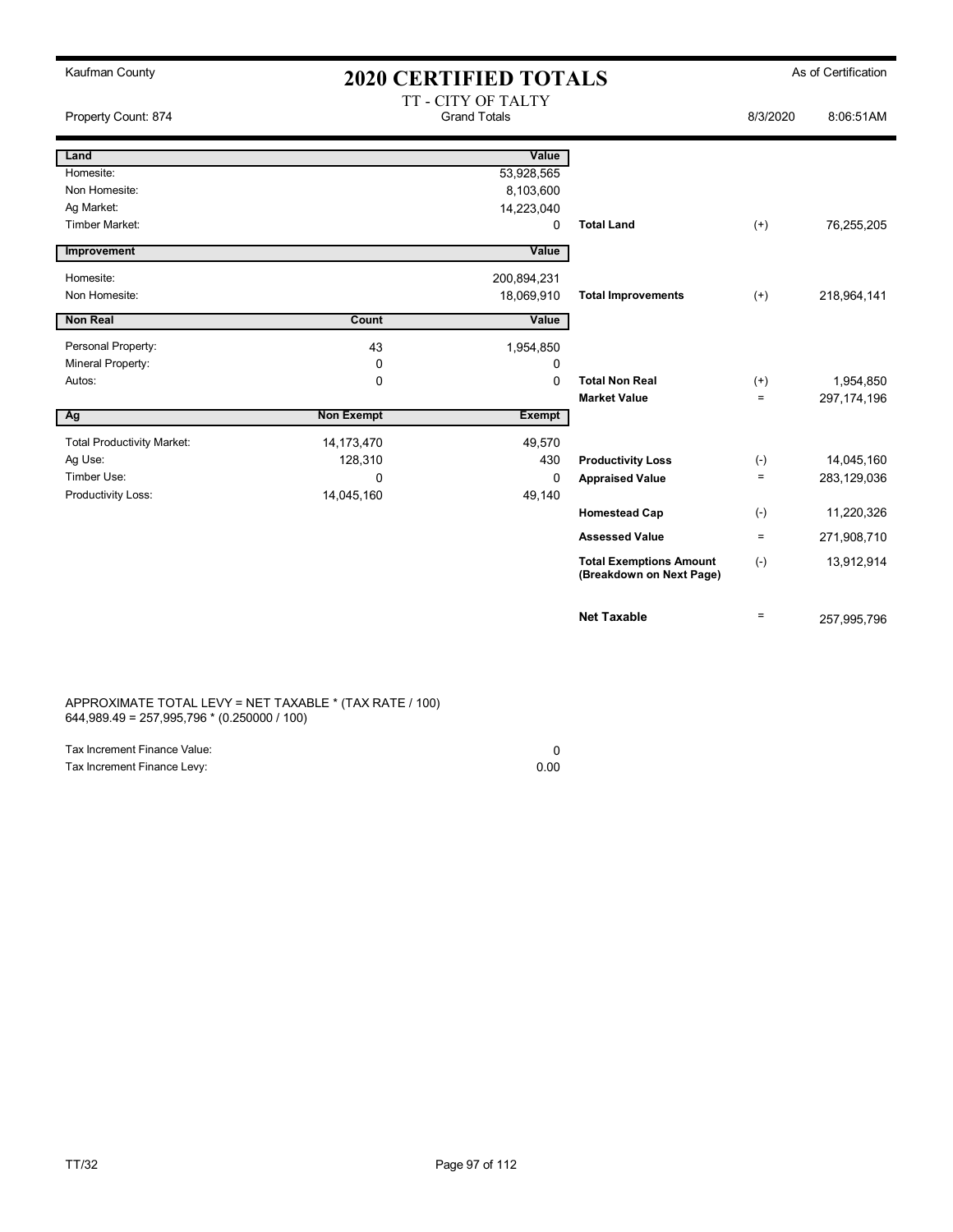### TT - CITY OF TALTY Property Count: 874 Grand Totals 8/3/2020 8:06:55AM

| <b>Exemption</b> | Count         | Local     | <b>State</b> | Total      |
|------------------|---------------|-----------|--------------|------------|
| DV <sub>1</sub>  | 5             | 0         | 25,000       | 25,000     |
| DV <sub>2</sub>  | 4             | 0         | 30,000       | 30,000     |
| DV3              | 5             | 0         | 50,000       | 50,000     |
| DV <sub>4</sub>  | 30            | 0         | 216,000      | 216,000    |
| <b>DVHS</b>      | 15            | 0         | 5,397,004    | 5,397,004  |
| EX-XV            | 9             | 0         | 2,877,170    | 2,877,170  |
| EX366            | 5             | 0         | 1,700        | 1,700      |
| OV65             | 155           | 5,278,582 | 0            | 5,278,582  |
| OV65S            |               | 37,458    | 0            | 37,458     |
|                  | <b>Totals</b> | 5,316,040 | 8,596,874    | 13,912,914 |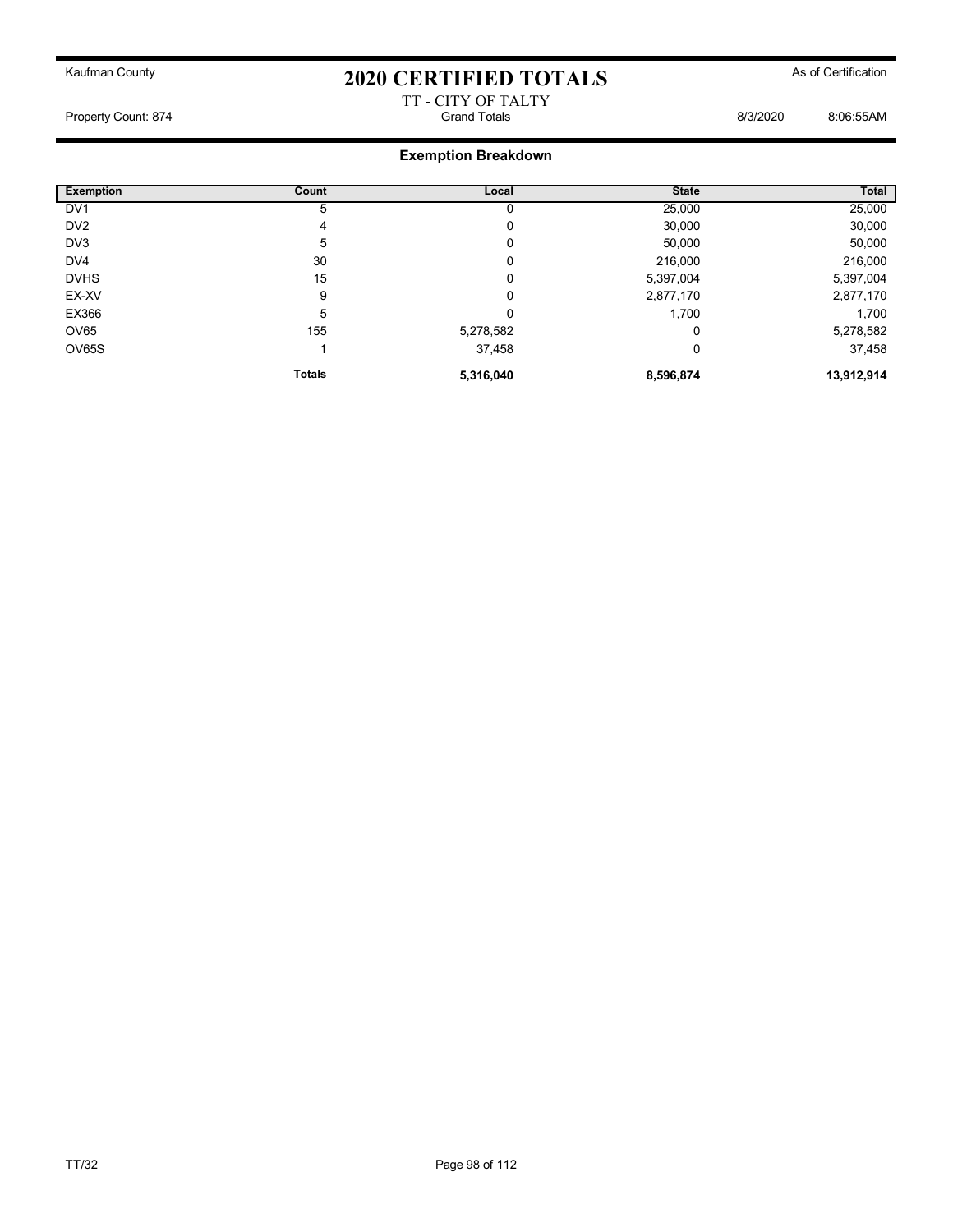| Kaufman County              |                                   | <b>2020 CERTIFIED TOTALS</b> |                   |                                               |               |                                                            | As of Certification |               |
|-----------------------------|-----------------------------------|------------------------------|-------------------|-----------------------------------------------|---------------|------------------------------------------------------------|---------------------|---------------|
|                             | Property Count: 50,370            |                              |                   | TV - TRINITY VALLEY CC<br><b>Grand Totals</b> |               |                                                            | 8/3/2020            | 8:06:51AM     |
| Land                        |                                   |                              |                   |                                               | Value         |                                                            |                     |               |
| Homesite:                   |                                   |                              |                   |                                               | 839,608,171   |                                                            |                     |               |
| Non Homesite:               |                                   |                              |                   |                                               | 1,090,734,134 |                                                            |                     |               |
| Ag Market:                  |                                   |                              |                   |                                               | 1,365,685,249 |                                                            |                     |               |
| Timber Market:              |                                   |                              |                   |                                               | $\mathbf 0$   | <b>Total Land</b>                                          | $(+)$               | 3,296,027,554 |
| Improvement                 |                                   |                              |                   |                                               | Value         |                                                            |                     |               |
| Homesite:                   |                                   |                              |                   |                                               | 2,935,990,203 |                                                            |                     |               |
| Non Homesite:               |                                   |                              |                   |                                               | 2,027,973,001 | <b>Total Improvements</b>                                  | $(+)$               | 4,963,963,204 |
| <b>Non Real</b>             |                                   |                              | Count             |                                               | Value         |                                                            |                     |               |
| Personal Property:          |                                   |                              | 2,976             |                                               | 717,981,561   |                                                            |                     |               |
| Mineral Property:           |                                   |                              | 420               |                                               | 2,506,814     |                                                            |                     |               |
| Autos:                      |                                   |                              | 0                 |                                               | $\mathbf 0$   | <b>Total Non Real</b>                                      | $^{(+)}$            | 720,488,375   |
|                             |                                   |                              |                   |                                               |               | <b>Market Value</b>                                        | $\equiv$            | 8,980,479,133 |
| Ag                          |                                   |                              | <b>Non Exempt</b> |                                               | <b>Exempt</b> |                                                            |                     |               |
|                             | <b>Total Productivity Market:</b> |                              | 1,364,183,369     |                                               | 1,501,880     |                                                            |                     |               |
| Ag Use:                     |                                   |                              | 32,756,253        |                                               | 17,900        | <b>Productivity Loss</b>                                   | $(\textnormal{-})$  | 1,331,427,116 |
| Timber Use:                 |                                   |                              | $\mathbf 0$       |                                               | 0             | <b>Appraised Value</b>                                     | $\equiv$            | 7,649,052,017 |
| Productivity Loss:          |                                   |                              | 1,331,427,116     |                                               | 1,483,980     |                                                            |                     |               |
|                             |                                   |                              |                   |                                               |               | <b>Homestead Cap</b>                                       | $(\cdot)$           | 562,475,485   |
|                             |                                   |                              |                   |                                               |               | <b>Assessed Value</b>                                      | $\equiv$            | 7,086,576,532 |
|                             |                                   |                              |                   |                                               |               | <b>Total Exemptions Amount</b><br>(Breakdown on Next Page) | $(-)$               | 993,430,066   |
|                             |                                   |                              |                   |                                               |               | <b>Net Taxable</b>                                         | $=$                 | 6,093,146,466 |
| Freeze                      | <b>Assessed</b>                   | <b>Taxable</b>               | <b>Actual Tax</b> | Ceiling                                       | Count         |                                                            |                     |               |
| <b>DP</b>                   | 83,327,280                        | 79,711,377                   | 63,595.46         | 64,861.86                                     | 773           |                                                            |                     |               |
| <b>DPS</b>                  | 314,838                           | 314,838                      | 202.82            | 202.82                                        | 2             |                                                            |                     |               |
| <b>OV65</b><br><b>Total</b> | 754,201,575                       | 653,628,736                  | 486,585.00        | 494,664.96<br>559,729.64                      | 5,532         | 6.307 Freeze Taxable                                       | $(-)$               |               |
| <b>Tax Rate</b>             | 837,843,693<br>0.138540           | 733,654,951                  | 550,383.28        |                                               |               |                                                            |                     | 733,654,951   |
| <b>Transfer</b>             | <b>Assessed</b>                   | <b>Taxable</b>               | Post % Taxable    | <b>Adjustment</b>                             | Count         |                                                            |                     |               |
| <b>OV65</b>                 | 400,900                           | 370,900                      | 274,511           | 96,389                                        | 2             |                                                            |                     |               |
| <b>Total</b>                | 400,900                           | 370,900                      | 274,511           | 96,389                                        |               | 2 Transfer Adjustment                                      | $(-)$               | 96,389        |
|                             |                                   |                              |                   |                                               |               | <b>Freeze Adjusted Taxable</b>                             | $=$                 | 5,359,395,126 |
|                             |                                   |                              |                   |                                               |               |                                                            |                     |               |

APPROXIMATE LEVY = (FREEZE ADJUSTED TAXABLE \* (TAX RATE / 100)) + ACTUAL TAX 7,975,289.29 = 5,359,395,126 \* (0.138540 / 100) + 550,383.28

| Tax Increment Finance Value: |      |
|------------------------------|------|
| Tax Increment Finance Levy:  | 0.00 |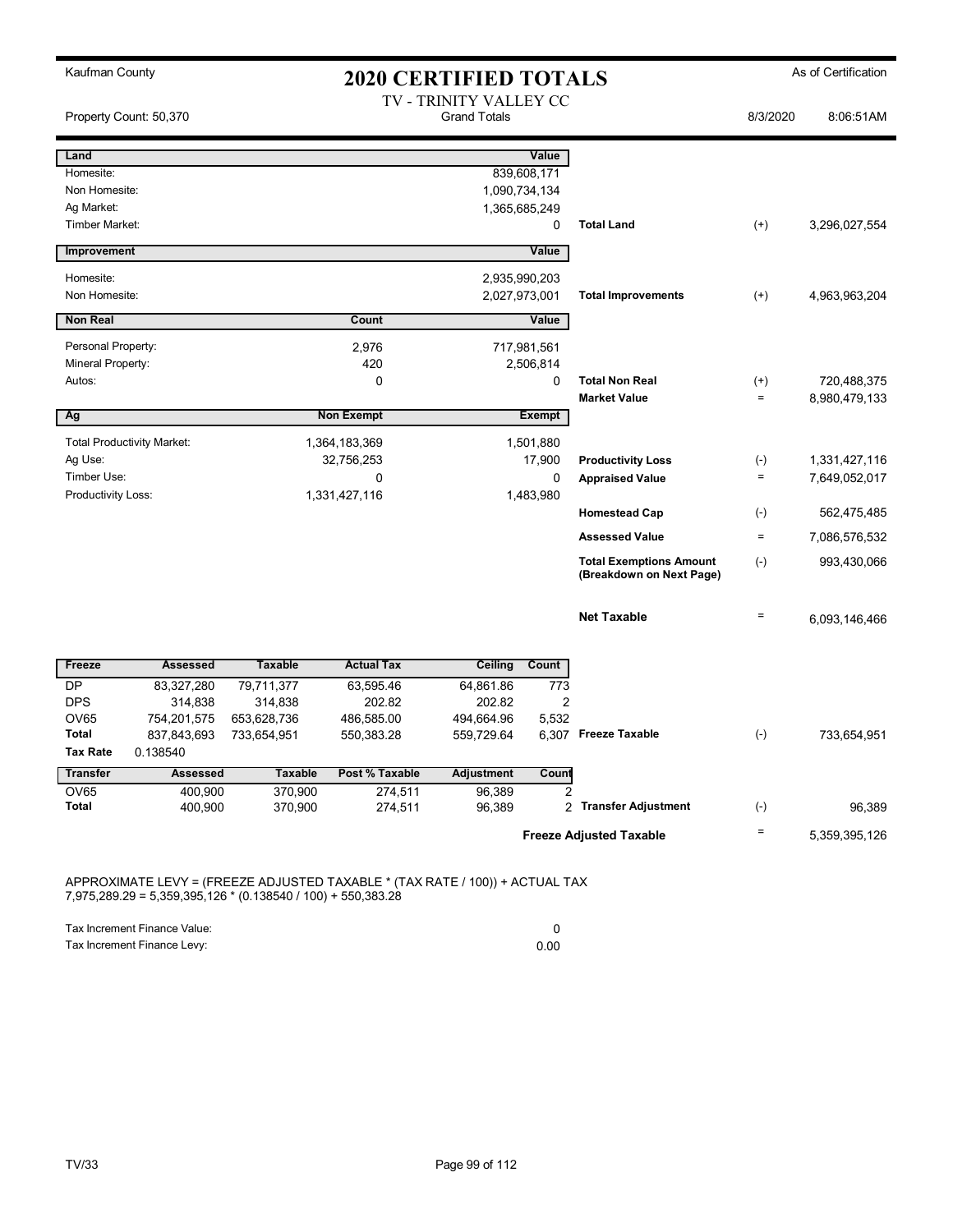## Kaufman County **As of Certification 2020 CERTIFIED TOTALS** As of Certification TV - TRINITY VALLEY CC

Property Count: 50,370 Grand Totals 8/3/2020 8:06:55AM

| <b>Exemption</b> | Count          | Local       | <b>State</b> | Total       |
|------------------|----------------|-------------|--------------|-------------|
| $\overline{AB}$  | 12             | 44,323,371  | 0            | 44,323,371  |
| <b>CH</b>        | 1              | 25,880      | 0            | 25,880      |
| CHODO            | 3              | 9,978,220   | 0            | 9,978,220   |
| <b>DP</b>        | 841            | 0           | 0            | 0           |
| <b>DPS</b>       | $\overline{2}$ | 0           | 0            | 0           |
| DV1              | 81             | 0           | 420,000      | 420,000     |
| DV <sub>2</sub>  | 61             | 0           | 460,734      | 460,734     |
| DV2S             | $\overline{2}$ | 0           | 15,000       | 15,000      |
| DV3              | 63             | 0           | 614,000      | 614,000     |
| DV3S             | 1              | 0           | 10,000       | 10,000      |
| DV4              | 523            | 0           | 3,736,626    | 3,736,626   |
| DV4S             | 55             | 0           | 421,450      | 421,450     |
| <b>DVHS</b>      | 267            | 0           | 49,643,154   | 49,643,154  |
| <b>DVHSS</b>     | 25             | 0           | 3,211,268    | 3,211,268   |
| EX               | $\overline{2}$ | 0           | 27,970       | 27,970      |
| EX-XG            | 15             | 0           | 4,219,640    | 4,219,640   |
| EX-XJ            | 1              | 0           | 80,890       | 80,890      |
| EX-XL            | 61             | 0           | 21,848,670   | 21,848,670  |
| EX-XL (Prorated) |                | 0           | 57,377       | 57,377      |
| EX-XU            | 3              | 0           | 289,370      | 289,370     |
| EX-XV            | 1,436          | 0           | 753,717,240  | 753,717,240 |
| EX-XV (Prorated) | 6              | 0           | 62,412       | 62,412      |
| EX366            | 219            | 0           | 35,143       | 35,143      |
| <b>FRSS</b>      |                | 0           | 557,140      | 557,140     |
| <b>LIH</b>       | $\overline{2}$ | 0           | 3,729,995    | 3,729,995   |
| <b>OV65</b>      | 6,311          | 87,884,559  | 0            | 87,884,559  |
| OV65S            | 21             | 268,637     | 0            | 268,637     |
| PC               | 10             | 7,715,830   | 0            | 7,715,830   |
| SO               | 3              | 75,490      | $\Omega$     | 75,490      |
|                  | <b>Totals</b>  | 150,271,987 | 843,158,079  | 993,430,066 |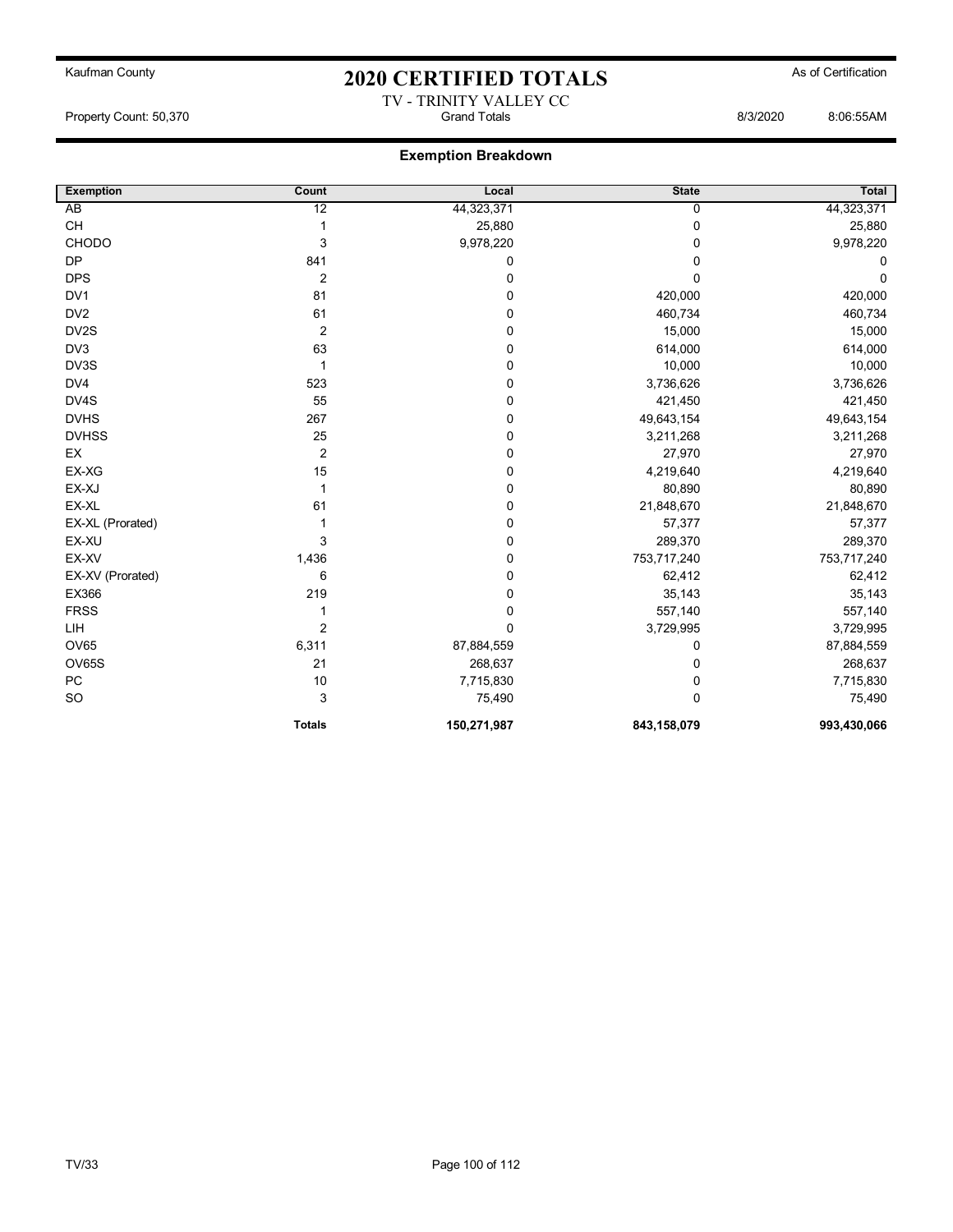| Kaufman County                    | <b>2020 CERTIFIED TOTALS</b>        |                     |                                                            | As of Certification |            |
|-----------------------------------|-------------------------------------|---------------------|------------------------------------------------------------|---------------------|------------|
| Property Count: 20                | W1A - KAUFMAN CO FRESH WATER DIST1A | <b>Grand Totals</b> |                                                            | 8/3/2020            | 8:06:51AM  |
| Land                              |                                     | Value               |                                                            |                     |            |
| Homesite:                         |                                     | $\Omega$            |                                                            |                     |            |
| Non Homesite:                     |                                     | 632,620             |                                                            |                     |            |
| Ag Market:                        |                                     | 18,158,200          |                                                            |                     |            |
| <b>Timber Market:</b>             |                                     | 0                   | <b>Total Land</b>                                          | $^{(+)}$            | 18,790,820 |
| Improvement                       |                                     | Value               |                                                            |                     |            |
| Homesite:                         |                                     | 0                   |                                                            |                     |            |
| Non Homesite:                     |                                     | 93,250              | <b>Total Improvements</b>                                  | $(+)$               | 93,250     |
| <b>Non Real</b>                   | Count                               | Value               |                                                            |                     |            |
| Personal Property:                | $\mathbf 0$                         | 0                   |                                                            |                     |            |
| Mineral Property:                 | 0                                   | 0                   |                                                            |                     |            |
| Autos:                            | 0                                   | 0                   | <b>Total Non Real</b>                                      | $^{(+)}$            | 0          |
|                                   |                                     |                     | <b>Market Value</b>                                        | $\equiv$            | 18,884,070 |
| Ag                                | <b>Non Exempt</b>                   | <b>Exempt</b>       |                                                            |                     |            |
| <b>Total Productivity Market:</b> | 18,158,200                          | 0                   |                                                            |                     |            |
| Ag Use:                           | 192,490                             | 0                   | <b>Productivity Loss</b>                                   | $(-)$               | 17,965,710 |
| Timber Use:                       | $\mathbf 0$                         | 0                   | <b>Appraised Value</b>                                     | $\equiv$            | 918,360    |
| Productivity Loss:                | 17,965,710                          | 0                   |                                                            |                     |            |
|                                   |                                     |                     | <b>Homestead Cap</b>                                       | $(-)$               | 0          |
|                                   |                                     |                     | <b>Assessed Value</b>                                      | $\equiv$            | 918,360    |
|                                   |                                     |                     | <b>Total Exemptions Amount</b><br>(Breakdown on Next Page) | $(-)$               | 27,000     |
|                                   |                                     |                     | <b>Net Taxable</b>                                         | $\equiv$            | 891,360    |

APPROXIMATE TOTAL LEVY = NET TAXABLE \* (TAX RATE / 100) 0.00 = 891,360 \* (0.000000 / 100)

| Tax Increment Finance Value: |      |
|------------------------------|------|
| Tax Increment Finance Levy:  | 0.00 |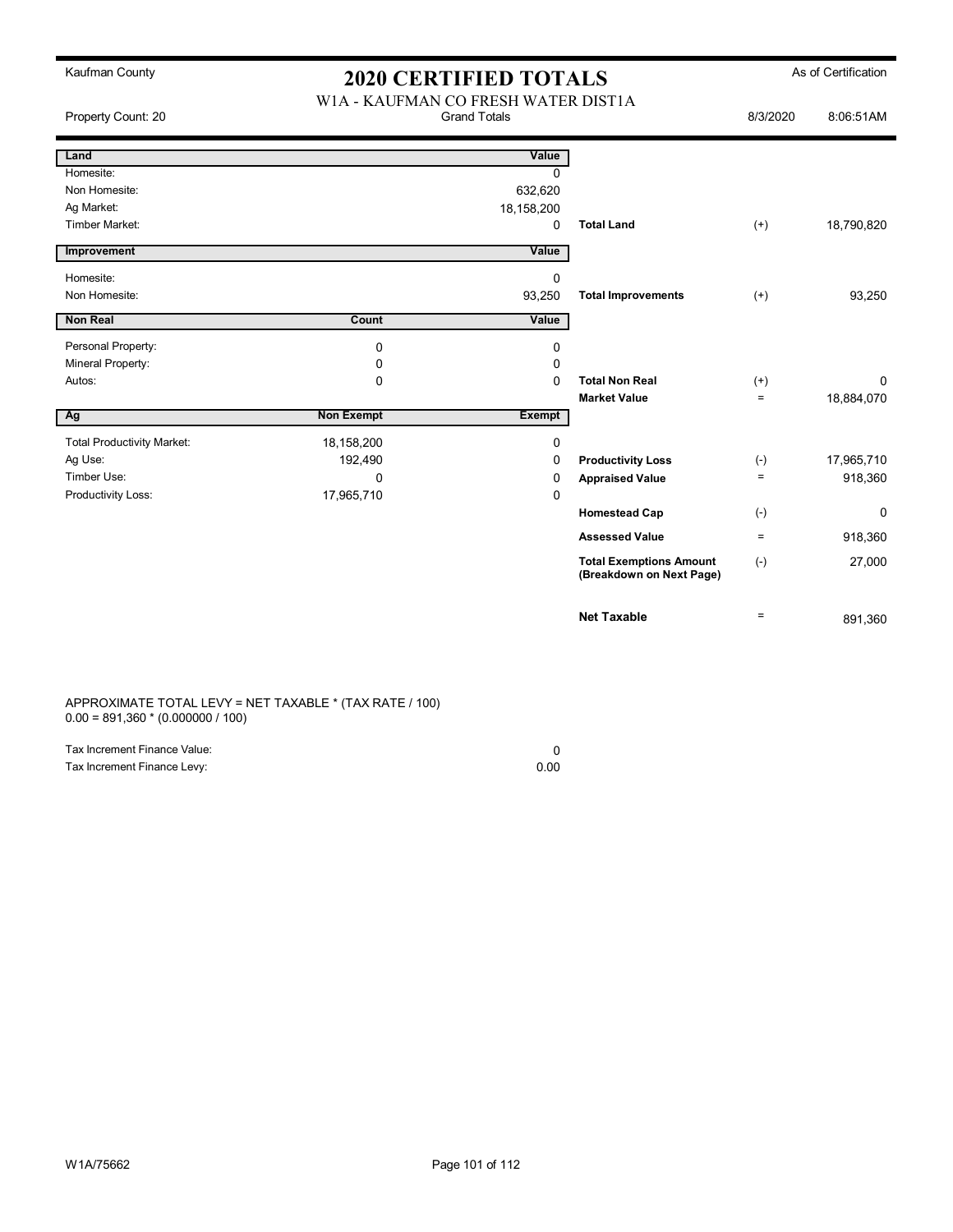### W1A - KAUFMAN CO FRESH WATER DIST1A<br>Grand Totals Property Count: 20 **Billion** Count: 20 **Grand Totals** Grand Totals **8/3/2020** 8:06:55AM

| <b>Exemption</b> | Count         | Local | <b>State</b> | Total  |
|------------------|---------------|-------|--------------|--------|
| EX-XV            |               |       | 27,000       | 27,000 |
|                  | <b>Totals</b> |       | 27,000       | 27,000 |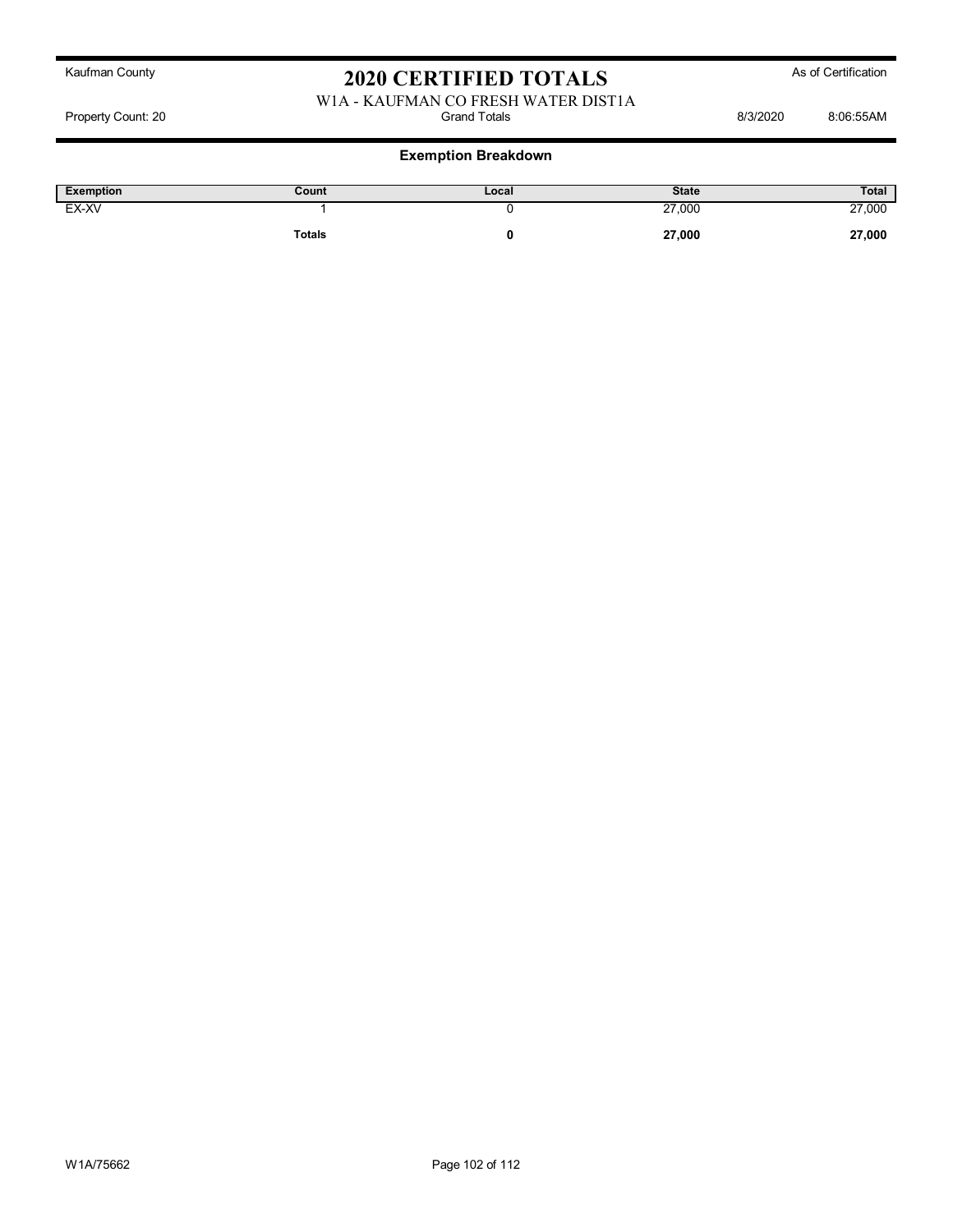| Kaufman County                    | <b>2020 CERTIFIED TOTALS</b>                               |               |                                                            | As of Certification |             |
|-----------------------------------|------------------------------------------------------------|---------------|------------------------------------------------------------|---------------------|-------------|
| Property Count: 701               | W1B - KAUFMAN CO FRESH WATER DIST1B<br><b>Grand Totals</b> |               |                                                            | 8/3/2020            | 8:06:51AM   |
| Land                              |                                                            | Value         |                                                            |                     |             |
| Homesite:                         |                                                            | 24,300,000    |                                                            |                     |             |
| Non Homesite:                     |                                                            | 9,220,000     |                                                            |                     |             |
| Ag Market:                        |                                                            | 0             |                                                            |                     |             |
| Timber Market:                    |                                                            | $\Omega$      | <b>Total Land</b>                                          | $(+)$               | 33,520,000  |
| Improvement                       |                                                            | Value         |                                                            |                     |             |
| Homesite:                         |                                                            | 76,073,459    |                                                            |                     |             |
| Non Homesite:                     |                                                            | 27,355,387    | <b>Total Improvements</b>                                  | $(+)$               | 103,428,846 |
| <b>Non Real</b>                   | Count                                                      | Value         |                                                            |                     |             |
| Personal Property:                | 8                                                          | 802,070       |                                                            |                     |             |
| Mineral Property:                 | 0                                                          | 0             |                                                            |                     |             |
| Autos:                            | $\Omega$                                                   | $\Omega$      | <b>Total Non Real</b>                                      | $^{(+)}$            | 802,070     |
|                                   |                                                            |               | <b>Market Value</b>                                        | $\equiv$            | 137,750,916 |
| Ag                                | <b>Non Exempt</b>                                          | <b>Exempt</b> |                                                            |                     |             |
| <b>Total Productivity Market:</b> | 0                                                          | 0             |                                                            |                     |             |
| Ag Use:                           | $\Omega$                                                   | 0             | <b>Productivity Loss</b>                                   | $(-)$               | 0           |
| Timber Use:                       | $\Omega$                                                   | 0             | <b>Appraised Value</b>                                     | $\equiv$            | 137,750,916 |
| Productivity Loss:                | $\mathbf 0$                                                | $\mathbf 0$   |                                                            |                     |             |
|                                   |                                                            |               | <b>Homestead Cap</b>                                       | $(-)$               | 344,350     |
|                                   |                                                            |               | <b>Assessed Value</b>                                      | $=$                 | 137,406,566 |
|                                   |                                                            |               | <b>Total Exemptions Amount</b><br>(Breakdown on Next Page) | $(-)$               | 1,919,699   |
|                                   |                                                            |               | <b>Net Taxable</b>                                         | $\equiv$            | 135,486,867 |

APPROXIMATE TOTAL LEVY = NET TAXABLE \* (TAX RATE / 100) 645,188.46 = 135,486,867 \* (0.476200 / 100)

| Tax Increment Finance Value: |      |
|------------------------------|------|
| Tax Increment Finance Levy:  | 0.00 |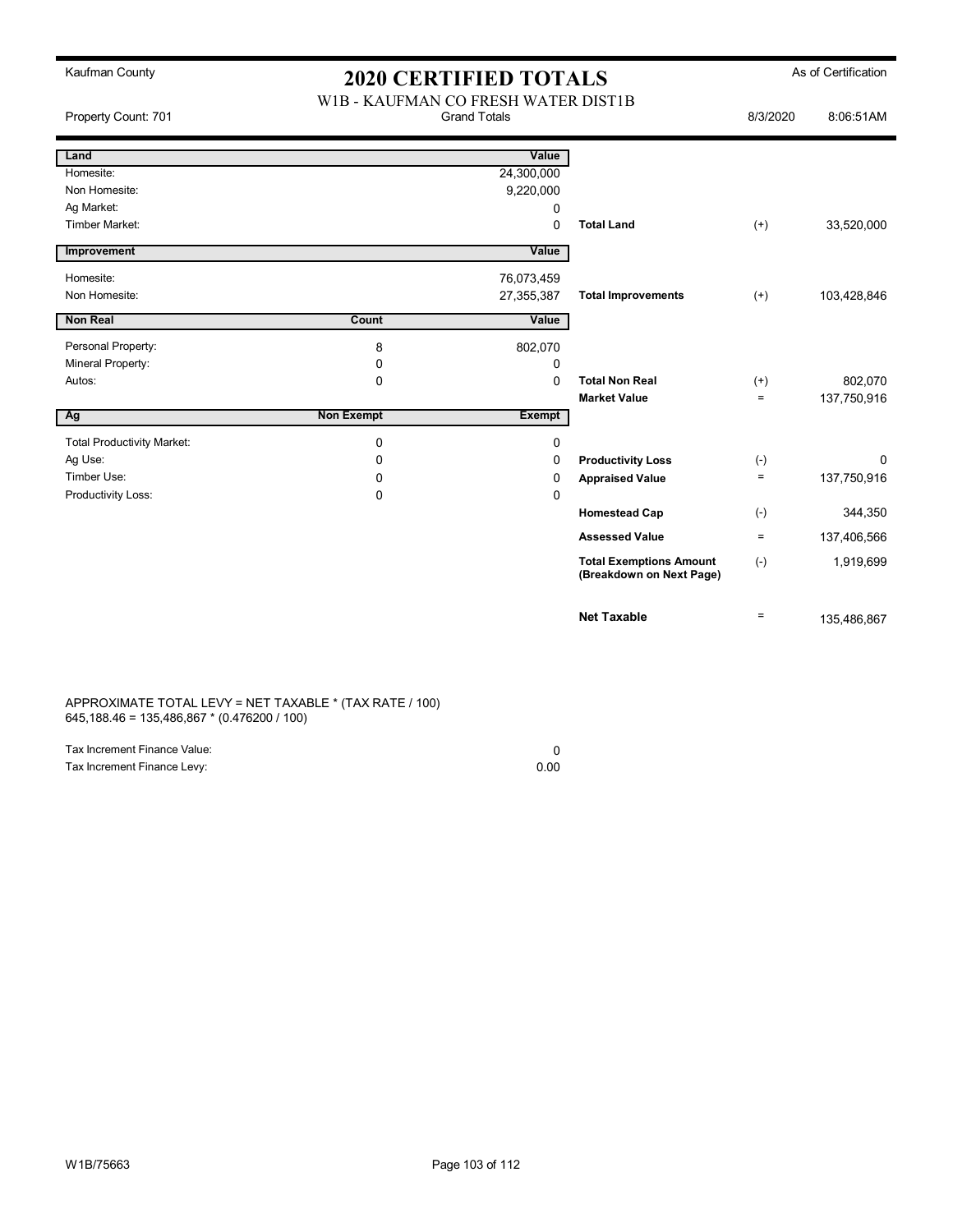### W1B - KAUFMAN CO FRESH WATER DIST1B<br>Grand Totals Property Count: 701 **Billion** Botals **Count: 701** Grand Totals **8/3/2020** 8:06:55AM

| <b>Exemption</b> | Count         | Local   | <b>State</b> | Total     |
|------------------|---------------|---------|--------------|-----------|
| DP               | 11            | 100,000 |              | 100,000   |
| DV <sub>1</sub>  | 3             | 0       | 15,000       | 15,000    |
| DV <sub>2</sub>  | 4             | 0       | 30,000       | 30,000    |
| DV3              |               | 0       | 10,000       | 10,000    |
| DV <sub>4</sub>  | 14            | 0       | 108,000      | 108,000   |
| <b>DVHS</b>      | 5             | 0       | 1,190,699    | 1,190,699 |
| EX-XV            |               | 0       | 1,000        | 1,000     |
| OV65             | 48            | 465,000 | 0            | 465,000   |
|                  | <b>Totals</b> | 565,000 | 1,354,699    | 1,919,699 |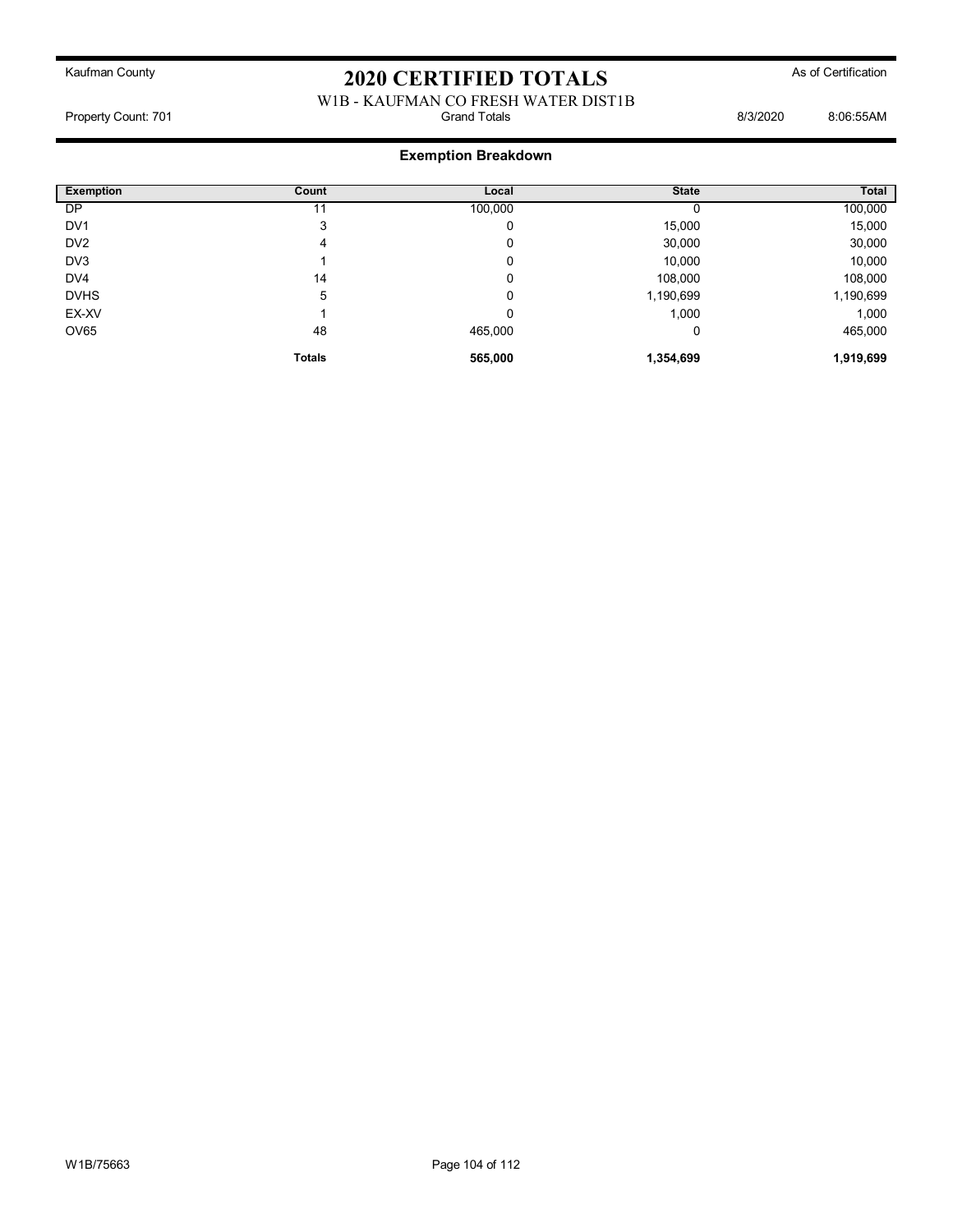| Kaufman County                    | <b>2020 CERTIFIED TOTALS</b>                               |               |                                                            | As of Certification |             |
|-----------------------------------|------------------------------------------------------------|---------------|------------------------------------------------------------|---------------------|-------------|
| Property Count: 1,749             | WIC - KAUFMAN CO FRESH WATER DISTIC<br><b>Grand Totals</b> |               |                                                            | 8/3/2020            | 8:06:51AM   |
| Land                              |                                                            | Value         |                                                            |                     |             |
| Homesite:                         |                                                            | 57,289,000    |                                                            |                     |             |
| Non Homesite:                     |                                                            | 31,557,020    |                                                            |                     |             |
| Ag Market:                        |                                                            | 73,930        |                                                            |                     |             |
| <b>Timber Market:</b>             |                                                            | 0             | <b>Total Land</b>                                          | $(+)$               | 88,919,950  |
| Improvement                       |                                                            | Value         |                                                            |                     |             |
| Homesite:                         |                                                            | 205,840,125   |                                                            |                     |             |
| Non Homesite:                     |                                                            | 72,755,209    | <b>Total Improvements</b>                                  | $(+)$               | 278,595,334 |
| <b>Non Real</b>                   | Count                                                      | Value         |                                                            |                     |             |
| Personal Property:                | 18                                                         | 372,460       |                                                            |                     |             |
| Mineral Property:                 | $\mathbf 0$                                                | 0             |                                                            |                     |             |
| Autos:                            | $\mathbf 0$                                                | 0             | <b>Total Non Real</b>                                      | $(+)$               | 372,460     |
|                                   |                                                            |               | <b>Market Value</b>                                        | $\equiv$            | 367,887,744 |
| Ag                                | <b>Non Exempt</b>                                          | <b>Exempt</b> |                                                            |                     |             |
| <b>Total Productivity Market:</b> | 73,930                                                     | 0             |                                                            |                     |             |
| Ag Use:                           | 770                                                        | 0             | <b>Productivity Loss</b>                                   | $(-)$               | 73,160      |
| Timber Use:                       | $\Omega$                                                   | 0             | <b>Appraised Value</b>                                     | $\qquad \qquad =$   | 367,814,584 |
| Productivity Loss:                | 73,160                                                     | 0             |                                                            |                     |             |
|                                   |                                                            |               | <b>Homestead Cap</b>                                       | $(-)$               | 244,895     |
|                                   |                                                            |               | <b>Assessed Value</b>                                      | $\equiv$            | 367,569,689 |
|                                   |                                                            |               | <b>Total Exemptions Amount</b><br>(Breakdown on Next Page) | $(-)$               | 27,713,662  |
|                                   |                                                            |               | <b>Net Taxable</b>                                         | $\equiv$            | 339,856,027 |

APPROXIMATE TOTAL LEVY = NET TAXABLE \* (TAX RATE / 100) 3,058,704.24 = 339,856,027 \* (0.900000 / 100)

| Tax Increment Finance Value: |      |
|------------------------------|------|
| Tax Increment Finance Levy:  | 0.00 |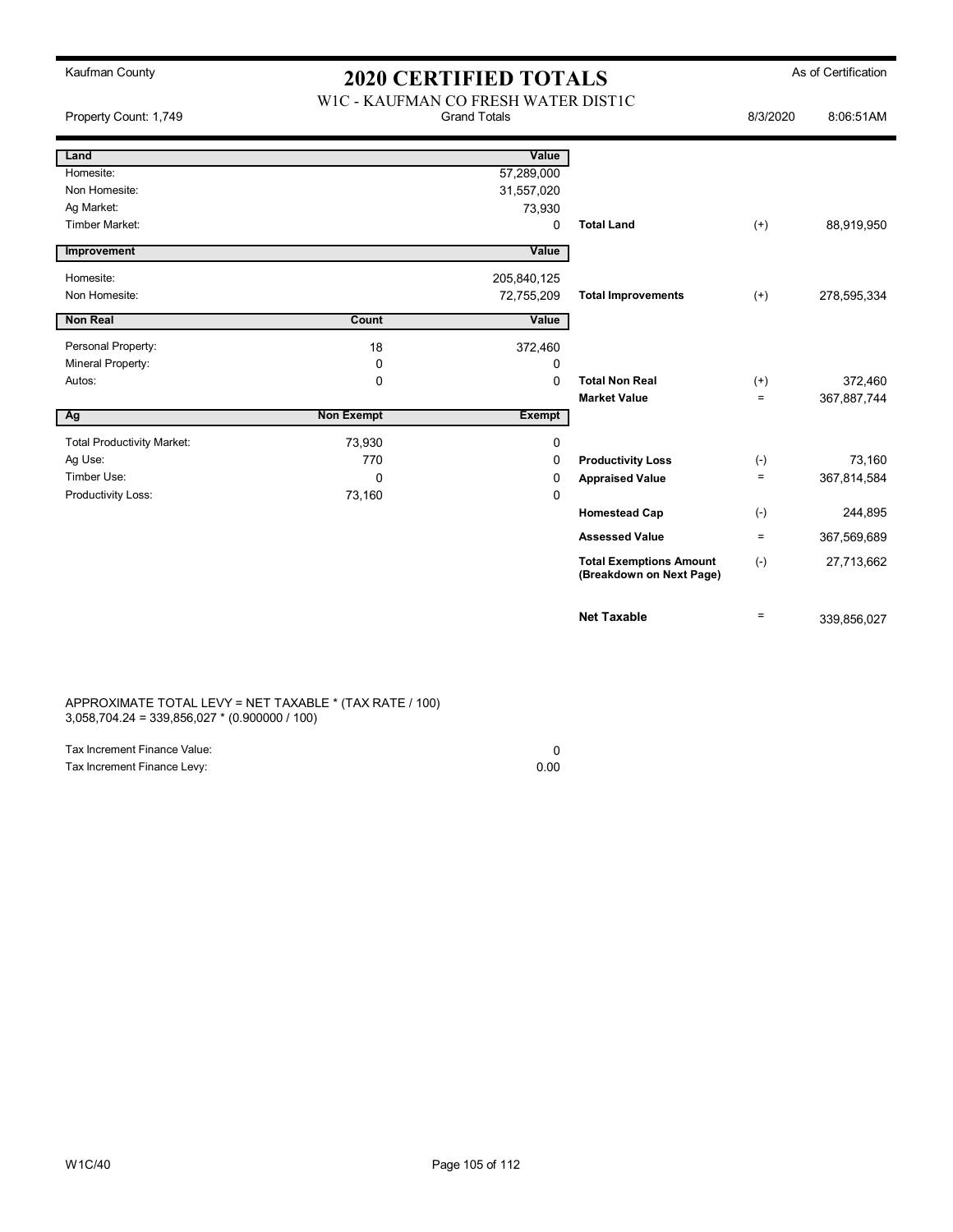### W1C - KAUFMAN CO FRESH WATER DIST1C<br>Grand Totals Property Count: 1,749 **Billion** Count: 1,749 **Grand Totals** Grand Totals **8/3/2020** 8:06:55AM

| <b>Exemption</b> | Count         | Local     | <b>State</b> | Total      |
|------------------|---------------|-----------|--------------|------------|
| DP               | 18            | 320,000   |              | 320,000    |
| DV <sub>1</sub>  |               | 0         | 35,000       | 35,000     |
| DV <sub>2</sub>  | 8             | 0         | 60,000       | 60,000     |
| DV <sub>3</sub>  | 10            | 0         | 100,000      | 100,000    |
| DV <sub>4</sub>  | 35            | 0         | 228,000      | 228,000    |
| DV4S             | 2             | 0         | 12,000       | 12,000     |
| <b>DVHS</b>      | 22            | 0         | 4,952,062    | 4,952,062  |
| <b>DVHSS</b>     |               | 0         | 237,970      | 237,970    |
| EX-XV            | 2             | 0         | 20,098,630   | 20,098,630 |
| OV65             | 89            | 1,670,000 | 0            | 1,670,000  |
|                  | <b>Totals</b> | 1,990,000 | 25,723,662   | 27,713,662 |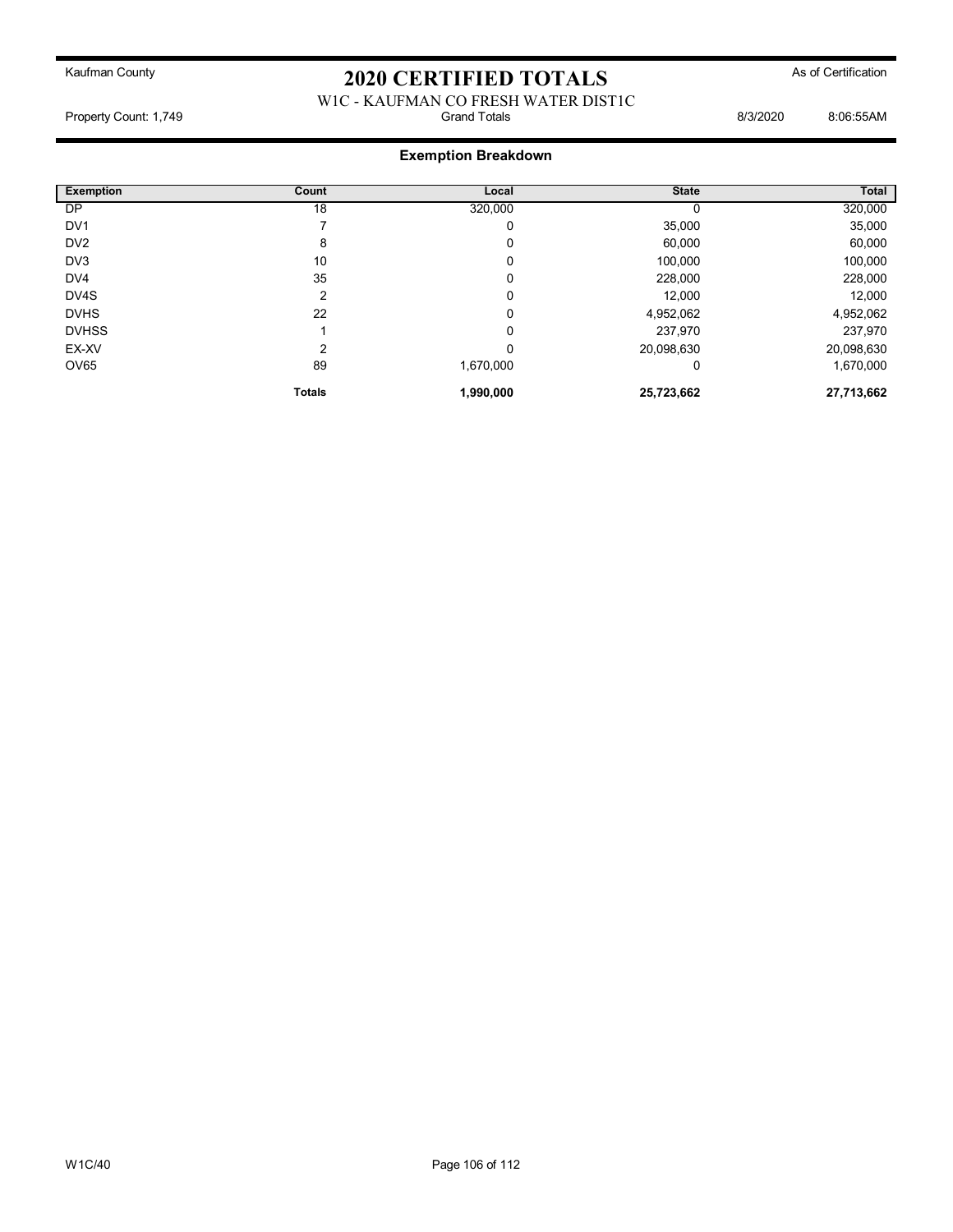| Kaufman County                    | <b>2020 CERTIFIED TOTALS</b>                               |               |                                                            | As of Certification |             |
|-----------------------------------|------------------------------------------------------------|---------------|------------------------------------------------------------|---------------------|-------------|
| Property Count: 454               | W1D - KAUFMAN CO FRESH WATER DIST1D<br><b>Grand Totals</b> |               |                                                            | 8/3/2020            | 8:06:51AM   |
| Land                              |                                                            | Value         |                                                            |                     |             |
| Homesite:                         |                                                            | $\Omega$      |                                                            |                     |             |
| Non Homesite:                     |                                                            | 15,696,360    |                                                            |                     |             |
| Ag Market:                        |                                                            | 8,382,550     |                                                            |                     |             |
| Timber Market:                    |                                                            | 0             | <b>Total Land</b>                                          | $^{(+)}$            | 24,078,910  |
| Improvement                       |                                                            | Value         |                                                            |                     |             |
| Homesite:                         |                                                            | 303,200       |                                                            |                     |             |
| Non Homesite:                     |                                                            | 13,331,880    | <b>Total Improvements</b>                                  | $(+)$               | 13,635,080  |
| Non Real                          | Count                                                      | Value         |                                                            |                     |             |
| Personal Property:                | 3                                                          | 1,600         |                                                            |                     |             |
| Mineral Property:                 | 0                                                          | 0             |                                                            |                     |             |
| Autos:                            | $\Omega$                                                   | $\Omega$      | <b>Total Non Real</b>                                      | $^{(+)}$            | 1,600       |
|                                   |                                                            |               | <b>Market Value</b>                                        | $=$                 | 37,715,590  |
| Ag                                | <b>Non Exempt</b>                                          | <b>Exempt</b> |                                                            |                     |             |
| <b>Total Productivity Market:</b> | 8,382,550                                                  | 0             |                                                            |                     |             |
| Ag Use:                           | 26,760                                                     | 0             | <b>Productivity Loss</b>                                   | $(-)$               | 8,355,790   |
| Timber Use:                       | $\Omega$                                                   | 0             | <b>Appraised Value</b>                                     | $\equiv$            | 29,359,800  |
| Productivity Loss:                | 8,355,790                                                  | 0             |                                                            |                     |             |
|                                   |                                                            |               | <b>Homestead Cap</b>                                       | $(-)$               | $\mathbf 0$ |
|                                   |                                                            |               | <b>Assessed Value</b>                                      | $\equiv$            | 29,359,800  |
|                                   |                                                            |               | <b>Total Exemptions Amount</b><br>(Breakdown on Next Page) | $(-)$               | 13,680,680  |
|                                   |                                                            |               | <b>Net Taxable</b>                                         | $\equiv$            | 15,679,120  |

APPROXIMATE TOTAL LEVY = NET TAXABLE \* (TAX RATE / 100) 156,791.20 = 15,679,120 \* (1.000000 / 100)

| Tax Increment Finance Value: |      |
|------------------------------|------|
| Tax Increment Finance Levy:  | 0.00 |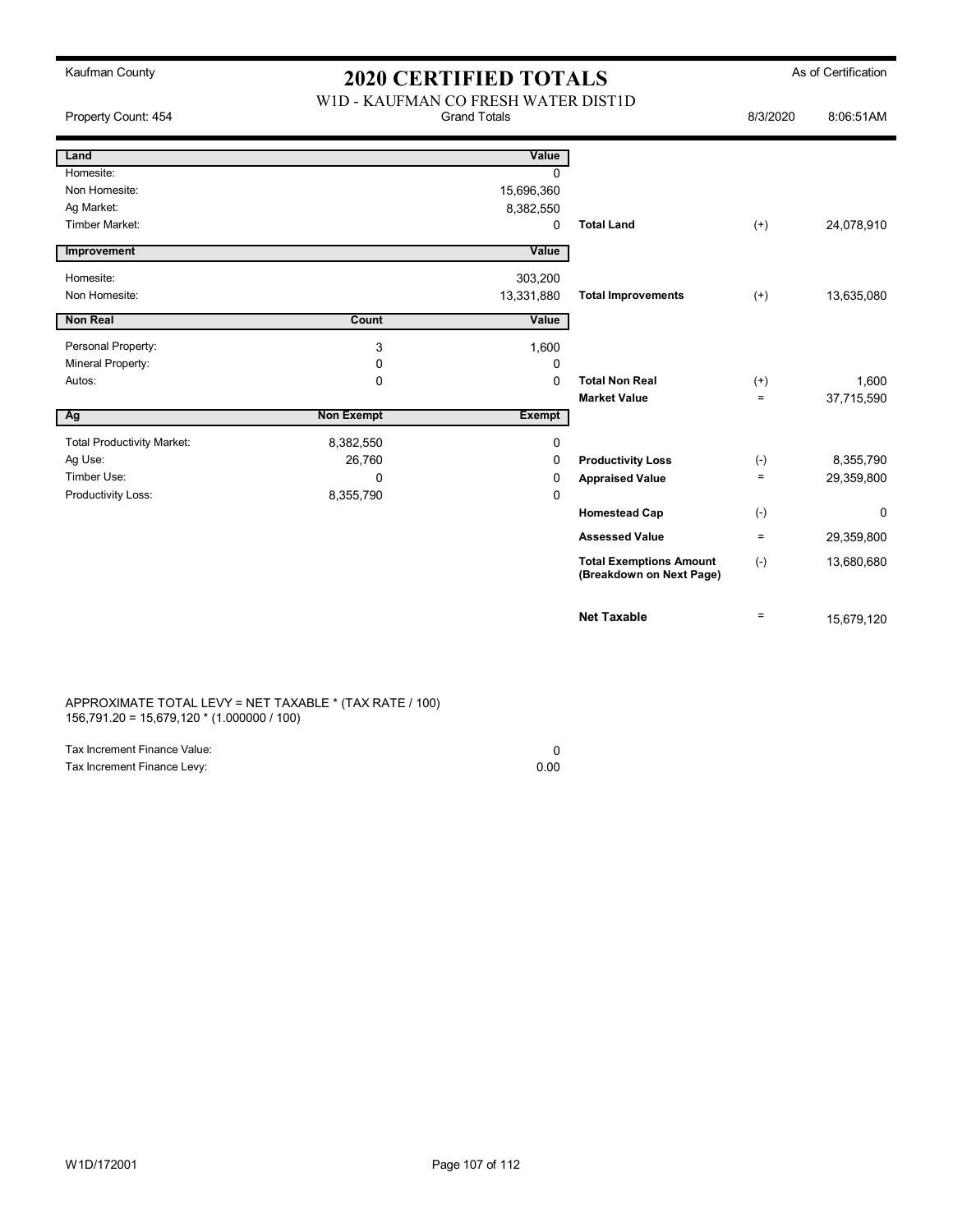# W1D - KAUFMAN CO FRESH WATER DIST1D<br>Grand Totals

Property Count: 454 **Bisk and Totals** Grand Totals **B**isk and Totals 8/3/2020 8:06:55AM

| Exemption | Count         | ∟ocal | <b>State</b> | <b>Total</b> |
|-----------|---------------|-------|--------------|--------------|
| EX-XV     |               |       | 13,679,980   | 13,679,980   |
| EX366     |               |       | 700          | 700          |
|           | <b>Totals</b> | u     | 13,680,680   | 13,680,680   |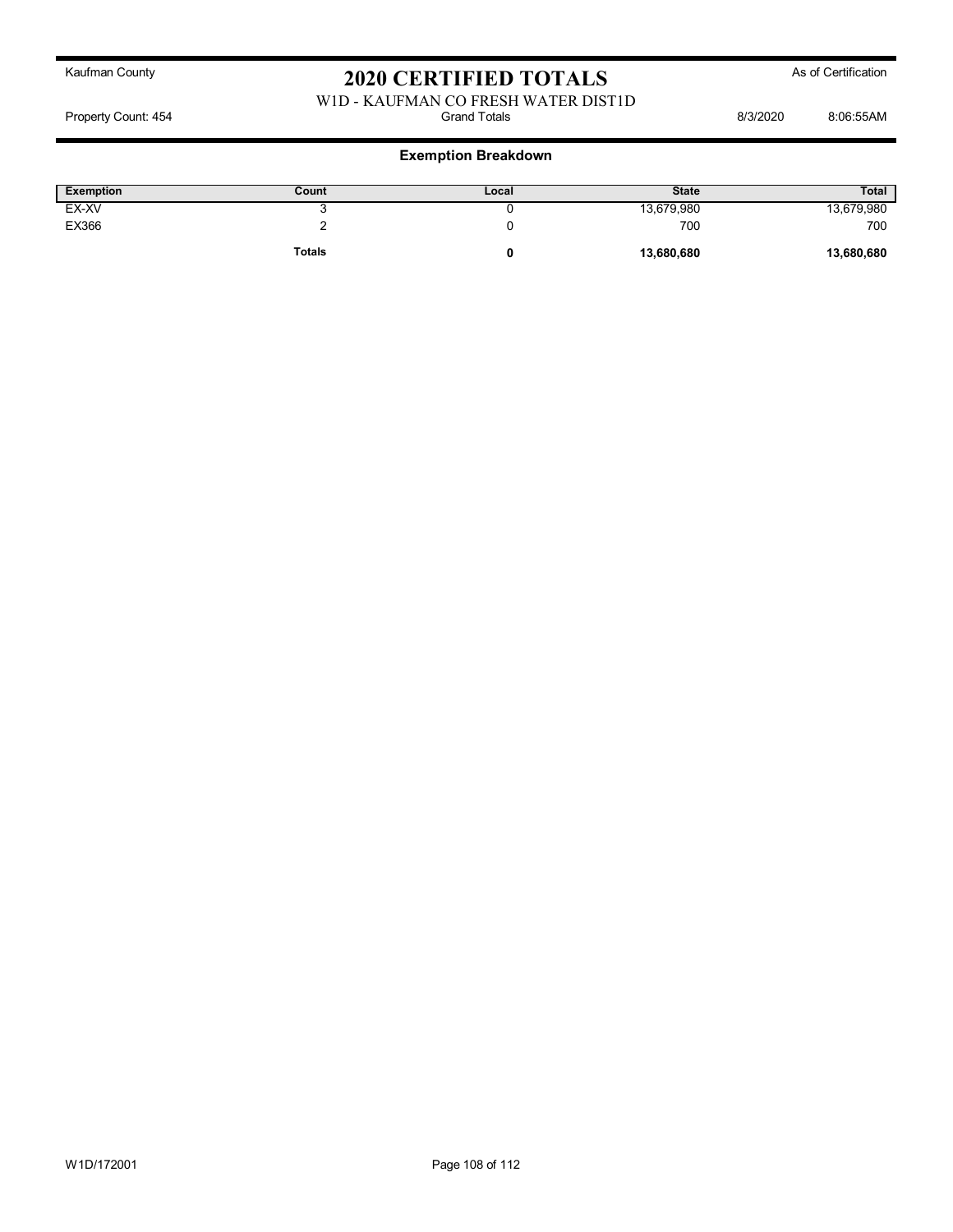| Kaufman County                    | <b>2020 CERTIFIED TOTALS</b>                               |            |                                                            | As of Certification |            |
|-----------------------------------|------------------------------------------------------------|------------|------------------------------------------------------------|---------------------|------------|
| Property Count: 722               | W4A - KAUFMAN CO FRESH WATER DIST4A<br><b>Grand Totals</b> |            |                                                            | 8/3/2020            | 8:06:51AM  |
| Land                              |                                                            | Value      |                                                            |                     |            |
| Homesite:                         |                                                            | $\Omega$   |                                                            |                     |            |
| Non Homesite:                     |                                                            | 17,105,070 |                                                            |                     |            |
| Ag Market:                        |                                                            | 1,502,500  |                                                            |                     |            |
| <b>Timber Market:</b>             |                                                            | 0          | <b>Total Land</b>                                          | $(+)$               | 18,607,570 |
| Improvement                       |                                                            | Value      |                                                            |                     |            |
| Homesite:                         |                                                            | 4,777,760  |                                                            |                     |            |
| Non Homesite:                     |                                                            | 988,210    | <b>Total Improvements</b>                                  | $(+)$               | 5,765,970  |
| <b>Non Real</b>                   | Count                                                      | Value      |                                                            |                     |            |
| Personal Property:                | 0                                                          | 0          |                                                            |                     |            |
| Mineral Property:                 | 0                                                          | 0          |                                                            |                     |            |
| Autos:                            | $\mathbf 0$                                                | $\Omega$   | <b>Total Non Real</b>                                      | $^{(+)}$            | 0          |
|                                   |                                                            |            | <b>Market Value</b>                                        | $\qquad \qquad =$   | 24,373,540 |
| Ag                                | <b>Non Exempt</b>                                          | Exempt     |                                                            |                     |            |
| <b>Total Productivity Market:</b> | 1,502,500                                                  | 0          |                                                            |                     |            |
| Ag Use:                           | 36,150                                                     | 0          | <b>Productivity Loss</b>                                   | $(-)$               | 1,466,350  |
| Timber Use:                       | $\Omega$                                                   | 0          | <b>Appraised Value</b>                                     | $\equiv$            | 22,907,190 |
| Productivity Loss:                | 1,466,350                                                  | 0          |                                                            |                     |            |
|                                   |                                                            |            | <b>Homestead Cap</b>                                       | $(-)$               | 0          |
|                                   |                                                            |            | <b>Assessed Value</b>                                      | $\equiv$            | 22,907,190 |
|                                   |                                                            |            | <b>Total Exemptions Amount</b><br>(Breakdown on Next Page) | $(-)$               | 40,000     |
|                                   |                                                            |            | <b>Net Taxable</b>                                         | $\equiv$            | 22,867,190 |

APPROXIMATE TOTAL LEVY = NET TAXABLE \* (TAX RATE / 100) 228,671.90 = 22,867,190 \* (1.000000 / 100)

| Tax Increment Finance Value: |      |
|------------------------------|------|
| Tax Increment Finance Levy:  | 0.00 |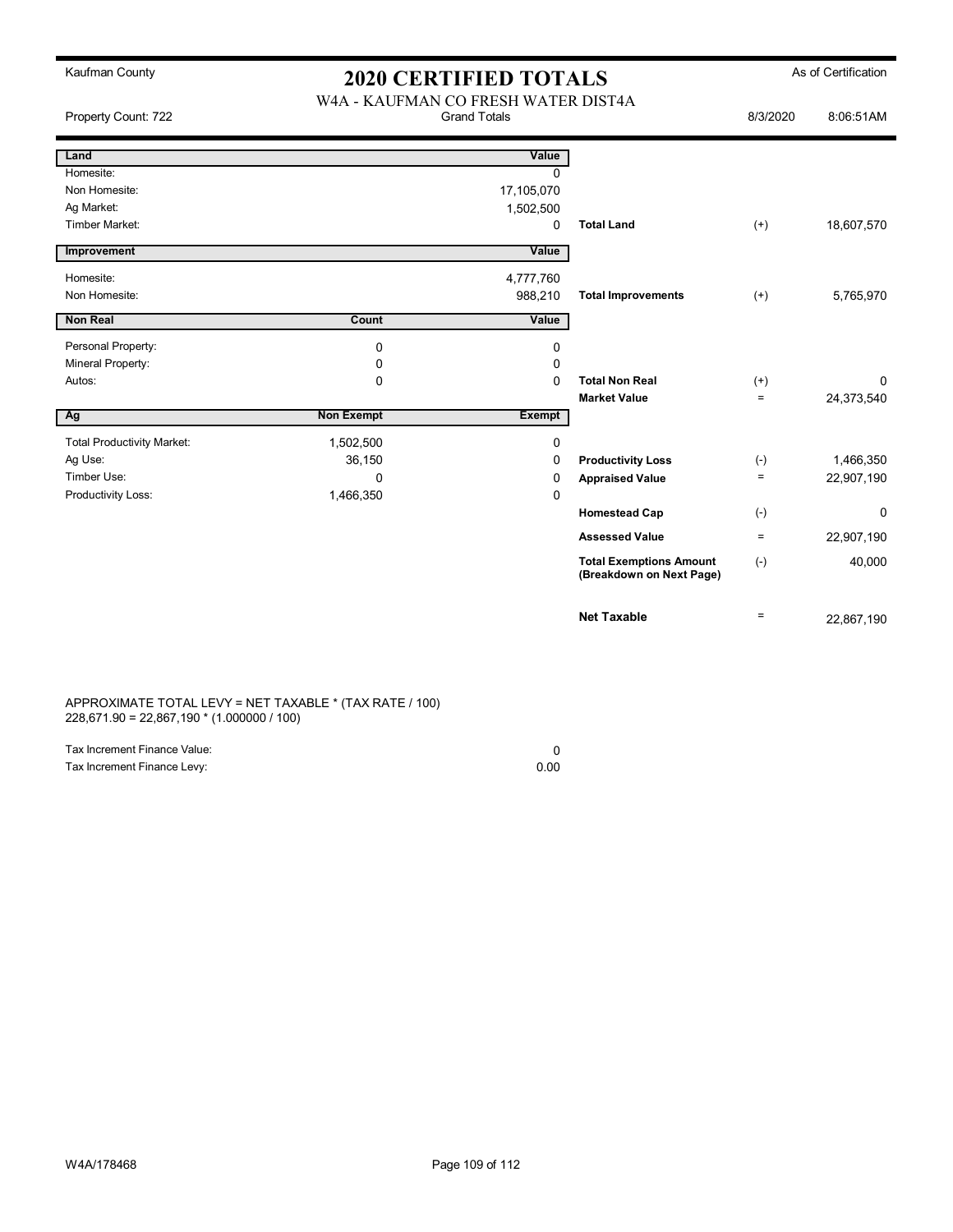# Kaufman County **As of Certification 2020 CERTIFIED TOTALS** As of Certification

## W4A - KAUFMAN CO FRESH WATER DIST4A<br>Grand Totals Property Count: 722 **Count: 722** Crand Totals Grand Totals **8/3/2020** 8:06:55AM

## **Exemption Breakdown**

| <b>Exemption</b> | Count         | Local | <b>State</b> | Total  |
|------------------|---------------|-------|--------------|--------|
| EX-XV            |               |       | 40,000       | 40,000 |
|                  | <b>Totals</b> |       | 40,000       | 40,000 |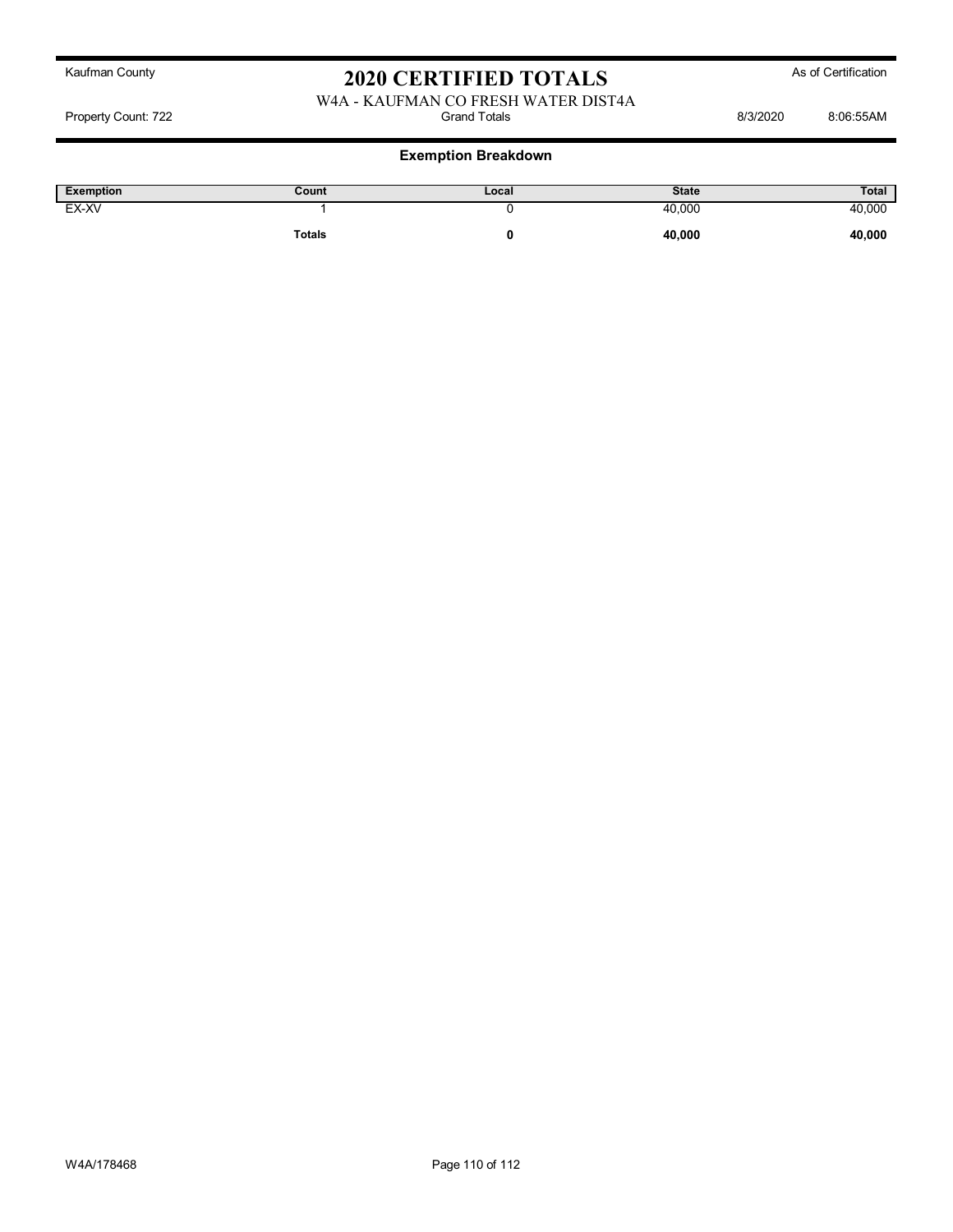| Kaufman County                    | <b>2020 CERTIFIED TOTALS</b>                               |               |                                                            | As of Certification |             |
|-----------------------------------|------------------------------------------------------------|---------------|------------------------------------------------------------|---------------------|-------------|
| Property Count: 2                 | W4B - KAUFMAN CO FRESH WATER DIST4B<br><b>Grand Totals</b> |               |                                                            | 8/3/2020            | 8:06:51AM   |
| Land                              |                                                            | Value         |                                                            |                     |             |
| Homesite:                         |                                                            | $\Omega$      |                                                            |                     |             |
| Non Homesite:                     |                                                            | 35,000        |                                                            |                     |             |
| Ag Market:                        |                                                            | 3,000,000     |                                                            |                     |             |
| <b>Timber Market:</b>             |                                                            | $\Omega$      | <b>Total Land</b>                                          | $(+)$               | 3,035,000   |
| Improvement                       |                                                            | Value         |                                                            |                     |             |
| Homesite:                         |                                                            | 0             |                                                            |                     |             |
| Non Homesite:                     |                                                            | 0             | <b>Total Improvements</b>                                  | $(+)$               | $\mathbf 0$ |
| <b>Non Real</b>                   | Count                                                      | Value         |                                                            |                     |             |
| Personal Property:                | $\mathbf 0$                                                | 0             |                                                            |                     |             |
| Mineral Property:                 | 0                                                          | 0             |                                                            |                     |             |
| Autos:                            | 0                                                          | $\Omega$      | <b>Total Non Real</b>                                      | $^{(+)}$            | 0           |
|                                   |                                                            |               | <b>Market Value</b>                                        | $\qquad \qquad =$   | 3,035,000   |
| Ag                                | <b>Non Exempt</b>                                          | <b>Exempt</b> |                                                            |                     |             |
| <b>Total Productivity Market:</b> | 3,000,000                                                  | 0             |                                                            |                     |             |
| Ag Use:                           | 43,260                                                     | 0             | <b>Productivity Loss</b>                                   | $(-)$               | 2,956,740   |
| Timber Use:                       | $\Omega$                                                   | 0             | <b>Appraised Value</b>                                     | $\equiv$            | 78,260      |
| Productivity Loss:                | 2,956,740                                                  | 0             |                                                            |                     |             |
|                                   |                                                            |               | <b>Homestead Cap</b>                                       | $(-)$               | 0           |
|                                   |                                                            |               | <b>Assessed Value</b>                                      | $\equiv$            | 78,260      |
|                                   |                                                            |               | <b>Total Exemptions Amount</b><br>(Breakdown on Next Page) | $(-)$               | 0           |
|                                   |                                                            |               | <b>Net Taxable</b>                                         | $=$                 | 78,260      |

APPROXIMATE TOTAL LEVY = NET TAXABLE \* (TAX RATE / 100) 0.00 = 78,260 \* (0.000000 / 100)

| Tax Increment Finance Value: |      |
|------------------------------|------|
| Tax Increment Finance Levy:  | 0.00 |